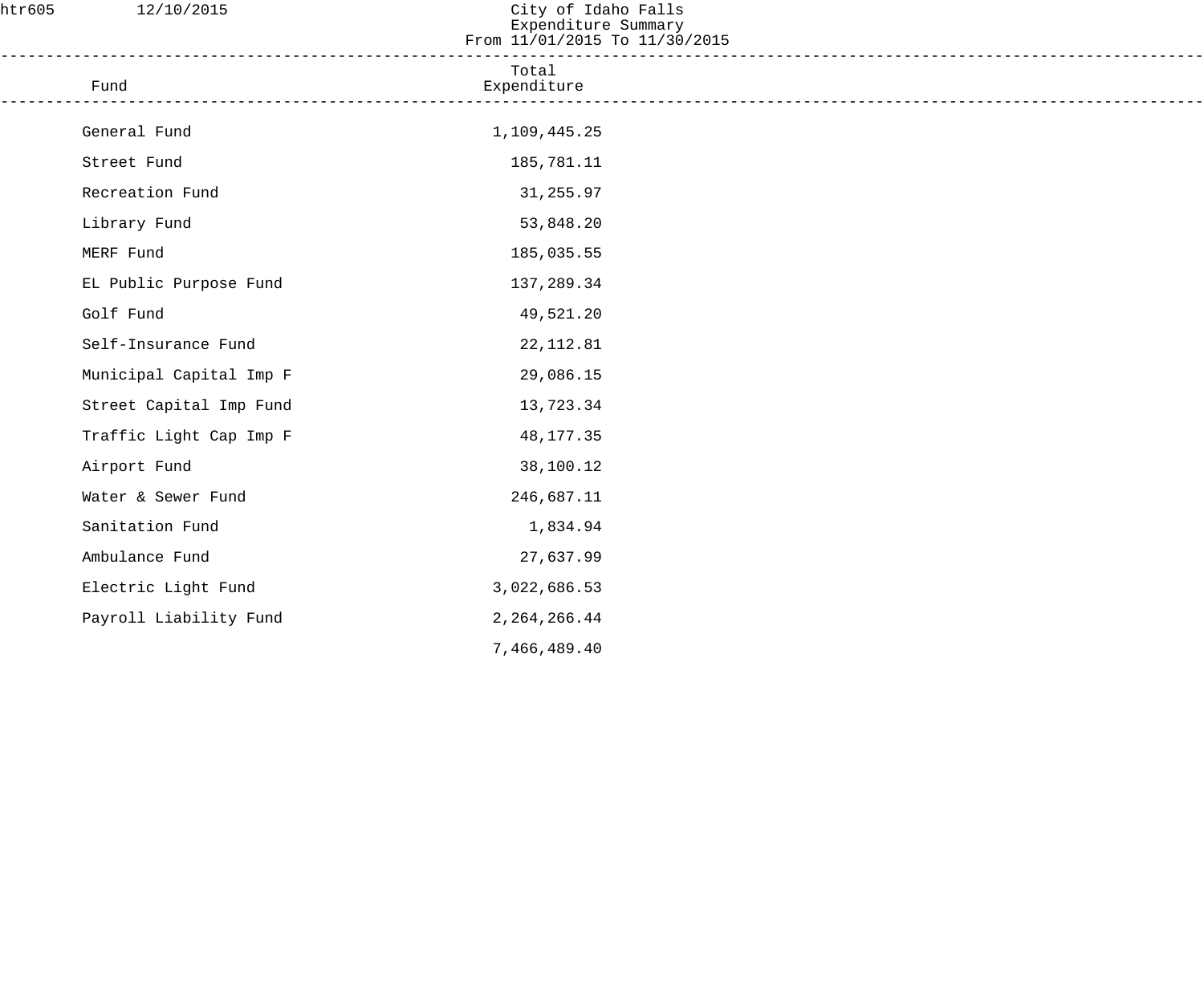#### Htr603 12/10/15 City Of Idaho Falls Page 1 OPERATING EXPENSES PAID From 11/01/2015 To 11/30/2015

| Check<br>Number | Vendor<br>Name                 |           | Amount Description Tund              |     |                      |  |
|-----------------|--------------------------------|-----------|--------------------------------------|-----|----------------------|--|
|                 |                                |           |                                      |     |                      |  |
| 0039426         | CITY OF IDAHO FALLS            | 350.00    | BUS TRAVEL MEETING/LUNCH 060 Airport |     |                      |  |
| 0039427         | LAYNE ELKINGTON                | 1,075.00  | DEFAULT JUDGMENT                     | 001 |                      |  |
| 0039428         | <b>BEN JENKINS</b>             | 1,231.56  | B JENKINS REIMBURSEMENT              | 001 |                      |  |
| 0039429         | LINCOLN BEARD                  | 25.15     | L BEARD REIMBURSEMENT                | 001 |                      |  |
| 0039430         | DELTA DENTAL PLAN OF IDAHO INC | 60,490.31 | EMP/CITY DENTAL INSURANCE            | 080 |                      |  |
| 0039431         | IDAHO FALLS, CITY OF           | 150.00    | RETIREE GIFT TERRY KOFOED            |     | 001 Fire             |  |
| 0039432         | LAWRENCE BOGARD                | 246.00    | BOGARD + 2 REIMBURSEMENT             | 001 |                      |  |
| 0039433         | CHET PUGMIRE                   | 7.00      | C PUGMIRE REIMBURSEMENT              | 001 |                      |  |
| 0039434         | DANA BRIGGS                    | 521.00    | D BRIGGS ADVANCE                     | 001 |                      |  |
| 0039435         | DAVID RICHARDS                 | 775.00    | D RICHARDS + 1 ADVANCE               | 001 |                      |  |
| 0039436         | CENTURYLINK                    | 731.85    | LD, INTERNET, CONFERENCING           | 001 |                      |  |
| 0039437         | IDAHO FALLS CITY/PETTY CASH    | 1,623.87  | REIMBURSE PETTY CASH                 | 001 |                      |  |
| 0039438         | IDAHO FALLS (UTILITY), CITY OF | 55,935.32 | BOOK 97 FOR 10/2015                  |     | 001 Non Departmental |  |
| 0039438         | IDAHO FALLS (UTILITY), CITY OF | 30.87     | BOOK 97 FOR 10/2015                  |     | 001 Parks            |  |
| 0039438         | IDAHO FALLS (UTILITY), CITY OF | 365.36    | BOOK 97 FOR 10/2015                  |     | 001 Cemeteries       |  |
| 0039438         | IDAHO FALLS (UTILITY), CITY OF | 3,917.88  | BOOK 97 FOR 10/2015                  |     | 010 Streets          |  |
| 0039438         | IDAHO FALLS (UTILITY), CITY OF | 6,486.88  | BOOK 97 FOR 10/2015                  |     | 060 Airport          |  |
| 0039438         | IDAHO FALLS (UTILITY), CITY OF | 451.83    | BOOK 97 FOR 10/2015                  |     | 061 Water            |  |
| 0039438         | IDAHO FALLS (UTILITY), CITY OF | 87,114.74 | BOOK 97 FOR 10/2015                  |     | 061 Water            |  |
| 0039438         | IDAHO FALLS (UTILITY), CITY OF | 323.21    | BOOK 97 FOR 10/2015                  |     | 061 Sewer            |  |
| 0039438         | IDAHO FALLS (UTILITY), CITY OF | 14,455.02 | BOOK 97 FOR 10/2015                  | 061 | Sewer                |  |
| 0039438         | IDAHO FALLS (UTILITY), CITY OF | 4,509.70  | BOOK 97 FOR 10/2015                  | 061 | Sewer                |  |
| 0039438         | IDAHO FALLS (UTILITY), CITY OF | 5,658.95  | BOOK 97 FOR 10/2015                  | 061 | Sewer                |  |
| 0039438         | IDAHO FALLS (UTILITY), CITY OF | 934.61    | BOOK 97 FOR 10/2015                  |     | 064 Electric         |  |
| 0039438         | IDAHO FALLS (UTILITY), CITY OF | 2,049.45  | BOOK 97 FOR 10/2015                  |     | 064 Electric         |  |
| 0039438         | IDAHO FALLS (UTILITY), CITY OF | 612.31    | BOOK 97 FOR 10/2015                  | 062 | Sanitation           |  |
|                 |                                |           |                                      |     |                      |  |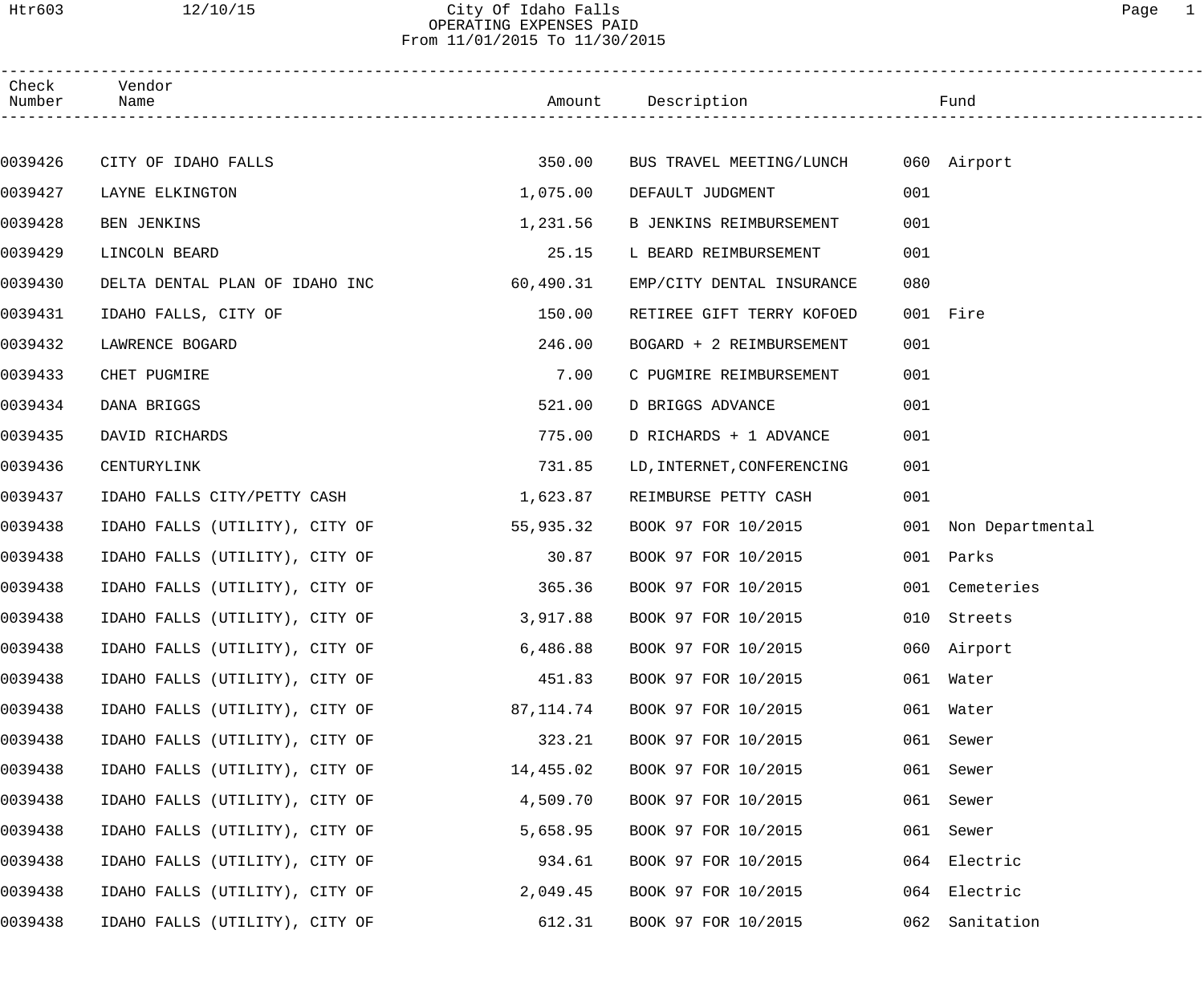#### Htr603 12/10/15 City Of Idaho Falls Page 2 OPERATING EXPENSES PAID From 11/01/2015 To 11/30/2015

| Check<br>Number | Vendor<br>Name                                              |            | Amount Description             | Fund                |
|-----------------|-------------------------------------------------------------|------------|--------------------------------|---------------------|
|                 |                                                             |            |                                |                     |
| 0039438         | IDAHO FALLS (UTILITY), CITY OF 5,369.82 BOOK 97 FOR 10/2015 |            |                                | 011 Recreation      |
| 0039438         | IDAHO FALLS (UTILITY), CITY OF                              | 26.00      | BOOK 97 FOR 10/2015            | 011 Recreation      |
| 0039438         | IDAHO FALLS (UTILITY), CITY OF                              | 2,704.70   | BOOK 97 FOR 10/2015            | 012 Library         |
| 0039438         | IDAHO FALLS (UTILITY), CITY OF                              | 251.62     | BOOK 97 FOR 10/2015            | Golf Courses<br>018 |
| 0039438         | IDAHO FALLS (UTILITY), CITY OF                              | 1,106.57   | BOOK 97 FOR 10/2015            | Golf Courses<br>018 |
| 0039438         | IDAHO FALLS (UTILITY), CITY OF                              | 1,651.10   | BOOK 97 FOR 10/2015            | Golf Courses<br>018 |
| 0039438         | IDAHO FALLS (UTILITY), CITY OF                              | 578.51     | BOOK 97 FOR 10/2015            | Golf Courses<br>018 |
| 0039438         | IDAHO FALLS (UTILITY), CITY OF                              | 1,787.87   | BOOK 97 FOR 10/2015            | 018 Golf Courses    |
| 0039439         | IDAHO CHIEFS OF POLICE ASSOC.                               | 150.00     | MARK MCBRIDE REGISTRATION      | 001                 |
| 0039440         | IDAHO FALLS CITY-PAYROLL                                    | 130,344.41 | FEDERAL WITHHOLDING            | 080                 |
| 0039440         | IDAHO FALLS CITY-PAYROLL                                    | 72,489.81  | FICA WITHHOLDING               | 080                 |
| 0039440         | IDAHO FALLS CITY-PAYROLL                                    | 72,489.81  | FICA W/H - CITY SHARE          | 080                 |
| 0039440         | IDAHO FALLS CITY-PAYROLL                                    | 21,179.69  | MEDICAL WITHHOLDING            | 080                 |
| 0039440         | IDAHO FALLS CITY-PAYROLL                                    | 21,179.69  | MEDICAL W/H - CITY SHARE       | 080                 |
| 0039441         | IDAHO STATE TAX COMMISSION                                  | 59,012.00  | STATE TAX WITHHELD             | 080                 |
| 0039442         | IDAHO FALLS CITY-PAYROLL                                    |            | 108,360.67 PERS EMPLOYEE SHARE | 080                 |
| 0039442         | IDAHO FALLS CITY-PAYROLL                                    | 184,163.23 | PERS CITY SHARE                | 080                 |
| 0039442         | IDAHO FALLS CITY-PAYROLL                                    | 58,656.93  | PERS 401K/FIRE DEF 401K        | 080                 |
| 0039442         | IDAHO FALLS CITY-PAYROLL                                    | 3,251.91   | PERS CONTRIB PERSI LOAN        | 080                 |
| 0039443         | AMERICAN FUNDS SERVICE COMPANY                              | 325.00     | 457 CONTRIBUTIONS              | 080                 |
| 0039444         | VARIABLE ANNUITY LIFE                                       | 12,275.38  | 457 CONTRIBUTIONS              | 080                 |
| 0039444         | VARIABLE ANNUITY LIFE                                       | 790.00     | 457 ROTH CONTRIBUTIONS         | 080                 |
| 0039445         | AMERICAN INSURANCE SERVICE                                  | 2,341.95   | FSA CONTRIBUTIONS              | 080                 |
| 0039445         | AMERICAN INSURANCE SERVICE                                  | 140.00     | FSA MONTHLY FEE                | 080                 |
| 0039446         | DATAPATH FINANCIAL SERVICES, INC                            | 2,699.61   | HSA EMPLOYEE CONTRIBUTION      | 080                 |
| 0039447         | IDAHO FALLS CITY-PAYROLL                                    | 44,906.21  | WORKERS' COMPENSATION          | 080                 |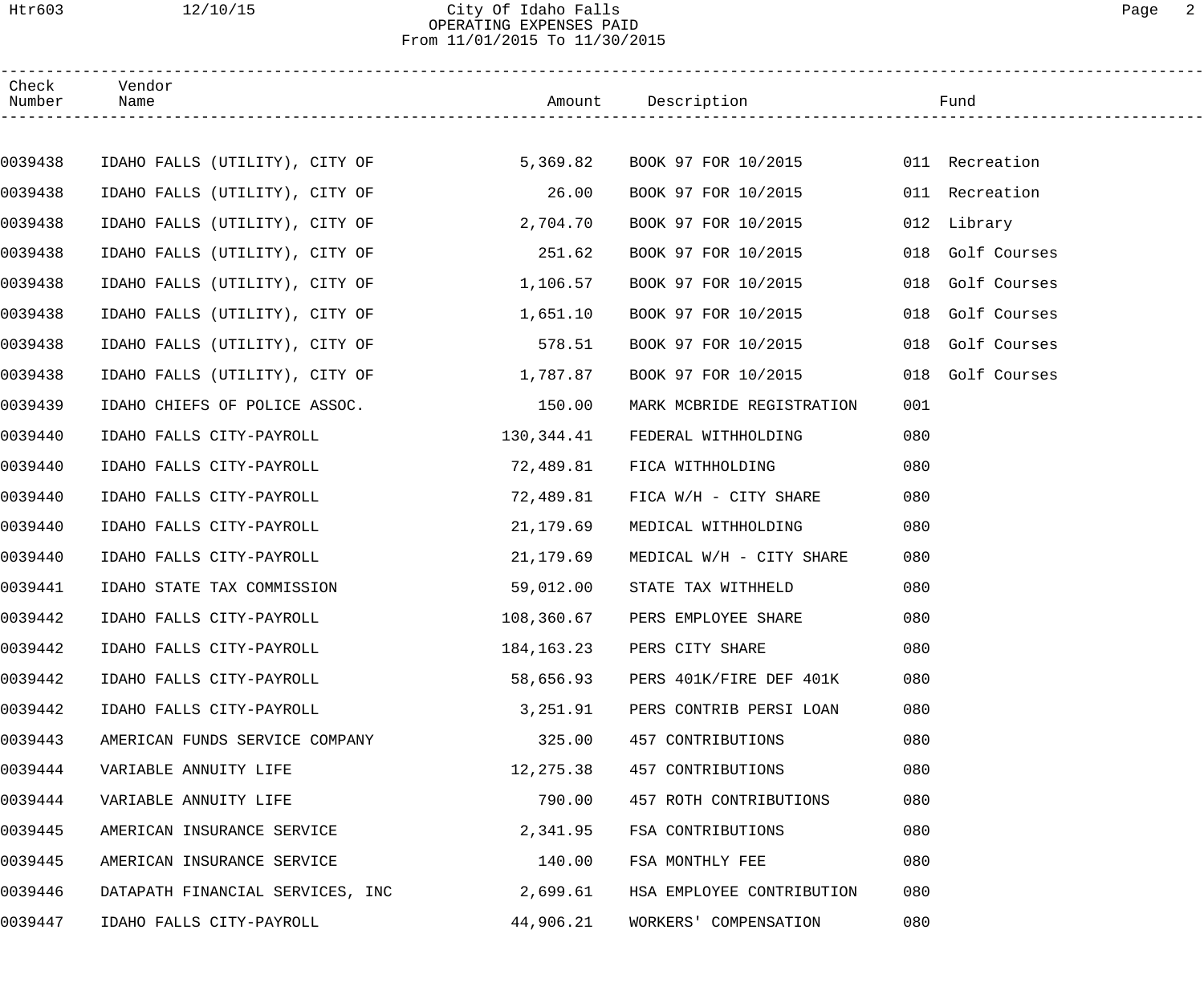## Htr603 12/10/15 City Of Idaho Falls Page 3 OPERATING EXPENSES PAID From 11/01/2015 To 11/30/2015

| Check<br>Number | Vendor<br>Name                 |           | Amount Description        | Fund        |                        |
|-----------------|--------------------------------|-----------|---------------------------|-------------|------------------------|
|                 |                                |           |                           |             |                        |
| 0039448         | SCENIC FALLS FEDERAL CREDIT    | 56,478.83 | CREDIT UNION DEDUCTIONS   | 080         |                        |
| 0039448         | SCENIC FALLS FEDERAL CREDIT    | 290.00    | MEA DUES                  | 080         |                        |
| 0039449         | UNITED WAY OF IDAHO FALLS      | 174.50    | UNITED WAY EMPLOYEE CONTR | 080         |                        |
| 0039450         | IDAHO FALLS CITY-PAYROLL       | 2,677.16  | POLICE VEHICLE BENEFIT    | 080         |                        |
| 0039451         | WELLS FARGO BANK               | 6, 510.55 | WELLS FARGO CC PAYMENT    | 001         |                        |
| 0039451         | WELLS FARGO BANK               | 49.45     | WELLS FARGO CC PAYMENT    | 001 Mayor   |                        |
| 0039451         | WELLS FARGO BANK               | 49.00     | WELLS FARGO CC PAYMENT    |             | 001 Data Processing    |
| 0039451         | WELLS FARGO BANK               | 175.06    | WELLS FARGO CC PAYMENT    |             | 001 Non Departmental   |
| 0039451         | WELLS FARGO BANK               | 315.00    | WELLS FARGO CC PAYMENT    |             | 001 Non Departmental   |
| 0039451         | WELLS FARGO BANK               | 1,469.84  | WELLS FARGO CC PAYMENT    | 060 Airport |                        |
| 0039452         | UAMPS                          | 83,007.62 | UAMPS POWER BILL          | 064         |                        |
| 0039453         | JACKIE FLOWERS                 | 21.00     | J FLOWERS REIMBURSEMENT   | 001         |                        |
| 0039454         | ALLEN HALL                     | 14.00     | A HALL + 1 REIMBURSEMENT  | 001         |                        |
| 0039455         | IDAHO STATE TAX COMMISSION     | 14,679.74 | IDAHO SALES AND USE TAX   | 001         |                        |
| 0039456         | EICAP/EASTERN IDAHO COMMUNITY  | 1,075.52  | UTILITY DONATIONS         | 001         |                        |
| 0039457         | IDAHO FALLS, CITY OF           | 150.00    | RETIREE GIFT C ROCKWOOD   |             | 001 Municipal Services |
| 0039458         | MARK MCBRIDE                   | 85.00     | M MCBRIDE + 2 ADVANCE     | 001         |                        |
| 0039459         | ENTERPRISE RENT-A-CAR          | 697.68    | L STANGER + 3 RENTAL CARS | 001         |                        |
| 0039460         | TRAVIS PRAIRIE                 | 1,022.16  | T PRAIRIE REIMBURSEMENT   | 001         |                        |
| 0039461         | IDAHO FALLS CITY/PETTY CASH    | 1,421.56  | REIMBURSE PETTY CASH      | 001         |                        |
| 0039462         | DARREL WEST                    | 148.73    | D WEST REIMBURSEMENT      | 001         |                        |
| 0039463         | CITY OF IDAHO FALLS            | 250.00    | 2015 HOLIDAY LUNCHEON     |             | 001 Non Departmental   |
| 0039464         | SAM'S CLUB                     | 3,696.00  | TRAINING-PERSONNEL        | 001 Fire    |                        |
| 0039465         | LINE CONSTRUCTION BENEFIT FUND | 5,760.00  | IBEW EMPLOYEE HRA CONTRIB | 080         |                        |
| 0039466         | LINE CONSTRUCTION BENEFIT FUND | 39,150.00 | ELECTRIC HEALTH INSURANCE | 080         |                        |
| 0039467         | BOISE HOTEL MANAGEMENT, INC.   | 178.00    | MATT WHITELOCK LODGING    | 001         |                        |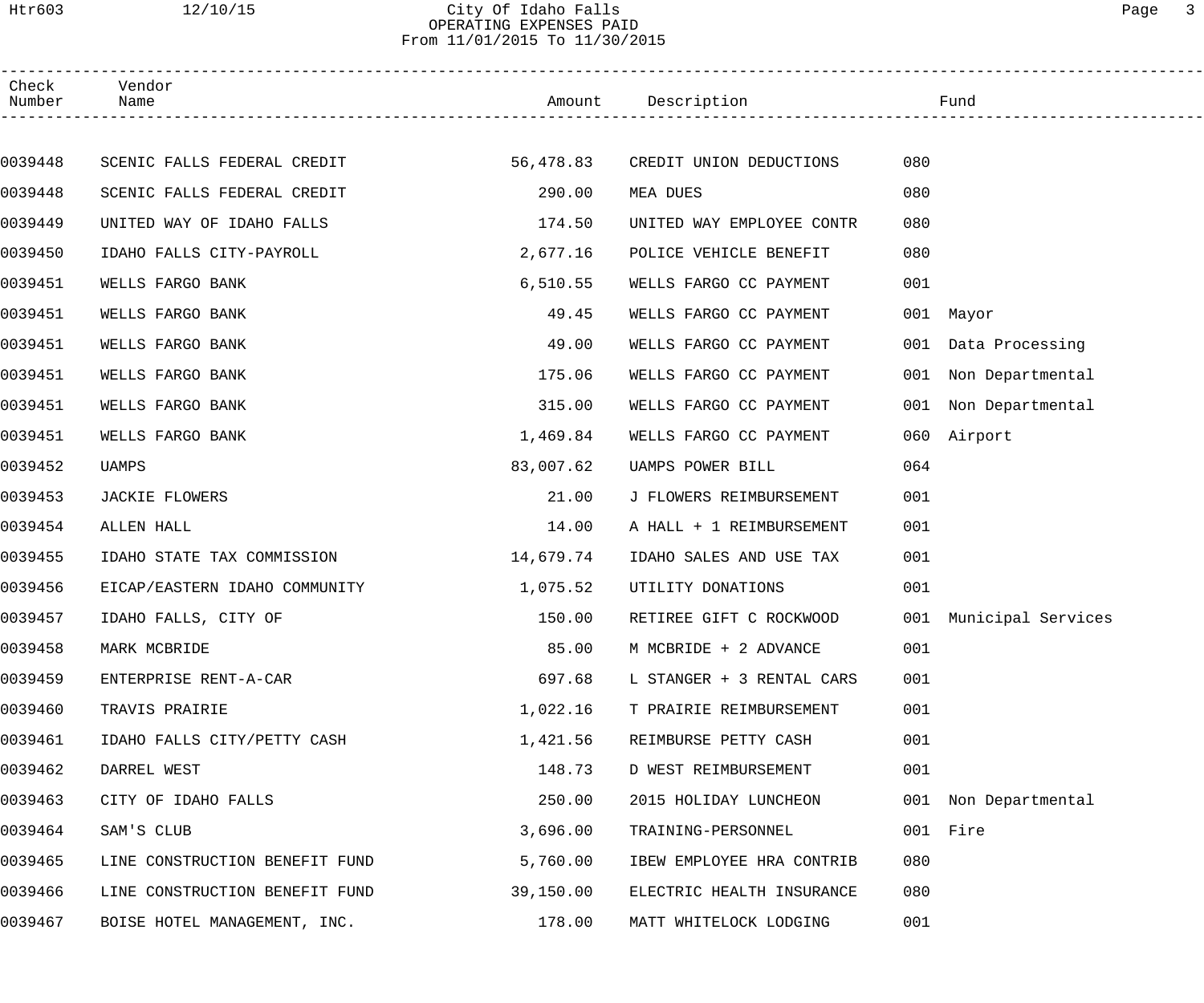## Htr603 12/10/15 City Of Idaho Falls Page 4 OPERATING EXPENSES PAID From 11/01/2015 To 11/30/2015

| Check<br>Number | Vendor<br>Name              |            | Amount Description             |     | Fund                 |
|-----------------|-----------------------------|------------|--------------------------------|-----|----------------------|
|                 |                             |            |                                |     |                      |
| 0039468         | CENTURYLINK                 |            | 1,282.75 T1 LINES (3 ACCOUNTS) | 001 |                      |
| 0039469         | IDAHO FALLS CITY/PETTY CASH | 1,508.66   | REIMBURSE PETTY CASH           | 001 |                      |
| 0039470         | CENTURYLINK                 | 47.52      | RADIO AND ALARM LINES          |     | 001 General Services |
| 0039470         | CENTURYLINK                 | 173.00     | RADIO AND ALARM LINES          |     | 001 Cemeteries       |
| 0039470         | CENTURYLINK                 | 45.07      | RADIO AND ALARM LINES          |     | 011 Recreation       |
| 0039470         | CENTURYLINK                 | 95.04      | RADIO AND ALARM LINES          |     | 011 Recreation       |
| 0039470         | CENTURYLINK                 | 70.00      | RADIO AND ALARM LINES          |     | 060 Airport          |
| 0039470         | CENTURYLINK                 | 129.37     | RADIO AND ALARM LINES          |     | 061 Water            |
| 0039470         | CENTURYLINK                 | 85.00      | RADIO AND ALARM LINES          |     | 061 Water            |
| 0039470         | CENTURYLINK                 | 39.00      | RADIO AND ALARM LINES          | 061 | Sewer                |
| 0039470         | CENTURYLINK                 | 394.80     | RADIO AND ALARM LINES          |     | 064 Electric         |
| 0039470         | CENTURYLINK                 | 377.56     | RADIO AND ALARM LINES          |     | 064 Electric         |
| 0039470         | CENTURYLINK                 | 52.99      | RADIO AND ALARM LINES          |     | 012 Library          |
| 0039471         | BUREAU OF RECLAMATION       | 80.00      | GETSINGER+3 REGISTRATION       | 001 |                      |
| 0039472         | MARK MCBRIDE                | 268.00     | M MCBRIDE ADVANCE              | 001 |                      |
| 0039473         | COLBY SCHOLES               | 350.55     | C SCHOLES ADVANCE              | 001 |                      |
| 0039474         | CHRIS FREDERICKSEN          | 378.00     | C FREDERICKSEN ADVANCE         | 001 |                      |
| 0039475         | GREG WEITZEL                | 376.00     | G WEITZEL ADVANCE              | 001 |                      |
| 0039476         | RONNIE CAMPBELL             | 376.00     | R CAMPBELL ADVANCE             | 001 |                      |
| 0039477         | AMY HINSON                  | 857.00     | A HINSON ADVANCE               | 001 |                      |
| 0039478         | ANDY WISE                   | 1,221.00   | A WISE + 1 ADVANCE             | 001 |                      |
| 0039479         | ENTERPRISE RENT-A-CAR       | 71.80      | DARRELL WEST CAR RENTAL        | 001 |                      |
| 0039480         | IDAHO FALLS CITY-PAYROLL    | 192,925.64 | FEDERAL WITHHOLDING            | 080 |                      |
| 0039480         | IDAHO FALLS CITY-PAYROLL    | 111,645.66 | FICA WITHHOLDING               | 080 |                      |
| 0039480         | IDAHO FALLS CITY-PAYROLL    | 111,645.66 | FICA W/H - CITY SHARE          | 080 |                      |
| 0039480         | IDAHO FALLS CITY-PAYROLL    | 33,011.29  | MEDICAL WITHHOLDING            | 080 |                      |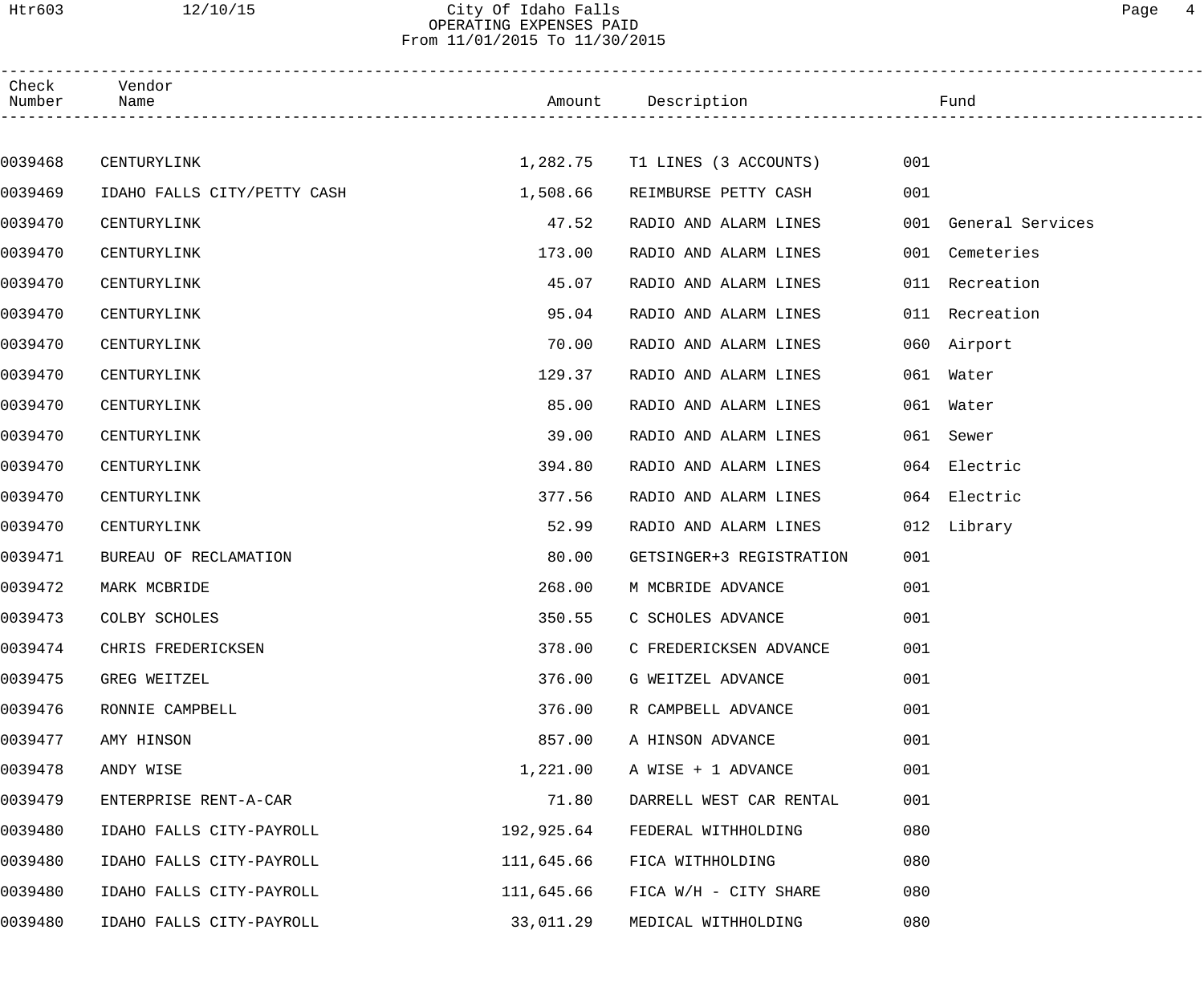#### Htr603 12/10/15 City Of Idaho Falls Page 5 OPERATING EXPENSES PAID From 11/01/2015 To 11/30/2015

| Check<br>Number | Vendor<br>Name                        |             | Amount Description                 | Fund          |  |
|-----------------|---------------------------------------|-------------|------------------------------------|---------------|--|
|                 |                                       |             |                                    |               |  |
| 0039480         | IDAHO FALLS CITY-PAYROLL              |             | 33,011.29 MEDICAL W/H - CITY SHARE | 080           |  |
| 0039481         | IDAHO STATE TAX COMMISSION            | 88,325.00   | STATE TAX WITHHELD                 | 080           |  |
| 0039482         | AMERICAN FUNDS SERVICE COMPANY 325.00 |             | 457 CONTRIBUTIONS                  | 080           |  |
| 0039483         | VARIABLE ANNUITY LIFE                 | 13, 125. 38 | 457 CONTRIBUTIONS                  | 080           |  |
| 0039483         | VARIABLE ANNUITY LIFE                 | 790.00      | 457 ROTH CONTRIBUTIONS             | 080           |  |
| 0039484         | IDAHO FALLS CITY-PAYROLL              | 72,524.48   | WORKERS' COMPENSATION              | 080           |  |
| 0039485         | AMERICAN INSURANCE SERVICE            | 2,341.95    | FSA CONTRIBUTIONS                  | 080           |  |
| 0039486         | DATAPATH FINANCIAL SERVICES, INC      | 2,699.61    | HSA EMPLOYEE CONTRIBUTION          | 080           |  |
| 0039486         | DATAPATH FINANCIAL SERVICES, INC      | 750.00      | HSA EMPLOYER CONTRIBUTION          | 080           |  |
| 0039487         | IDAHO FALLS CITY-PAYROLL              | 169,027.69  | PERS EMPLOYEE SHARE                | 080           |  |
| 0039487         | IDAHO FALLS CITY-PAYROLL              | 289,217.46  | PERS CITY SHARE                    | 080           |  |
| 0039487         | IDAHO FALLS CITY-PAYROLL              | 83,945.81   | PERS 401K/FIRE DEF 401K            | 080           |  |
| 0039487         | IDAHO FALLS CITY-PAYROLL              | 3,569.91    | PERS CONTRIB PERSI LOAN            | 080           |  |
| 0039488         | SCENIC FALLS FEDERAL CREDIT           | 56,526.33   | CREDIT UNION DEDUCTIONS            | 080           |  |
| 0039489         | UNITED WAY OF IDAHO FALLS             | 174.50      | UNITED WAY EMPLOYEE CONTR          | 080           |  |
| 0039490         | CENTURYLINK                           | 256.83      | DID CHARGES (2 ACCOUNTS)           | 001           |  |
| 0039491         | JACKIE FLOWERS                        | 178.24      | J FLOWERS REIMBURSEMENT            | 001           |  |
| 0039492         | REBECCA CASPER                        | 118.00      | R CASPER REIMBURSEMENT             | 001           |  |
| 0039493         | KEVIN GETSINGER                       | 2,476.00    | K GETSINGER + 3 ADVANCE            | 001           |  |
| 0039494         | CORY HART                             | 401.00      | C HART ADVANCE                     | 001           |  |
| 0039495         | MARK MCBRIDE                          | 578.00      | M MCBRIDE ADVANCE                  | 001           |  |
| 0039496         | JED LEWIS                             | 75.00       | J LEWIS ADVANCE                    | 001           |  |
| 0039497         | U.S. POSTAL SERVICE                   | 50,000.00   | POSTAGE METER MACHINE              | 001 Treasurer |  |
| 0039498         | LIFEMAP ASSURANCE COMPANY             | 2,829.14    | SUPPLEMENTAL LIFE INS              | 080           |  |
| 0039499         | LIFEMAP ASSURANCE COMPANY             | 10,857.95   | EMPLOYEE LIFE INSURANCE            | 080           |  |
| 0039500         | IBEW LOCAL NO. 57                     | 3, 213. 23  | ELECTRIC LIGHT UNION DUES          | 080           |  |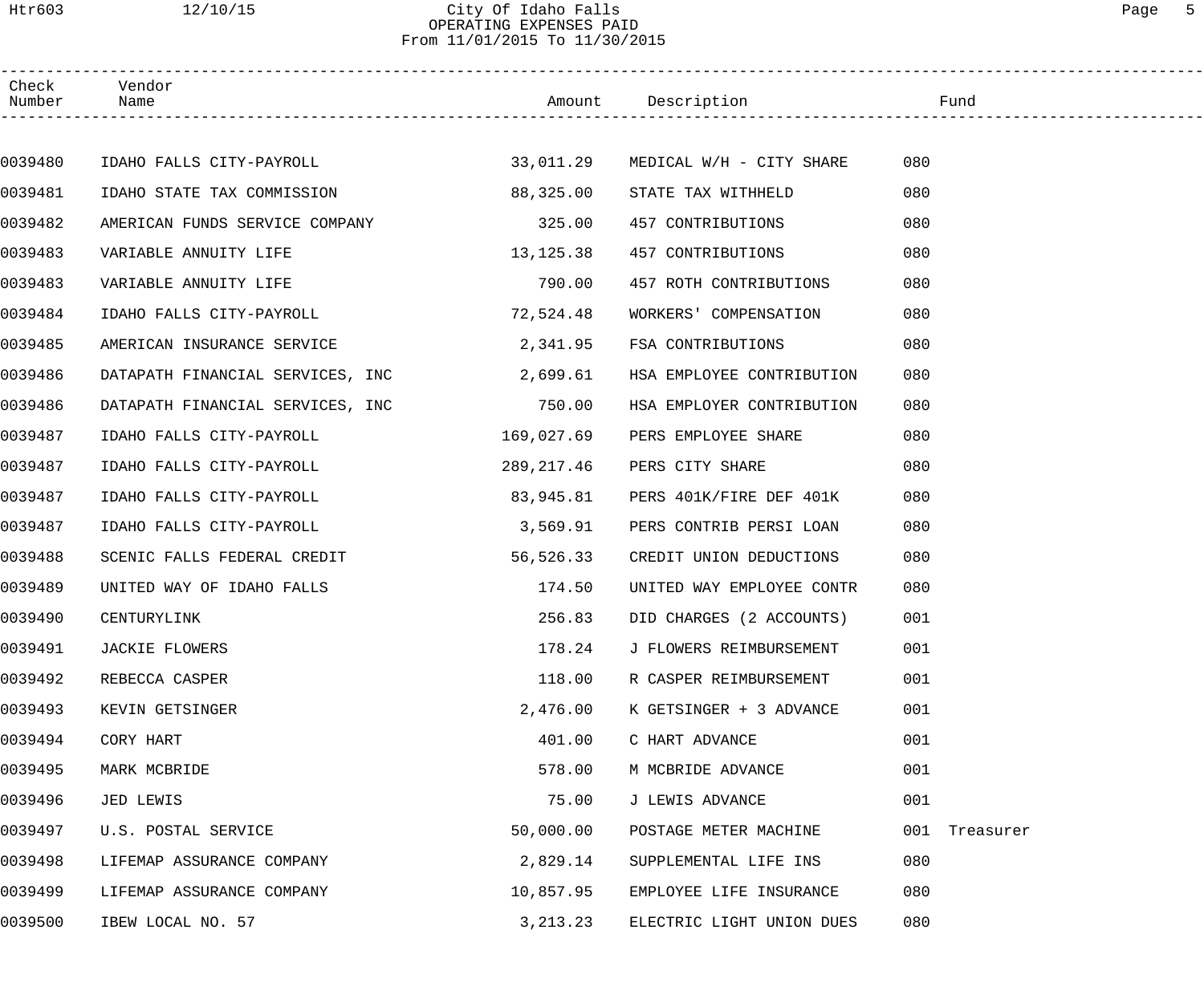#### Htr603 12/10/15 City Of Idaho Falls Page 6 OPERATING EXPENSES PAID From 11/01/2015 To 11/30/2015

| Check<br>Number | Vendor<br>Name              | Amount       | Description               | Fund           |  |
|-----------------|-----------------------------|--------------|---------------------------|----------------|--|
|                 |                             |              |                           |                |  |
| 0039501         | INT'L ASSN OF FIREFIGHTERS  | 6,676.00     | FIREFIGHTERS UNION DUES   | 080            |  |
| 0039502         | IDAHO FALLS FOP LODGE #6    | 2,430.00     | POLICE UNION DUES         | 080            |  |
| 0039503         | WNEBCO                      | 2.60         | RLR LIFE INS ACTIVE EMP   | 080            |  |
| 0039504         | COLONIAL LIFE & ACCIDENT    | 16.00        | EMPLOYEE DED ACCIDENT INS | 080            |  |
| 0039505         | AFLAC                       | 11,509.94    | SECTION 125 DEDUCTIBLE    | 080            |  |
| 0039505         | AFLAC                       | 1,521.82     | SHORT TERM DISABILITY     | 080            |  |
| 0039506         | IDAHO FALLS CITY/PETTY CASH | 1,663.44     | REIMBURSE PETTY CASH      | 001            |  |
| 0039507         | BONNEVILLE POWER ADMIN.-IF  | 182,634.00   | BPA TRANS BILL 10/2015    | 064            |  |
| 0039508         | BONNEVILLE POWER ADMIN.-IF  | 2,037,474.00 | BPA POWER BILL 10/2015    | 064            |  |
| 0039509         | PACIFICORP                  | 179,557.00   | ANNUAL ACC RECONCILIATION | 064            |  |
| 0039510         | CITY OF IDAHO FALLS         | 500.00       | MISC SALE ITEMS           | Library<br>012 |  |
| 0039511         | IDAHO FALLS CITY/PETTY CASH | 1,245.98     | REIMBURSE PETTY CASH      | 001            |  |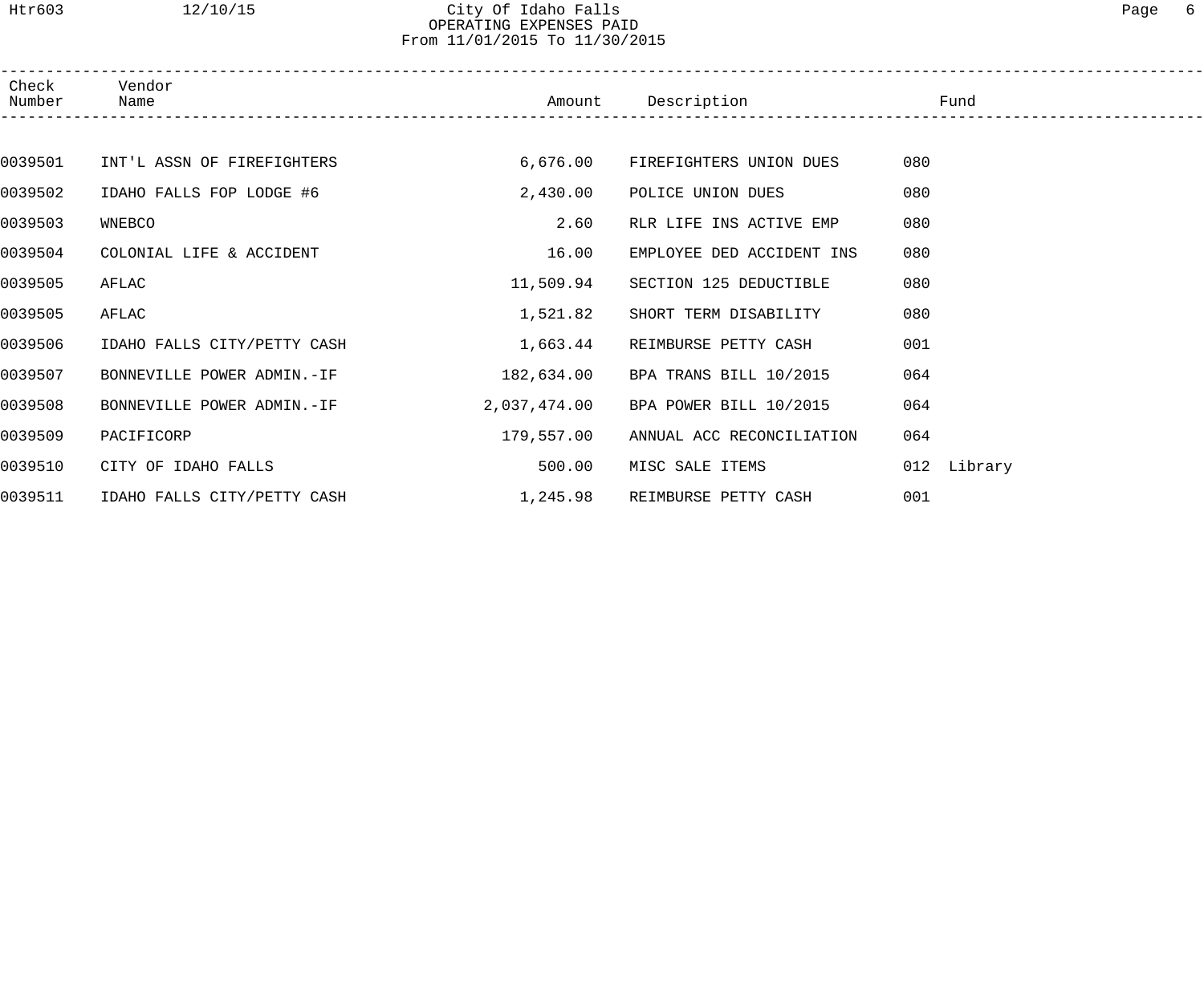#### City Of Idaho Falls Summary of Operating Expenses By Fund From 11/01/2015 To 11/30/2015 ------------------------------------------------------------------------------------------------------------------------------------

| $\mathbf{1}$ | General Fund           | 157,389.20      |
|--------------|------------------------|-----------------|
| 10           | Street Fund            | 3,917.88        |
| 11           | Recreation Fund        | 5,535.93        |
| 12           | Library Fund           | 3,257.69        |
| 18           | Golf Fund              | 5,375.67        |
| 60           | Airport Fund           | 8,376.72        |
| 61           | Water & Sewer Fund     | 112,766.82      |
| 62           | Sanitation Fund        | 612.31          |
| 64           | Electric Light Fund    | 2,486,429.04    |
| 80           | Payroll Liability Fund | 2, 264, 266. 44 |
|              |                        | 5,047,927.70    |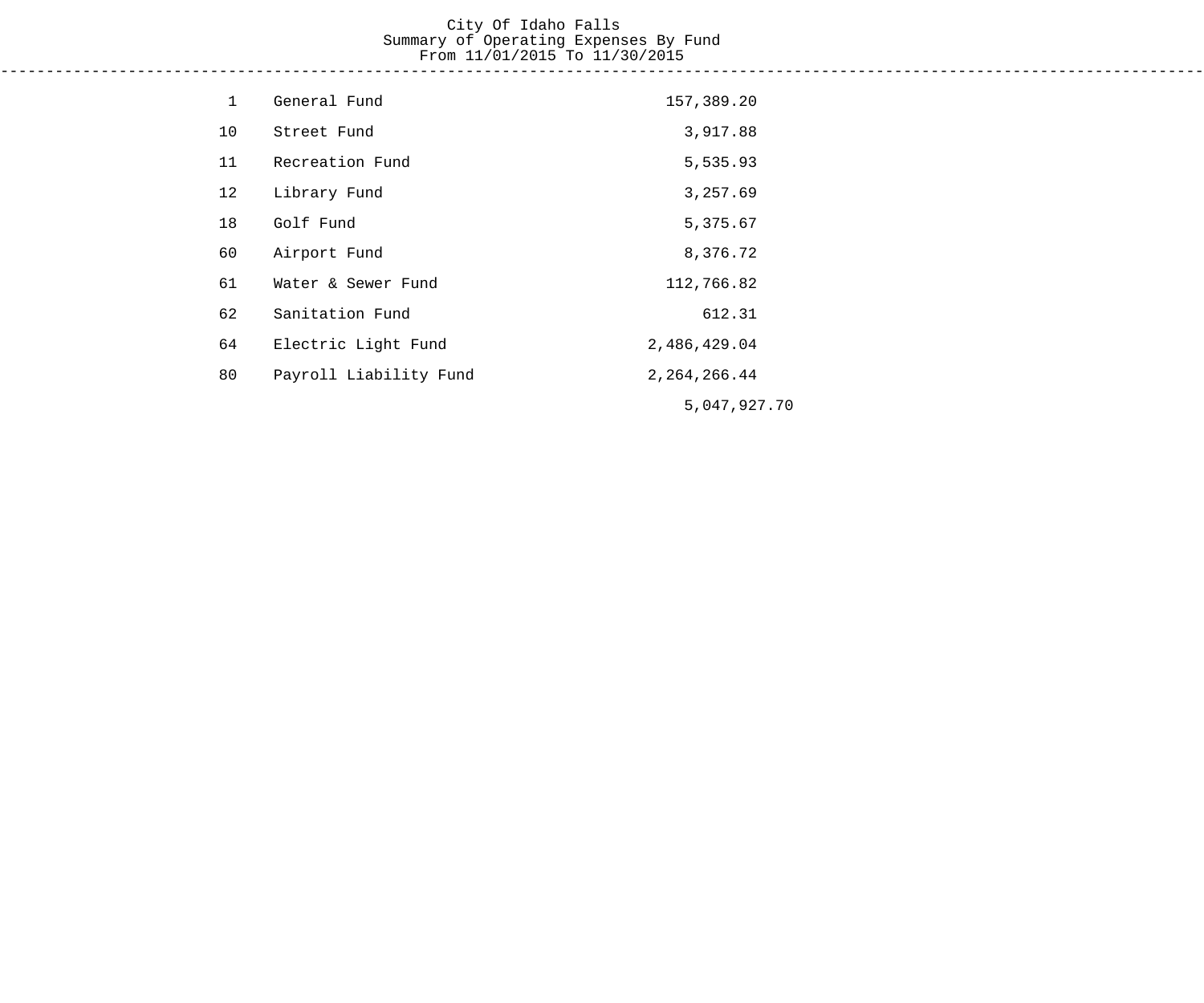## Htr606 12/10/15 City Of Idaho Falls Page 1 ELECTRONIC FUND TRANSFERS From 11/01/2015 To 11/30/2015

| Check<br>Number | Vendor<br>Name                 |              | Amount Description        |     | Fund                 |
|-----------------|--------------------------------|--------------|---------------------------|-----|----------------------|
|                 |                                |              |                           |     |                      |
| 0013411         | ACTION COLLECTION SERVICE, INC | 5,288.64     | COLLECTION / SEPT 2015    |     | 001 Treasurer        |
| 0013412         | AGRI-SERVICE, INC.             | 3,671.05     | EQ REPAIR AND MAINT       |     | 001 General Services |
| 0013412         | AGRI-SERVICE, INC.             | $3,229.07-$  | EQ REPAIR AND MAINT       |     | 001 General Services |
| 0013413         | CONRAD & BISCHOFF, INC.        | 2,672.85     | FUEL AND ADDITIVES        | 001 |                      |
| 0013413         | CONRAD & BISCHOFF, INC.        | 702.12       | FUEL AND ADDITIVES        | 001 |                      |
| 0013413         | CONRAD & BISCHOFF, INC.        | 261.80       | FUEL AND ADDITIVES        | 001 |                      |
| 0013413         | CONRAD & BISCHOFF, INC.        | 110.88       | FUEL AND ADDITIVES        | 001 |                      |
| 0013414         | DAVIES AQUA-CHEM SUPPLY CO.    | 140.90       | SERVICES/MISCELLANEOUS    |     | 011 Recreation       |
| 0013415         | ELECTRICAL WHOLESALE SUPPLY CO | 35.22        | ELECTRICAL EQUIP/SUPPLIES |     | 001 General Services |
| 0013415         | ELECTRICAL WHOLESALE SUPPLY CO | 184.68       | EQ REPAIR AND MAINT       |     | 001 General Services |
| 0013415         | ELECTRICAL WHOLESALE SUPPLY CO | 215.73       | FLOATS & CORD CONNECTIONS |     | 061 Sewer            |
| 0013415         | ELECTRICAL WHOLESALE SUPPLY CO | 220.80       | FUSES, COVERS, RECPT      |     | 001 Parks            |
| 0013416         | FIRE SERVICES OF IDAHO, INC.   | 28.00        | FIRE PROTECT EQ/SUP/MAINT |     | 001 General Services |
| 0013416         | FIRE SERVICES OF IDAHO, INC.   | 43.00        | FIRE PROTECT EQ/SUP/MAINT |     | 001 General Services |
| 0013416         | FIRE SERVICES OF IDAHO, INC.   | 40.00        | FIRE PROTECT EQ/SUP/MAINT |     | 001 General Services |
| 0013416         | FIRE SERVICES OF IDAHO, INC.   | 13.65        | FIRE PROTECT EQ/SUP/MAINT |     | 001 General Services |
| 0013416         | FIRE SERVICES OF IDAHO, INC.   | 7.80         | FIRE PROTECT EQ/SUP/MAINT |     | 001 General Services |
| 0013416         | FIRE SERVICES OF IDAHO, INC.   | 5.85         | FIRE PROTECT EQ/SUP/MAINT |     | 001 General Services |
| 0013417         | FREIGHTLINER OF IDAHO          | 160,042.75   | EQUIPMENT-LRG & TURF      |     | 014 Merf             |
| 0013417         | FREIGHTLINER OF IDAHO          | $22,000.00-$ | TRADE-IN EQUIP/SURPLUS    |     | 014 Merf             |
| 0013418         | H-K CONTRACTORS, INC.          | 161.34       | ROAD/HWY MATERIAL ASPHALT |     | 010 Streets          |
| 0013418         | H-K CONTRACTORS, INC.          | 698.30       | ROAD/HWY MATERIAL ASPHALT | 010 | Streets              |
| 0013418         | H-K CONTRACTORS, INC.          | 1,031.47     | ROAD/HWY MATERIAL ASPHALT | 010 | Streets              |
| 0013418         | H-K CONTRACTORS, INC.          | 794.20       | ROAD/HWY MATERIAL ASPHALT | 010 | Streets              |
| 0013419         | JACK'S TIRE & OIL, INC.        | 2,058.30     | EQ REPAIR AND MAINT       |     | 001 General Services |
| 0013419         | JACK'S TIRE & OIL, INC.        | 807.88       | EQ REPAIR AND MAINT       |     | 001 General Services |
|                 |                                |              |                           |     |                      |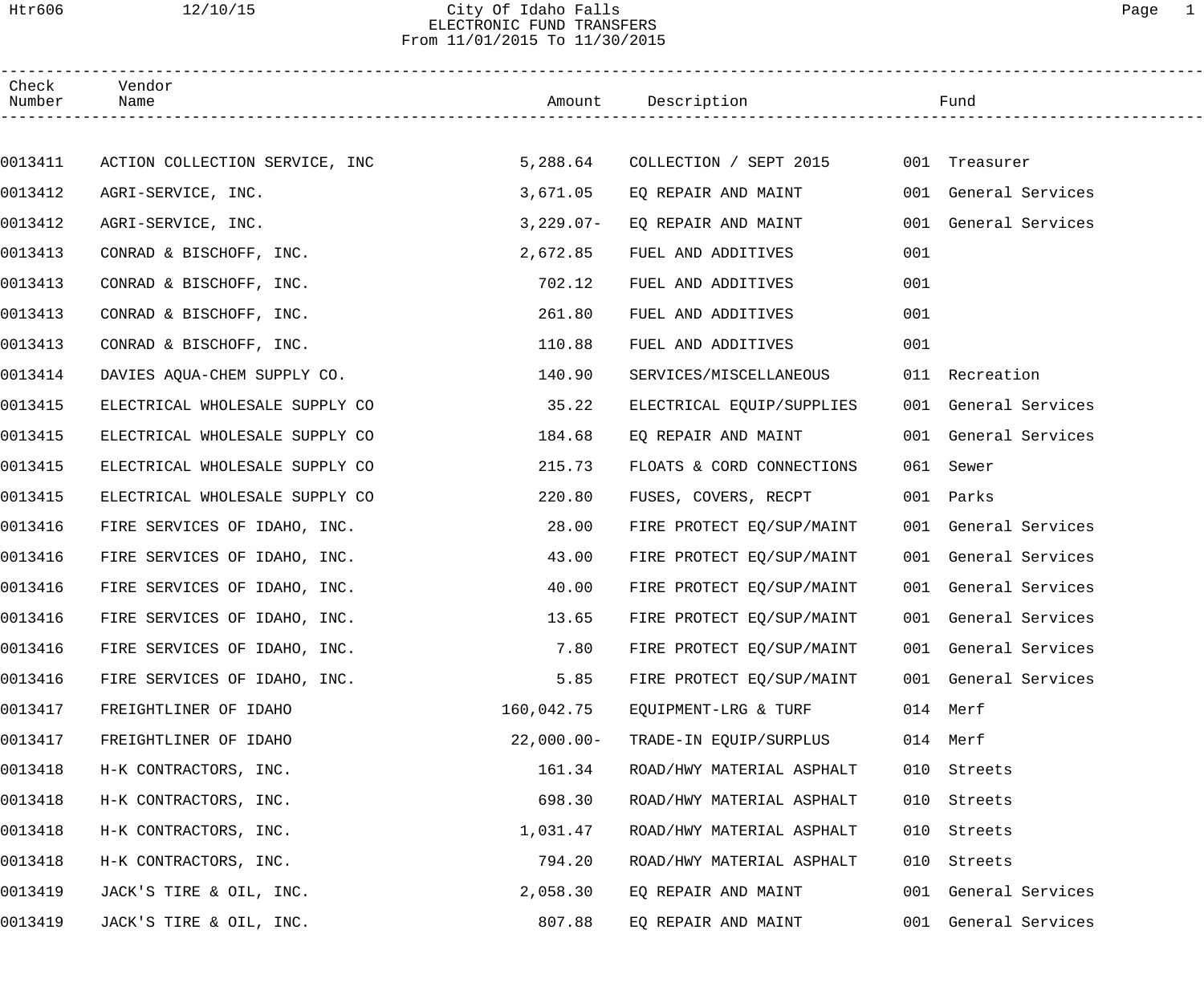#### Htr606 12/10/15 City Of Idaho Falls Page 2 ELECTRONIC FUND TRANSFERS From 11/01/2015 To 11/30/2015

| Check<br>Number | Vendor<br>Name                  |           | Amount Description        |     | Fund                 |  |
|-----------------|---------------------------------|-----------|---------------------------|-----|----------------------|--|
|                 |                                 |           |                           |     |                      |  |
| 0013420         | K/M SERVICE COMPANY             | 1,532.50  | CONSTRUCTION JOB/CONTRACT |     | 064 Electric         |  |
| 0013420         | K/M SERVICE COMPANY             | 4,018.00  | CONSTRUCTION JOB/CONTRACT |     | 064 Electric         |  |
| 0013420         | K/M SERVICE COMPANY             | 2,050.00  | CONSTRUCTION JOB/CONTRACT |     | 064 Electric         |  |
| 0013421         | MCLAUGHLIN YOUNG EMPLOYEE SRVCS | 1,108.01  | PROFESSIONAL/PERSONAL SRV |     | 001 Non Departmental |  |
| 0013421         | MCLAUGHLIN YOUNG EMPLOYEE SRVCS | 1,108.01  | PROFESSIONAL/PERSONAL SRV |     | 001 Non Departmental |  |
| 0013422         | MORRISON, TODD                  | 584.00    | CONTRACTED OFFICIALS      |     | 011 Recreation       |  |
| 0013423         | ROBERTSON SUPPLY, INC.          | 208.23    | PLUMBING EQUIP/SUPPLIES   |     | 001 General Services |  |
| 0013424         | SYRINGA NETWORKS, LLC           | 350.00    | NETWORK EQUIPMENT         |     | 012 Library          |  |
| 0013425         | T. J. SPORTS                    | 693.00    | CLOTHING & APPAREL        |     | 001 Fire             |  |
| 0013426         | TIGHT LINE MEDIA, LLC           | 110.00    | ELEC/IF POWER             |     | 064 Electric         |  |
| 0013427         | TMC CONTRACTORS                 | 820.80    | ROAD/HWY MATERIAL ASPHALT |     | 010 Streets          |  |
| 0013428         | VALCOM (VLCM)                   | 1,720.41  | COMPUTERS, DP/WORD PROC.  |     | 001 Mayor            |  |
| 0013428         | VALCOM (VLCM)                   | 228.62    | COMPUTERS, DP/WORD PROC.  |     | 001 Mayor            |  |
| 0013428         | VALCOM (VLCM)                   | 277.33    | COMPUTERS, DP/WORD PROC.  |     | 011 Recreation       |  |
| 0013429         | BEN'S OUALITY CYCLE, LLC        | 969.68    | EQ REPAIR AND MAINT       |     | 001 Parks            |  |
| 0013429         | BEN'S QUALITY CYCLE, LLC        | 189.44    | EQ REPAIR AND MAINT       |     | 001 Parks            |  |
| 0013430         | BUG COMPANY, THE                | 22.75     | FEED/BEDDING (ANIMALS)    |     | 001 Parks            |  |
| 0013430         | BUG COMPANY, THE                | 31.37     | FREIGHT                   | 001 | Parks                |  |
| 0013430         | BUG COMPANY, THE                | 22.75     | FEED/BEDDING (ANIMALS)    | 001 | Parks                |  |
| 0013430         | BUG COMPANY, THE                | 31.37     | FREIGHT                   | 001 | Parks                |  |
| 0013431         | CLEARS, INC.                    | 50.00     | SERVICES/MISCELLANEOUS    | 001 | Police               |  |
| 0013432         | CONRAD & BISCHOFF, INC.         | 222.49    | FUEL AND ADDITIVES        | 001 | General Services     |  |
| 0013432         | CONRAD & BISCHOFF, INC.         | 10,258.50 | FUEL AND ADDITIVES        | 001 |                      |  |
| 0013432         | CONRAD & BISCHOFF, INC.         | 16,139.18 | FUEL AND ADDITIVES        | 001 |                      |  |
| 0013432         | CONRAD & BISCHOFF, INC.         | 16,558.36 | FUEL AND ADDITIVES        | 001 |                      |  |
| 0013432         | CONRAD & BISCHOFF, INC.         | 2,716.00  | FUEL AND ADDITIVES        | 001 |                      |  |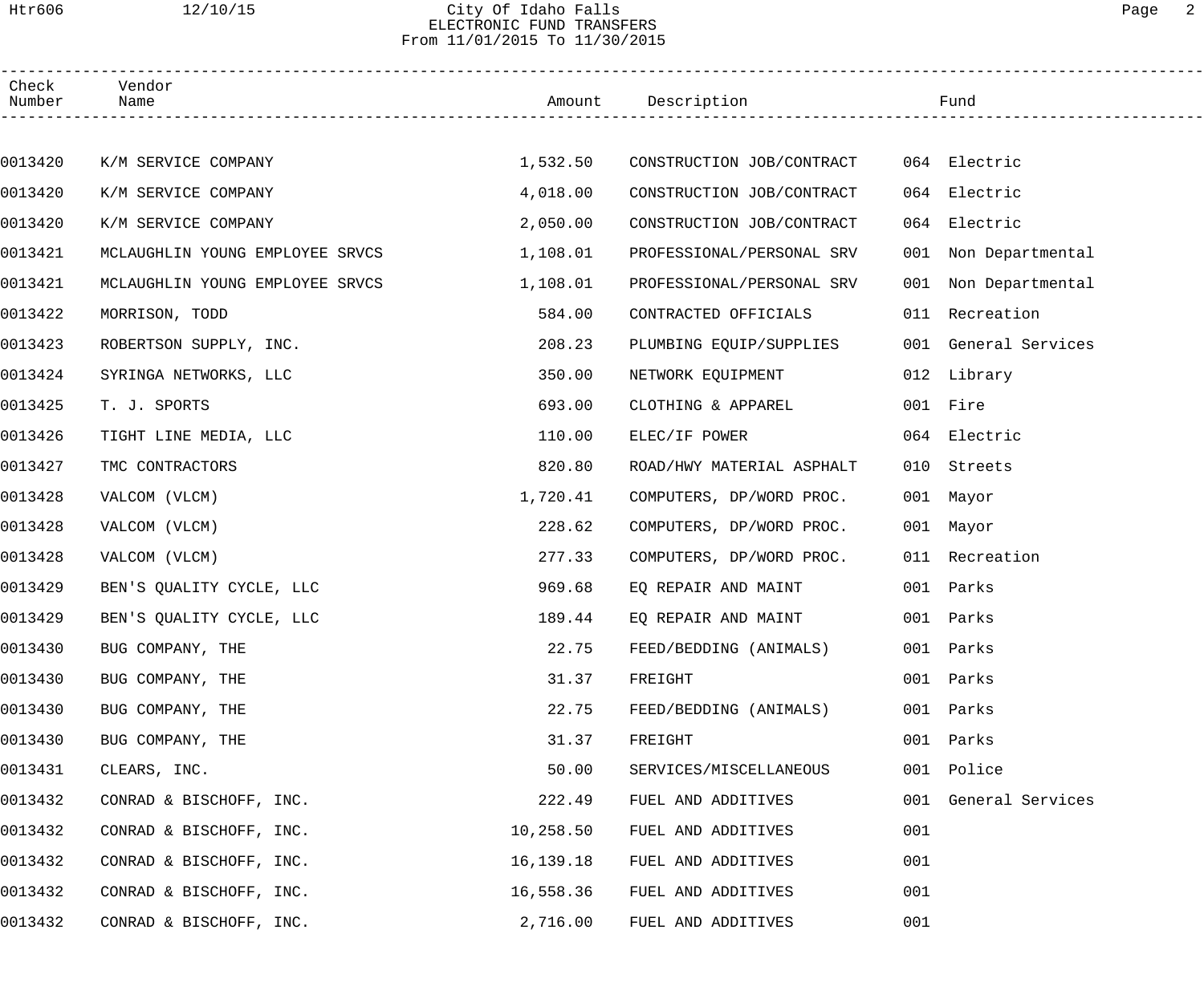#### Htr606 12/10/15 City Of Idaho Falls Page 3 ELECTRONIC FUND TRANSFERS From 11/01/2015 To 11/30/2015

| Check<br>Number | Vendor<br>Name                 |           | Amount Description           |     | Fund                      |
|-----------------|--------------------------------|-----------|------------------------------|-----|---------------------------|
|                 |                                |           |                              |     |                           |
| 0013432         | CONRAD & BISCHOFF, INC.        |           | 24,212.43 FUEL AND ADDITIVES | 001 |                           |
| 0013433         | D & S ELECTRICAL SUPPLY CO     | 20.20     | ELECTRICAL EQUIP/SUPPLIES    |     | 001 General Services      |
| 0013433         | D & S ELECTRICAL SUPPLY CO     | 20.20     | ELECTRICAL EQUIP/SUPPLIES    |     | 001 General Services      |
| 0013433         | D & S ELECTRICAL SUPPLY CO     | 34.72     | ELECTRICAL EQUIP/SUPPLIES    |     | 001 General Services      |
| 0013433         | D & S ELECTRICAL SUPPLY CO     | 399.15    | ELECTRICAL EQUIP/SUPPLIES    |     | 001 General Services      |
| 0013433         | D & S ELECTRICAL SUPPLY CO     | 47.56     | ELECTRICAL EQUIP/SUPPLIES    |     | 001 General Services      |
| 0013433         | D & S ELECTRICAL SUPPLY CO     | 54.81     | ELECTRICAL EQUIP/SUPPLIES    |     | 001 General Services      |
| 0013433         | D & S ELECTRICAL SUPPLY CO     | 176.18    | ELECTRICAL EQUIP/SUPPLIES    |     | 001 General Services      |
| 0013433         | D & S ELECTRICAL SUPPLY CO     | 34.96     | ELECTRICAL EQUIP/SUPPLIES    |     | 001 General Services      |
| 0013433         | D & S ELECTRICAL SUPPLY CO     | 104.00    | ELECTRICAL EQUIP/SUPPLIES    |     | 001 General Services      |
| 0013434         | ELECTRICAL EQUIPMENT CO., INC. | 75.00     | LIFT STATIONS                |     | 061 Sewer                 |
| 0013434         | ELECTRICAL EQUIPMENT CO., INC. | 5,698.98  | PUMPS & ACCESSORIES          |     | 061 Sewer                 |
| 0013435         | FALLS PRINTING COMPANY, LLC    | 1,983.35  | PRINTING                     |     | 010 Streets               |
| 0013436         | H-K CONTRACTORS, INC.          | 1,482.52  | ROAD/HWY MATERIAL ASPHALT    | 010 | Streets                   |
| 0013436         | H-K CONTRACTORS, INC.          | 715.28    | ROAD/HWY MATERIAL ASPHALT    |     | 010 Streets               |
| 0013436         | H-K CONTRACTORS, INC.          | 628.38    | ROAD/HWY MATERIAL ASPHALT    |     | 010 Streets               |
| 0013436         | H-K CONTRACTORS, INC.          | 1,132.38  | ROAD/HWY MATERIAL ASPHALT    |     | 010 Streets               |
| 0013436         | H-K CONTRACTORS, INC.          | 29,086.15 | CONSTRUCTION JOB/CONTRACT    |     | 041 Municipal Capital Imp |
| 0013436         | H-K CONTRACTORS, INC.          | 48,177.35 | CONSTRUCTION JOB/CONTRACT    |     | 046 Traffic Light Cap Imp |
| 0013437         | IDAHO CANVAS PRODUCTS, INC.    | 62.00     | BUCKET COVER REPAIR          |     | 064 Electric              |
| 0013438         | JACK'S TIRE & OIL, INC.        | 7.50      | VEHICLE AND EQUIP. MAINT.    |     | 001 General Services      |
| 0013438         | JACK'S TIRE & OIL, INC.        | 556.56    | VEHICLE AND EQUIP. MAINT.    |     | 001 General Services      |
| 0013438         | JACK'S TIRE & OIL, INC.        | 70.00     | VEHICLE AND EQUIP. MAINT.    |     | 001 General Services      |
| 0013438         | JACK'S TIRE & OIL, INC.        | 160.56    | VEHICLE AND EQUIP. MAINT.    |     | 001 General Services      |
| 0013438         | JACK'S TIRE & OIL, INC.        | 80.00     | VEHICLE AND EQUIP. MAINT.    |     | 001 General Services      |
| 0013438         | JACK'S TIRE & OIL, INC.        | 10.00     | VEHICLE AND EQUIP. MAINT.    |     | 001 General Services      |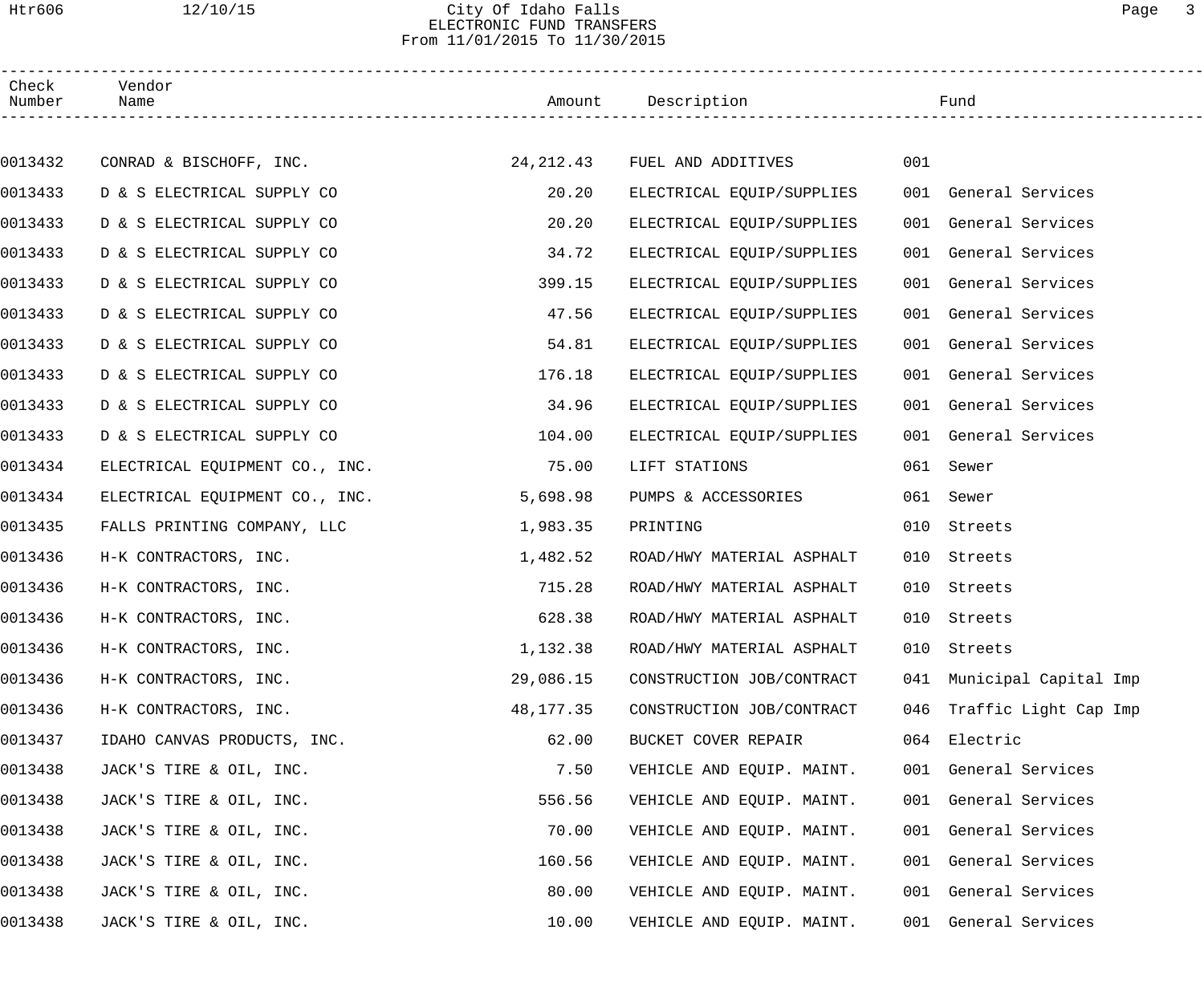## Htr606 12/10/15 City Of Idaho Falls Page 4 ELECTRONIC FUND TRANSFERS From 11/01/2015 To 11/30/2015

| Check<br>Number | Vendor<br>Name          |          | Amount Description                             | Fund                 |
|-----------------|-------------------------|----------|------------------------------------------------|----------------------|
|                 |                         |          |                                                |                      |
| 0013438         | JACK'S TIRE & OIL, INC. | 120.40   | VEHICLE AND EQUIP. MAINT. 001 General Services |                      |
| 0013438         | JACK'S TIRE & OIL, INC. | 90.00    | VEHICLE AND EQUIP. MAINT.                      | 001 General Services |
| 0013438         | JACK'S TIRE & OIL, INC. | 10.00    | VEHICLE AND EQUIP. MAINT.                      | 001 General Services |
| 0013438         | JACK'S TIRE & OIL, INC. | 10.00    | VEHICLE AND EQUIP. MAINT.                      | 001 General Services |
| 0013438         | JACK'S TIRE & OIL, INC. | 10.00    | VEHICLE AND EQUIP. MAINT.                      | 001 General Services |
| 0013438         | JACK'S TIRE & OIL, INC. | 10.00    | VEHICLE AND EQUIP. MAINT.                      | 001 General Services |
| 0013438         | JACK'S TIRE & OIL, INC. | 125.00   | VEHICLE AND EQUIP. MAINT.                      | 001 General Services |
| 0013438         | JACK'S TIRE & OIL, INC. | 39.95    | VEHICLE AND EQUIP. MAINT.                      | 001 General Services |
| 0013438         | JACK'S TIRE & OIL, INC. | 39.95    | VEHICLE AND EQUIP. MAINT.                      | 001 General Services |
| 0013438         | JACK'S TIRE & OIL, INC. | 59.00    | VEHICLE AND EQUIP. MAINT.                      | 001 General Services |
| 0013438         | JACK'S TIRE & OIL, INC. | 69.00    | VEHICLE AND EQUIP. MAINT.                      | 001 General Services |
| 0013438         | JACK'S TIRE & OIL, INC. | 69.00    | VEHICLE AND EQUIP. MAINT.                      | 001 General Services |
| 0013438         | JACK'S TIRE & OIL, INC. | 122.50   | VEHICLE AND EQUIP. MAINT.                      | 001 General Services |
| 0013438         | JACK'S TIRE & OIL, INC. | 10.00    | VEHICLE AND EQUIP. MAINT.                      | 001 General Services |
| 0013438         | JACK'S TIRE & OIL, INC. | 10.00    | VEHICLE AND EQUIP. MAINT.                      | 001 General Services |
| 0013438         | JACK'S TIRE & OIL, INC. | 39.95    | VEHICLE AND EQUIP. MAINT.                      | 001 General Services |
| 0013438         | JACK'S TIRE & OIL, INC. | 73.00    | VEHICLE AND EQUIP. MAINT.                      | 001 General Services |
| 0013438         | JACK'S TIRE & OIL, INC. | 60.00    | VEHICLE AND EQUIP. MAINT.                      | 001 General Services |
| 0013438         | JACK'S TIRE & OIL, INC. | 40.00    | VEHICLE AND EQUIP. MAINT.                      | 001 General Services |
| 0013438         | JACK'S TIRE & OIL, INC. | 40.00    | VEHICLE AND EQUIP. MAINT.                      | 001 General Services |
| 0013438         | JACK'S TIRE & OIL, INC. | 1,783.56 | EQ REPAIR AND MAINT                            | 001 General Services |
| 0013438         | JACK'S TIRE & OIL, INC. | 1,981.18 | EQ REPAIR AND MAINT                            | 001 General Services |
| 0013438         | JACK'S TIRE & OIL, INC. | 430.72   | EQ REPAIR AND MAINT                            | 001 General Services |
| 0013438         | JACK'S TIRE & OIL, INC. | 1,114.32 | EQ REPAIR AND MAINT                            | 001 General Services |
| 0013438         | JACK'S TIRE & OIL, INC. | 893.78   | EQ REPAIR AND MAINT                            | 001 General Services |
| 0013438         | JACK'S TIRE & OIL, INC. | 438.84   | EQ REPAIR AND MAINT                            | 001 General Services |
|                 |                         |          |                                                |                      |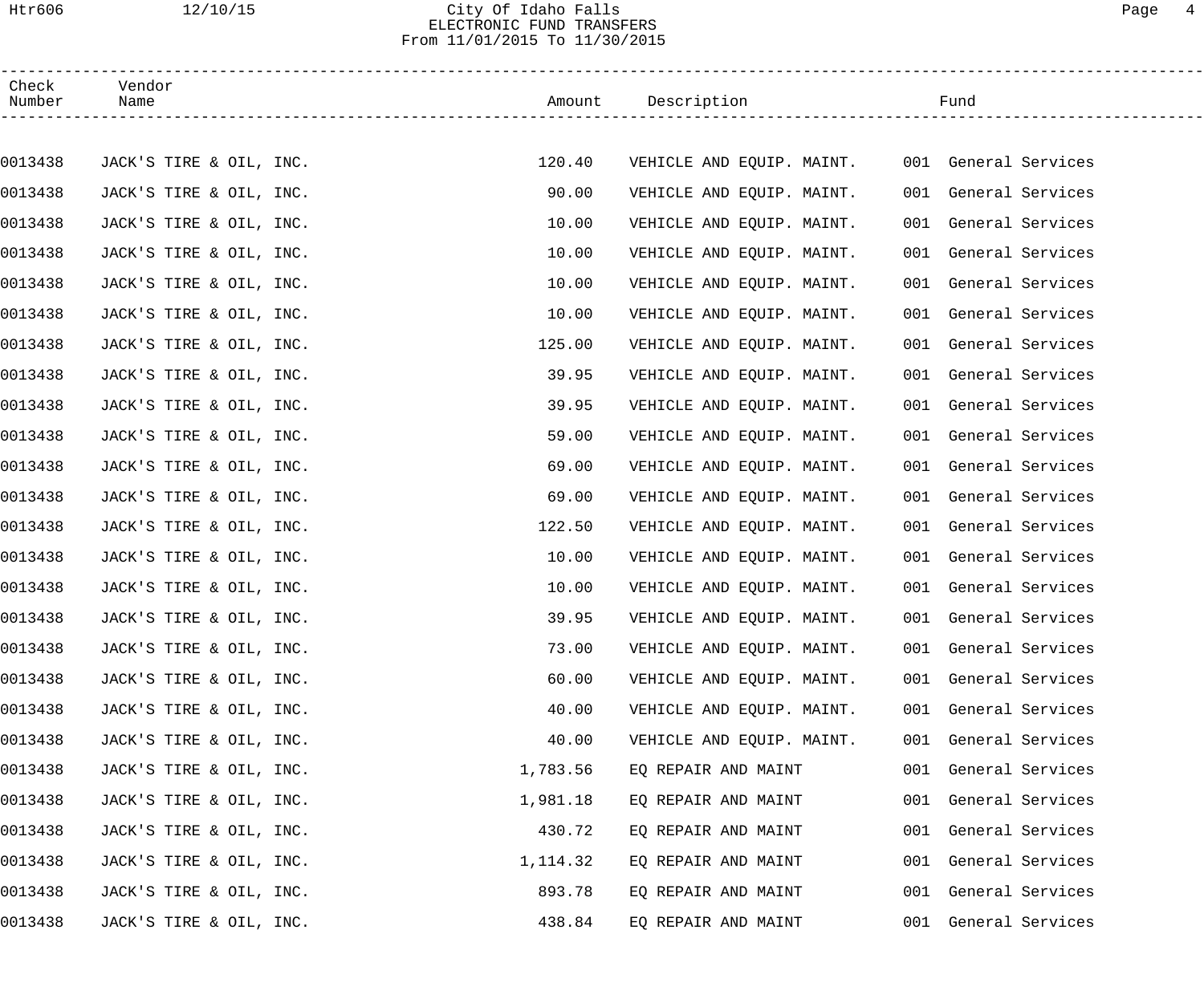#### Htr606 12/10/15 City Of Idaho Falls Page 5 ELECTRONIC FUND TRANSFERS From 11/01/2015 To 11/30/2015

| Check<br>Number | Vendor<br>Name                    |          | Amount Description        |     | Fund                     |  |
|-----------------|-----------------------------------|----------|---------------------------|-----|--------------------------|--|
|                 |                                   |          |                           |     |                          |  |
| 0013439         | LASER XPRESS                      | 150.00   | TONER CARTRIDGE SAMSUNG 2 |     | 001 Fire                 |  |
| 0013440         | LEONARD PETROLEUM EQUIP, INC.     | 49.26    | GARAGE SHOP SUPPLIES      |     | 001 General Services     |  |
| 0013441         | MINERT & ASSOCIATES, INC          | 65.00    | DOT DRUG SCREEN/OCT 2015  |     | 001 Non Departmental     |  |
| 0013441         | MINERT & ASSOCIATES, INC          | 40.00    | DOT DRUG SCREEN/OCT 2015  |     | 061 Sewer                |  |
| 0013441         | MINERT & ASSOCIATES, INC          | 105.00   | DOT DRUG SCREEN/OCT 2015  | 062 | Sanitation               |  |
| 0013441         | MINERT & ASSOCIATES, INC          | 40.00    | DOT DRUG SCREEN/OCT 2015  |     | 061 Water                |  |
| 0013441         | MINERT & ASSOCIATES, INC          | 65.00    | DOT DRUG SCREEN/OCT 2015  |     | 010 Streets              |  |
| 0013442         | NUMBER ONE PRINTING & SIGN        | 339.88   | E PAYABLE CORRECTION      |     | 001 General Services     |  |
| 0013443         | ROBERTSON SUPPLY, INC.            | 233.77   | PLUMBING EQUIP/SUPPLIES   |     | 001 General Services     |  |
| 0013444         | ROCKY MOUNTAIN TURF & IND.        | 23.34    | EQ REPAIR AND MAINT       |     | 001 General Services     |  |
| 0013444         | ROCKY MOUNTAIN TURF & IND.        | 10.49    | FREIGHT                   |     | 001 General Services     |  |
| 0013445         | SHADOW TRACKERS INVESTIGATIVE     | 1,445.00 | PROFESSIONAL/PERSONAL SRV |     | 001 Non Departmental     |  |
| 0013446         | SIXEL CONSULTING GROUP, INC.      | 4,167.00 | PROFESSIONAL/PERSONAL SRV |     | 060 Airport              |  |
| 0013447         | SNAKE RIVER AUTO GLASS            | 20.00    | VEHICLE AND EQUIP. MAINT. |     | 001 General Services     |  |
| 0013447         | SNAKE RIVER AUTO GLASS            | 170.00   | VEHICLE AND EQUIP. MAINT. |     | 001 General Services     |  |
| 0013447         | SNAKE RIVER AUTO GLASS            | 170.00   | VEHICLE AND EQUIP. MAINT. |     | 001 General Services     |  |
| 0013447         | SNAKE RIVER AUTO GLASS            | 360.00   | VEHICLE AND EQUIP. MAINT. |     | 001 General Services     |  |
| 0013447         | SNAKE RIVER AUTO GLASS            | 20.00    | VEHICLE AND EQUIP. MAINT. |     | 001 General Services     |  |
| 0013447         | SNAKE RIVER AUTO GLASS            | 150.00   | VEHICLE AND EQUIP. MAINT. |     | 001 General Services     |  |
| 0013447         | SNAKE RIVER AUTO GLASS            | 200.00   | VEHICLE AND EQUIP. MAINT. |     | 001 General Services     |  |
| 0013447         | SNAKE RIVER AUTO GLASS            | 170.00   | VEHICLE AND EQUIP. MAINT. |     | 001 General Services     |  |
| 0013447         | SNAKE RIVER AUTO GLASS            | 20.00    | VEHICLE AND EQUIP. MAINT. |     | 001 General Services     |  |
| 0013448         | SPECIALTY CONSTRUCTION SUPPLY LLC | 342.00   | CAST IRON RADIUS PANNELS  | 010 | Streets                  |  |
| 0013448         | SPECIALTY CONSTRUCTION SUPPLY LLC | 79.25    | VEST CALTRANS CL 2 ORG 2X | 001 | Public Works Engineering |  |
| 0013448         | SPECIALTY CONSTRUCTION SUPPLY LLC | 35.00    | SWEATSHIRT HOODED LIME L  | 001 | Public Works Engineering |  |
| 0013448         | SPECIALTY CONSTRUCTION SUPPLY LLC | 35.00    | 2 PAIR HEAVY BLK LEATHER  | 001 | Public Works Engineering |  |
|                 |                                   |          |                           |     |                          |  |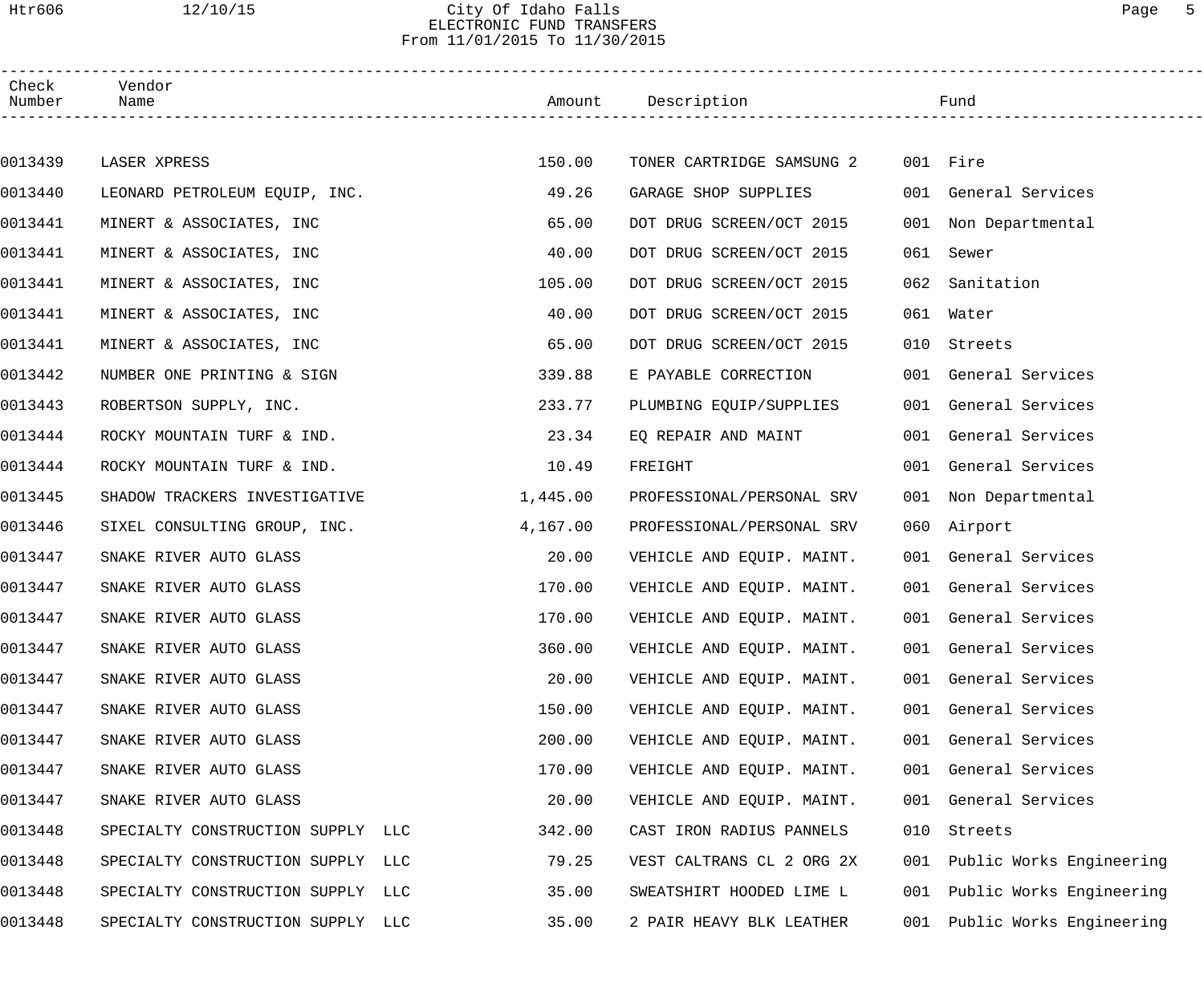## Htr606 12/10/15 City Of Idaho Falls Page 6 ELECTRONIC FUND TRANSFERS From 11/01/2015 To 11/30/2015

| Check<br>Number | Vendor<br>Name                 |                | Amount Description          |     | Fund                 |
|-----------------|--------------------------------|----------------|-----------------------------|-----|----------------------|
|                 |                                |                |                             |     |                      |
| 0013449         | T AND T LAWN SERVICES, LLC     | 431.50         | SERVICES/MISCELLANEOUS      |     | 012 Library          |
| 0013450         | TETON COMMUNICATIONS, INC.     | 46.50          | POLICE EQUIP & SUPPLIES     |     | 001 Police           |
| 0013450         | TETON COMMUNICATIONS, INC.     | 55.00          | POLICE EQUIP & SUPPLIES     |     | 001 Police           |
| 0013450         | TETON COMMUNICATIONS, INC.     | 496.58         | POLICE EQUIP & SUPPLIES     |     | 001 Police           |
| 0013450         | TETON COMMUNICATIONS, INC.     | 299.15         | VEHICLE AND EQUIP. MAINT.   |     | 001 General Services |
| 0013450         | TETON COMMUNICATIONS, INC.     | 612.80         | VEHICLE AND EQUIP. MAINT.   |     | 001 General Services |
| 0013451         | THATCHER COMPANY               | 6,540.00       | GASES / TREATMENTS          |     | 061 Sewer            |
| 0013452         | VALCOM (VLCM)                  | 42,448.81      | COMPUTERS, DP/WORD PROC.    |     | 001 Police           |
| 0013452         | VALCOM (VLCM)                  | 308.00         | FREIGHT                     |     | 001 Police           |
| 0013452         | VALCOM (VLCM)                  | $18, 210.00 -$ | MAINTENANCE CONTRACT-EQ     |     | 001 Police           |
| 0013452         | VALCOM (VLCM)                  | 8,772.30       | PAPER                       |     | 001 Police           |
| 0013452         | VALCOM (VLCM)                  | 11,928.14      | COMPUTERS, DP/WORD PROC.    |     | 001 Data Processing  |
| 0013452         | VALCOM (VLCM)                  | 208.60         | COMPUTERS, DP/WORD PROC.    | 018 | Golf Courses         |
| 0013452         | VALCOM (VLCM)                  | 68.73          | COMPUTERS, DP/WORD PROC.    |     | 018 Golf Courses     |
| 0013453         | WORK WEARHOUSE                 | 299.25         | BOOTS, PANTS, SOCKS         |     | 060 Airport          |
| 0013453         | WORK WEARHOUSE                 | 296.30         | BOOTS, JEANS, SOCKS         |     | 060 Airport          |
| 0013453         | WORK WEARHOUSE                 | 291.37         | CARHARTT BOOTS, JACKET, PAN |     | 060 Airport          |
| 0013454         | ALIAH DVM, RHONDA              | 861.00         | VET CONSULTING/TREATMENT    | 001 | Parks                |
| 0013454         | ALIAH DVM, RHONDA              | 3,200.00       | VET CONSULTING/TREATMENT    | 001 | Parks                |
| 0013455         | CONRAD & BISCHOFF, INC.        | 13,305.59      | FUEL AND ADDITIVES          | 001 |                      |
| 0013455         | CONRAD & BISCHOFF, INC.        | 11,644.25      | FUEL AND ADDITIVES          | 001 |                      |
| 0013455         | CONRAD & BISCHOFF, INC.        | 11,644.25      | FUEL AND ADDITIVES          | 001 |                      |
| 0013456         | ELECTRICAL WHOLESALE SUPPLY CO | $53.21-$       | ELECTRICAL EQUIP/SUPPLIES   |     | 001 General Services |
| 0013456         | ELECTRICAL WHOLESALE SUPPLY CO | 54.11          | ELECTRICAL EQUIP/SUPPLIES   |     | 001 General Services |
| 0013456         | ELECTRICAL WHOLESALE SUPPLY CO | 144.02         | ELECTRICAL EQUIP/SUPPLIES   |     | 001 General Services |
| 0013456         | ELECTRICAL WHOLESALE SUPPLY CO | 20.30          | ELECTRICAL EQUIP/SUPPLIES   |     | 001 General Services |
|                 |                                |                |                             |     |                      |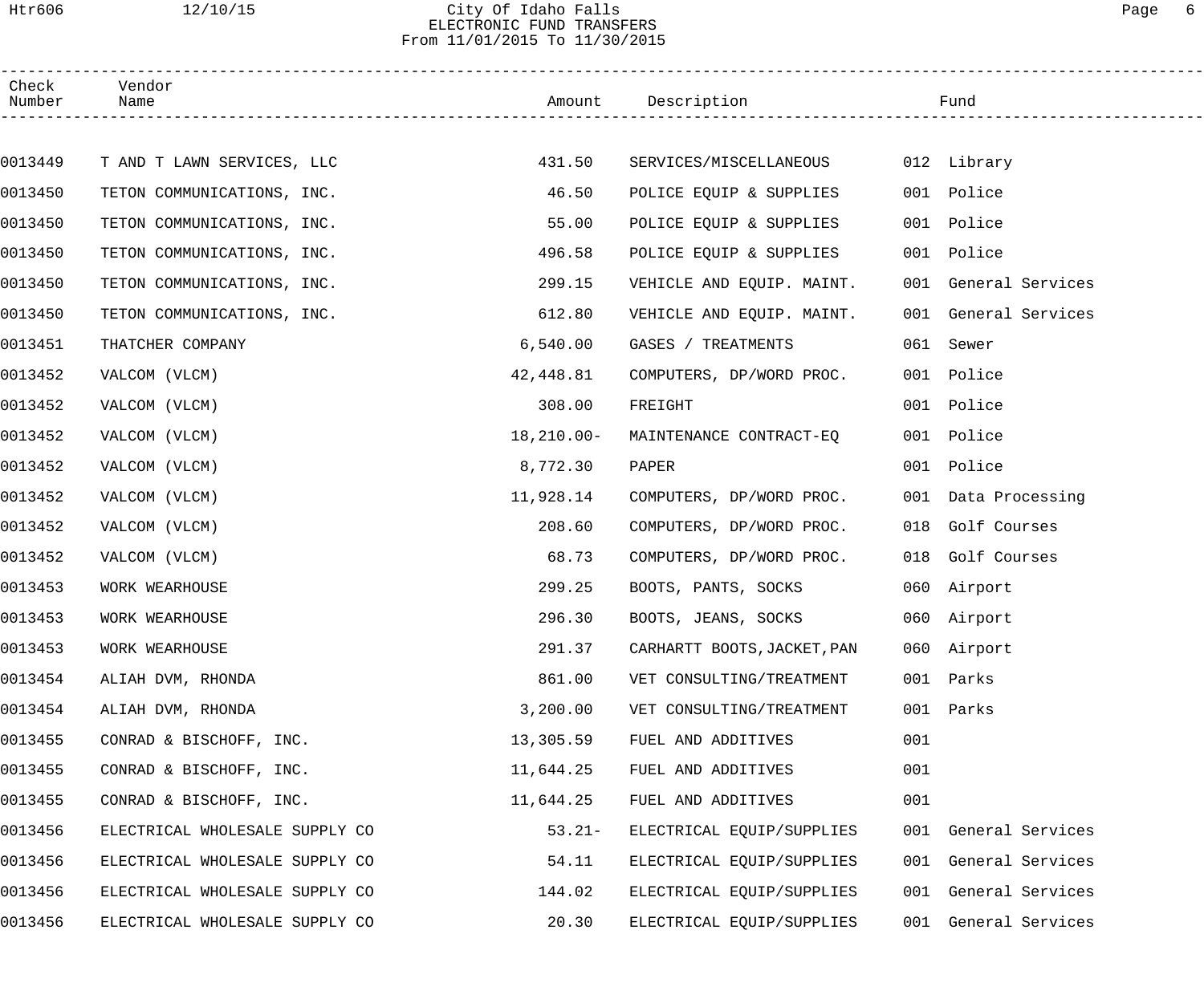## Htr606 12/10/15 City Of Idaho Falls Page 7 ELECTRONIC FUND TRANSFERS From 11/01/2015 To 11/30/2015

| Check<br>Number | Vendor<br>Name                     |           | Amount Description         |     | Fund                 |  |
|-----------------|------------------------------------|-----------|----------------------------|-----|----------------------|--|
|                 |                                    |           |                            |     |                      |  |
| 0013456         | ELECTRICAL WHOLESALE SUPPLY CO     | 372.02    | ELECTRICAL EQUIP/SUPPLIES  |     | 001 General Services |  |
| 0013456         | ELECTRICAL WHOLESALE SUPPLY CO     | 36.58     | ELECTRICAL EQUIP/SUPPLIES  |     | 001 General Services |  |
| 0013456         | ELECTRICAL WHOLESALE SUPPLY CO     | 11.29     | TOOLS, HAND POWER/NONPOWER |     | 001 General Services |  |
| 0013456         | ELECTRICAL WHOLESALE SUPPLY CO     | 4.23      | ELECTRICAL EQUIP/SUPPLIES  |     | 001 General Services |  |
| 0013456         | ELECTRICAL WHOLESALE SUPPLY CO     | 39.93     | ELECTRICAL EQUIP/SUPPLIES  |     | 001 General Services |  |
| 0013456         | ELECTRICAL WHOLESALE SUPPLY CO     | 8.86      | ELECTRICAL EQUIP/SUPPLIES  |     | 001 General Services |  |
| 0013456         | ELECTRICAL WHOLESALE SUPPLY CO     | 126.17    | ELECTRICAL EQUIP/SUPPLIES  |     | 001 General Services |  |
| 0013457         | ENERGY AUTHORITY INC., THE         | 87,862.00 | ELEC/IF POWER              |     | 064 Electric         |  |
| 0013458         | ENFORCEMENT VIDEO, LP              | 30.00     | FREIGHT                    |     | 001 Police           |  |
| 0013458         | ENFORCEMENT VIDEO, LP              | 308.00    | POLICE EQUIP & SUPPLIES    |     | 001 Police           |  |
| 0013459         | FULL FRONTAL UTILITY SERVICE       | 750.00    | TRAINING-PERSONNEL         |     | 064 Electric         |  |
| 0013460         | H-K CONTRACTORS, INC.              | 1,054.44  | ROAD/HWY MATERIAL ASPHALT  | 010 | Streets              |  |
| 0013460         | H-K CONTRACTORS, INC.              | 668.83    | ROAD/HWY MATERIAL ASPHALT  | 010 | Streets              |  |
| 0013460         | H-K CONTRACTORS, INC.              | 154.85    | ROAD/HWY MATERIAL ASPHALT  | 010 | Streets              |  |
| 0013460         | H-K CONTRACTORS, INC.              | 1,295.52  | WASTE WATER TREATMENT      |     | 061 Sewer            |  |
| 0013460         | H-K CONTRACTORS, INC.              | 40,458.40 | CONSTRUCTION JOB/CONTRACT  |     | 010 Streets          |  |
| 0013461         | INTERMOUNTAIN CLAIMS, INC.         | 17,312.81 | ACCT RFND10/19/15-11/8/15  |     | 019 Self-Insurance   |  |
| 0013462         | MISKIN'S PROFESSIONAL CLEANING LLC | 3,517.00  | PROFESSIONAL/PERSONAL SRV  |     | 064 Electric         |  |
| 0013463         | ONE CALL LOCATORS, LTD             | 6, 595.41 | SERVICES/MISCELLANEOUS     |     | 064 Electric         |  |
| 0013463         | ONE CALL LOCATORS, LTD             | 344.20    | SERVICES/MISCELLANEOUS     |     | 064 Electric         |  |
| 0013464         | ROCKY MOUNTAIN TURF & IND.         | 1,800.12  | EO REPAIR AND MAINT        | 001 |                      |  |
| 0013464         | ROCKY MOUNTAIN TURF & IND.         | 32.52     | EQ REPAIR AND MAINT        |     | 001 General Services |  |
| 0013464         | ROCKY MOUNTAIN TURF & IND.         | 11.52     | FREIGHT                    |     | 001 General Services |  |
| 0013465         | SALT LAKE WHOLESALE SPORTS         | 1,999.00  | POLICE EQUIP & SUPPLIES    |     | 001 Police           |  |
| 0013466         | SCHOW'S TRUCK CENTER               | 18.01     | EQ REPAIR AND MAINT        |     | 001 General Services |  |
| 0013467         | SPECIALTY CONSTRUCTION SUPPLY LLC  | 42,259.57 | EQUIPMENT-LRG & TURF       |     | 010 Streets          |  |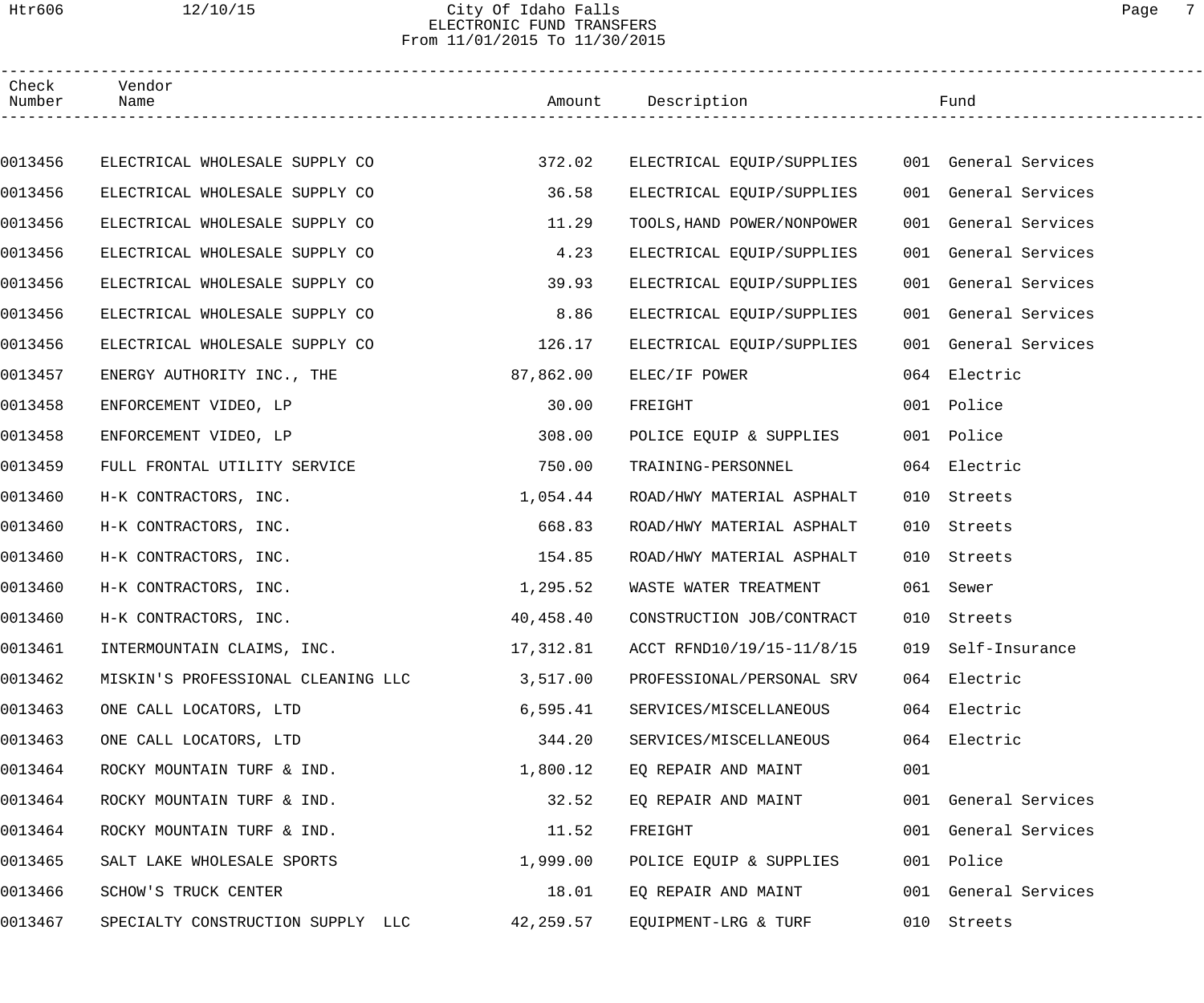# Htr606 12/10/15 City Of Idaho Falls Page 8 ELECTRONIC FUND TRANSFERS From 11/01/2015 To 11/30/2015

| Check<br>Number | Vendor<br>Name             | Amount    | Description                |     | Fund                    |  |
|-----------------|----------------------------|-----------|----------------------------|-----|-------------------------|--|
|                 |                            |           |                            |     |                         |  |
| 0013468         | SYRINGA NETWORKS, LLC      | 350.00    | NETWORK EQUIPMENT          |     | 012 Library             |  |
| 0013468         | SYRINGA NETWORKS, LLC      | 450.00    | ETHERNET/INTERNET-NOV2015  | 001 |                         |  |
| 0013469         | TETON COMMUNICATIONS, INC. | 347.00    | FED SIGNAL, PERMANENT MOUN |     | 060 Airport             |  |
| 0013470         | TOP HAT, INC.              | 1,547.19  | ACCIDENT REPAIRS, FLEET    |     | 001 General Services    |  |
| 0013471         | VALCOM (VLCM)              | 3,270.00  | RADIO & COMMUNICATION      |     | 001 Finance             |  |
| 0013472         | WORK WEARHOUSE             | 224.90    | CLOTHING & APPAREL         |     | 061 Water               |  |
| 0013472         | WORK WEARHOUSE             | 578.90    | CLOTHING & APPAREL         |     | 061 Water               |  |
| 0013472         | WORK WEARHOUSE             | 1,376.50  | CLOTHING & APPAREL         |     | 061 Water               |  |
| 0013472         | WORK WEARHOUSE             | 296.85    | CARHARTT COAT, DANNER BOOT |     | 060 Airport             |  |
| 0013473         | 3H CONSTRUCTION, LLC       | 22,447.55 | CONSTRUCTION JOB/CONTRACT  | 010 | Streets                 |  |
| 0013473         | 3H CONSTRUCTION, LLC       | 1,980.00  | REIMBURSEMENTS             |     | 001 Planning & Building |  |
| 0013473         | 3H CONSTRUCTION, LLC       | 41,395.26 | CONSTRUCTION JOB/CONTRACT  | 010 | Streets                 |  |
| 0013473         | 3H CONSTRUCTION, LLC       | 53,696.51 | CONSTRUCTION JOB/CONTRACT  |     | 061 Water               |  |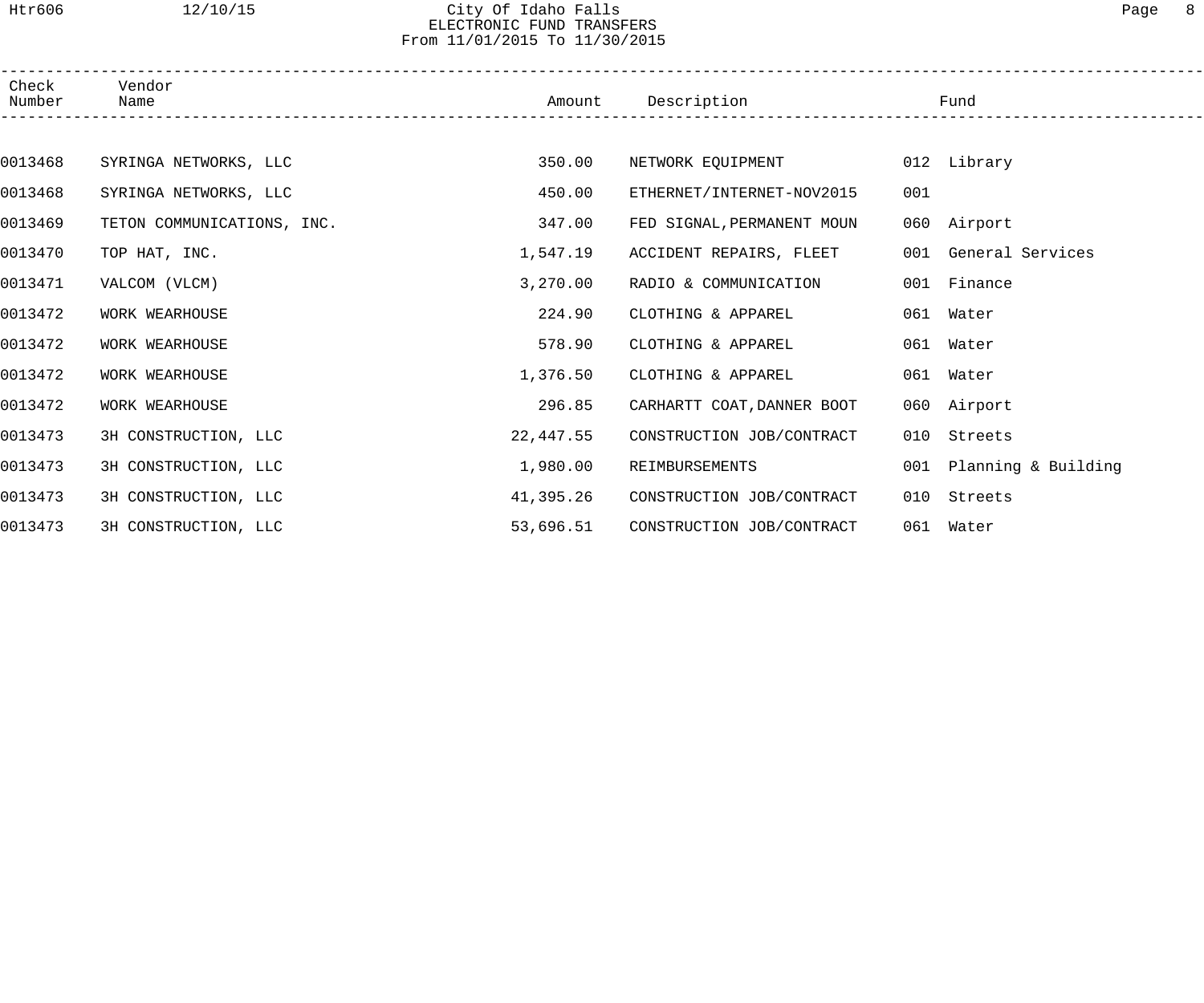# City Of Idaho Falls Summary of Electronic Transfers by Fund From 11/01/2015 To 11/30/2015

------------------------------------------------------------------------------------------------------------------------------------

| $\mathbf{1}$ | General Fund            | 202, 249.62 |
|--------------|-------------------------|-------------|
| 10           | Street Fund             | 158,293.92  |
| 11           | Recreation Fund         | 1,002.23    |
| 12           | Library Fund            | 1,131.50    |
| 14           | MERF Fund               | 138,042.75  |
| 18           | Golf Fund               | 277.33      |
| 19           | Self-Insurance Fund     | 17,312.81   |
| 41           | Municipal Capital Imp F | 29,086.15   |
| 46           | Traffic Light Cap Imp F | 48, 177. 35 |
| 60           | Airport Fund            | 5,697.77    |
| 61           | Water & Sewer Fund      | 69,782.04   |
| 62           | Sanitation Fund         | 105.00      |
| 64           | Electric Light Fund     | 106,841.11  |
|              |                         | 777,999.58  |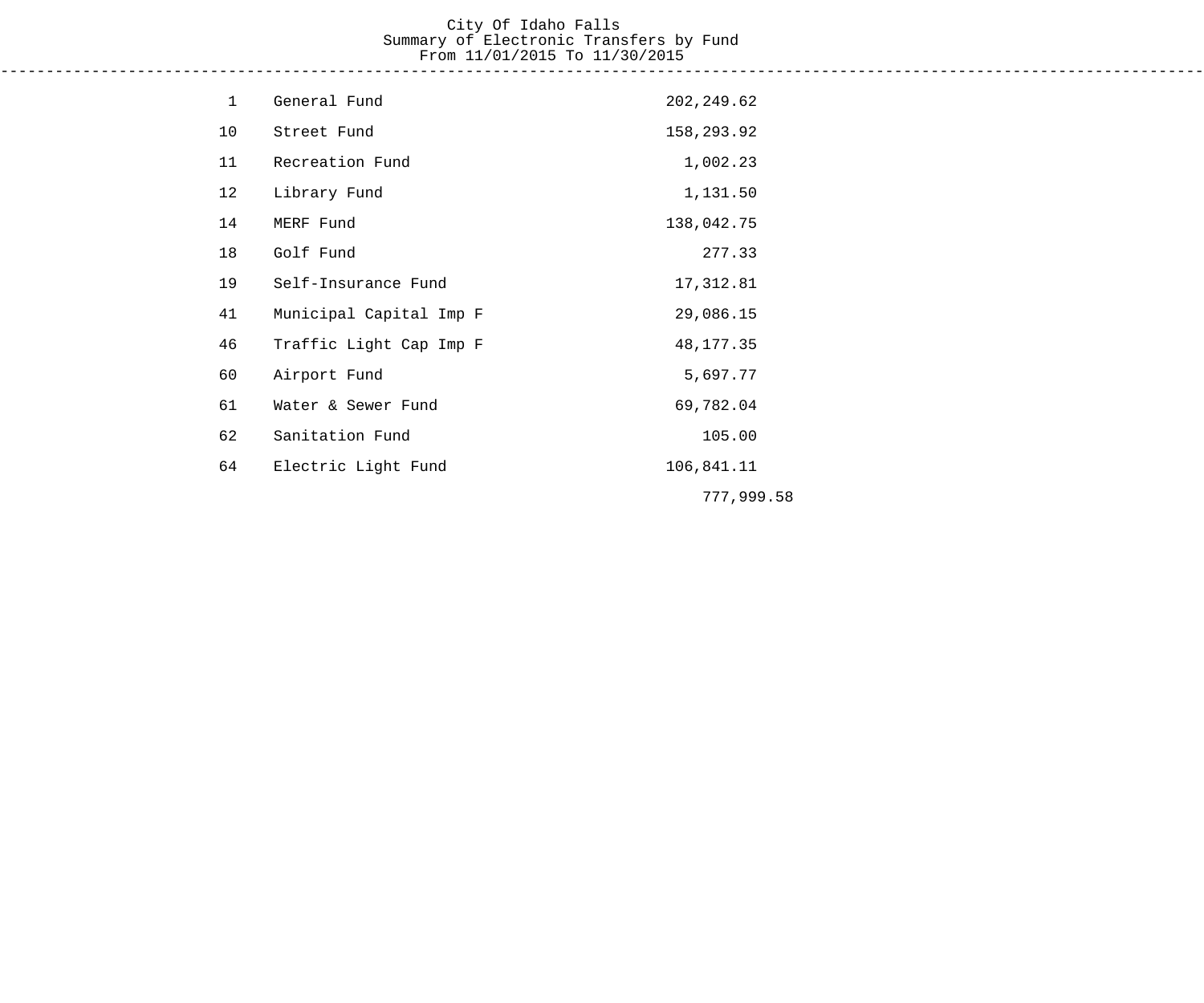| Check Vendor<br>Number Name                |           |                                                                                                                                                                                                                 |                                                    |
|--------------------------------------------|-----------|-----------------------------------------------------------------------------------------------------------------------------------------------------------------------------------------------------------------|----------------------------------------------------|
| 0196720 A-CORE OF IDAHO, INC.              |           | 545.00 SERVICES/MISCELLANEOUS 001 General Services                                                                                                                                                              |                                                    |
| 0196721 ACUSHNET COMPANY                   | 415.98    | 116.55 INVENTORY AS REQUESTED BY PINECREST GOLF 018 Golf Courses<br>299.43 INVENTORY AS REQUESTED BY SAGE LAKES GOL 018 Golf Courses                                                                            |                                                    |
| 0196722 AIRGAS USA, LLC                    |           | 35.61 WELDING SUPPLIES AS REQUIRED BY SANITATI 062 Sanitation                                                                                                                                                   |                                                    |
| 0196723 AMERICAN INSURANCE SERVICE         |           | 311.50 PROFESSIONAL/PERSONAL SRV                                                                                                                                                                                | 001 Non Departmental                               |
| 0196724 AMERICAN PLANNING ASSOCIATION      | 245.00    | MEMBERSHIPS                                                                                                                                                                                                     | 001 Planning & Building                            |
| 0196725 ANDERSON CABINET & MILLWORK        |           | 3,248.00 CONSTRUCTION JOB/CONTRACT                                                                                                                                                                              | 001 General Services                               |
| 0196726 ANLUND, LLC                        |           | 1,850.00 SERVICES/MISCELLANEOUS                                                                                                                                                                                 | 012 Library                                        |
| 0196727 AUTOMOTIVE CHARGING & STARTING LLC | 232.30    | 30.12 PARTS AND MINOR SUBLET REPAIRS AS REQUES 001 General Services<br>59.64 PARTS AND MINOR SUBLET REPAIRS AS REQUES 001 General Services<br>42.59  BATTERY ITEM #U-1<br><u>99.95 </u> BATTERY RV ITEM #SRM-27 | 060 Airport<br>060 Airport                         |
| 0196728 BARFUSS, DOUG                      |           | 108.00 CONTRACTED OFFICIALS                                                                                                                                                                                     | 011 Recreation                                     |
| 0196729 BLACKER'S, INC.                    |           | 1,271.95 APPLIANCE PROG/L PHELPS                                                                                                                                                                                | 015 Elect Light Public Purp                        |
| 0196730 BLUE RIBBON CONSTRUCTION           | 19,886.40 | 10,636.40 REIMBURSEMENTS<br>1.150.00 REIMBURSEMENTS                                                                                                                                                             | 001 Planning & Building<br>001 Planning & Building |
| 0196731 BONNEVILLE COUNTY SHERIFF          |           | 1,600.00 REGISTER/COMBAT TRAINING                                                                                                                                                                               | 001 Police                                         |
| 0196732 BONNEVILLE COUNTY SHERIFF          |           | 10,000.00 NARCOTICS BUY MONEY                                                                                                                                                                                   | 001 Police                                         |
| 0196733 BOYCE, ERIC                        |           | 220.00 CONTRACTED OFFICIALS                                                                                                                                                                                     | 011 Recreation                                     |
| 0196734 BUDGET YARDSCAPING                 | 775.00    | 285.00 SERVICES/MISCELLANEOUS<br>400.00 SERVICES/MISCELLANEOUS<br>90.00 SERVICES/MISCELLANEOUS                                                                                                                  | 064 Electric<br>064 Electric<br>064 Electric       |
| 0196735 BURNS CONCRETE, INC.               | 631.78    | 425.31 CONCRETE DELIVERY AND SMALL POURS AS REO 001 Parks<br>103.23 TUB CONCRETE<br>103.24 TUBS, CONCRETE                                                                                                       | 061 Sewer<br>061 Sewer                             |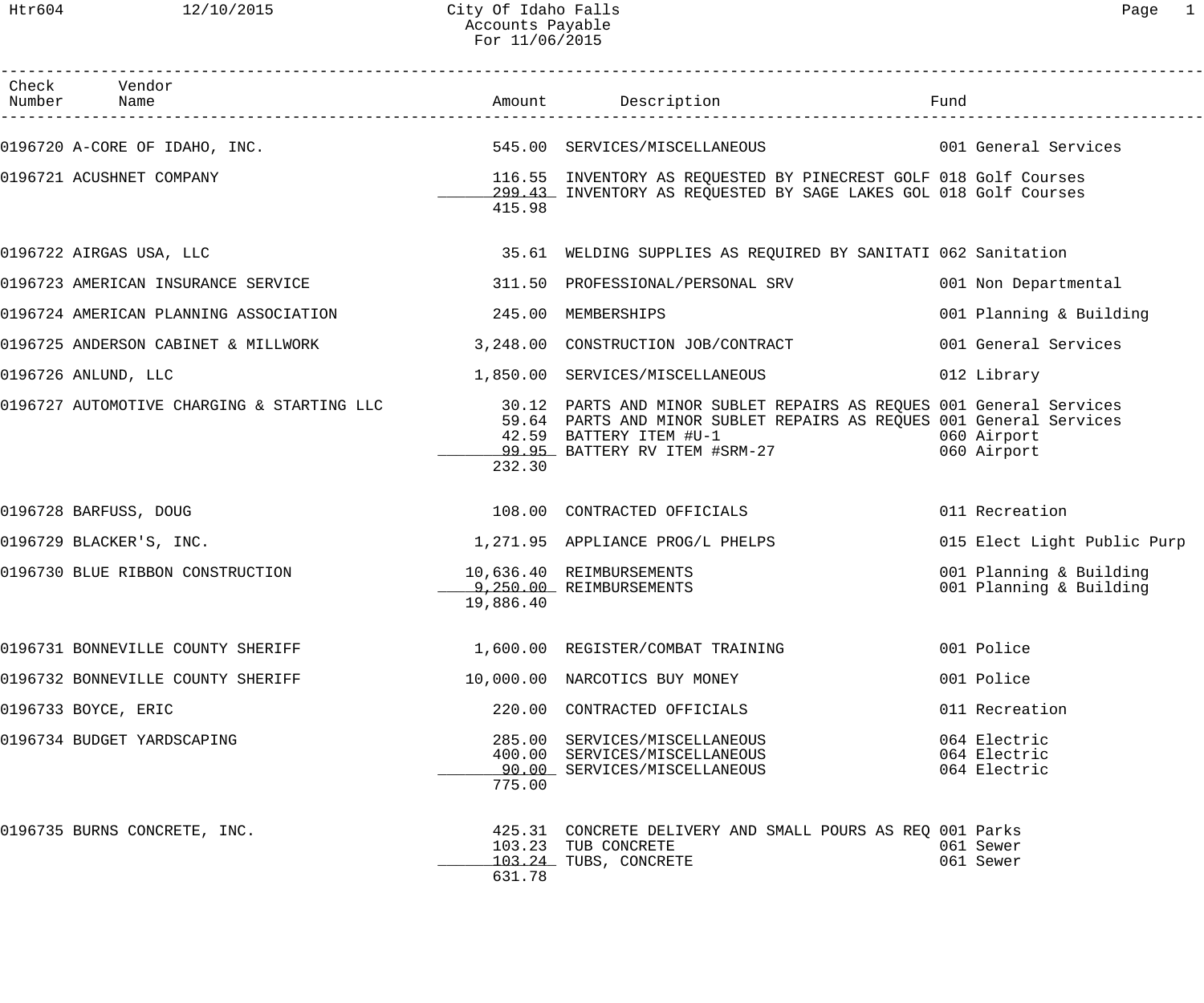| Check Vendor<br>Number Name                                                                |           | Amount Description                                                                                                                                                                            | Fund                                                                                       |
|--------------------------------------------------------------------------------------------|-----------|-----------------------------------------------------------------------------------------------------------------------------------------------------------------------------------------------|--------------------------------------------------------------------------------------------|
| 0196736 BURTON, MIKE                                                                       |           | 36.00 CONTRACTED OFFICIALS 6011 Recreation                                                                                                                                                    |                                                                                            |
| 0196737 CAP, LLC                                                                           | 10,690.20 | 8,512.60 CONCRETE WORK/REPAIR AS REQUESTED BY STR 010 Streets<br>170.00 CONCRETE WORK/REPAIR AS REQUESTED BY STR 010 Streets<br>2,007.60 CONCRETE WORK/REPAIR AS REQUESTED BY STR 010 Streets |                                                                                            |
| 0196738 CELESTIAL IMAGING                                                                  |           | 200.00 PROFESSIONAL/PERSONAL SRV                                                                                                                                                              | 001 Planning & Building                                                                    |
| 0196739 CLUB INCORPORATED                                                                  |           | 669.50 REIMBURSEMENTS                                                                                                                                                                         | 001 Planning & Building                                                                    |
| 0196740 CODALE ELECTRIC SUPPLY, INC.                          71.14 HARDWARE MISCELLANEOUS | 919.29    | 177.24 HARDWARE MISCELLANEOUS<br>616.41 HARDWARE<br>54.50 FIBER OPTIC MATERIAL                                                                                                                | 064 Electric<br>064 Electric<br>064 Electric<br>064 Electric                               |
| 0196741 CONSOLIDATED ELECTRICAL DIST. 290.44 HARDWARE MISCELLANEOUS                        |           |                                                                                                                                                                                               | 064 Electric                                                                               |
| 0196742 CROWN TROPHY                                                                       |           | 16.80 RIBBONS FOR RACE AWARDS                                                                                                                                                                 | 011 Recreation                                                                             |
| 0196743 CRW SYSTEMS, INC.                                                                  |           | 32,615.62 COMPUTERS, DP/WORD PROC.                                                                                                                                                            | 001 Planning & Building                                                                    |
| 0196744 DAILY DISPATCH, THE                                                                | .00       | 385.00 PROMOTION ITEMS<br>385.00- PROMOTION ITEMS                                                                                                                                             | 001 Non Departmental<br>001 Non Departmental                                               |
| 0196745 DENNINGS SHOWKASE                                                                  | 2,550.14  | 2,000.00 APPLIANCE PROG/ B COUCH 015 Elect Light Public Purp<br>550.14 APPLIANCE PROG/ KILDOW                                                                                                 | 015 Elect Light Public Purp                                                                |
| 0196746 DOMINO'S PIZZA - DBA                                                               |           | 83.79 PIZZA AND DELIVERY CHARGES FOR BIRTHDAY 011 Recreation                                                                                                                                  |                                                                                            |
| 0196747 EAGLE ROCK NURSERY                                                                 |           | 152.99 PURCHASE OF TREES, PLANTS AND SHRUBS AS 001 Parks                                                                                                                                      |                                                                                            |
| 0196748 ELKINS, MICHAEL                                                                    |           | 162.00 CONTRACTED OFFICIALS                                                                                                                                                                   | 011 Recreation                                                                             |
| 0196749 FEDERAL EXPRESS CORP                                                               | 2,915.23  | 64.77 EXPRESS MAIL/SEPT 2015<br>35.50 EXPRESS MAIL/OCT 2015<br>59.99 EXPRESS MAIL/OCT 2015<br>2,689.41 EXPRESS/SANITATION OCT15<br>41.57 EXPRESS MAIL/OCT 2015<br>23.99 EXPRESS MAIL/OCT 2015 | 001 Non Departmental<br>001 Parks<br>060 Airport<br>061 Sewer<br>061 Sewer<br>064 Electric |

0196750 FERGUSON ENTERPRISES, INC. 13.65 MISCELLANEOUS PLUMBING SUPPLIES FOR BLDG 001 General Services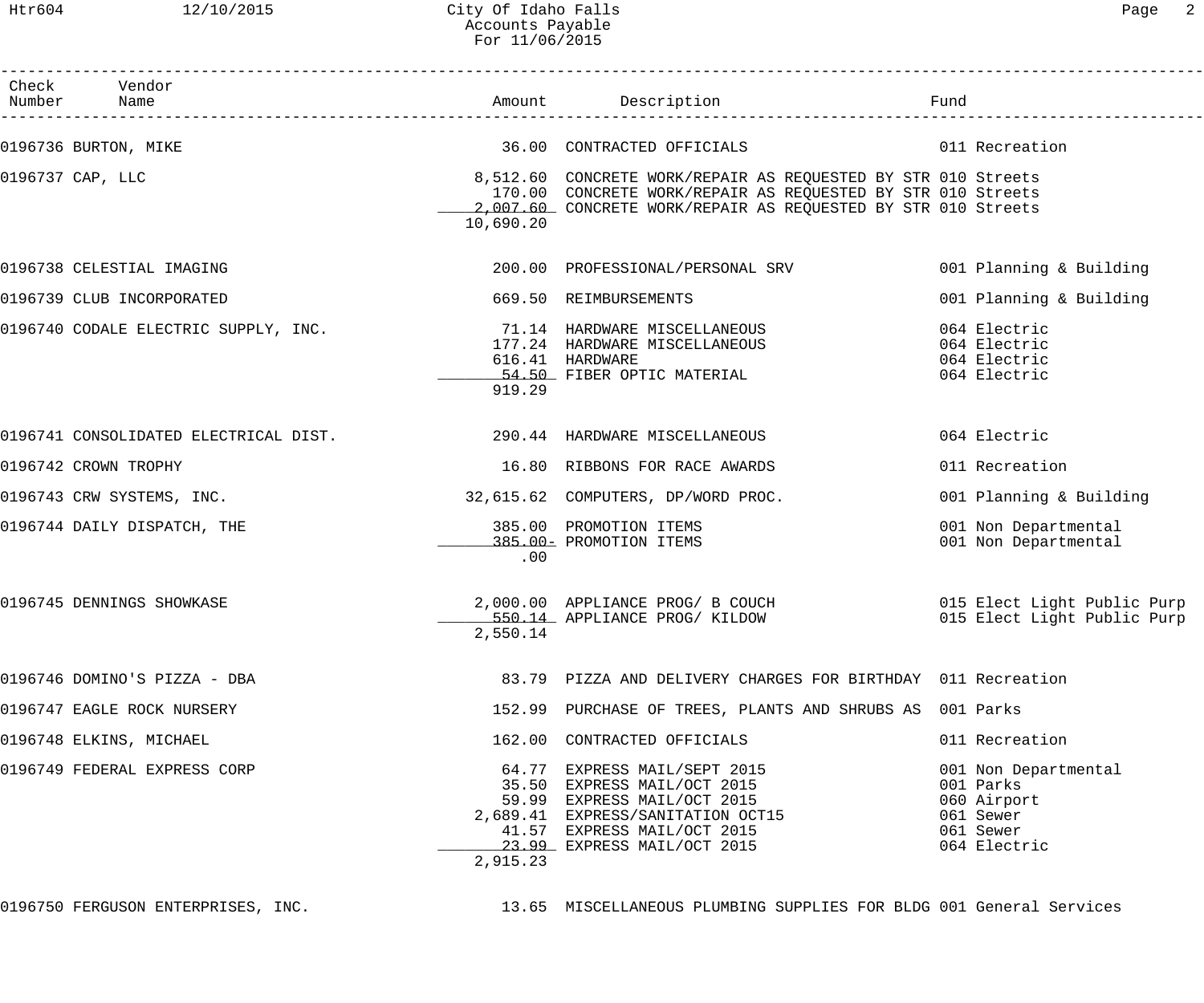| Check Vendor<br>Number Name           |        | Amount Description<br>Fund                                                                                                                                                   |  |
|---------------------------------------|--------|------------------------------------------------------------------------------------------------------------------------------------------------------------------------------|--|
|                                       |        | 0196750 FERGUSON ENTERPRISES, INC. 3.38 MISCELLANEOUS PLUMBING SUPPLIES FOR BLDG 001 General Services<br>13.99 MISCELLANEOUS PLUMBING SUPPLIES FOR BLDG 001 General Services |  |
|                                       | 31.02  |                                                                                                                                                                              |  |
| 0196751 FIRST STREET PLUMBING-HEATING |        |                                                                                                                                                                              |  |
| 0196752 FISH CREEK VETERINARY CLINIC  |        | 95.00 SPAY/NEUTER SERVICES<br>001                                                                                                                                            |  |
| 0196753 FREIGHTLINER OF UTAH          |        | 170.72 EQ REPAIR AND MAINT<br>001                                                                                                                                            |  |
|                                       |        | 0196756 GALE/CENGAGE LEARNING, INC. 263.90 PURCHASE OF MATERIALS FOR THE I.F. PUBLI 012 Library                                                                              |  |
|                                       |        | 234.66 PURCHASE OF MATERIALS FOR THE I.F. PUBLI 012 Library                                                                                                                  |  |
|                                       |        | 131.20 PURCHASE OF MATERIALS FOR THE I.F. PUBLI 012 Library                                                                                                                  |  |
|                                       |        | 148.44 PURCHASE OF MATERIALS FOR THE I.F. PUBLI 012 Library                                                                                                                  |  |
|                                       |        | 94.46 PURCHASE OF MATERIALS FOR THE I.F. PUBLI 012 Library                                                                                                                   |  |
|                                       |        | 72.72 PURCHASE OF MATERIALS FOR THE I.F. PUBLI 012 Library                                                                                                                   |  |
|                                       |        | 47.98 PURCHASE OF MATERIALS FOR THE I.F. PUBLI 012 Library                                                                                                                   |  |
|                                       |        | 146.19 PURCHASE OF MATERIALS FOR THE I.F. PUBLI 012 Library                                                                                                                  |  |
|                                       |        | 48.73 PURCHASE OF MATERIALS FOR THE I.F. PUBLI 012 Library                                                                                                                   |  |
|                                       |        | 47.23 PURCHASE OF MATERIALS FOR THE I.F. PUBLI 012 Library                                                                                                                   |  |
|                                       |        | 68.22 PURCHASE OF MATERIALS FOR THE I.F. PUBLI 012 Library                                                                                                                   |  |
|                                       |        | 45.73 PURCHASE OF MATERIALS FOR THE I.F. PUBLI 012 Library                                                                                                                   |  |
|                                       |        | 69.72 PURCHASE OF MATERIALS FOR THE I.F. PUBLI 012 Library                                                                                                                   |  |
|                                       | 80.96  | PURCHASE OF MATERIALS FOR THE I.F. PUBLI 012 Library                                                                                                                         |  |
|                                       |        | 95.96 PURCHASE OF MATERIALS FOR THE I.F. PUBLI 012 Library                                                                                                                   |  |
|                                       |        | 47.23 PURCHASE OF MATERIALS FOR THE I.F. PUBLI 012 Library                                                                                                                   |  |
|                                       |        | 32.98 PURCHASE OF MATERIALS FOR THE I.F. PUBLI 012 Library                                                                                                                   |  |
|                                       |        | 47.23 PURCHASE OF MATERIALS FOR THE I.F. PUBLI 012 Library                                                                                                                   |  |
|                                       |        |                                                                                                                                                                              |  |
|                                       |        | 146.94 PURCHASE OF MATERIALS FOR THE I.F. PUBLI 012 Library<br>227.16 PURCHASE OF MATERIALS FOR THE I.F. PUBLI 012 Library                                                   |  |
|                                       |        |                                                                                                                                                                              |  |
|                                       |        | 206.17 PURCHASE OF MATERIALS FOR THE I.F. PUBLI 012 Library                                                                                                                  |  |
|                                       |        | 70.47 PURCHASE OF MATERIALS FOR THE I.F. PUBLI 012 Library                                                                                                                   |  |
|                                       | 143.19 | PURCHASE OF MATERIALS FOR THE I.F. PUBLI 012 Library                                                                                                                         |  |
|                                       | 48.73  | PURCHASE OF MATERIALS FOR THE I.F. PUBLI 012 Library                                                                                                                         |  |
|                                       | 68.22  | PURCHASE OF MATERIALS FOR THE I.F. PUBLI 012 Library                                                                                                                         |  |
|                                       | 47.23  | PURCHASE OF MATERIALS FOR THE I.F. PUBLI 012 Library                                                                                                                         |  |
|                                       | 47.23  | PURCHASE OF MATERIALS FOR THE I.F. PUBLI 012 Library                                                                                                                         |  |
|                                       | 68.22  | PURCHASE OF MATERIALS FOR THE I.F. PUBLI 012 Library                                                                                                                         |  |
|                                       | 44.98  | PURCHASE OF MATERIALS FOR THE I.F. PUBLI 012 Library                                                                                                                         |  |
|                                       | 71.97  | PURCHASE OF MATERIALS FOR THE I.F. PUBLI 012 Library                                                                                                                         |  |
|                                       | 69.72  | PURCHASE OF MATERIALS FOR THE I.F. PUBLI 012 Library                                                                                                                         |  |
|                                       | 79.46  | PURCHASE OF MATERIALS FOR THE I.F. PUBLI 012 Library                                                                                                                         |  |
|                                       | 47.23  | PURCHASE OF MATERIALS FOR THE I.F. PUBLI 012 Library                                                                                                                         |  |
|                                       | 46.48  | PURCHASE OF MATERIALS FOR THE I.F. PUBLI 012 Library                                                                                                                         |  |
|                                       | 47.23  | PURCHASE OF MATERIALS FOR THE I.F. PUBLI 012 Library                                                                                                                         |  |
|                                       | 95.21  | PURCHASE OF MATERIALS FOR THE I.F. PUBLI 012 Library                                                                                                                         |  |
|                                       | 32.38  | PURCHASE OF MATERIALS FOR THE I.F. PUBLI 012 Library                                                                                                                         |  |
|                                       | 259.38 | PURCHASE OF MATERIALS FOR THE I.F. PUBLI 012 Library                                                                                                                         |  |
|                                       | 77.84  | PURCHASE OF MATERIALS FOR THE I.F. PUBLI 012 Library                                                                                                                         |  |
|                                       | 38.92  | PURCHASE OF MATERIALS FOR THE I.F. PUBLI 012 Library                                                                                                                         |  |
|                                       |        |                                                                                                                                                                              |  |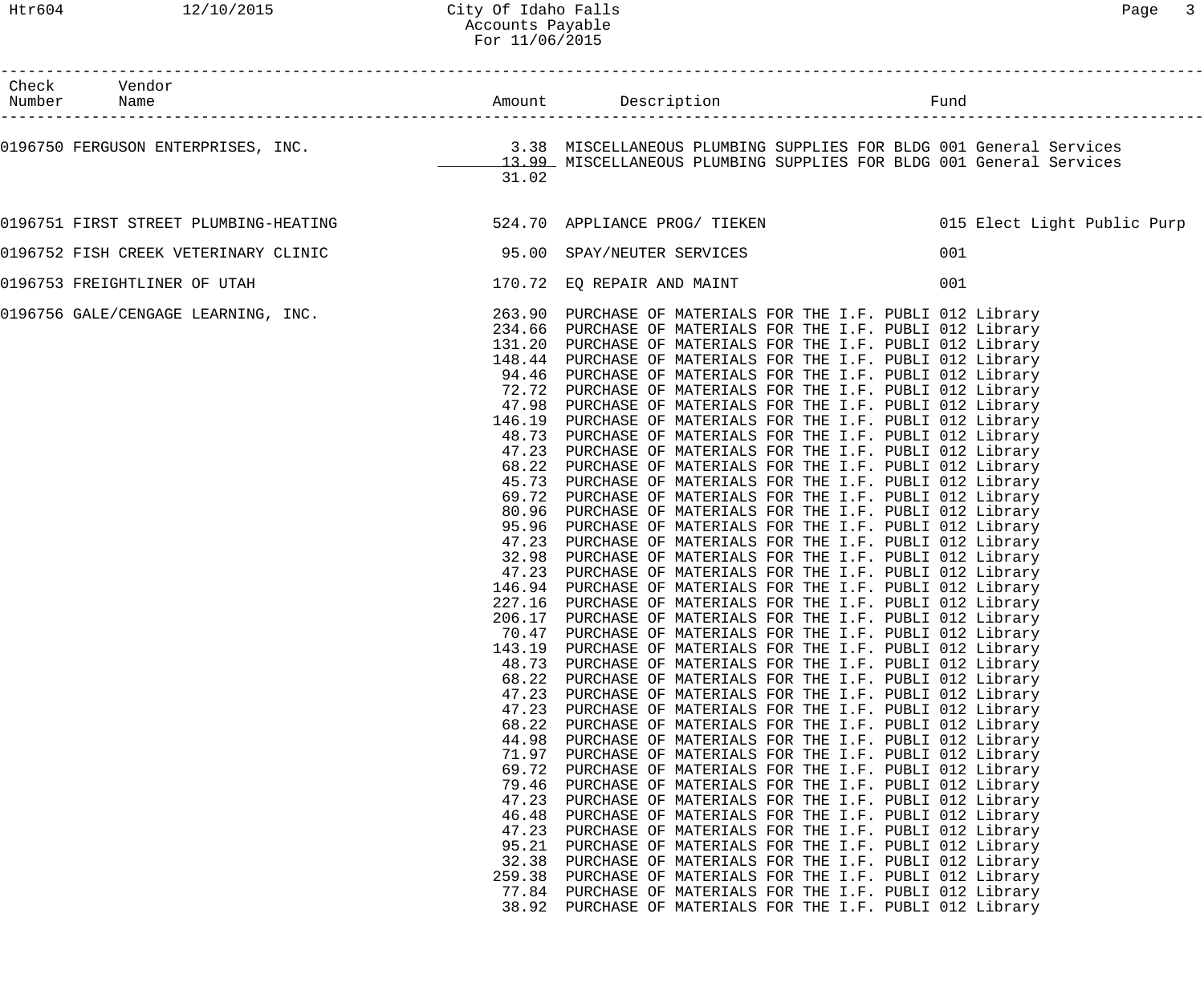## Htr604 12/10/2015 City Of Idaho Falls Page 4 Accounts Payable For 11/06/2015

| Check  |                                     |                |                                                                                                              |  |
|--------|-------------------------------------|----------------|--------------------------------------------------------------------------------------------------------------|--|
| Number |                                     |                | Fund                                                                                                         |  |
|        |                                     |                |                                                                                                              |  |
|        | 0196756 GALE/CENGAGE LEARNING, INC. |                | 96.71 PURCHASE OF MATERIALS FOR THE I.F. PUBLI 012 Library                                                   |  |
|        |                                     |                | 69.72 PURCHASE OF MATERIALS FOR THE I.F. PUBLI 012 Library                                                   |  |
|        |                                     | 47.23          | PURCHASE OF MATERIALS FOR THE I.F. PUBLI 012 Library                                                         |  |
|        |                                     | 46.48          | PURCHASE OF MATERIALS FOR THE I.F. PUBLI 012 Library                                                         |  |
|        |                                     | 47.23          | PURCHASE OF MATERIALS FOR THE I.F. PUBLI 012 Library                                                         |  |
|        |                                     | 119.20         | PURCHASE OF MATERIALS FOR THE I.F. PUBLI 012 Library                                                         |  |
|        |                                     | 116.23         | PURCHASE OF MATERIALS FOR THE I.F. PUBLI 012 Library                                                         |  |
|        |                                     | 68.22          | PURCHASE OF MATERIALS FOR THE I.F. PUBLI 012 Library                                                         |  |
|        |                                     | 44.98          | PURCHASE OF MATERIALS FOR THE I.F. PUBLI 012 Library                                                         |  |
|        |                                     | 97.46          | PURCHASE OF MATERIALS FOR THE I.F. PUBLI 012 Library                                                         |  |
|        |                                     | 47.23          | PURCHASE OF MATERIALS FOR THE I.F. PUBLI 012 Library                                                         |  |
|        |                                     | 80.96          | PURCHASE OF MATERIALS FOR THE I.F. PUBLI 012 Library                                                         |  |
|        |                                     | 76.47          | PURCHASE OF MATERIALS FOR THE I.F. PUBLI 012 Library                                                         |  |
|        |                                     | 69.72          | PURCHASE OF MATERIALS FOR THE I.F. PUBLI 012 Library                                                         |  |
|        |                                     | 47.23          | PURCHASE OF MATERIALS FOR THE I.F. PUBLI 012 Library                                                         |  |
|        |                                     | 46.48          | PURCHASE OF MATERIALS FOR THE I.F. PUBLI 012 Library                                                         |  |
|        |                                     | 98.21          | PURCHASE OF MATERIALS FOR THE I.F. PUBLI 012 Library                                                         |  |
|        |                                     | 32.38          | PURCHASE OF MATERIALS FOR THE I.F. PUBLI 012 Library                                                         |  |
|        |                                     | 77.84          | PURCHASE OF MATERIALS FOR THE I.F. PUBLI 012 Library                                                         |  |
|        |                                     | 38.92          | PURCHASE OF MATERIALS FOR THE I.F. PUBLI 012 Library                                                         |  |
|        |                                     | 60.74          | PURCHASE OF MATERIALS FOR THE I.F. PUBLI 012 Library                                                         |  |
|        |                                     | 204.67         | PURCHASE OF MATERIALS FOR THE I.F. PUBLI 012 Library                                                         |  |
|        |                                     | 206.92         | PURCHASE OF MATERIALS FOR THE I.F. PUBLI 012 Library                                                         |  |
|        |                                     | 128.95         | PURCHASE OF MATERIALS FOR THE I.F. PUBLI 012 Library                                                         |  |
|        |                                     | 96.71          | PURCHASE OF MATERIALS FOR THE I.F. PUBLI 012 Library                                                         |  |
|        |                                     | 145.44         | PURCHASE OF MATERIALS FOR THE I.F. PUBLI 012 Library                                                         |  |
|        |                                     | 48.73          | PURCHASE OF MATERIALS FOR THE I.F. PUBLI 012 Library                                                         |  |
|        |                                     | 68.22          | PURCHASE OF MATERIALS FOR THE I.F. PUBLI 012 Library                                                         |  |
|        |                                     | 47.23          | PURCHASE OF MATERIALS FOR THE I.F. PUBLI 012 Library                                                         |  |
|        |                                     | 47.23          | PURCHASE OF MATERIALS FOR THE I.F. PUBLI 012 Library                                                         |  |
|        |                                     | 28.49          | PURCHASE OF MATERIALS FOR THE I.F. PUBLI 012 Library<br>PURCHASE OF MATERIALS FOR THE I.F. PUBLI 012 Library |  |
|        |                                     | 28.49<br>72.72 | PURCHASE OF MATERIALS FOR THE I.F. PUBLI 012 Library                                                         |  |
|        |                                     | 80.96          | PURCHASE OF MATERIALS FOR THE I.F. PUBLI 012 Library                                                         |  |
|        |                                     | 68.22          | PURCHASE OF MATERIALS FOR THE I.F. PUBLI 012 Library                                                         |  |
|        |                                     | 45.73          | PURCHASE OF MATERIALS FOR THE I.F. PUBLI 012 Library                                                         |  |
|        |                                     | 69.72          | PURCHASE OF MATERIALS FOR THE I.F. PUBLI 012 Library                                                         |  |
|        |                                     | 47.98          | PURCHASE OF MATERIALS FOR THE I.F. PUBLI 012 Library                                                         |  |
|        |                                     | 95.96          | PURCHASE OF MATERIALS FOR THE I.F. PUBLI 012 Library                                                         |  |
|        |                                     | 92.96          | PURCHASE OF MATERIALS FOR THE I.F. PUBLI 012 Library                                                         |  |
|        |                                     | 46.48          | PURCHASE OF MATERIALS FOR THE I.F. PUBLI 012 Library                                                         |  |
|        |                                     | 48.73          | PURCHASE OF MATERIALS FOR THE I.F. PUBLI 012 Library                                                         |  |
|        |                                     | 32.38          | PURCHASE OF MATERIALS FOR THE I.F. PUBLI 012 Library                                                         |  |
|        |                                     | 155.92         | PURCHASE OF MATERIALS FOR THE I.F. PUBLI 012 Library                                                         |  |
|        |                                     | 77.84          | PURCHASE OF MATERIALS FOR THE I.F. PUBLI 012 Library                                                         |  |
|        |                                     | 38.92          | PURCHASE OF MATERIALS FOR THE I.F. PUBLI 012 Library                                                         |  |
|        |                                     | 7,163.14       |                                                                                                              |  |
|        |                                     |                |                                                                                                              |  |

0196757 GOLF CARTS UNLIMITED 216.41 GOLF CLUB REPAIRS AS REQUESTED BY SAGE L 018 Golf Courses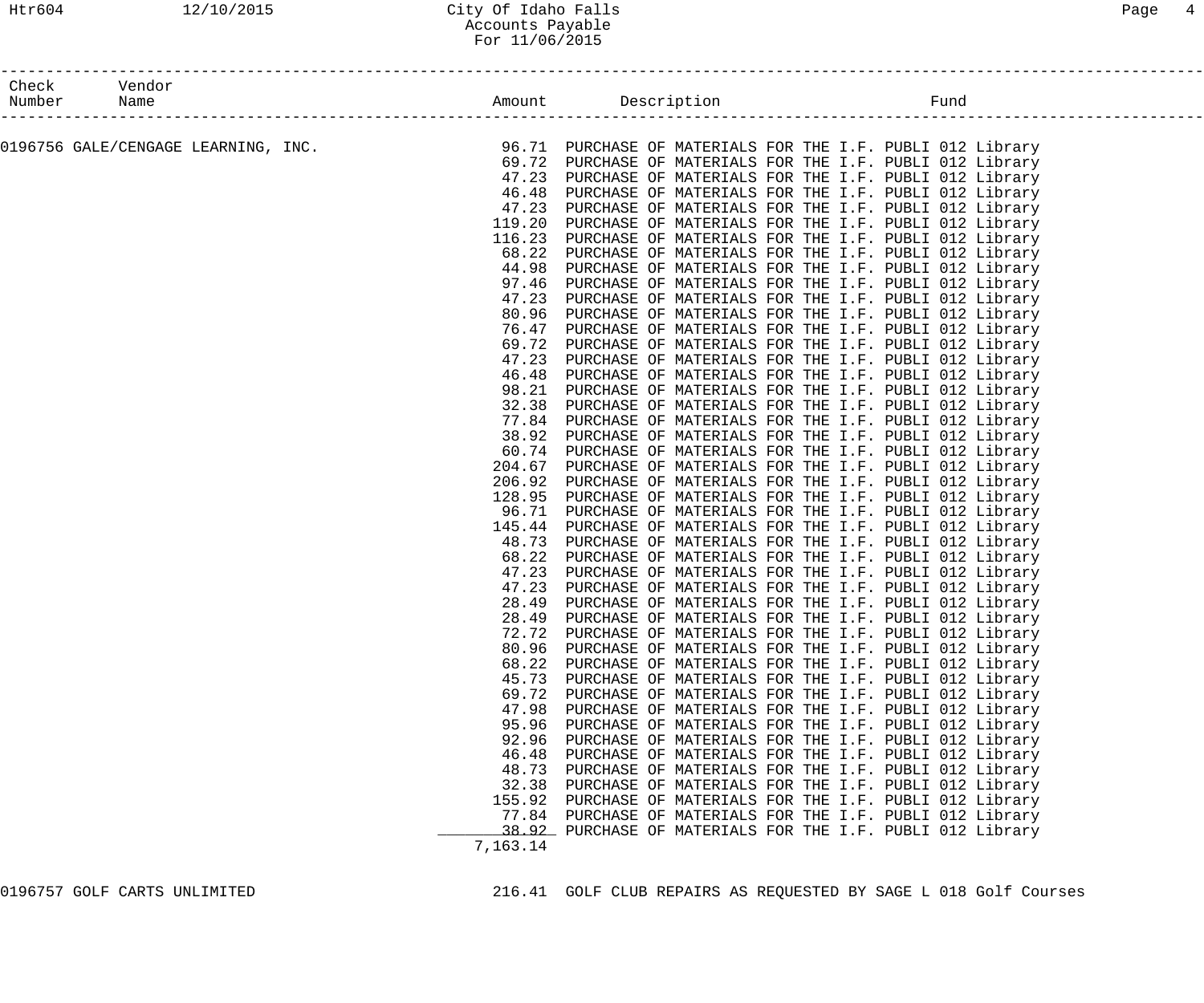## Htr604 12/10/2015 City Of Idaho Falls Page 5 Accounts Payable For 11/06/2015

| Check Vendor<br>Number Name                                       |                    | Amount Description                                                                                                                                                                                                | Fund                          |
|-------------------------------------------------------------------|--------------------|-------------------------------------------------------------------------------------------------------------------------------------------------------------------------------------------------------------------|-------------------------------|
| 0196758 GOVERNMENT FINANCE OFFICERS 198.34 MEMBERSHIP 11/15-10/16 | 595.00             | 198.33 MEMBERSHIP 11/15-10/16 001 Municipal Services<br>198.33 MEMBERSHIP 11/15-10/16                                                                                                                             | 001 Finance<br>001 Treasurer  |
| 0196759 GOYEN, RUSSEL                                             |                    | 950.00 REIMBURSEMENTS                                                                                                                                                                                             | 001 Planning & Building       |
| 0196760 GRAYBAR ELECTRIC COMPANY, INC.                            | 5,448.00 HARDWARE  |                                                                                                                                                                                                                   | 064                           |
| 0196761 GROTH, JUSTIN                                             |                    | 242.00 CONTRACTED OFFICIALS                                                                                                                                                                                       | 011 Recreation                |
| 0196762 GUSTAVE A. LARSON COMPANY                                 | 117.90             | 13.14 HVAC SUPPLIES AS REQUESTED BY BUILDING M 001 General Services<br>91.50 HVAC SUPPLIES AS REQUESTED BY BUILDING M 001 General Services<br>13.26 HVAC SUPPLIES AS REQUESTED BY BUILDING M 001 General Services |                               |
| 0196763 HOLDEN, KIDWELL, HAHN & CRAPO                             |                    | 5,300.00 WATER RIGHTS MATTERS/PW                                                                                                                                                                                  | 061 Water                     |
| 0196764 HOME DEPOT                                                | 294.29             | 28.12 HEAR HANGER<br>266.17 LUMBER/SCOUT PROJECT 2X4'                                                                                                                                                             | 011 Recreation<br>012 Library |
| 0196765 HOMER, RANDY                                              |                    | 778.00 CONTRACTED OFFICIALS                                                                                                                                                                                       | 011 Recreation                |
| 0196766 HUGHES FIRE EOUIPMENT, INC.                               | 303.02             | 184.12 EQ REPAIR AND MAINT<br>118.90 EQ REPAIR AND MAINT                                                                                                                                                          | 001<br>001                    |
| 0196767 IDAHO FALLS CIVITAN CLUB                                  | 100.00 MEMBERSHIPS |                                                                                                                                                                                                                   | 011 Recreation                |
| 0196768 IDAHO FALLS PETERBILT                                     |                    | 134.16 S45-6014 DASH VENTS REGIS                                                                                                                                                                                  | 001 General Services          |
| 0196769 IDAHO HOUSING ALLIANCE                                    |                    | 50.00 TRAINING-PERSONNEL                                                                                                                                                                                          | 001 Planning & Building       |
| 0196770 INT'L INST OF MUNICIPAL CLERKS                            |                    | 235.00 MEMBERSHIPS                                                                                                                                                                                                | 001 City Clerk                |
| 0196771 INT'L PUBLIC MANAGEMENT                                   |                    | 1,465.00 PROFESSIONAL/PERSONAL SRV                                                                                                                                                                                | 001 Non Departmental          |
| 0196772 KIDK-TV                                                   |                    | 20.00 PAYMENT FROM 7-21-15 ADVE                                                                                                                                                                                   | 018 Golf Courses              |
| 0196773 KIMBALL MIDWEST                                           |                    | 99.21 INFLATOR GAGE                                                                                                                                                                                               | 061 Sewer                     |
| 0196774 KIWANIS CLUB OF IDAHO FALLS                               | 292.00             | 140.00 MEMBERSHIPS<br>152.00 MEMBERSHIP DUES AND FEES FOR IDAHO FALLS 012 Library                                                                                                                                 | 001 Police                    |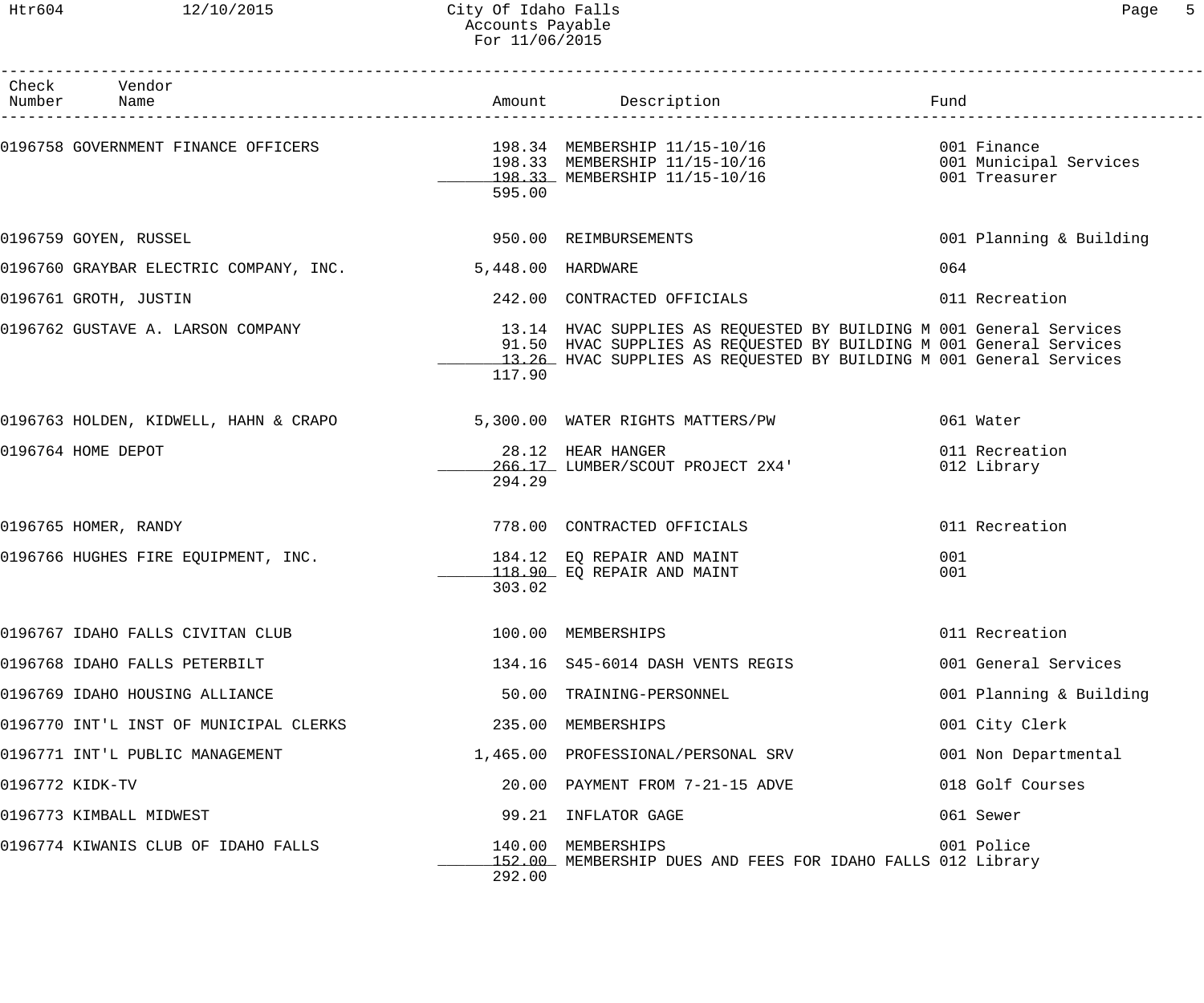------------------------------------------------------------------------------------------------------------------------------------

| Check<br>Number     | Vendor<br>Name                                                         |                         | Amount Description                                                                                                                                                                                                                                                                                                                                                                                                                                                                                                                                                      | Fund                                                                                                                                                                                                   |
|---------------------|------------------------------------------------------------------------|-------------------------|-------------------------------------------------------------------------------------------------------------------------------------------------------------------------------------------------------------------------------------------------------------------------------------------------------------------------------------------------------------------------------------------------------------------------------------------------------------------------------------------------------------------------------------------------------------------------|--------------------------------------------------------------------------------------------------------------------------------------------------------------------------------------------------------|
|                     | 0196775 LAW ENFORCEMENT EQUIPMENT DIST 457.20 BUILDING SUP/REPR/MAINT. | 13.95 FREIGHT<br>471.15 |                                                                                                                                                                                                                                                                                                                                                                                                                                                                                                                                                                         | 001 Police<br>001 Police                                                                                                                                                                               |
|                     | 0196776 LOWE'S COMMERCIAL SERVICES                                     | 608.41                  | 113.82 SINGLE BEAD WHITE HARDBOA<br>11.17 EVERTRUE PINE CORNER GUAR<br>67.92 EVERTRUE INTERIOR BASEBOA<br>6.80 10 OZ LIQUID NAILS PANELI<br>151.05 WATERFALL PUMP FOR FISH P<br>75.00 (3) \$25 GIFT CARDS FOR PR<br>5.24 (4) AIRWICK AIR FRESHENER<br>34.12 (2) MOP HEADS; 18 COUNT/T<br>17.21 CLAMPS, UNIV SMP DRN KIT<br>23.72 LED FLASH LIGHT<br>102.36 FILTERS & EARMUFF                                                                                                                                                                                            | 001 General Services<br>001 General Services<br>001 General Services<br>001 General Services<br>012 Library<br>012 Library<br>012 Library<br>012 Library<br>012 Library<br>012 Library<br>064 Electric |
|                     | 0196777 LOWE'S-CONSERVATION LOAN ACCT                                  | 5,559.45                | 603.20 APPLIANCE PRGM/OLSON<br>1,719.96 APPLIANCE PRGM/BYBEE<br>1,900.00 APPLIANCE PRGM/ASH<br>748.20 APPLIANCE PRGM/GUTIERRES<br>588.09 APPLIANCE PRGM/FACER                                                                                                                                                                                                                                                                                                                                                                                                           | 015 Elect Light Public Purp<br>015 Elect Light Public Purp<br>015 Elect Light Public Purp<br>015 Elect Light Public Purp<br>015 Elect Light Public Purp                                                |
|                     | 0196778 MARINA LARSON                                                  |                         | 1,330.00 CURB & GUTTER PRGRM                                                                                                                                                                                                                                                                                                                                                                                                                                                                                                                                            | 010 Streets                                                                                                                                                                                            |
| 0196779 MERLIN'S TV |                                                                        | 569.98                  | 499.99 ELECTRONIC EQUIPMENT<br>69.99 HARDWARE MISCELLANEOUS                                                                                                                                                                                                                                                                                                                                                                                                                                                                                                             | 011 Recreation<br>011 Recreation                                                                                                                                                                       |
|                     | 0196780 MOUNTAIN VALLEY FLOOR MATS LLC                                 | 196.80                  | 16.80 CLEANING AND RENTAL FLOOR MATS FOR ANIMA 001 Police<br>16.80 CLEANING AND RENTAL FLOOR MATS FOR ANIMA 001 Police<br>16.80 CLEANING AND RENTAL FLOOR MATS FOR ANIMA 001 Police<br>18.40 LAUNDRY SERVICE/MATS FOR STREET DEPARTME 010 Streets<br>25.60 LAUNDRY SERVICE/MATS FOR IDAHO FALLS LIB 012 Library<br>25.60 LAUNDRY SERVICE/MATS FOR IDAHO FALLS LIB 012 Library<br>25.60 LAUNDRY SERVICE/MATS FOR IDAHO FALLS LIB 012 Library<br>25.60 LAUNDRY SERVICE/MATS FOR IDAHO FALLS LIB 012 Library<br>25.60 LAUNDRY SERVICE/MATS FOR IDAHO FALLS LIB 012 Library |                                                                                                                                                                                                        |
|                     | 0196781 MOUNTAIN WEST TRUCK CENTER                                     |                         | 74.66 BW-801543 Z5931 515 BRAK                                                                                                                                                                                                                                                                                                                                                                                                                                                                                                                                          | 001 General Services                                                                                                                                                                                   |
|                     | 0196782 MOWER OFFICE SYSTEMS                                           |                         | 612.00 PRINTER INK AS REQUESTED BY AQUATIC CENT 011 Recreation<br>39.99 (1) HP LASERJET PRO P1102<br>79.99 (1) HP LASERJET PRO P2055                                                                                                                                                                                                                                                                                                                                                                                                                                    | 012 Library<br>012 Library                                                                                                                                                                             |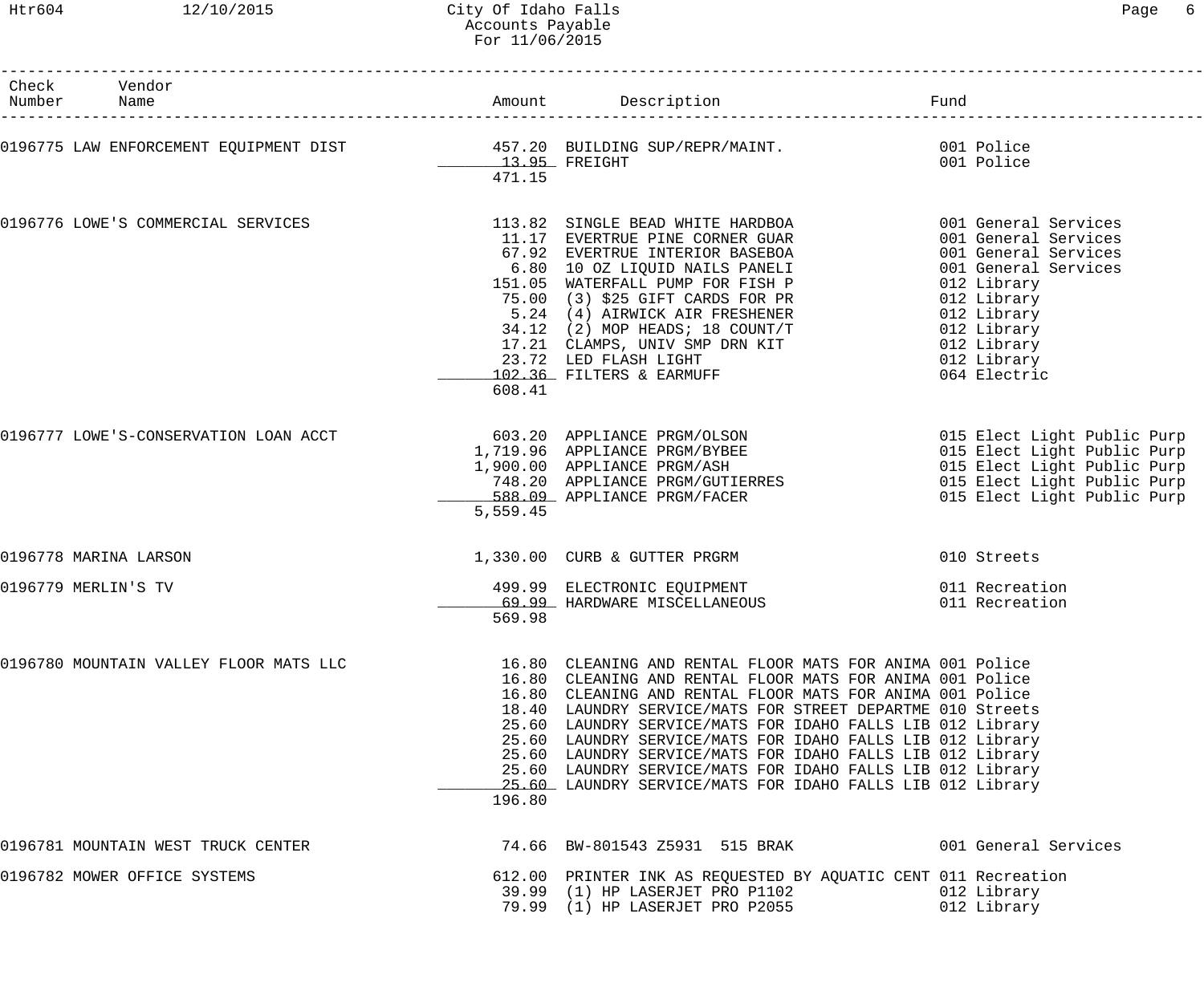|                | Check Vendor                                                                |          |                                                                                                                                                                                                                                                                                                 |                                                                                                                                                           |
|----------------|-----------------------------------------------------------------------------|----------|-------------------------------------------------------------------------------------------------------------------------------------------------------------------------------------------------------------------------------------------------------------------------------------------------|-----------------------------------------------------------------------------------------------------------------------------------------------------------|
|                |                                                                             | 891.96   | 0196782 MOWER OFFICE SYSTEMS <b>159.98</b> (2) HP LASERJET P2055 HIG 312 Library                                                                                                                                                                                                                |                                                                                                                                                           |
|                | 0196783 NAT'L RECREATION & PARK ASSOC. 425.00 MEMBERSHIPS                   |          |                                                                                                                                                                                                                                                                                                 | 001 Parks                                                                                                                                                 |
| 0196784 NEWARK |                                                                             |          | 265.97 DIGITAL PANEL METER                                                                                                                                                                                                                                                                      | 064 Electric                                                                                                                                              |
|                |                                                                             |          |                                                                                                                                                                                                                                                                                                 | 064 Electric                                                                                                                                              |
|                | 0196786 PLATT ELECTRIC / REXEL, INC. 485.75 NETWORK EQUIPMENT/JACKS/P       |          |                                                                                                                                                                                                                                                                                                 | 001 Data Processing                                                                                                                                       |
|                | 0196787 PLAY-IT-AGAIN SPORTS                                                |          | 11,250.00 CLOTHING & APPAREL                                                                                                                                                                                                                                                                    | 011 Recreation                                                                                                                                            |
|                | 0196788 POST REGISTER, THE                                                  | 1,315.86 | 41.33 LEGAL NOTICES/SEPT 2015<br>95.97 LEGAL NOTICES/SEPT 2015<br>423.24 LEGAL NOTICES/SEPT 2015<br>68.91 LEGAL NOTICES/SEPT 2015<br>34.20 LEGAL NOTICES/SEPT 2015<br>149.49 LEGAL NOTICES/SEPT 2015<br>295.90 LEGAL NOTICES/SEPT 2015<br>206.82 LEGAL NOTICES/SEPT 2015                        | 001 Finance<br>001 Non Departmental<br>001 Planning & Building<br>001 Fire<br>001 Public Works Engineering<br>061 Sewer<br>062 Sanitation<br>064 Electric |
|                |                                                                             |          | 0196789 PRO RENTALS/PRO EQUIP, LLC 1999 1999 1999 REPAIRS AND SUPPLIES AS REQUESTED BY CEM 001 Cemeteries                                                                                                                                                                                       |                                                                                                                                                           |
|                | 0196790 RHODEHOUSE CONSTRUCTION, INC. 4 11,639.24 CONSTRUCTION JOB/CONTRACT |          |                                                                                                                                                                                                                                                                                                 | 061 Sewer                                                                                                                                                 |
|                |                                                                             |          | 0196791 RIVERS WEST CONSTRUCTION, LLC 14,963.13 CONSTRUCTION JOB/CONTRACT                                                                                                                                                                                                                       | 064 Electric                                                                                                                                              |
|                | 0196792 ROCKNAKS HARDWARE PLUS, INC.                                        |          | 6.18 MISCELLANEOUS TOOL, HARDWARE & IRRIGATIO 001 Parks                                                                                                                                                                                                                                         |                                                                                                                                                           |
|                | 0196793 ROCKY MOUNTAIN POWER                                                | 5,480.70 | 1,818.16 UTILITIES/NOV 2015<br>1,128.68 UTILITIES/NOV 2015<br>567.57 UTILITIES/NOV 2015<br>455.26 UTILITIES/NOV 2015<br>933.03 UTILITIES/NOV 2015<br>210.69 UTILITIES/NOV 2015<br>46.29 UTILITIES/NOV 2015<br>27.12 UTILITIES/OCT 2015<br>59.65 UTILITIES/NOV 2015<br>234.25 UTILITIES/NOV 2015 | 001 Parks<br>001 Parks<br>001 Cemeteries<br>001 Fire<br>001 Cemeteries<br>061 Sewer<br>061 Sewer<br>064 Electric<br>064 Electric<br>064 Electric          |
|                | 0196794 RODDA PAINT COMPANY                                                 |          | 64.65 BLACK STRIPING PAINT 5 GA                                                                                                                                                                                                                                                                 | 060 Airport                                                                                                                                               |
|                | 0196795 RON'S TIRE INC.                                                     |          | 2.05- REPAIRS AND SUPPLIES AS REQUESTED BY HOR 001 Parks<br>43.87- REPAIRS AND SUPPLIES AS REQUESTED BY HOR 001 Parks<br>122.05 REPAIRS AND SUPPLIES AS REQUESTED BY HOR 001 Parks                                                                                                              |                                                                                                                                                           |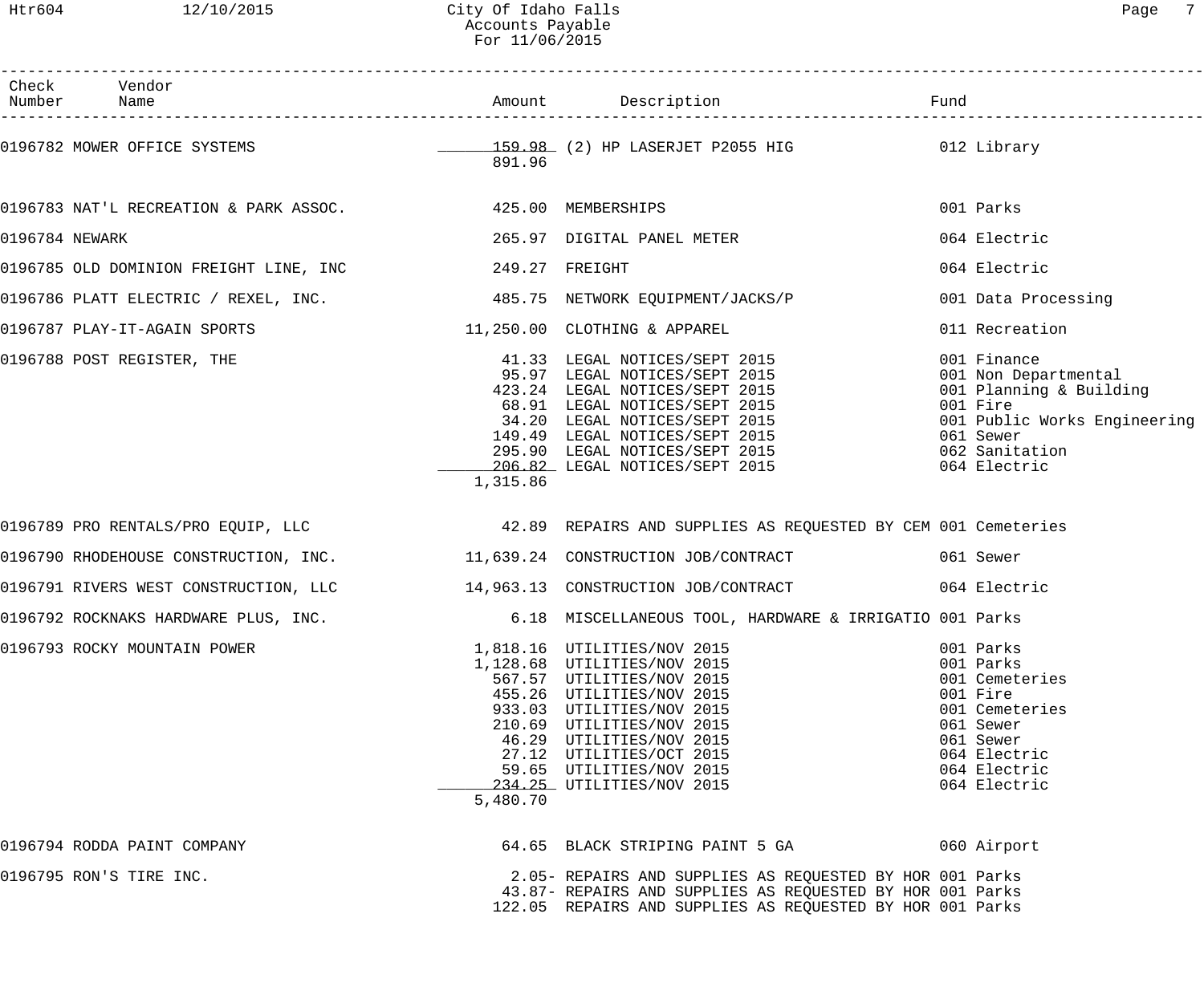#### Htr604 12/10/2015 City Of Idaho Falls Page 8 Accounts Payable For 11/06/2015

| Check         | Vendor<br>Number Name                       |          |                                                                                                                                                                                                                                                                                                                                                                                                                                        |                              |
|---------------|---------------------------------------------|----------|----------------------------------------------------------------------------------------------------------------------------------------------------------------------------------------------------------------------------------------------------------------------------------------------------------------------------------------------------------------------------------------------------------------------------------------|------------------------------|
|               |                                             | 76.13    |                                                                                                                                                                                                                                                                                                                                                                                                                                        |                              |
|               |                                             |          |                                                                                                                                                                                                                                                                                                                                                                                                                                        | 012 Library                  |
|               | 0196797 SEARS ROEBUCK & COMPANY             |          | 720.79 APPLIANCE PRGM/WARD                                                                                                                                                                                                                                                                                                                                                                                                             | 015 Elect Light Public Purp  |
|               | 0196798 SHERWIN-WILLIAMS COMPANY            |          | 192.50 BLACK PAINT 5 GALLONS                                                                                                                                                                                                                                                                                                                                                                                                           | 060 Airport                  |
|               | 0196799 SNAKE RIVER SUPPLY, INC.            |          | 76.81 1/8"X25"X86" UHMW BELT LI                                                                                                                                                                                                                                                                                                                                                                                                        | 001 General Services         |
|               | 0196800 SPIKE'S GOLF SUPPLIES, INC.         | 1,902.35 | 477.78 INVENTORY AS REQUESTED BY PINECREST GOLF 018 Golf Courses<br>1,179.29 INVENTORY AS REQUESTED BY SAND CREEK GOL 018 Golf Courses<br>245.28 INVENTORY AS REQUESTED BY SAGE LAKES GOL 018 Golf Courses                                                                                                                                                                                                                             |                              |
|               | 0196801 STAPLES STORE                       |          | 33.99 INK CARTRIDGES, CANON 210 001 Planning & Building                                                                                                                                                                                                                                                                                                                                                                                |                              |
|               | 0196802 STATE TRAILER SUPPLY                | 561.03   | 10.43 PARTS AS REQUESTED BY CITY OF IDAHO FALL 001 General Services<br>24.99 PARTS AS REQUESTED BY CITY OF IDAHO FALL 001 General Services<br>5.21 PARTS AS REQUESTED BY CITY OF IDAHO FALL 001 General Services<br>407.70 PARTS AS REQUESTED BY CITY OF IDAHO FALL 001 General Services<br>5.00 PARTS AS REQUESTED BY CITY OF IDAHO FALL 001 General Services<br>107.70 PARTS AS REQUESTED BY CITY OF IDAHO FALL 001 General Services |                              |
|               | 0196803 SUNNYSIDE VETERINARY CLINIC PA.     | 145.00   | 30.00 SPAY/NEUTER/RABIES SERV<br>115.00 SPAY/NEUTER/RABIES SERV                                                                                                                                                                                                                                                                                                                                                                        | 001<br>001                   |
|               | 0196804 TETON CLEANERS AND LAUNDRY          |          | 18.00 LAUNDRY SERVICE FOR CITY OF IDAHO FALLS 062 Sanitation                                                                                                                                                                                                                                                                                                                                                                           |                              |
|               | 0196805 TETON MICROBIOLOGY LAB              |          | 270.00 LABORATORY ANALYSIS FOR WATER SAMPLES                                                                                                                                                                                                                                                                                                                                                                                           | 061 Water                    |
|               | 0196806 THOMPSON, REBECCA                   |          | 210.00 PROFESSIONAL/PERSONAL SRV                                                                                                                                                                                                                                                                                                                                                                                                       | 001 Planning & Building      |
|               | 0196807 TRI-STATE HYDRAULICS INC.           | 437.36   | 131.83 ELEC/IF POWER<br>305.53 ELEC/IF POWER                                                                                                                                                                                                                                                                                                                                                                                           | 064 Electric<br>064 Electric |
| 0196808 UAMPS |                                             |          | 112,602.91 A&G/ESG/INCENTIVE-SEP2015                                                                                                                                                                                                                                                                                                                                                                                                   | 015 Elect Light Public Purp  |
|               | 0196809 UNITED PARCEL SERVICE               |          | 44.97 FREIGHT                                                                                                                                                                                                                                                                                                                                                                                                                          | 064 Electric                 |
|               | 0196810 VAN NESS FELDMAN ATTORNEYS LAW, LLP | 77.96    | 49.23 PROFESSIONAL/PERSONAL SRV<br>28.73 PROFESSIONAL/PERSONAL SRV                                                                                                                                                                                                                                                                                                                                                                     | 064 Electric<br>064 Electric |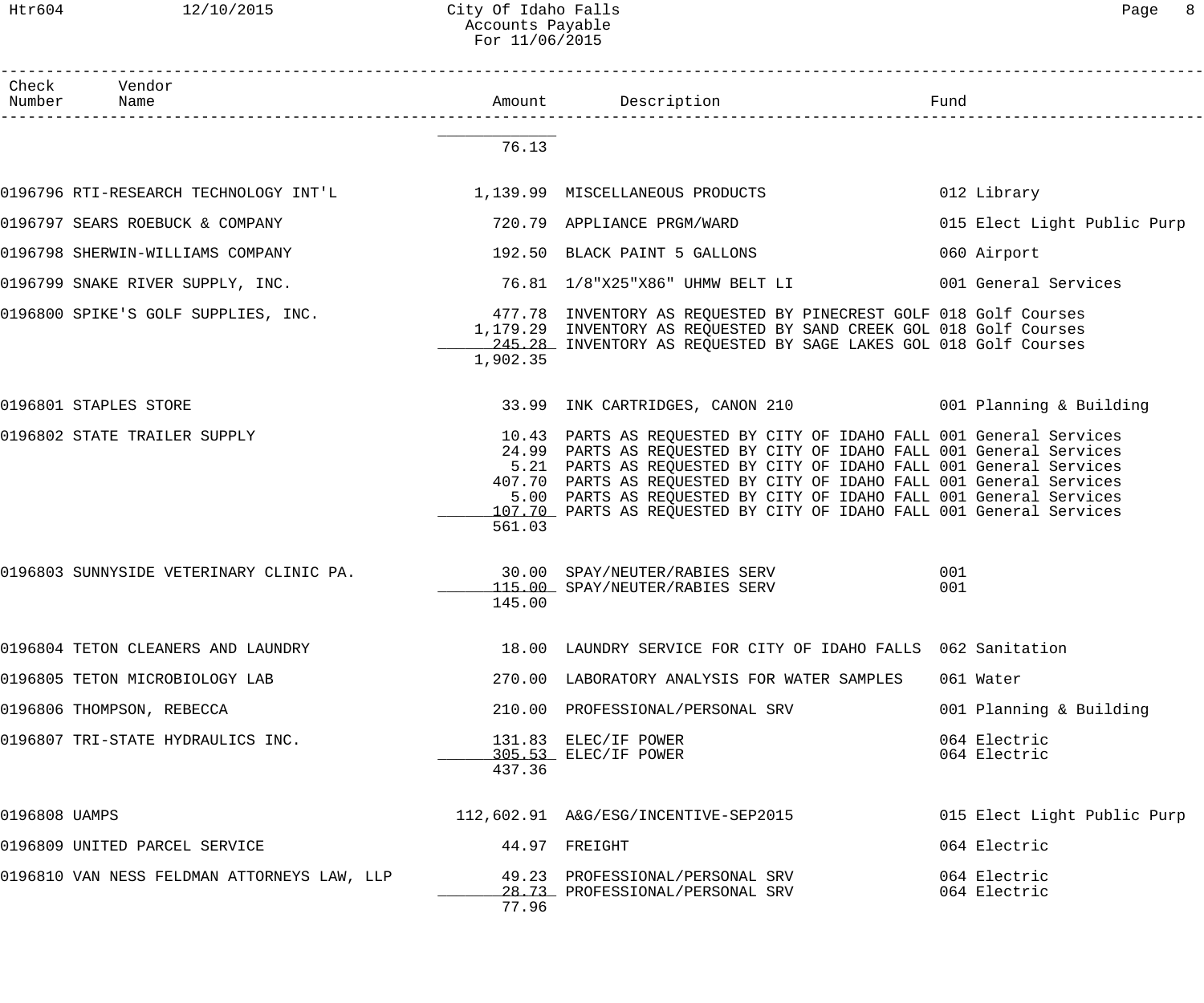| Check Vendor<br>Number Name                                                                            |        | Amount Description Description Fund                        |                |
|--------------------------------------------------------------------------------------------------------|--------|------------------------------------------------------------|----------------|
|                                                                                                        |        |                                                            |                |
| 0196811 WALLIS, TYSON                                                                                  |        | 506.00 CONTRACTED OFFICIALS 6011 Recreation                |                |
| 0196812 WATSON ROTO-ROOTER FIRST CLASS 60 70 425.00 PORTABLE TOILETS AS NEEDED BY PARKS DEPA 001 Parks |        |                                                            |                |
| 0196813 WEG ELECTRIC CORP.                                                                             |        | 150,000.00 SUBSTATIONS                                     | 064 Electric   |
| 0196814 WHEN TO WORK, INC.                                                                             |        | 440.00 COMPUTERS, DP/WORD PROC.                            | 011 Recreation |
| 0196815 WILLIAMS, TOM                                                                                  |        | 660.00 CONTRACTED OFFICIALS                                | 011 Recreation |
| 0196816 WILLOWCREEK ANIMAL HOSPITAL PC 150.00 SPAY/NEUTER/RABIES SERV                                  | 235.00 | 85.00 SPAY/NEUTER/RABIES SERV                              | 001<br>001     |
| 0196817 YELLOWSTONE LEATHER PRODUCTS                                                                   |        | 80.40 SAFETY EQUIPMENT                                     | 064 Electric   |
| 0196818 ZOETIS US LLC                                                                                  |        | 268.50 VACCINES FOR IDAHO FALLS SHELTER ANIMALS 001 Police |                |
| 0196819 17TH STREET PROFESSIONAL PLAZA                                                                 |        | 299.25 CURB & GUTTER PRGM                                  | 010 Streets    |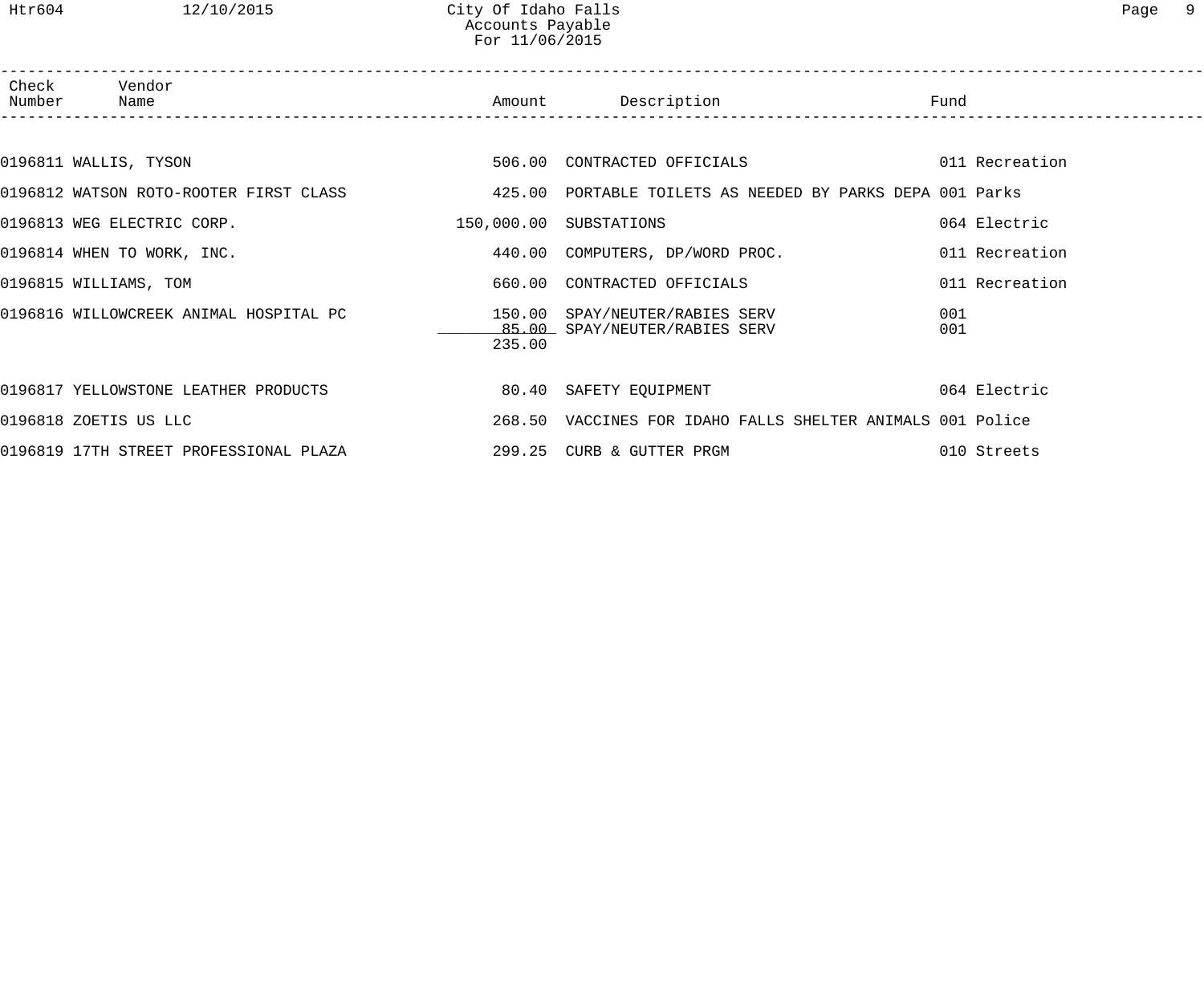| Check Vendor<br>Number Name                |                                         |          |                                                                                                                                                                                                                                                                                                                                                                                                                                                                                                                                    |     |                                                         |
|--------------------------------------------|-----------------------------------------|----------|------------------------------------------------------------------------------------------------------------------------------------------------------------------------------------------------------------------------------------------------------------------------------------------------------------------------------------------------------------------------------------------------------------------------------------------------------------------------------------------------------------------------------------|-----|---------------------------------------------------------|
|                                            |                                         |          | 0196820 A & R FABRICATION, INC. 2,886.00 FABRICATION MATERIAL/NEW 664 Electric                                                                                                                                                                                                                                                                                                                                                                                                                                                     |     |                                                         |
| 0196821 ACUSHNET COMPANY                   |                                         | 1,604.27 | 800.39 INVENTORY AS REQUESTED BY PINECREST GOLF 018 Golf Courses<br>14.62- INVENTORY AS REQUESTED BY PINECREST GOLF 018 Golf Courses<br>588.00 INVENTORY AS REQUESTED BY SAGE LAKES GOL 018 Golf Courses<br>230.50 INVENTORY AS REQUESTED BY SAGE LAKES GOL 018 Golf Courses                                                                                                                                                                                                                                                       |     |                                                         |
| 0196822 ACUSHNET COMPANY                   |                                         |          | 45.20 INVENTORY AS REQUESTED BY PINECREST GOLF 018 Golf Courses                                                                                                                                                                                                                                                                                                                                                                                                                                                                    |     |                                                         |
| 0196823 ADRIAN REX PARSONS                 |                                         |          | 92.00 RFND EDUCATION EXPENSE THE SERIES OF SEWER                                                                                                                                                                                                                                                                                                                                                                                                                                                                                   |     |                                                         |
| 0196824 AIRGAS USA, LLC                    |                                         | 1,157.51 | 273.32 WELDING SUPPLIES AS REQUIRED BY SANITATI 062 Sanitation<br>192.80 PURCHASE OF OXYGEN SUPPLIES FOR CITY AMB 063 Ambulance<br>15.00 PURCHASE OF OXYGEN SUPPLIES FOR CITY AMB 063 Ambulance<br>70.44 PURCHASE OF OXYGEN SUPPLIES FOR CITY AMB 063 Ambulance<br>121.29 PURCHASE OF OXYGEN SUPPLIES FOR CITY AMB 063 Ambulance<br>261.03 PURCHASE OF OXYGEN SUPPLIES FOR CITY AMB 063 Ambulance<br>136.47 PURCHASE OF OXYGEN SUPPLIES FOR CITY AMB 063 Ambulance<br>87.16 PURCHASE OF OXYGEN SUPPLIES FOR CITY AMB 063 Ambulance |     |                                                         |
| 0196825 AMERICAN INSURANCE SERVICE         |                                         |          | 356.40 PROFESSIONAL/PERSONAL SRV 1999 1001 Human Resources                                                                                                                                                                                                                                                                                                                                                                                                                                                                         |     |                                                         |
| 0196826 AMERIGAS PROPANE                   |                                         |          | 27.92 PURCHASE PROPANE -- FOR USE BY STREET DE 010 Streets                                                                                                                                                                                                                                                                                                                                                                                                                                                                         |     |                                                         |
|                                            |                                         |          |                                                                                                                                                                                                                                                                                                                                                                                                                                                                                                                                    | 001 |                                                         |
| 0196828 ANIXTER POWER SOLUTIONS, LLC       |                                         |          | 100.00 FIBER OPTIC MATERIAL                                                                                                                                                                                                                                                                                                                                                                                                                                                                                                        | 064 |                                                         |
|                                            | 0196829 ARROW INTERNATIONAL INC.        |          | 5,052.11 AMBULANCE SUPPLIES                                                                                                                                                                                                                                                                                                                                                                                                                                                                                                        |     | 063 Ambulance                                           |
|                                            | 0196830 ASSOCIATION OF ZOOS & AQUARIUMS |          | 5,098.00 MEMBERSHIPS                                                                                                                                                                                                                                                                                                                                                                                                                                                                                                               |     | 001 Parks                                               |
| 0196831 AUTOMOTIVE CHARGING & STARTING LLC |                                         | 362.26   | 221.61 PARTS AND MINOR SUBLET REPAIRS AS REQUES 001 General Services<br>140.65 PARTS AND MINOR SUBLET REPAIRS AS REQUES 001 General Services                                                                                                                                                                                                                                                                                                                                                                                       |     |                                                         |
| 0196832 BRADY INDUSTRIES LLC               |                                         | 1,459.52 | 539.34    POLICE  EQUIP  &  SUPPLIES<br>107.87    POLICE  EQUIP  &  SUPPLIES<br>740.54 CUSTODIAL SUPPLIES/EQUIP<br>71.77 CUSTODIAL SUPPLIES/EQUIP                                                                                                                                                                                                                                                                                                                                                                                  |     | 001 Police<br>001 Police<br>060 Airport<br>064 Electric |
| 0196833 BRADY'S, INC.                      |                                         |          | 108.46 VACUUM REPAIR                                                                                                                                                                                                                                                                                                                                                                                                                                                                                                               |     | 001 Fire                                                |
| 0196834 BROADWAY VETERINARY CLINIC         |                                         |          | 275.00 SPAY/NEUTER SERV/OCT 2015                                                                                                                                                                                                                                                                                                                                                                                                                                                                                                   | 001 |                                                         |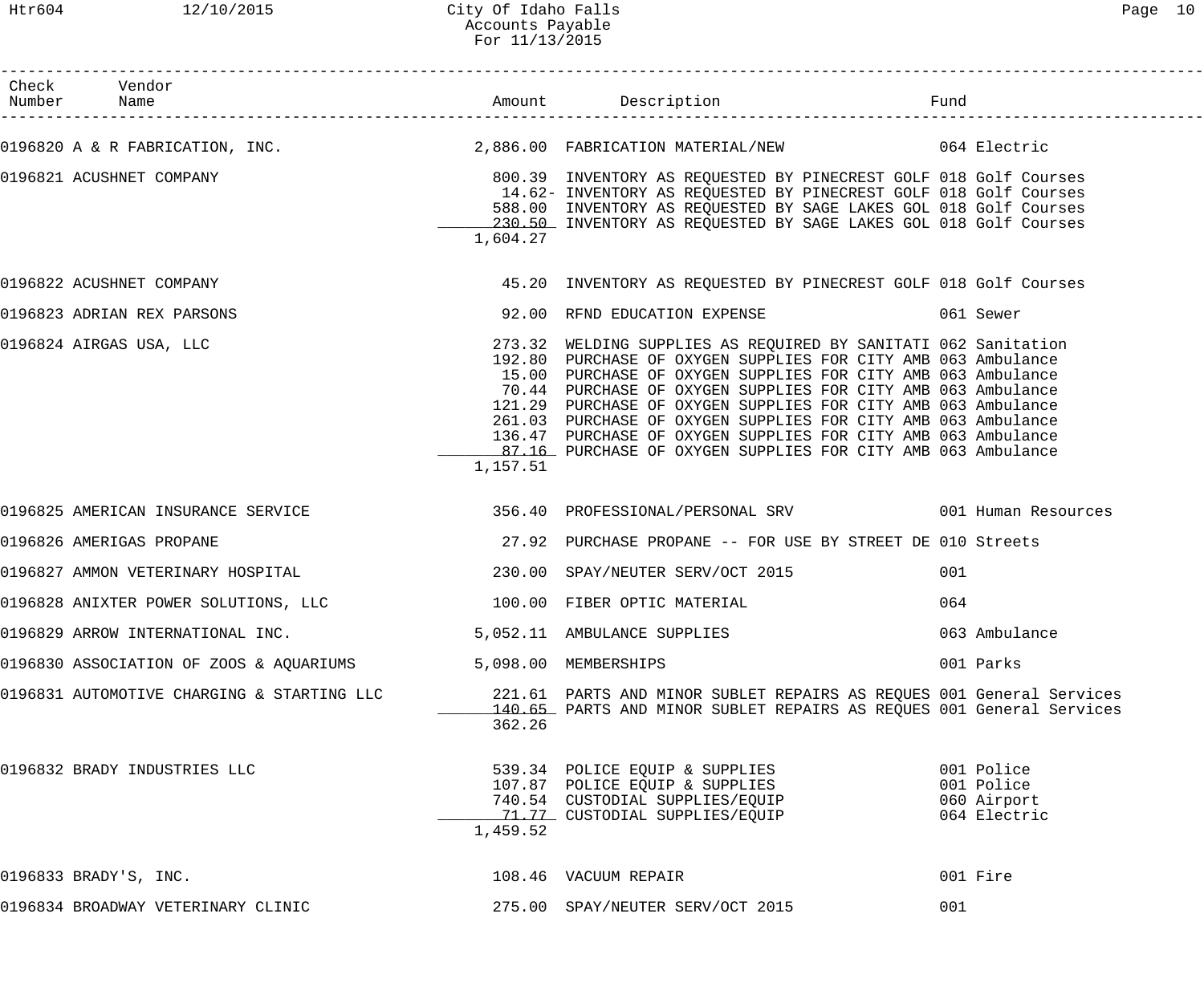#### Htr604 12/10/2015 City Of Idaho Falls Page 11 Accounts Payable For 11/13/2015

|              | Check Vendor<br>Number Name          |                                | Amount Description                                                                                                                                                                                                                                                                                          | Fund                                                                                                                                   |
|--------------|--------------------------------------|--------------------------------|-------------------------------------------------------------------------------------------------------------------------------------------------------------------------------------------------------------------------------------------------------------------------------------------------------------|----------------------------------------------------------------------------------------------------------------------------------------|
|              |                                      |                                |                                                                                                                                                                                                                                                                                                             |                                                                                                                                        |
|              | 0196835 BRYAN BJORGAARD              |                                | 100.00 RFND CLOTHING ALLOWANCE 664 Electric                                                                                                                                                                                                                                                                 |                                                                                                                                        |
|              | 0196836 BURNS CONCRETE, INC.         |                                | 103.26 CONCRETE DELIVERED AS REQUESTED BY THE S 010 Streets                                                                                                                                                                                                                                                 |                                                                                                                                        |
|              | 0196837 C & B OPERATIONS, LLC        | 237.82                         | 337.56 PARTS AND MINOR SUBLET REAPIRS AS REQUES 001 General Services<br>12.36 PARTS AND MINOR SUBLET REAPIRS AS REQUES 001 General Services<br>60.72- PARTS AND MINOR SUBLET REAPIRS AS REQUES 001 General Services<br>-51.38- PARTS AND MINOR SUBLET REAPIRS AS REQUES 001 General Services                |                                                                                                                                        |
|              | 0196838 CLASSY THREADS               | 1,230.00                       | 455.00 AIRPORT MAINTENANCE<br>775.00 CLOTHING & APPAREL                                                                                                                                                                                                                                                     | 060 Airport<br>060 Airport                                                                                                             |
|              | 0196839 CNA SURETY                   | 120.00                         | 60.00 MEMBERSHIPS<br>60.00 OFFICE SUPPLIES, GENERAL                                                                                                                                                                                                                                                         | 001 Police<br>001 Police                                                                                                               |
|              | 0196840 CODALE ELECTRIC SUPPLY, INC. | 2,250.00 HARDWARE<br>11,240.82 | 4,020.75 FIBER OPTIC MATERIAL<br>1,869.76 ELEC/IF POWER<br>454.00 HARDWARE<br>139.75 FIBER OPTIC MATERIAL<br>472.40 FIBER OPTIC MATERIAL<br>625.00 HARDWARE<br>168.00 HARDWARE MISCELLANEOUS<br>141.66 TOOLS, HAND POWER/NONPOWER<br>79.50 HARDWARE MISCELLANEOUS<br>900.00 CONDUCTOR<br>120.00 SUBSTATIONS | 064<br>064<br>064 Electric<br>064<br>064<br>064<br>064<br>064 Electric<br>064 Electric<br>064 Electric<br>064 Electric<br>064 Electric |
|              | 0196841 COLBY SCHOLES                |                                | 209.83 RFND EDUCATION EXPENSE                                                                                                                                                                                                                                                                               | 064 Electric                                                                                                                           |
|              | 0196842 COTTONWOOD VETERINARY CLINIC |                                | 115.00 SPAY/NEUTER SERV/OCT 2015                                                                                                                                                                                                                                                                            | 001                                                                                                                                    |
| 0196843 CRSA |                                      |                                | 24,702.08 CONSTRUCTION JOB/CONTRACT                                                                                                                                                                                                                                                                         | 001 Fire                                                                                                                               |
|              | 0196844 DEPATCO, INC.                | 380,025.76                     | 343,971.36 CONSTRUCTION JOB/CONTRACT<br>36,054.40 CONSTRUCTION JOB/CONTRACT                                                                                                                                                                                                                                 | 001 Parks<br>061 Sewer                                                                                                                 |
|              | 0196845 DEVELOPMENT WORKSHOP, INC.   |                                | 6,380.00 JANITORIAL SERVICES FOR CITY BUILDINGS 001 General Services                                                                                                                                                                                                                                        |                                                                                                                                        |
|              | 0196846 DMC SALES & SUPPLY, INC.     |                                | 83.25 GARAGE SHOP SUPPLIES                                                                                                                                                                                                                                                                                  | 001 General Services                                                                                                                   |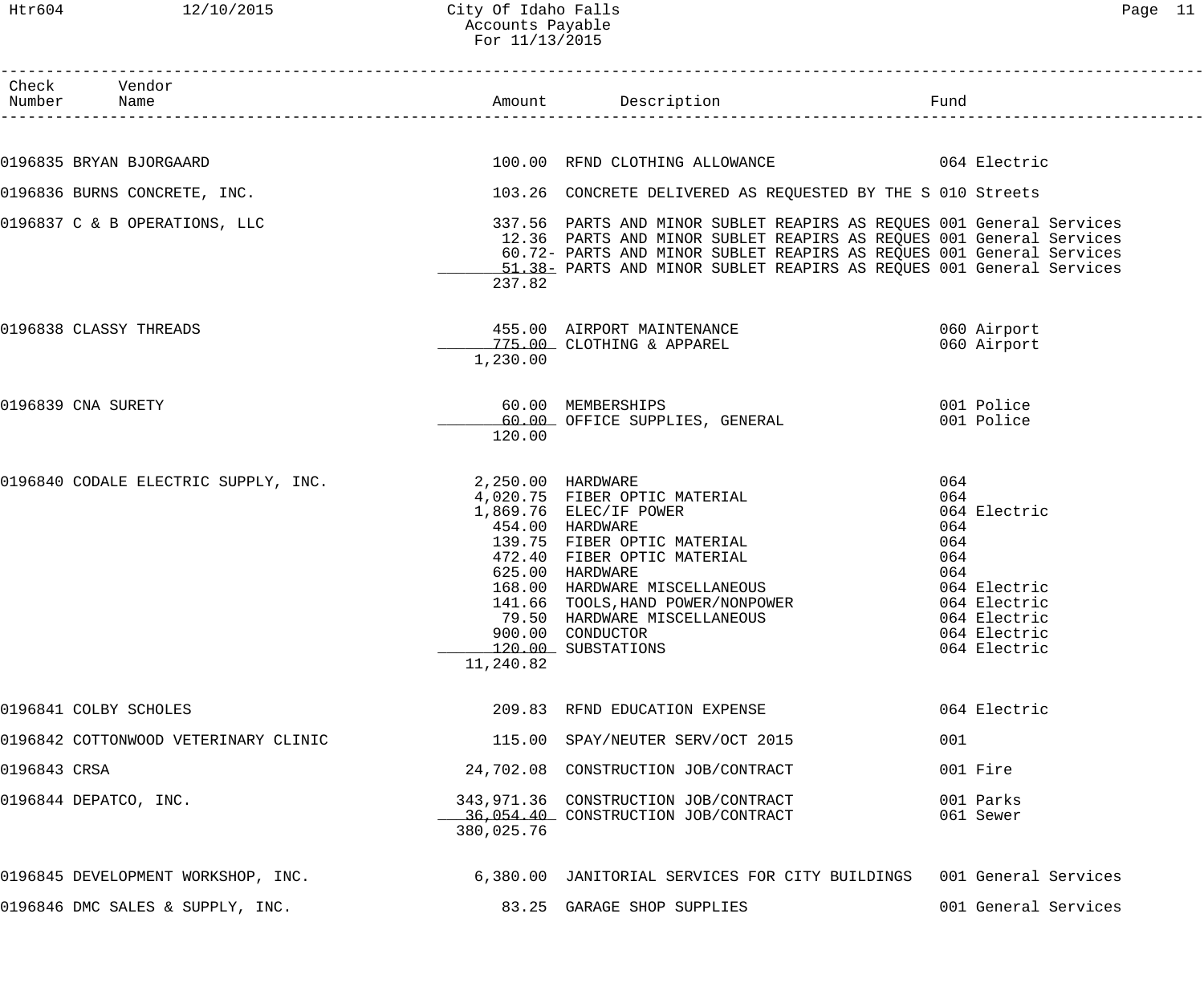------------------------------------------------------------------------------------------------------------------------------------

| Check | Vendor<br>Number Name                                    |        |                                                                                                                                                                                                                                                                                                                                                                                                | Fund         |
|-------|----------------------------------------------------------|--------|------------------------------------------------------------------------------------------------------------------------------------------------------------------------------------------------------------------------------------------------------------------------------------------------------------------------------------------------------------------------------------------------|--------------|
|       |                                                          |        |                                                                                                                                                                                                                                                                                                                                                                                                |              |
|       |                                                          |        | 0196847 DRIGGS VETERINARY CLINIC (2015) 2018 105.00 SPAY/NEUTER SERV/OCT 2015                                                                                                                                                                                                                                                                                                                  |              |
|       |                                                          |        | 0196848 EAGLE ROCK HYDRAULIC SERVICE 43.10 PARTS AND HYDRAULIC REPAIRS AS REQUESTED 001 General Services                                                                                                                                                                                                                                                                                       |              |
|       | 0196849 EAGLE ROCK NURSERY                               |        | 588.00 PURCHASE OF TREES, PLANTS AND SHRUBS AS 001 Parks                                                                                                                                                                                                                                                                                                                                       |              |
|       | 0196850 EASTERN IDAHO PUBLIC HEALTH 125.00 SUBSCRIPTIONS |        |                                                                                                                                                                                                                                                                                                                                                                                                | 001 Parks    |
|       | 0196851 EASTSIDE PET CLINIC                              | 808.00 | 760.00 SPAY/NEUTER SERV/OCT 2015<br>48.00 SPAY AND NEUTER SERVICES FOR THE ANIMAL 001 Police                                                                                                                                                                                                                                                                                                   | 001          |
|       | 0196852 ECONOLITE CONTROL PRODUCTS INC 1,920.00 TRAFFIC  |        |                                                                                                                                                                                                                                                                                                                                                                                                | 064          |
|       |                                                          |        | 0196853 ENERGY LABORATORIES, INC.<br>60.00 LABORATORY ANALYSIS AT WASTEWATER TREATM 061 Sewer                                                                                                                                                                                                                                                                                                  |              |
|       |                                                          |        | 0196854 EVERGREEN SERVICES, INC. 260.00 BLOW OUT SPRINKLERS FOR 4 001 Fire                                                                                                                                                                                                                                                                                                                     |              |
|       |                                                          | 110.74 | 0196855 FERGUSON ENTERPRISES, INC. 28.68 MISCELLANEOUS PLUMBING SUPPLIES FOR BLDG 001 General Services<br>36.67 MISCELLANEOUS PLUMBING SUPPLIES FOR BLDG 001 General Services<br>29.56 MISCELLANEOUS PLUMBING SUPPLIES FOR BLDG 001 General Services<br>15.83 BLIND NUTS                                                                                                                       | 001 Parks    |
|       | 0196856 FISHER'S TECHNOLOGY                              | 678.46 | 368.64 MAINTENANCE CONTRACT-EQ 064 Electric<br>77.46 MAINTENANCE CONTRACT-EQ 064 Electric<br>77.46 MAINTENANCE CONTRACT-EQ 064 Electric<br>30.98 MAINTENANCE CONTRACT-EQ 064 Electric<br>123.92 MAINTENANCE CONTRACT-EQ                                                                                                                                                                        | 064 Electric |
|       | 0196857 FLEETPRIDE, INC.                                 | 385.47 | 88.38 EQ REPAIR AND MAINT<br>9.33 PARTS AS REQUESTED BY CITY OF IDAHO FALL 001 General Services<br>323.64 PARTS AS REQUESTED BY CITY OF IDAHO FALL 001 General Services<br>100.00- PARTS AS REQUESTED BY CITY OF IDAHO FALL 001 General Services<br>44.50 PARTS AS REQUESTED BY CITY OF IDAHO FALL 001 General Services<br>19.62 PARTS AS REQUESTED BY CITY OF IDAHO FALL 001 General Services | 001          |
|       | 0196858 FOOD SERVICES OF AMERICA                         | 541.03 | 122.42 ANIMAL FOOD AND REQUIRED SUPPLIES FOR ZO 001 Parks<br>271.30 ANIMAL FOOD AND REQUIRED SUPPLIES FOR ZO 001 Parks<br>97.33 ANIMAL FOOD AND REQUIRED SUPPLIES FOR ZO 001 Parks<br>49.98 ANIMAL FOOD AND REQUIRED SUPPLIES FOR ZO 001 Parks                                                                                                                                                 |              |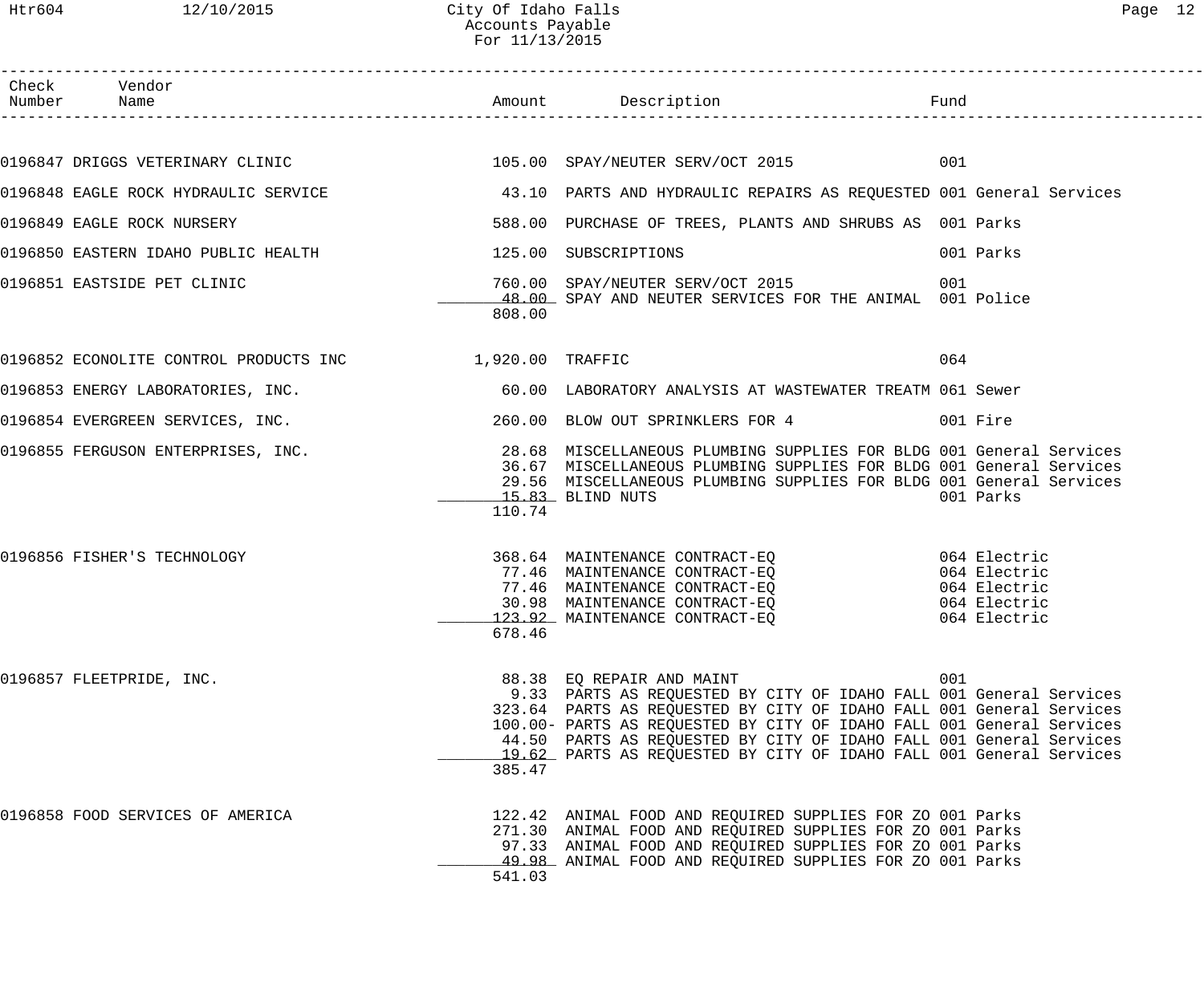| Check Vendor<br>Number Name                                                                                 |           | Amount Description                                                                                                                                                                                                                                                                                                                                | Fund                                                                      |
|-------------------------------------------------------------------------------------------------------------|-----------|---------------------------------------------------------------------------------------------------------------------------------------------------------------------------------------------------------------------------------------------------------------------------------------------------------------------------------------------------|---------------------------------------------------------------------------|
|                                                                                                             | 319.55    | 0196859 FREIGHTLINER OF UTAH THE SENIMAL SENIMAL SENIMAL 179.54 PARTS AS REQUESTED BY CITY OF IDAHO FALL 001 General Services<br>9.00 PARTS AS REQUESTED BY CITY OF IDAHO FALL 001 General Services<br>122.01 PARTS AS REQUESTED BY CITY OF IDAHO FALL 001 General Services<br>9.00 PARTS AS REQUESTED BY CITY OF IDAHO FALL 001 General Services |                                                                           |
|                                                                                                             | 1,260.00  | 0196860 FRIENDLY INTELLIGENT TECHNOLOGIES 504.00 RADIO & COMMUNICATION<br>756.00 RADIO & COMMUNICATION                                                                                                                                                                                                                                            | 001 Police<br>001 Police                                                  |
| 0196861 HACH COMPANY, INC.                                                                                  |           | 450.00 TRAINING-PERSONNEL                                                                                                                                                                                                                                                                                                                         | 061 Sewer                                                                 |
| 0196862 HARRIS COMPUTER CORPORATION          11,992.80 TRAVEL/LODGING<br>20,000.00 COMPUTERS, DP/WORD PROC. | 46,992.80 | 15,000.00 COMPUTERS, DP/WORD PROC.                                                                                                                                                                                                                                                                                                                | 014 Merf<br>014 Merf<br>014 Merf                                          |
| 0196863 HD SUPPLY WATERWORKS, LTD                                                                           | 1,452.68  | 35.56 HARDWARE MISCELLANEOUS 6064 Electric<br>1,417.12 IRRIGATION EQUIP/SUPPLIES                                                                                                                                                                                                                                                                  | 064 Electric                                                              |
| 0196864 HELP/SYSTEMS, LLC                                                                                   |           | 1,696.00 MAINTENANCE CONTRACT-EQ 001 Data Processing                                                                                                                                                                                                                                                                                              |                                                                           |
| 0196865 HIRNING TRUCK CENTER                                                                                | 216.82    | 201.82 PARTS AND MINOR SUBLET REPAIRS AS REQUES 001 General Services<br>15.00 PARTS AND MINOR SUBLET REPAIRS AS REQUES 001 General Services                                                                                                                                                                                                       |                                                                           |
| 0196866 HOME DEPOT                                                                                          | 944.90    | 189.00 MICROWAVE SER#412TAKK4H66<br>94.10 PARKS & RECREATION MISC.<br>7.94 PARKS & RECREATION MISC.<br>81.80 PARKS & RECREATION MISC.<br>321.14 PARKS & RECREATION MISC.<br>250.92 PARKS & RECREATION MISC.                                                                                                                                       | 001 Fire<br>001 Parks<br>001 Parks<br>001 Parks<br>001 Parks<br>001 Parks |
| 0196867 HOWARD EQUIPMENT & SUPPLY                                                                           | 1,229.83  | 15.78 PURCHASE OF ANIMAL FOOD AND SUPPLIES FOR 001 Parks<br>495.63 PURCHASE OF ANIMAL FOOD AND SUPPLIES FOR 001 Parks<br>41.95 PURCHASE OF ANIMAL FOOD AND SUPPLIES FOR 001 Parks<br>676.47 PURCHASE OF ANIMAL FOOD AND SUPPLIES FOR 001 Parks                                                                                                    |                                                                           |
|                                                                                                             |           | 0196868 IDAHO ABATEMENT & INSULATION LLC<br>200.00 PROFESSIONAL/PERSONAL SRV<br>064 Electric                                                                                                                                                                                                                                                      |                                                                           |
| 0196869 IDAHO BUREAU OF OCCUPATIONAL                                                                        |           | 30.00 LICENSE/REGISTRATION RENEWAL FOR SEWER E 061 Sewer                                                                                                                                                                                                                                                                                          |                                                                           |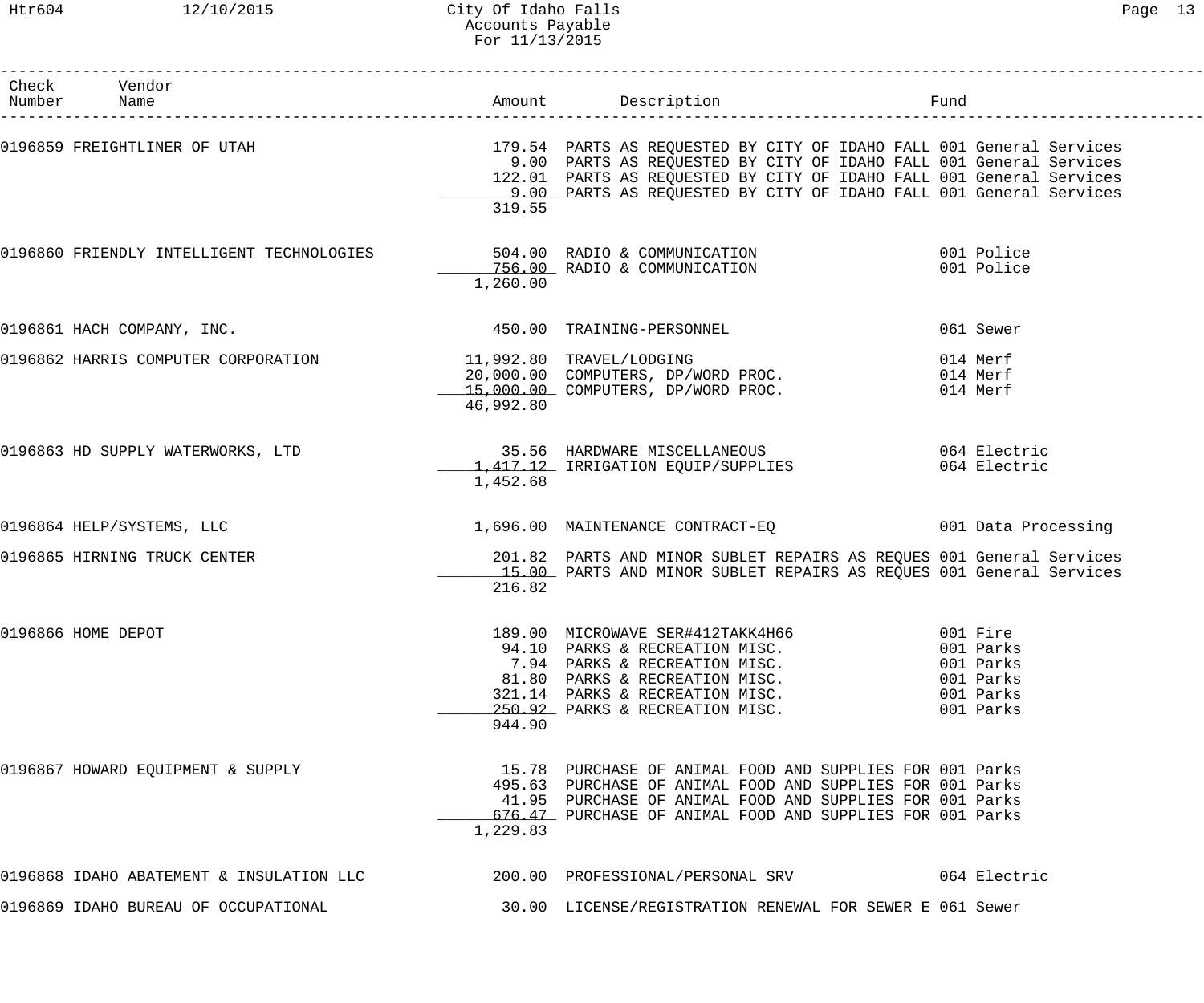| .,<br>- |  |
|---------|--|
|---------|--|

| Check Vendor<br>Number Name                                                                              |          | Amount Description                                                                                                                                                                                                                                                                                                                                                                                                                                                               | Fund                                                     |
|----------------------------------------------------------------------------------------------------------|----------|----------------------------------------------------------------------------------------------------------------------------------------------------------------------------------------------------------------------------------------------------------------------------------------------------------------------------------------------------------------------------------------------------------------------------------------------------------------------------------|----------------------------------------------------------|
|                                                                                                          | 60.00    | 0196869 IDAHO BUREAU OF OCCUPATIONAL CONSENSION CONSENSION RENEWAL FOR SEWER E 061 Sewer                                                                                                                                                                                                                                                                                                                                                                                         |                                                          |
| 0196870 IDAHO FALLS (UTILITY), CITY OF $$46.86$ UTILITIES/NOV 2015                                       |          |                                                                                                                                                                                                                                                                                                                                                                                                                                                                                  | 012 Library                                              |
| 0196871 IDAHO FALLS ROTARY CLUB #1041 209.60 MEMBERSHIPS                                                 |          |                                                                                                                                                                                                                                                                                                                                                                                                                                                                                  | 001 Non Departmental                                     |
| 0196872 IDAHO MATERIAL HANDLING, INC.         1,525.71 EQ REPAIR AND MAINT<br>186.77 EQ REPAIR AND MAINT | 1,712.48 |                                                                                                                                                                                                                                                                                                                                                                                                                                                                                  | 001 General Services<br>001 General Services             |
| 0196873 INGRAM LIBRARY SERVICE                                                                           |          | 3,961.08 PURCHASE OF MATERIALS FOR THE I.F. PUBLI 012 Library                                                                                                                                                                                                                                                                                                                                                                                                                    |                                                          |
| 0196874 INTELLICORP RECORDS, INC.                                                                        |          | 1,338.05 BACKGROUND CHECKS - VOLUNTEERS FOR SPORT 011 Recreation                                                                                                                                                                                                                                                                                                                                                                                                                 |                                                          |
| 0196875 INTERMOUNTAIN CLAIMS, INC.                                                                       |          | 4,800.00 PROFESSIONAL/PERSONAL SRV                                                                                                                                                                                                                                                                                                                                                                                                                                               | 019 Self-Insurance                                       |
| 0196876 JACE YANCEY                                                                                      |          | 779.85 RFND TRAIN EXP/T MOUNTAIN                                                                                                                                                                                                                                                                                                                                                                                                                                                 | 064 Electric                                             |
| 0196877 JC GOLF ACCESSORIES                                                                              | 489.98   | 163.36   PARKS & RECREATION MISC.<br>163.31   PARKS & RECREATION MISC.<br>163.31 PARKS & RECREATION MISC.                                                                                                                                                                                                                                                                                                                                                                        | 018 Golf Courses<br>018 Golf Courses<br>018 Golf Courses |
| 0196878 KEY-LINE AUTOMOTIVE WAREHOUSE                                                                    | 1,447.95 | 1,066.23 PARTS AS REQUESTED BY CITY OF IDAHO FALL 001 General Services<br>255.41 PARTS AS REQUESTED BY CITY OF IDAHO FALL 001 General Services<br>10.86 PARTS AS REQUESTED BY CITY OF IDAHO FALL 001 General Services<br>115.45 DRUM DOLLEY FOR LUBE BAY                                                                                                                                                                                                                         | 001 General Services                                     |
| 0196879 KIM'S CUSTOM CLUBS                                                                               | 188.00   | 20.00 INVENTORY AS REQUESTED BY PINECREST GOLF 018 Golf Courses<br>20.00 INVENTORY AS REQUESTED BY PINECREST GOLF 018 Golf Courses<br>7.00 INVENTORY AS REQUESTED BY PINECREST GOLF 018 Golf Courses<br>43.00 INVENTORY AS REQUESTED BY PINECREST GOLF 018 Golf Courses<br>22.00 INVENTORY AS REQUESTED BY PINECREST GOLF 018 Golf Courses<br>60.00 GOLF CLUB REPAIRS AS REQUESTED BY SAND C 018 Golf Courses<br>16.00 GOLF CLUB REPAIRS AS REQUESTED BY SAND C 018 Golf Courses |                                                          |
| 0196880 KNIFE RIVER CORPORATION-NORTHWEST                                                                |          | 2,414.44 CONSTRUCTION JOB/CONTRACT                                                                                                                                                                                                                                                                                                                                                                                                                                               | 001 Parks                                                |
| 0196881 KUSHLAN ASSOCIATES, INC.                                                                         |          | 1,545.00 PROFESSIONAL/PERSONAL SRV                                                                                                                                                                                                                                                                                                                                                                                                                                               | 001 Planning & Building                                  |
| 0196882 LACAL EQUIPMENT, INC.                                                                            |          | 1,268.00 EQ REPAIR AND MAINT                                                                                                                                                                                                                                                                                                                                                                                                                                                     | 001                                                      |
| 0196883 LINCOLN AQUATICS                                                                                 |          | 93.39 FREIGHT                                                                                                                                                                                                                                                                                                                                                                                                                                                                    | 011 Recreation                                           |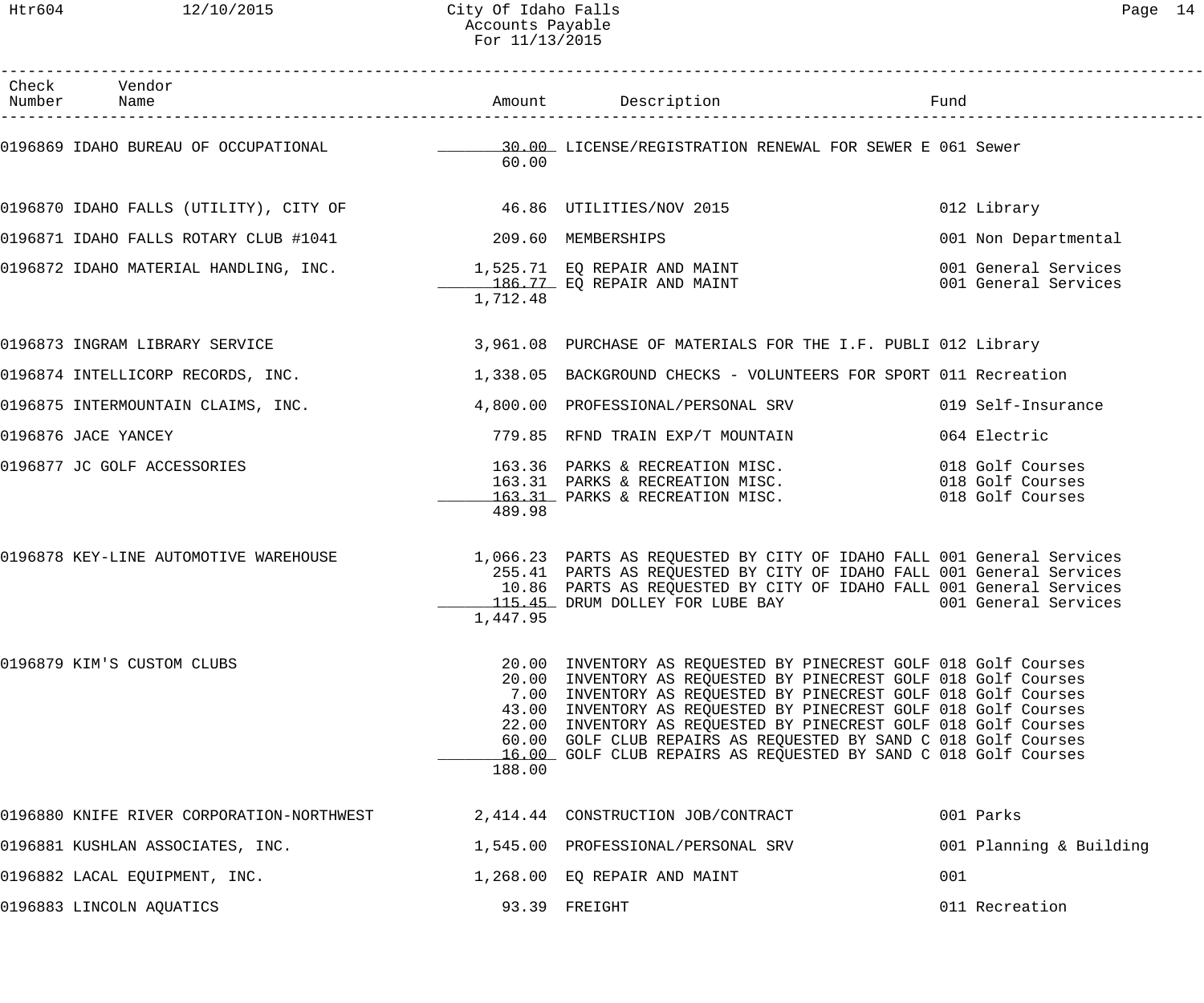|                | Check Vendor<br>Number Name            |        | Amount Description                                                                                                                                                                                                                                                                                                                                                                                                                                                                                                                                                                                                                       | Fund |                            |
|----------------|----------------------------------------|--------|------------------------------------------------------------------------------------------------------------------------------------------------------------------------------------------------------------------------------------------------------------------------------------------------------------------------------------------------------------------------------------------------------------------------------------------------------------------------------------------------------------------------------------------------------------------------------------------------------------------------------------------|------|----------------------------|
|                | 0196883 LINCOLN AQUATICS               | 226.14 | 132.75 HARDWARE MISCELLANEOUS 011 Recreation                                                                                                                                                                                                                                                                                                                                                                                                                                                                                                                                                                                             |      |                            |
|                | 0196884 LOHSE, TIM J.                  | 500.00 | 250.00 ATTENDANT FOR PINECREST CLUBHOUSE 018 Golf Courses<br>250.00 ATTENDANT FOR PINECREST CLUBHOUSE 018 Golf Courses                                                                                                                                                                                                                                                                                                                                                                                                                                                                                                                   |      |                            |
|                | 0196885 MEL'S LOCK & KEY               |        | 5.00 MAKE KEYS AND REPAIR LOCKS AS REQUESTED 001 General Services                                                                                                                                                                                                                                                                                                                                                                                                                                                                                                                                                                        |      |                            |
|                | 0196886 MIKE'S PHARMACY                |        | 315.00 PURCHASE OF DRUGS AND SUPPLIES FOR CITY 063 Ambulance                                                                                                                                                                                                                                                                                                                                                                                                                                                                                                                                                                             |      |                            |
|                | 0196887 MIKKOLA, MARK                  | 255.00 |                                                                                                                                                                                                                                                                                                                                                                                                                                                                                                                                                                                                                                          |      |                            |
|                | 0196888 MOONEY CONSULTING              |        | 11,000.00 PROFESSIONAL/PERSONAL SRV 064 Electric                                                                                                                                                                                                                                                                                                                                                                                                                                                                                                                                                                                         |      |                            |
|                | 0196889 MOUNTAIN VALLEY FLOOR MATS LLC | 240.75 | 24.25 LAUNDRY SERVICE/MATS FOR BUILDING MAINTE 001 General Services<br>47.50 LAUNDRY SERVICE/MATS FOR BUILDING MAINTE 001 General Services<br>34.85 LAUNDRY SERVICE/MATS FOR BUILDING MAINTE 001 General Services<br>6.00 LAUNDRY SERVICE/MATS FOR BUILDING MAINTE 001 General Services<br>24.25 LAUNDRY SERVICE/MATS FOR BUILDING MAINTE 001 General Services<br>47.50 LAUNDRY SERVICE/MATS FOR BUILDING MAINTE 001 General Services<br>19.60 FLOOR MAT SERVICE FOR THE AQUATIC CENTER 011 Recreation<br>18.40 LAUNDRY SERVICE/MATS FOR SANITATION DEPA 062 Sanitation<br>18.40 LAUNDRY SERVICE/MATS FOR SANITATION DEPA 062 Sanitation |      |                            |
|                | 0196890 MOWER OFFICE SYSTEMS           | 254.97 | 239.97 (3) HP LASERJET P2055X HI<br>15.00 EXPEDITED SHIPPING                                                                                                                                                                                                                                                                                                                                                                                                                                                                                                                                                                             |      | 012 Library<br>012 Library |
|                | 0196891 NAPA AUTO PARTS                | 464.42 | 443.56 EQ REPAIR AND MAINT<br>20.86 TOGGLE SWITCH & FUSE                                                                                                                                                                                                                                                                                                                                                                                                                                                                                                                                                                                 | 001  | 064 Electric               |
| 0196892 NEWARK |                                        |        | 517.86 ELECTRICAL EQUIP/SUPPLIES                                                                                                                                                                                                                                                                                                                                                                                                                                                                                                                                                                                                         |      | 064 Electric               |
|                | 0196893 NORTHGATE VETERINARY HOSPITAL  |        | 110.00 SPAY AND NEUTER SERVICES FOR THE ANIMAL 001 Police<br>45.00 SPAY AND NEUTER SERVICES FOR THE ANIMAL 001 Police<br>90.00 SPAY AND NEUTER SERVICES FOR THE ANIMAL 001 Police<br>9.00 SPAY AND NEUTER SERVICES FOR THE ANIMAL 001 Police<br>56.00 SPAY AND NEUTER SERVICES FOR THE ANIMAL 001 Police<br>10.00 SPAY AND NEUTER SERVICES FOR THE ANIMAL 001 Police<br>10.00 SPAY AND NEUTER SERVICES FOR THE ANIMAL 001 Police                                                                                                                                                                                                         |      |                            |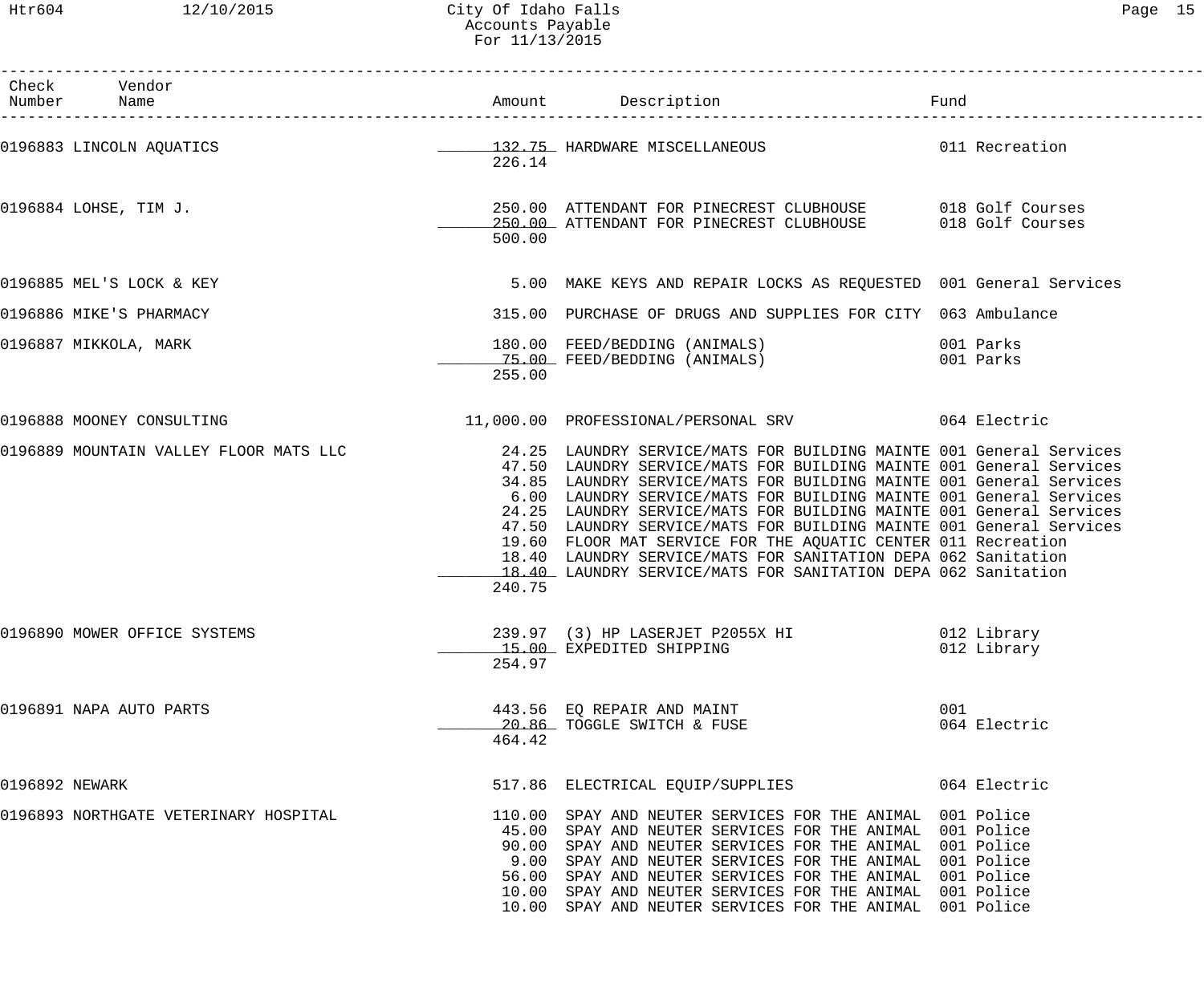| Check Vendor<br>Number Name                                                          |                        |                                                                                                                                                                                                                                                                                                                                                                                                                             |                                                                                                                                                                                                                                                                    |
|--------------------------------------------------------------------------------------|------------------------|-----------------------------------------------------------------------------------------------------------------------------------------------------------------------------------------------------------------------------------------------------------------------------------------------------------------------------------------------------------------------------------------------------------------------------|--------------------------------------------------------------------------------------------------------------------------------------------------------------------------------------------------------------------------------------------------------------------|
| 0196893 NORTHGATE VETERINARY HOSPITAL $\qquad \qquad 260.00$ SPAY/NEUTER/RABIES SERV | 590.00                 |                                                                                                                                                                                                                                                                                                                                                                                                                             | 001                                                                                                                                                                                                                                                                |
|                                                                                      |                        | 0196894 OSWALD SERVICE, INC. THE SALL SERVICES SERVICES SERVICES AS REQUESTED BY CITY OF IDAHO FALL 001 General Services                                                                                                                                                                                                                                                                                                    |                                                                                                                                                                                                                                                                    |
| 0196895 OURAY SPORTSWEAR, LLC                                                        | 894.00                 | 577.00 INVENTORY AS REQUESTED BY SAGE LAKES GOL 018 Golf Courses<br>117.00 INVENTORY AS REQUESTED BY SAGE LAKES GOL 018 Golf Courses                                                                                                                                                                                                                                                                                        |                                                                                                                                                                                                                                                                    |
|                                                                                      |                        |                                                                                                                                                                                                                                                                                                                                                                                                                             | 001 Treasurer                                                                                                                                                                                                                                                      |
| 0196897 PACIFIC STEEL & RECYCLING<br>242.09 SHOP SUPPLIES                            |                        |                                                                                                                                                                                                                                                                                                                                                                                                                             | 010 Streets                                                                                                                                                                                                                                                        |
|                                                                                      |                        | 0196898 PACIFIC WEST CONSTRUCTION, INC. 40 10,509.85 CONSTRUCTION JOB/CONTRACT                                                                                                                                                                                                                                                                                                                                              | 001 General Services                                                                                                                                                                                                                                               |
| 0196899 PAMELA ALEXANDER                                                             |                        | 2,775.43 RFND MOVING EXPENSES                                                                                                                                                                                                                                                                                                                                                                                               | 001 Municipal Services                                                                                                                                                                                                                                             |
|                                                                                      |                        | 0196900 PING GOLF COMPANY, INC. THE REAL AGA.61 INVENTORY AS REQUESTED BY PINECREST GOLF 018 Golf Courses                                                                                                                                                                                                                                                                                                                   |                                                                                                                                                                                                                                                                    |
| 0196901 POST REGISTER, THE                                                           | 4,034.58               | 31.35 LEGAL NOTICES/OCT 2015<br>31.35 LEGAL NOTICES/OCT 2015<br>31.35 LEGAL NOTICES/OCT 2015<br>579.99 LEGAL NOTICES/OCT 2015<br>225.00 LEGAL NOTICES/OCT 2015<br>171.00 LEGAL NOTICES/OCT 2015<br>201.81 LEGAL NOTICES/OCT 2015<br>621.35 LEGAL NO<br>62.70 LEGAL NOTICES/OCT 2015<br>31.35 LEGAL NOTICES/OCT 2015<br>256.00 LEGAL NOTICES/OCT 2015<br>1,650.00 LEGAL NOTICES/POWER OCT15<br>107.13 LEGAL NOTICES/OCT 2015 | 001 City Clerk<br>001 General Services<br>001 Non Departmental<br>001 Planning & Building<br>001 Planning & Building<br>001 Planning & Building<br>001 Police<br>001 Fire<br>001 Parks<br>001 Parks<br>061 Water<br>062 Sanitation<br>064 Electric<br>064 Electric |
| 0196902 PSI ENVIRONMENTAL                                                            |                        | 57.98 GARBAGE PICKUP FOR FIRE STATION #2                                                                                                                                                                                                                                                                                                                                                                                    | 001 Fire                                                                                                                                                                                                                                                           |
| 0196903 PTM DOCUMENT SYSTEMS                                                         | 201.37 PAPER<br>342.31 | 140.94 OFFICE SUPPLIES, GENERAL                                                                                                                                                                                                                                                                                                                                                                                             | 001 Finance<br>001 Finance                                                                                                                                                                                                                                         |
| 0196904 OWK.NET                                                                      |                        | 359.40 ELEC/IF POWER                                                                                                                                                                                                                                                                                                                                                                                                        | 064 Electric                                                                                                                                                                                                                                                       |
| 0196905 ROCKY MOUNTAIN ENVIRONMENTAL                                                 |                        | 315.13 PROFESSIONAL/PERSONAL SRV                                                                                                                                                                                                                                                                                                                                                                                            | 001 General Services                                                                                                                                                                                                                                               |
| 0196906 RODENT PRO.COM, LLC                                                          |                        | 1,029.00 FEED/BEDDING (ANIMALS)<br>87.00 FREIGHT                                                                                                                                                                                                                                                                                                                                                                            | 001 Parks<br>001 Parks                                                                                                                                                                                                                                             |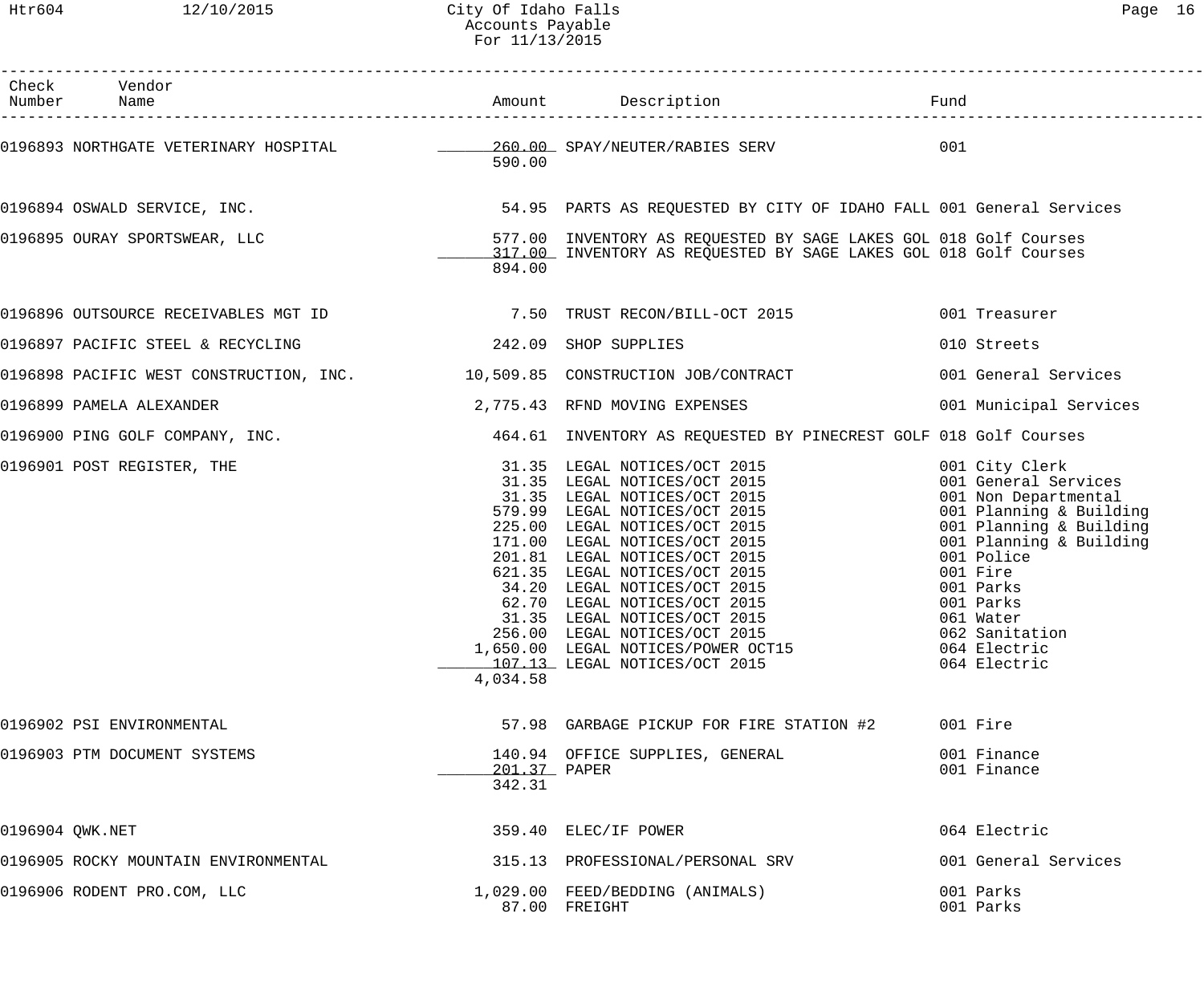| Check Vendor<br>Number Name                                                                                                                                                                     |                        |                                                                                                                                                                                                                                   | Fund                    |
|-------------------------------------------------------------------------------------------------------------------------------------------------------------------------------------------------|------------------------|-----------------------------------------------------------------------------------------------------------------------------------------------------------------------------------------------------------------------------------|-------------------------|
|                                                                                                                                                                                                 | 1,394.00               |                                                                                                                                                                                                                                   |                         |
| 0196907 ROMAINE'S MATTRESS KING                             474.00 MATTERESS PROTECTORS XL (                 001 Fire                                                                           |                        |                                                                                                                                                                                                                                   |                         |
| 0196908 RON'S TIRE INC.                                                                                                                                                                         | 1,143.33               | 24.50 REPAIRS AND SUPPLIES AS REQUESTED BY HOR 001 Parks<br>8.47 REPAIRS AND SUPPLIES AS REQUESTED BY HOR 001 Parks<br>16.00 REPAIRS AND SUPPLIES AS REQUESTED BY WEE 001 Parks<br>1,094.36 ROAD/HWY MATERIAL ASPHALT 010 Streets |                         |
| 0196909 RUSH TRUCK CENTERS, INC.                    796.84 PARTS AS REQUESTED BY CITY OF IDAHO FALL 001 General Services<br>18.50 PARTS AS REQUESTED BY CITY OF IDAHO FALL 001 General Services | 815.34                 |                                                                                                                                                                                                                                   |                         |
| 0196910 SAWTOOTH EMERGENCY VEHICLES                                                                                                                                                             | 514.09                 | 172.66 EQ REPAIR AND MAINT<br>341.43 EQ REPAIR AND MAINT                                                                                                                                                                          | 001<br>001              |
| 0196911 SCREEN GRAPHICS                                                                                                                                                                         |                        | 180.00 T-SHIRTS FOR EXPLORERS (5                                                                                                                                                                                                  | 001 Fire                |
| 0196912 SIDWELL, JULEE                                                                                                                                                                          |                        | 700.00 PROFESSIONAL/PERSONAL SRV                                                                                                                                                                                                  | 001 Planning & Building |
| 0196913 SIEMENS INDUSTRY, INC.                                                                                                                                                                  | 108,945.00 SUBSTATIONS |                                                                                                                                                                                                                                   | 064 Electric            |
| 0196914 SKYLINE ANIMAL HOSPITAL                                                                                                                                                                 | 95.00                  | 20.00 SPAY/NEUTER/RABIES SERV<br>75.00 SPAY/NEUTER/RABIES SERV                                                                                                                                                                    | 001<br>001              |
| 0196915 STATE TRAILER SUPPLY                                                                                                                                                                    |                        | 16.19 PARTS AS REQUESTED BY CITY OF IDAHO FALL 001 General Services                                                                                                                                                               |                         |
| 0196916 STICK IT SHOP, INC.                                                                                                                                                                     |                        | 156.00 DECALS FOR BIKE RACE                                                                                                                                                                                                       | 011 Recreation          |
| 0196917 SUNNYSIDE VETERINARY CLINIC PA.                                                                                                                                                         |                        | 170.00 SPAY/NEUTER/RABIES SERV                                                                                                                                                                                                    | 001                     |
| 0196918 TAYLOR MADE GOLF COMPANY                                                                                                                                                                | 331.57                 | 275.40- INVENTORY AS REQUESTED BY PINECREST GOLF 018 Golf Courses<br>224.10 INVENTORY AS REQUESTED BY PINECREST GOLF 018 Golf Courses<br>382.87 INVENTORY AS REQUESTED BY PINECREST GOLF 018 Golf Courses                         |                         |
| 0196919 TETON MICROBIOLOGY LAB                                                                                                                                                                  |                        | 270.00 LABORATORY ANALYSIS FOR WATER SAMPLES                                                                                                                                                                                      | 061 Water               |
| 0196920 THE TINT SHOP                                                                                                                                                                           |                        | 120.00 TINT WINDOWS CITY VEHICLE                                                                                                                                                                                                  | 060 Airport             |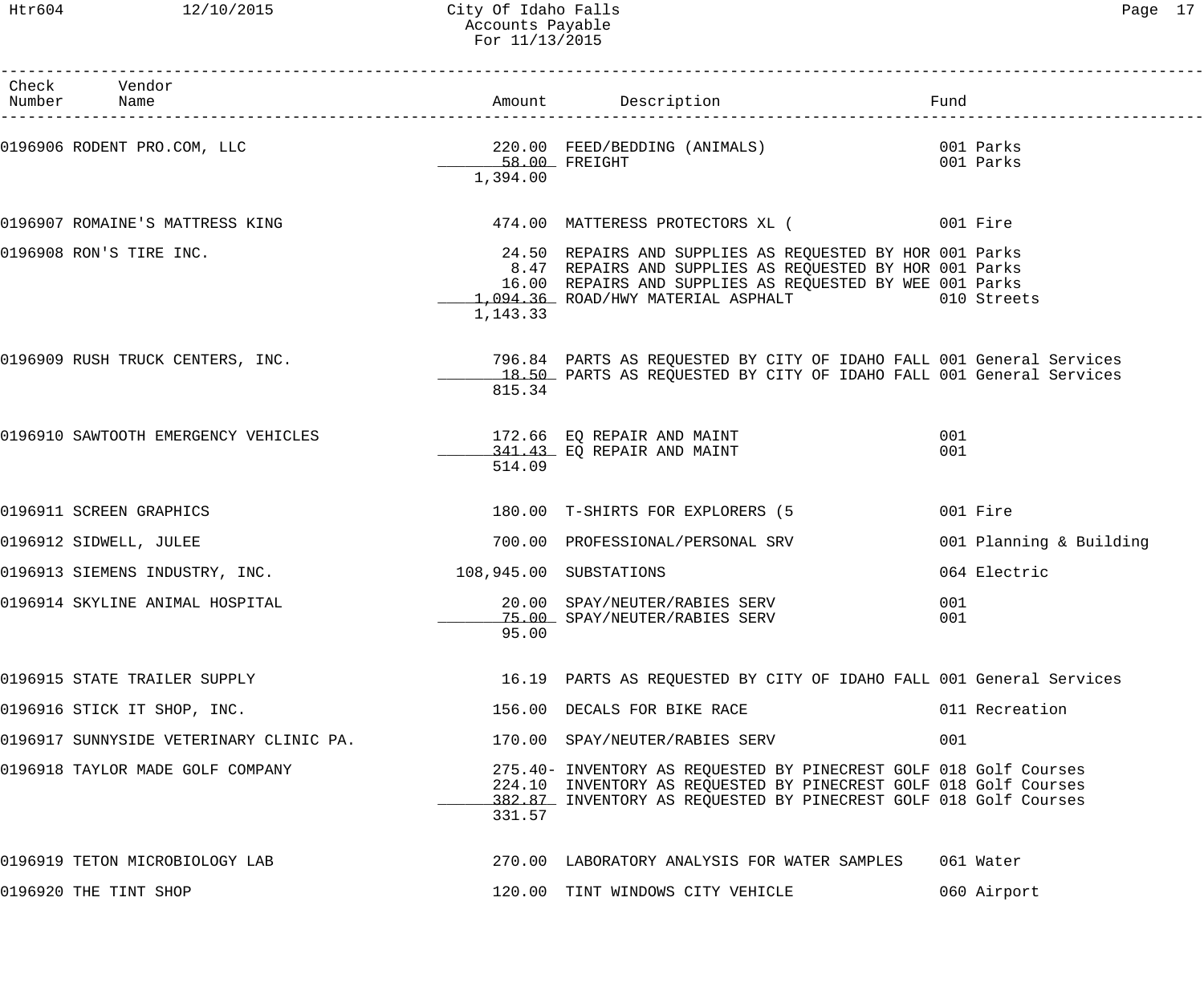| Check Vendor<br>Number Name                                                  |               | Amount Description                                                     | Fund                                         |
|------------------------------------------------------------------------------|---------------|------------------------------------------------------------------------|----------------------------------------------|
| 0196921 TXTWIRE COMMUNICATIONS, INC.                                         |               | 349.00 PROFESSIONAL/PERSONAL SRV 001 Non Departmental                  |                                              |
| 0196922 U-HAUL INTERNATIONAL INC.                                            |               | 72.00 PROPANE AS NEEDED FOR EQUIPMENT AND SHOP 001 General Services    |                                              |
| 0196923 UNITED PARCEL SERVICE                                                | 11.45 FREIGHT |                                                                        | 064 Electric                                 |
| 0196924 UNITED STATES GOLF ASSOC, INC. 3,000.00 PROFESSIONAL/PERSONAL SRV    |               |                                                                        | 018 Golf Courses                             |
| 0196925 URS ENERGY & CONSTRUCTION, INC. 413,723.34 CONSTRUCTION JOB/CONTRACT |               |                                                                        | 042 Street Capital Imp                       |
| 0196926 USDA/APHIS/WILDLIFE SERVICES 5,167.92 SERVICES/MISCELLANEOUS         |               |                                                                        | 001 Parks                                    |
| 0196927 VERIZON WIRELESS                                                     |               | 2,364.67 BILLING 9/24/15-10/23/15                                      | 001                                          |
| 0196928 VICTOR VETERINARY HOSPITAL                                           | 95.00         | SPAY/NEUTER/RABIES SERV                                                | 001                                          |
| 0196929 W.W. GRAINGER, INC.                                                  |               | 1,821.20 AMBULANCE SUPPLIES                                            | 001 Fire                                     |
| 0196930 WAXIE SANITARY SUPPLY                                                | 2,181.71      | 1,707.50  CUSTODIAL SUPPLIES/EQUIP<br>474.21  CUSTODIAL SUPPLIES/EQUIP | 001 General Services<br>001 General Services |
| 0196931 WEATHERBY, HEIDE                                                     |               | 700.00 PROFESSIONAL/PERSONAL SRV                                       | 001 Planning & Building                      |
| 0196932 WESTERN EXPLOSIVE SYSTEMS CO                                         |               | 949.80 BUILDING SUP/REPR/MAINT.                                        | 001 Police                                   |
| 0196933 WFCA'S FIRE SERVICE BOOKSTORE                                        | 770.00        | 385.00 PROMOTION ITEMS<br>385.00 PROMOTION ITEMS                       | 001 Non Departmental<br>001 Non Departmental |
| 0196934 WILLOWCREEK ANIMAL HOSPITAL PC $160.00$ SPAY/NEUTER/RABIES SERV      | 510.00        | 350.00 VET CONSULTING/TREATMENT                                        | 001<br>001 Parks                             |
| 0196935 WITTMAN ENTERPRISES, LLC                                             |               | 9,970.16 MONTHLY CHARGES FOR AMBULANCE BILLING SE 063 Ambulance        |                                              |
| 0196936 WORKSRIGHT SOFTWARE, INC.                                            |               | 2,500.00 COMPUTERS, DP/WORD PROC.                                      | 001 Data Processing                          |
| 0196937 YELLOWSTONE LEATHER PRODUCTS                                         |               | 235.50 WORK GLOVES                                                     | 010 Streets                                  |
| 0196938 YELLOWSTONE LUMBER, LLC                                              |               | 248.96 SUPPLIES FOR BURN/RECURIT                                       | 001 Fire                                     |
|                                                                              |               |                                                                        |                                              |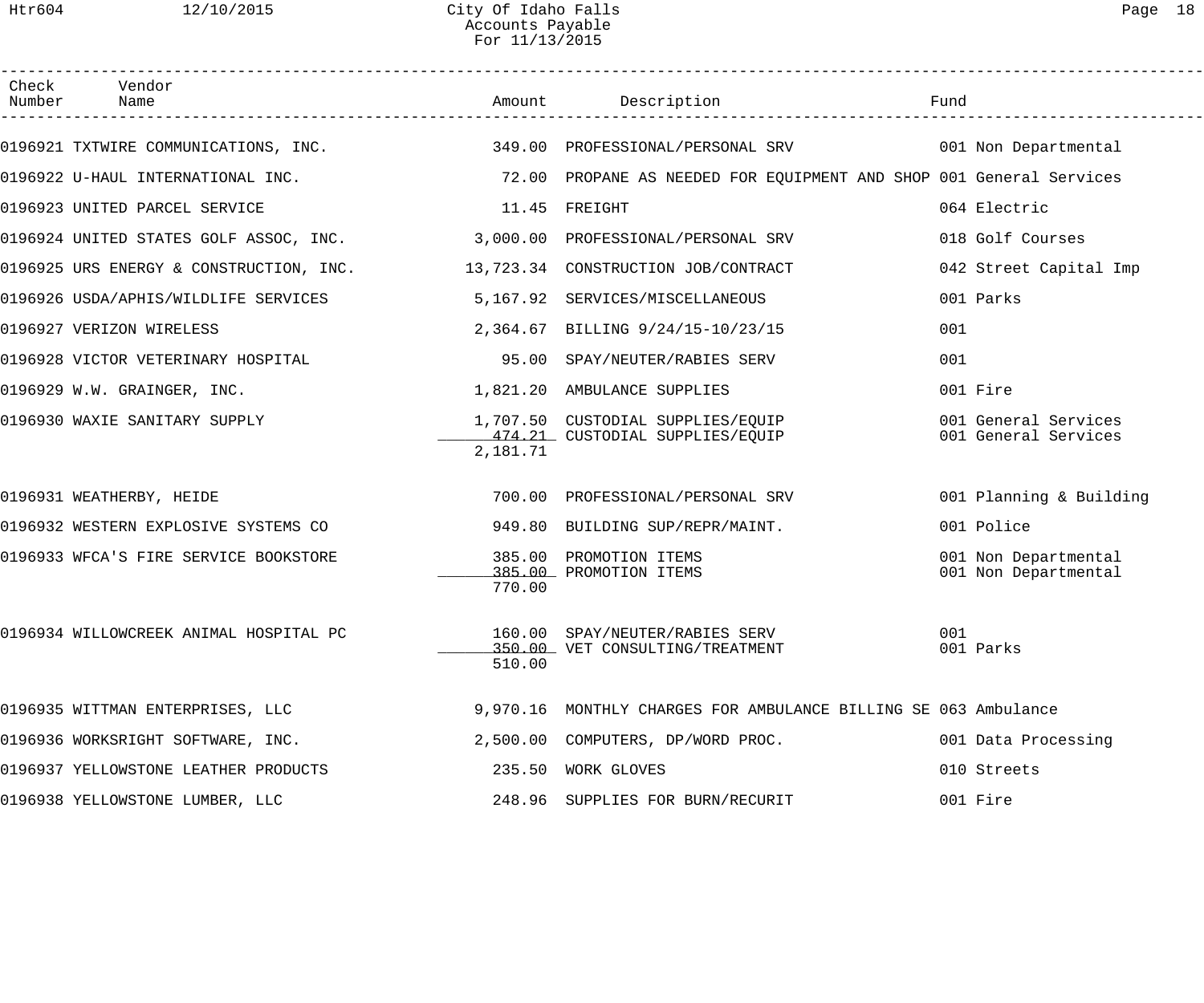| Раае |  |
|------|--|
|------|--|

| Check Vendor<br>Number Name            |           | Amount Description                                                                                                                                                                                                                                                                                                                                                                                                                                             | Fund                                                                                                                                                                                                                                                      |
|----------------------------------------|-----------|----------------------------------------------------------------------------------------------------------------------------------------------------------------------------------------------------------------------------------------------------------------------------------------------------------------------------------------------------------------------------------------------------------------------------------------------------------------|-----------------------------------------------------------------------------------------------------------------------------------------------------------------------------------------------------------------------------------------------------------|
| 0196939 A 1 Janitorial Supply          |           | 131.26 DISSOLVE SEWER & L.S. CLE                                                                                                                                                                                                                                                                                                                                                                                                                               | 061 Sewer                                                                                                                                                                                                                                                 |
| 0196940 ACTION MOTOR SPORTS            |           | 5.22 1 51049-2087 FUEL TANK CA                                                                                                                                                                                                                                                                                                                                                                                                                                 | 001 General Services                                                                                                                                                                                                                                      |
| 0196941 ADVANCED SYSTEMS GROUP         | 41,368.95 | 6,799.95 COMPUTERS, DP/WORD PROC.<br>34,569.00 COMPUTERS, DP/WORD PROC.                                                                                                                                                                                                                                                                                                                                                                                        | 001 Data Processing<br>001 Data Processing                                                                                                                                                                                                                |
| 0196942 ADVANTAGE EYE CENTERS, INC.    | 497.00    | 288.50 OPTICAL EQUIP & SUPPLIES<br>208.50 OPTICAL EQUIP & SUPPLIES                                                                                                                                                                                                                                                                                                                                                                                             | 064 Electric<br>064 Electric                                                                                                                                                                                                                              |
| 0196943 AGO INDUSTRIES, INC.           |           | 189.68 CLOTHING & APPAREL                                                                                                                                                                                                                                                                                                                                                                                                                                      | 001 Public Works Engineering                                                                                                                                                                                                                              |
| 0196944 AIRGAS USA, LLC                | 413.56    | 49.81 WELDING EQUIP/SUPPLIES<br>49.81 WELDING EQUIP/SUPPLIES<br>212.74 WELDING EQUIP/SUPPLIES<br>51.39 WELDING EQUIP/SUPPLIES<br>49.81 WELDING EQUIP/SUPPLIES                                                                                                                                                                                                                                                                                                  | 064 Electric<br>064 Electric<br>064 Electric<br>064 Electric<br>064 Electric                                                                                                                                                                              |
| 0196945 AIRSIDE SOLUTIONS, INC         |           | 2,630.73 AIRPORT MAINTENANCE                                                                                                                                                                                                                                                                                                                                                                                                                                   | 060 Airport                                                                                                                                                                                                                                               |
| 0196946 ALAMEDA PET HOSPITAL           |           | 65.00 SPAY/NEUTER/RABIES SERV                                                                                                                                                                                                                                                                                                                                                                                                                                  | 001                                                                                                                                                                                                                                                       |
| 0196947 ALAN CLARK CONSTRUCTION, LLC   |           | 6,000.00 REIMBURSEMENTS                                                                                                                                                                                                                                                                                                                                                                                                                                        | 001 Planning & Building                                                                                                                                                                                                                                   |
| 0196948 AMAZON.COM - CITY PURCHASES    | 2,975.58  | 15.68 FREIGHT<br>158.84 OFFICE SUPPLIES, GENERAL<br>589.95 PHOTOGRAPHIC EQ/SUPPLIES<br>15.98 FLAGS, BANNERS, ACCESS.<br>185.97 ELECTRONIC EQUIPMENT<br>123.98 MAINTENANCE CONTRACT-EQ<br>30.00 AUDIOVISUAL/PUBLICATION<br>45.86 SPORTING & ATHLETIC EQ<br>162.36 CLOTHING & APPAREL<br>53.64 OFFICE SUPPLIES, GENERAL<br>154.98 CLOTHING & APPAREL<br>58.38 CLOTHING & APPAREL<br>119.98 OFFICE MACHINES & ACCESS.<br><u>1,259.98</u> COMPUTERS, DP/WORD PROC. | 001 Police<br>001 Police<br>001 Planning & Building<br>001 Police<br>001 Police<br>001 Police<br>001 Public Works Engineering<br>011 Recreation<br>011 Recreation<br>011 Recreation<br>011 Recreation<br>011 Recreation<br>011 Recreation<br>064 Electric |
| 0196949 AMERICAN ASSOC. OF ZOO KEEPERS |           | 175.00 MEMBERSHIPS                                                                                                                                                                                                                                                                                                                                                                                                                                             | 001 Parks                                                                                                                                                                                                                                                 |
| 0196950 AMERICAN INSURANCE SERVICE     |           | 308.00 PROFESSIONAL/PERSONAL SRV<br>355.80 PROFESSIONAL/PERSONAL SRV                                                                                                                                                                                                                                                                                                                                                                                           | 001 Non Departmental<br>001 Human Resources                                                                                                                                                                                                               |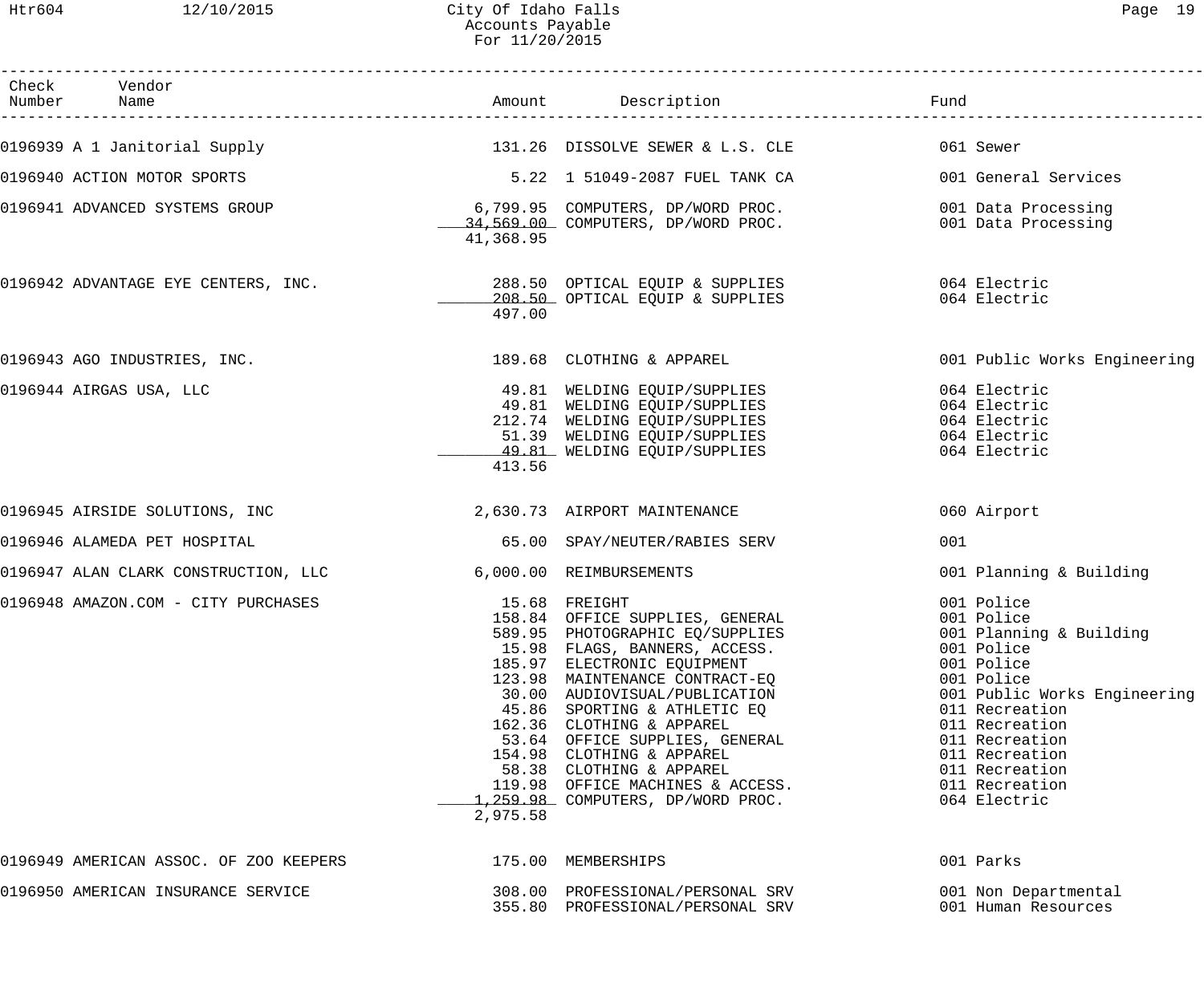#### Htr604 12/10/2015 City Of Idaho Falls Page 20 Accounts Payable For 11/20/2015

| Check Vendor<br>Number Name                              |                                                     |                                                                                                                                                                                                                                                                                                                                                                                                                                                                                                                                                                                              |                                                                                                                                                 |
|----------------------------------------------------------|-----------------------------------------------------|----------------------------------------------------------------------------------------------------------------------------------------------------------------------------------------------------------------------------------------------------------------------------------------------------------------------------------------------------------------------------------------------------------------------------------------------------------------------------------------------------------------------------------------------------------------------------------------------|-------------------------------------------------------------------------------------------------------------------------------------------------|
|                                                          | 663.80                                              |                                                                                                                                                                                                                                                                                                                                                                                                                                                                                                                                                                                              |                                                                                                                                                 |
|                                                          |                                                     |                                                                                                                                                                                                                                                                                                                                                                                                                                                                                                                                                                                              | 001 Planning & Building                                                                                                                         |
|                                                          |                                                     | 0196952 ANIMAL REFERENCE PATHOLOGY 1,028.10 VETERINARY LABORATORY SERVICES AS REQUES 001 Parks                                                                                                                                                                                                                                                                                                                                                                                                                                                                                               |                                                                                                                                                 |
| 0196953 ANIXTER POWER SOLUTIONS, LLC 44,366.00 CONDUCTOR | 3,499.00 HARDWARE<br>8,320.00 HARDWARE<br>58,780.82 | 950.00 HARDWARE<br>252.00 HARDWARE<br>465.00 HARDWARE<br>265.00 TOOLS, HAND POWER/NONPOWER<br>265.00 TOOLS, HAND POWER/NONPOWER<br>15.24 TOOLS, HAND POWER/NONPOWER<br>18.58 TOOLS, HAND POWER/NONPOWER<br>85.00 TOOLS, HAND POWER/NONPOWER<br>195.00 TOOLS, HAND POWER/NONPOWER<br>350.00 TOOLS, HAND POWER/NONPOWER                                                                                                                                                                                                                                                                        | 064<br>064<br>064<br>064<br>064<br>064 Electric<br>064 Electric<br>064 Electric<br>064 Electric<br>064 Electric<br>064 Electric<br>064 Electric |
| 0196954 ARTCORE VISUAL STUDIO                            |                                                     | 250.00 PROFESSIONAL/PERSONAL SRV                                                                                                                                                                                                                                                                                                                                                                                                                                                                                                                                                             | 001 Non Departmental                                                                                                                            |
| 0196955 ASSOCIATION OF IDAHO CITIES                      | 180.00                                              | 45.00 ICCTFOA DUES/FY 2105-2016<br>45.00 ICCTFOA DUES/FY 2105-2016<br>45.00 ICCTFOA DUES/FY 2105-2016<br>45.00 ICCTFOA DUES/FY 2105-2016                                                                                                                                                                                                                                                                                                                                                                                                                                                     | 001 Municipal Services<br>001 Finance<br>001 Treasurer<br>001 City Clerk                                                                        |
| 0196956 AT&T MOBILITY                                    |                                                     | 26.59 BILLING 9/24/15-10/23/15                                                                                                                                                                                                                                                                                                                                                                                                                                                                                                                                                               | 001 Finance                                                                                                                                     |
| 0196957 BONNEVILLE COUNTY                                |                                                     | 319.20 WASTE REMOVAL AS REQUESTED BY THE SEWER 061 Sewer                                                                                                                                                                                                                                                                                                                                                                                                                                                                                                                                     |                                                                                                                                                 |
|                                                          |                                                     | 0196958 BONNEVILLE MACHINE<br>10,352.00 FABRICATION MATERIAL/NEW                                                                                                                                                                                                                                                                                                                                                                                                                                                                                                                             | 064 Electric                                                                                                                                    |
| 0196959 BOOKPAGE                                         |                                                     | 1,680.00 AUDIOVISUAL/PUBLICATION                                                                                                                                                                                                                                                                                                                                                                                                                                                                                                                                                             | 012 Library                                                                                                                                     |
|                                                          |                                                     | 0196960 BRANNON & BRANNON PSYCHOLOGICAL 400.00 PROFESSIONAL/PERSONAL SRV                                                                                                                                                                                                                                                                                                                                                                                                                                                                                                                     | 001 Police                                                                                                                                      |
| 0196961 BROADCAST MUSIC, INC. (BMI) 601.20 MEMBERSHIPS   |                                                     |                                                                                                                                                                                                                                                                                                                                                                                                                                                                                                                                                                                              | 001 General Services                                                                                                                            |
| 0196962 BROADWAY FORD, INC.                              |                                                     | 1,979.78 PARTS AND MINOR SUBLET REPAIRS AS REQUES 001 General Services<br>280.00- PARTS AND MINOR SUBLET REPAIRS AS REQUES 001 General Services<br>52.61 PARTS AND MINOR SUBLET REPAIRS AS REQUES 001 General Services<br>141.90 PARTS AND MINOR SUBLET REPAIRS AS REQUES 001 General Services<br>40.96 PARTS AND MINOR SUBLET REPAIRS AS REQUES 001 General Services<br>274.57 PARTS AND MINOR SUBLET REPAIRS AS REQUES 001 General Services<br>718.49 PARTS AND MINOR SUBLET REPAIRS AS REQUES 001 General Services<br>45.00 PARTS AND MINOR SUBLET REPAIRS AS REQUES 001 General Services |                                                                                                                                                 |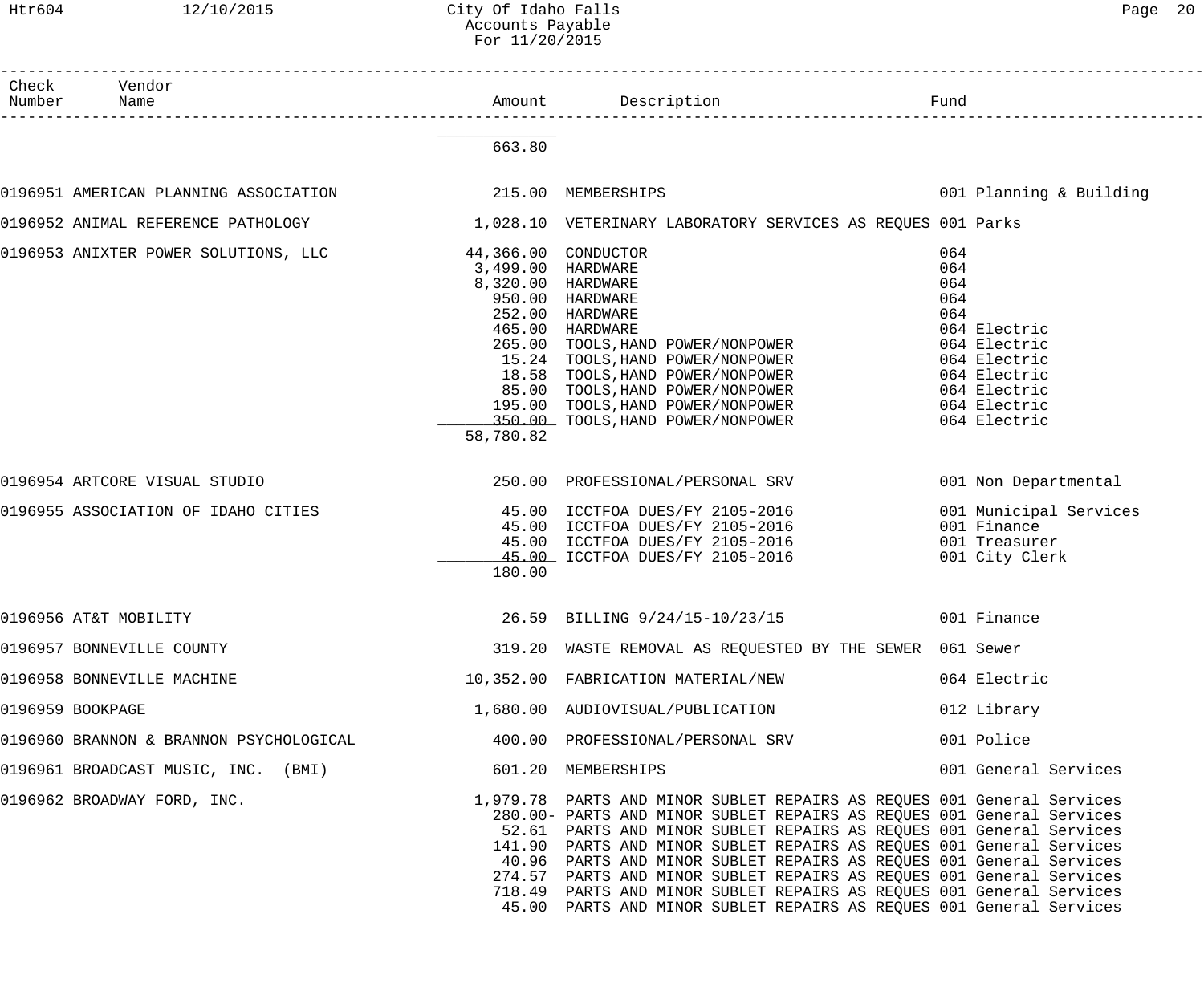## Htr604 12/10/2015 City Of Idaho Falls Page 21 Accounts Payable For 11/20/2015

| Check Vendor<br>Number Name                                            |                   |                                                                                                                                                                                                                                                                                                                                                                                                                                                                                                                                                                                                                                                                                                                                                                                                                                                                                                                                                                                                                                      | Fund                             |
|------------------------------------------------------------------------|-------------------|--------------------------------------------------------------------------------------------------------------------------------------------------------------------------------------------------------------------------------------------------------------------------------------------------------------------------------------------------------------------------------------------------------------------------------------------------------------------------------------------------------------------------------------------------------------------------------------------------------------------------------------------------------------------------------------------------------------------------------------------------------------------------------------------------------------------------------------------------------------------------------------------------------------------------------------------------------------------------------------------------------------------------------------|----------------------------------|
| 0196962 BROADWAY FORD, INC.                                            | 5,058.94          | 90.00 PARTS AND MINOR SUBLET REPAIRS AS REQUES 001 General Services<br>1,023.53 PARTS AND MINOR SUBLET REPAIRS AS REQUES 001 General Services<br>466.27 PARTS AND MINOR SUBLET REPAIRS AS REQUES 001 General Services<br>81.00 PARTS AND MINOR SUBLET REPAIRS AS REQUES 001 General Services<br>45.00 PARTS AND MINOR SUBLET REPAIRS AS REQUES 001 General Services<br>46.43 PARTS AND MINOR SUBLET REPAIRS AS REQUES 001 General Services<br>48.58 PARTS AND MINOR SUBLET REPAIRS AS REQUES 001 General Services<br>4.70 PARTS AND MINOR SUBLET REPAIRS AS REQUES 001 General Services<br>45.00 PARTS AND MINOR SUBLET REPAIRS AS REQUES 001 General Services<br>265.74 PARTS AND MINOR SUBLET REPAIRS AS REQUES 001 General Services<br>60.00 PARTS AND MINOR SUBLET REPAIRS AS REQUES 001 General Services<br>95.74 PARTS AND MINOR SUBLET REPAIRS AS REQUES 001 General Services<br>72.87 PARTS AND MINOR SUBLET REPAIRS AS REQUES 001 General Services<br>259.23- PARTS AND MINOR SUBLET REPAIRS AS REQUES 001 General Services |                                  |
|                                                                        |                   | 0196963 C & S AUTO BODY/AUTO COLLISION 1,579.85 ACCIDENT REPAIRS, FLEET 001 General Services                                                                                                                                                                                                                                                                                                                                                                                                                                                                                                                                                                                                                                                                                                                                                                                                                                                                                                                                         |                                  |
| 0196964 CABLE ONE, INC.                                                | 800.47            | 540.95 INTERNET FOR THE IDAHO FALLS PUBLIC LIBR 012 Library<br>259.52 INTERNET FOR THE IDAHO FALLS PUBLIC LIBR 012 Library                                                                                                                                                                                                                                                                                                                                                                                                                                                                                                                                                                                                                                                                                                                                                                                                                                                                                                           |                                  |
| 0196965 CAP, LLC                                                       | 14,899.70         | 10,143.20 CONSTRUCTION JOB/CONTRACT 001 Non Departmental<br>1,846.40 CONCRETE WORK/REPAIR AS REQUESTED BY STR 010 Streets<br>1,553.40 CONCRETE WORK/REPAIR AS REQUESTED BY STR 010 Streets<br>1,356.70 CONCRETE WORK/REPAIR AS REQUESTED BY STR 010 Streets                                                                                                                                                                                                                                                                                                                                                                                                                                                                                                                                                                                                                                                                                                                                                                          |                                  |
| 0196966 CENTRAL NEBRASKA PACKING, INC. 5,189.14 FEED/BEDDING (ANIMALS) | 6,070.61          | 881.47 FREIGHT                                                                                                                                                                                                                                                                                                                                                                                                                                                                                                                                                                                                                                                                                                                                                                                                                                                                                                                                                                                                                       | 001 Parks<br>001 Parks           |
| 0196967 CHRISTENSEN CABINETS                                           |                   | 295.00 CABINET 26X26 FOR STATION                                                                                                                                                                                                                                                                                                                                                                                                                                                                                                                                                                                                                                                                                                                                                                                                                                                                                                                                                                                                     | 001 Fire                         |
| 0196968 CLASSY THREADS                                                 |                   | 243.92 CSJ25 SAFETY YELLOW/EMBRO                                                                                                                                                                                                                                                                                                                                                                                                                                                                                                                                                                                                                                                                                                                                                                                                                                                                                                                                                                                                     | 001 Planning & Building          |
| 0196969 CODALE ELECTRIC SUPPLY, INC.                                   | 2,800.00 HARDWARE |                                                                                                                                                                                                                                                                                                                                                                                                                                                                                                                                                                                                                                                                                                                                                                                                                                                                                                                                                                                                                                      | 064                              |
| 0196970 CONNEY SAFETY PRODUCTS                                         | 443.79            | 39.35 FREIGHT<br>404.44 SAFETY EQUIPMENT                                                                                                                                                                                                                                                                                                                                                                                                                                                                                                                                                                                                                                                                                                                                                                                                                                                                                                                                                                                             | 011 Recreation<br>011 Recreation |
| 0196971 CONTROL SYSTEM TECHNOLOGY INC.                                 |                   | 290.00 WASTE WATER TREATMENT                                                                                                                                                                                                                                                                                                                                                                                                                                                                                                                                                                                                                                                                                                                                                                                                                                                                                                                                                                                                         | 061 Sewer                        |
| 0196972 DALE BREEDLOVE                                                 |                   | 62.00 WASTEWATER TREAT CLASS II                                                                                                                                                                                                                                                                                                                                                                                                                                                                                                                                                                                                                                                                                                                                                                                                                                                                                                                                                                                                      | 061 Sewer                        |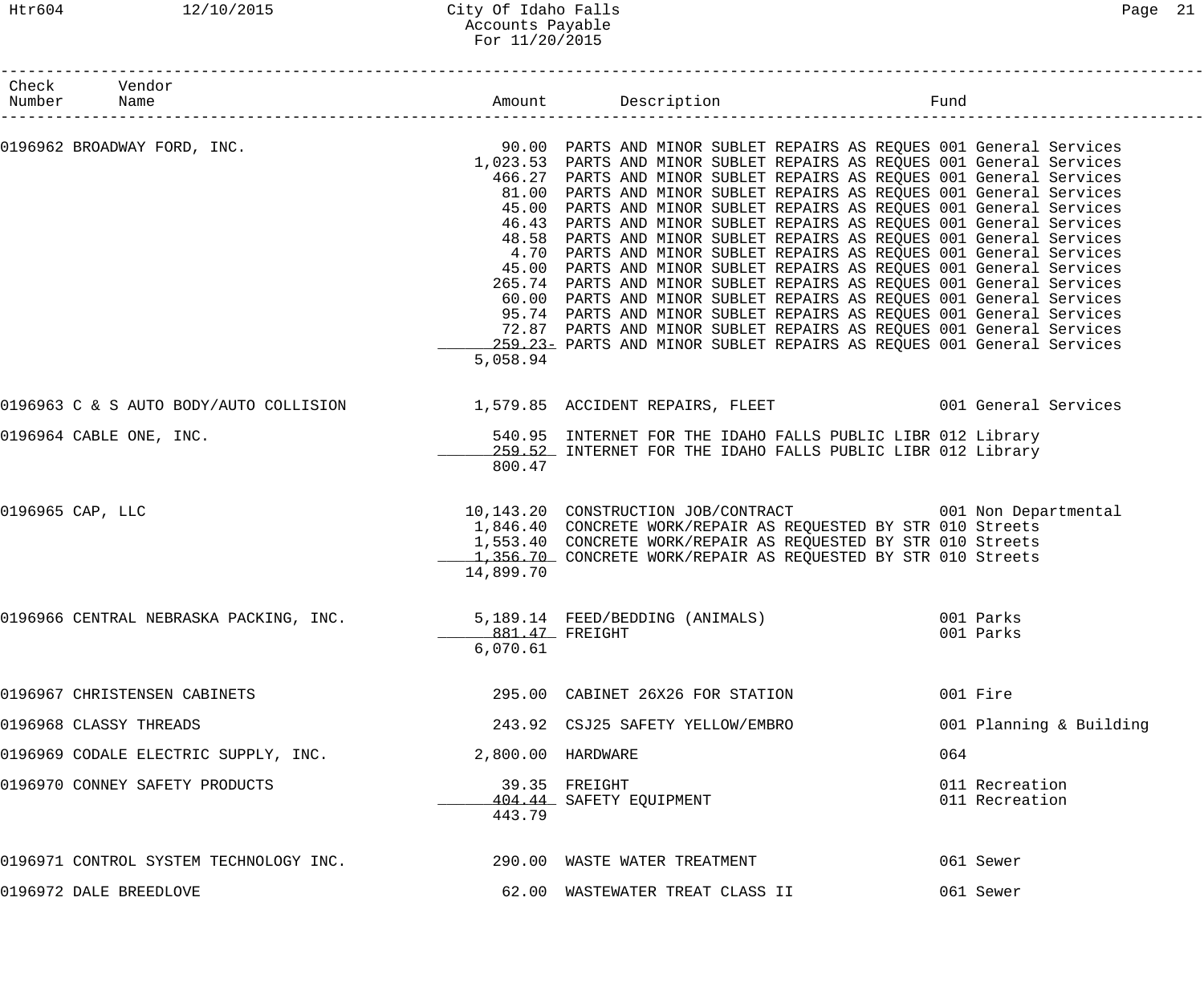| Check Vendor                                               |          |                                                                                                                                                                                                                                                     |                                                                                                                                                                                                        |
|------------------------------------------------------------|----------|-----------------------------------------------------------------------------------------------------------------------------------------------------------------------------------------------------------------------------------------------------|--------------------------------------------------------------------------------------------------------------------------------------------------------------------------------------------------------|
|                                                            |          | 0196973 DESIGN WORKSHOP, INC. 1,650.00 PROFESSIONAL/PERSONAL SRV 001 Parks                                                                                                                                                                          |                                                                                                                                                                                                        |
|                                                            |          |                                                                                                                                                                                                                                                     |                                                                                                                                                                                                        |
|                                                            |          |                                                                                                                                                                                                                                                     |                                                                                                                                                                                                        |
|                                                            |          | 0196976 EAGLE ROCK BLASTING, INC. 1,850.00 PROFESSIONAL/PERSONAL SRV 010 Streets                                                                                                                                                                    |                                                                                                                                                                                                        |
|                                                            |          | 0196977 ELITE EXTRICATION & EQUIPMENT 19,047.50 FIRE DEPARTMENT MISC. 001 Fire                                                                                                                                                                      |                                                                                                                                                                                                        |
|                                                            | 244.50   | 0196978 ENERGY LABORATORIES, INC. 132.00 LABORATORY ANALYSIS AT WASTEWATER TREATM 061 Sewer<br>112.50 LABORATORY ANALYSIS AT WASTEWATER TREATM 061 Sewer                                                                                            |                                                                                                                                                                                                        |
| 0196979 EVOLUTION DESIGN, INC. 255.00 DEGNS FOR REC EVENTS |          |                                                                                                                                                                                                                                                     | 011 Recreation                                                                                                                                                                                         |
| 0196980 FEDERAL EXPRESS CORP                               | 397.69   | 64.77 EXPRESS MAIL/SEPT 2015<br>35.50 EXPRESS MAIL/OCT 2015<br>19.41 EXPRESS MAIL/SEPT 2015<br>65.82 EXPRESS MAIL/SEPT 2015<br>18.54 EXPRESS MAIL/SEPT 2015<br>34.50 EXPRESS MAIL/SEPT 2015<br>37.77 EXPRESS MAIL/SEPT 2015<br>37.40 EXPRESS MAIL/S | 001 Non Departmental<br>001 Parks<br>001 Public Works Engineering<br>001 Parks<br>001 Parks<br>001 Parks<br>001 Public Works Engineering<br>001 Public Works Engineering<br>060 Airport<br>060 Airport |
| 0196981 FIREHOUSE SOFTWARE                                 |          | 2,355.00 MAINTENANCE CONTRACT-EQ                                                                                                                                                                                                                    | 001 Fire                                                                                                                                                                                               |
| 0196982 FLEETPRIDE, INC.                                   |          | 22.64 EQ REPAIR AND MAINT                                                                                                                                                                                                                           | 001                                                                                                                                                                                                    |
| 0196983 FREEMAN'S FORMS & SUPPLIES INC                     |          | 202.00 PRINTING                                                                                                                                                                                                                                     | 062 Sanitation                                                                                                                                                                                         |
| 0196984 GENERAL PACIFIC, INC.                              |          | 826.50 FIBER OPTIC MATERIAL                                                                                                                                                                                                                         | 064                                                                                                                                                                                                    |
| 0196985 GOLF CARTS UNLIMITED                               |          | 19,600.00 PARKS & RECREATION MISC. 018 Golf Courses                                                                                                                                                                                                 |                                                                                                                                                                                                        |
| 0196986 HENDRICKSONS TOWING, INC.                          |          | 75.00 TOW SERVICE - CITY VEHICLES AS REQUESTED 001 General Services                                                                                                                                                                                 |                                                                                                                                                                                                        |
| 0196987 HEWLETT PACKARD COMPANY                            | 3,843.42 | 1,921.76 COMPUTERS, DP/WORD PROC. 011 Recreation<br>960.83 COMPUTERS, DP/WORD PROC. 011 Recreation<br>960.83 COMPUTERS, DP/WORD PROC. 011 Recreation                                                                                                |                                                                                                                                                                                                        |
| 0196988 HILL'S PET NUTRITION SALES, INC                    | 207.84   | 149.40 SHIPPING CHARGES FOR DONATED ANIMAL FOOD 001 Police<br>58.44 SHIPPING CHARGES FOR DONATED ANIMAL FOOD 001 Police                                                                                                                             |                                                                                                                                                                                                        |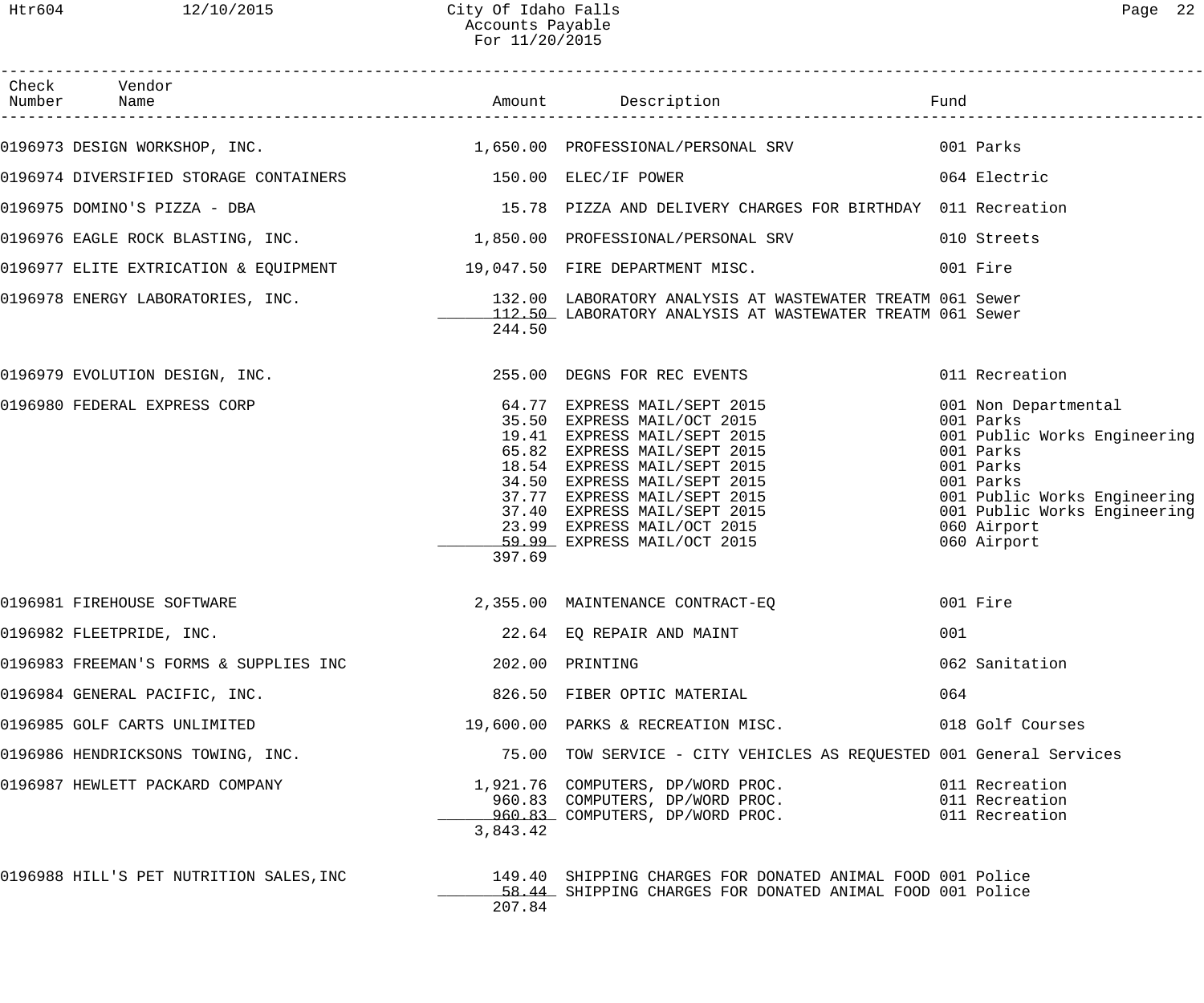#### Htr604 12/10/2015 City Of Idaho Falls Page 23 Accounts Payable For 11/20/2015

| Number Name        | Check Vendor                                                      |                   |                                                                                                                                                                                                         |     |                                    |
|--------------------|-------------------------------------------------------------------|-------------------|---------------------------------------------------------------------------------------------------------------------------------------------------------------------------------------------------------|-----|------------------------------------|
|                    |                                                                   |                   |                                                                                                                                                                                                         |     |                                    |
|                    | 0196989 HIRNING TRUCK CENTER                                      |                   |                                                                                                                                                                                                         |     |                                    |
|                    |                                                                   |                   | 2,797.89 EQ REPAIR AND MAINT 6001 General Services<br>210.00 EQ REPAIR AND MAINT 6001 General Services<br>201.82 EQ REPAIR AND MAINT 601 General Services                                               |     |                                    |
|                    |                                                                   | 2,806.07          |                                                                                                                                                                                                         |     |                                    |
| 0196990 HOME DEPOT |                                                                   |                   | 119.82 RAKES - 6EA @ \$19.97 001 Parks                                                                                                                                                                  |     |                                    |
|                    |                                                                   |                   | 119.62 KAKES - UEA WAJAZZ<br>25.82 BRUSHES - MISC 001 Parks<br>171.19 HAMMER, BLADDERS, TIES, AUG 001 Parks<br>96.69 XMAS LIGHTS, BATTERIES 001 Parks<br>47.25 ITEMS FOR TV WALL MOUNT W 011 Recreation |     |                                    |
|                    |                                                                   |                   |                                                                                                                                                                                                         |     |                                    |
|                    |                                                                   |                   |                                                                                                                                                                                                         |     |                                    |
|                    |                                                                   |                   | 109.91 TORQUE WRENCH, SPLINE, ADAP                                                                                                                                                                      |     | 061 Sewer                          |
|                    |                                                                   | 570.68            |                                                                                                                                                                                                         |     |                                    |
|                    | 0196991 HUME 'N RESOURCES CONSULTING 10,500.00 TRAINING-PERSONNEL |                   |                                                                                                                                                                                                         |     | 001 Human Resources                |
|                    |                                                                   |                   | 0196992 IDAHO ABATEMENT & INSULATION LLC $24,433.00$ CONSTRUCTION JOB/CONTRACT                                                                                                                          |     | 001 Fire                           |
|                    |                                                                   |                   | 0196993 IDAHO BUREAU CRIMINAL IDENT. 1,590.00 FINGERPRINT PROCESSING FOR BUSINESS LICE 001 City Clerk                                                                                                   |     |                                    |
|                    | 0196994 IDAHO CHAPTER OF PRIMA                                    |                   | 35.00 PRIMA 2015 FALL TRAINING                                                                                                                                                                          |     | 001 Human Resources                |
|                    |                                                                   |                   | 35.00 PRIMA 2015 FALL TRAINING                                                                                                                                                                          |     | 001 City Attorney                  |
|                    |                                                                   | 105.00            | 35.00 PRIMA 2015 FALL TRAINING                                                                                                                                                                          |     | 001 Finance                        |
|                    |                                                                   |                   |                                                                                                                                                                                                         |     |                                    |
|                    | 0196995 IDAHO FALLS ARTS COUNCIL                                  | 882.40 RENTAL     |                                                                                                                                                                                                         |     | 064 Electric                       |
|                    | 0196996 IDAHO FALLS PETERBILT                                     |                   | 93.30 EQ REPAIR AND MAINT                                                                                                                                                                               | 001 |                                    |
|                    |                                                                   |                   | 130.39 EO REPAIR AND MAINT                                                                                                                                                                              | 001 |                                    |
|                    |                                                                   | 223.69            |                                                                                                                                                                                                         |     |                                    |
|                    | 0196997 IDAHO PUBLIC PURCHASING ASSOC.                            | 30.00 MEMBERSHIPS |                                                                                                                                                                                                         |     | 001 General Services               |
| 0196998 IDAHO SOD  |                                                                   |                   | 232.00 1450 SQ FT SOD                                                                                                                                                                                   |     | 010 Streets                        |
|                    | 0196999 IDAHO STEEL PRODUCTS CO., INC.                            |                   | 251.00 FABRICATION MATERIAL/NEW                                                                                                                                                                         |     | 001 General Services               |
|                    | 0197000 INSTITUTE OF TRANSPORT ENGRS                              |                   | 289.28 MEMBERSHIPS                                                                                                                                                                                      |     | 001 Planning & Building            |
|                    | 0197001 INTERMOUNTAIN GAS COMPANY                                 |                   | 2.81 UTILITIES/NOV 2015                                                                                                                                                                                 |     | 001 General Services               |
|                    |                                                                   |                   | 406.57 UTILITIES/NOV 2015                                                                                                                                                                               |     | 001 General Services               |
|                    |                                                                   |                   | 25.34 UTILITIES/NOV 2015<br>29.85 UTILITIES/NOV 2015                                                                                                                                                    |     | 001 General Services<br>001 Police |
|                    |                                                                   |                   | 1, 213.95 UTILITIES/NOV 2015                                                                                                                                                                            |     | 001 Police                         |
|                    |                                                                   |                   | 2.06 UTILITIES/NOV 2015                                                                                                                                                                                 |     | 001 Parks                          |
|                    |                                                                   |                   | 239.70 UTILITIES/NOV 2015                                                                                                                                                                               |     | 001 Parks                          |
|                    |                                                                   |                   | 39.61 UTILITIES/NOV 2015                                                                                                                                                                                |     | 001 Parks                          |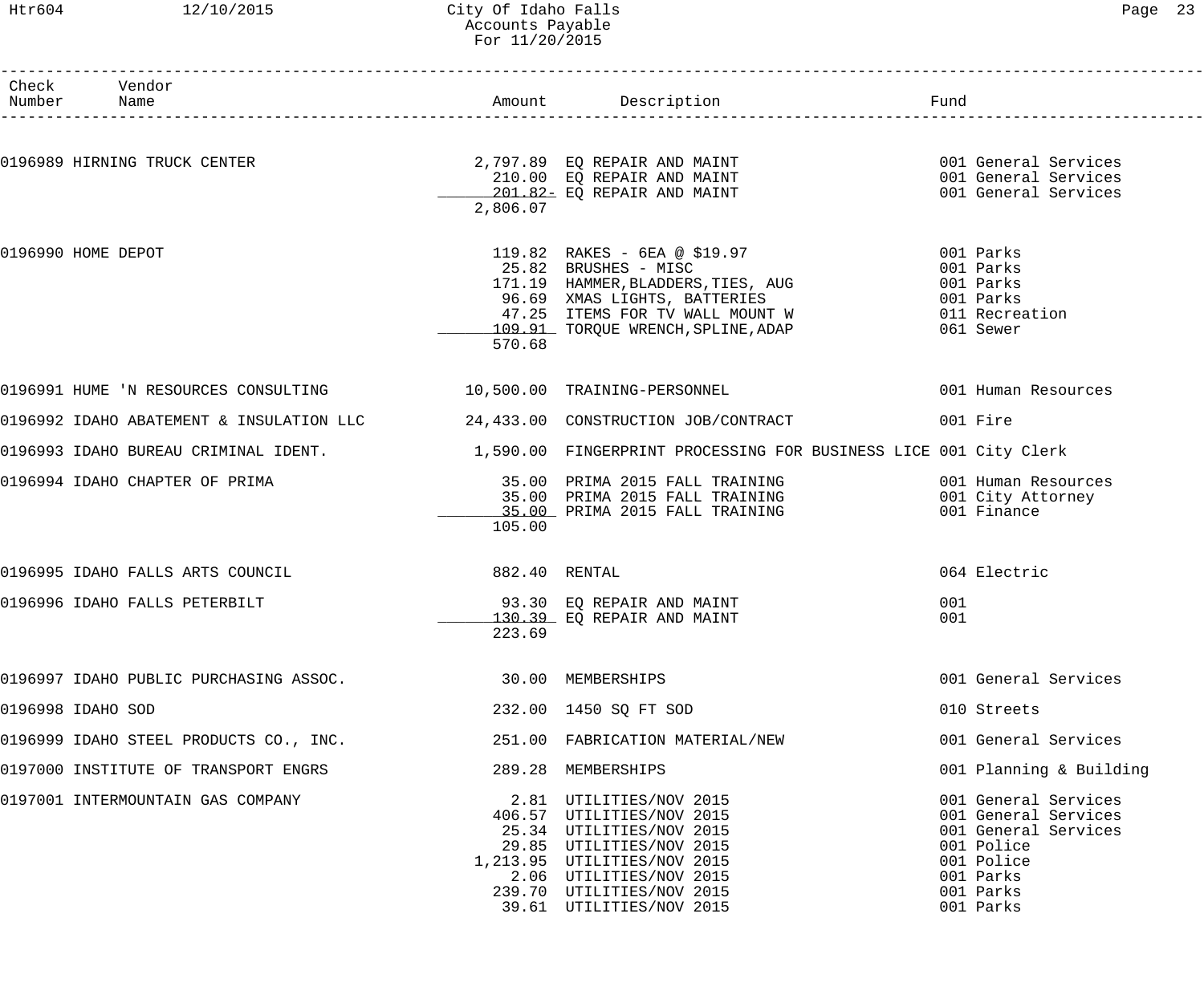## Htr604 12/10/2015 City Of Idaho Falls Page 24 Accounts Payable For 11/20/2015

| Check  | Vendor                                   |                 |                                                                  |          |                              |
|--------|------------------------------------------|-----------------|------------------------------------------------------------------|----------|------------------------------|
| Number | Name                                     |                 | Amount Description                                               | Fund     |                              |
|        |                                          |                 |                                                                  |          |                              |
|        |                                          |                 |                                                                  |          | 001 Parks                    |
|        |                                          |                 |                                                                  |          | 001 Parks                    |
|        |                                          |                 | 196.71 UTILITIES/NOV 2015                                        |          | 001 Parks                    |
|        |                                          |                 | 27.60 UTILITIES/NOV 2015                                         |          | 001 Parks                    |
|        |                                          |                 | 92.19 UTILITIES/NOV 2015                                         |          | 001 Cemeteries               |
|        |                                          |                 | 38.86 UTILITIES/NOV 2015                                         |          | 001 Cemeteries               |
|        |                                          |                 | 56.14 UTILITIES/NOV 2015                                         | 001 Fire |                              |
|        |                                          |                 | 133.26 UTILITIES/NOV 2015                                        | 001 Fire |                              |
|        |                                          |                 |                                                                  |          |                              |
|        |                                          |                 | 117.73 UTILITIES/NOV 2015                                        |          | 001 Public Works Engineering |
|        |                                          |                 | 26.09 UTILITIES/NOV 2015                                         |          | 018 Golf Courses             |
|        |                                          |                 | 185.06 UTILITIES/NOV 2015                                        |          | 060 Airport                  |
|        |                                          |                 | 2,081.12 UTILITIES/NOV 2015                                      |          | 060 Airport                  |
|        |                                          |                 | 202.55 UTILITIES/NOV 2015                                        |          | 060 Airport                  |
|        |                                          |                 | 49.37 UTILITIES/NOV 2015                                         |          | 061 Sewer                    |
|        |                                          |                 | 308.21 UTILITIES/NOV 2015                                        |          | 061 Sewer                    |
|        |                                          |                 | 38.86 UTILITIES/NOV 2015                                         |          | 061 Water                    |
|        |                                          |                 | 2.81 UTILITIES/NOV 2015                                          |          | 061 Water                    |
|        |                                          |                 | 17.83 UTILITIES/NOV 2015                                         |          | 061 Water                    |
|        |                                          |                 | 55.38 UTILITIES/NOV 2015                                         |          |                              |
|        |                                          |                 |                                                                  |          | 061 Water                    |
|        |                                          |                 | 19.33 UTILITIES/NOV 2015                                         |          | 061 Water                    |
|        |                                          |                 | 47.12 UTILITIES/NOV 2015                                         |          | 061 Water                    |
|        |                                          | 5,720.31        |                                                                  |          |                              |
|        | 0197002 INTERMTN CONCRETE SPECIALTIES    | 225.50 CONCRETE |                                                                  |          | 064 Electric                 |
|        |                                          |                 |                                                                  |          |                              |
|        |                                          |                 | 324.72 CONCRETE                                                  |          | 064 Electric                 |
|        |                                          |                 | 261.58 CONCRETE                                                  |          | 064 Electric                 |
|        |                                          |                 | 65.10 CONCRETE                                                   |          | 064 Electric                 |
|        |                                          | 876.90          |                                                                  |          |                              |
|        | 0197003 JC GOLF ACCESSORIES              |                 | 910.04 INVENTORY AS REQUESTED BY PINECREST GOLF 018 Golf Courses |          |                              |
|        |                                          |                 | 90.00 INVENTORY AS REQUESTED BY PINECREST GOLF 018 Golf Courses  |          |                              |
|        |                                          | 1,000.04        |                                                                  |          |                              |
|        |                                          |                 |                                                                  |          |                              |
|        | 0197004 KEY-LINE AUTOMOTIVE WAREHOUSE    |                 | 529.90 FIRE DEPARTMENT MISC.                                     | 001 Fire |                              |
|        | 0197005 KING GEORGE'S ROYAL FLUSH        |                 |                                                                  |          | 001 General Services         |
|        |                                          |                 | 5.00 PLUMBING EQUIP/SUPPLIES<br>184.00 SERVICES/MISCELLANEOUS    |          | 001 General Services         |
|        |                                          | 189.00          |                                                                  |          |                              |
|        |                                          |                 |                                                                  |          |                              |
|        | 0197006 LEXIS NEXIS RISK DATA MANAGEMENT |                 | 50.00 ADVANCE PEOPLE LOCATOR SERVICES FOR POLI 001 Police        |          |                              |
|        | 0197007 LOWE'S COMMERCIAL SERVICES       |                 | 2,887.20 CUSTODIAL SUPPLIES/EQUIP                                |          | 001 Parks                    |
|        |                                          |                 | 20.00- CUSTODIAL SUPPLIES/EQUIP                                  |          | 001 Parks                    |
|        |                                          |                 | 65.55 HOSES, ALL KINDS                                           |          | 010 Streets                  |
|        |                                          |                 | $663.10$ TOOLS, HAND POWER/NONPOWER                              |          | 010 Streets                  |
|        |                                          |                 | 23.74 PIPE-IRRIGATION                                            |          | 010 Streets                  |
|        |                                          | 3,619.59        |                                                                  |          |                              |
|        |                                          |                 |                                                                  |          |                              |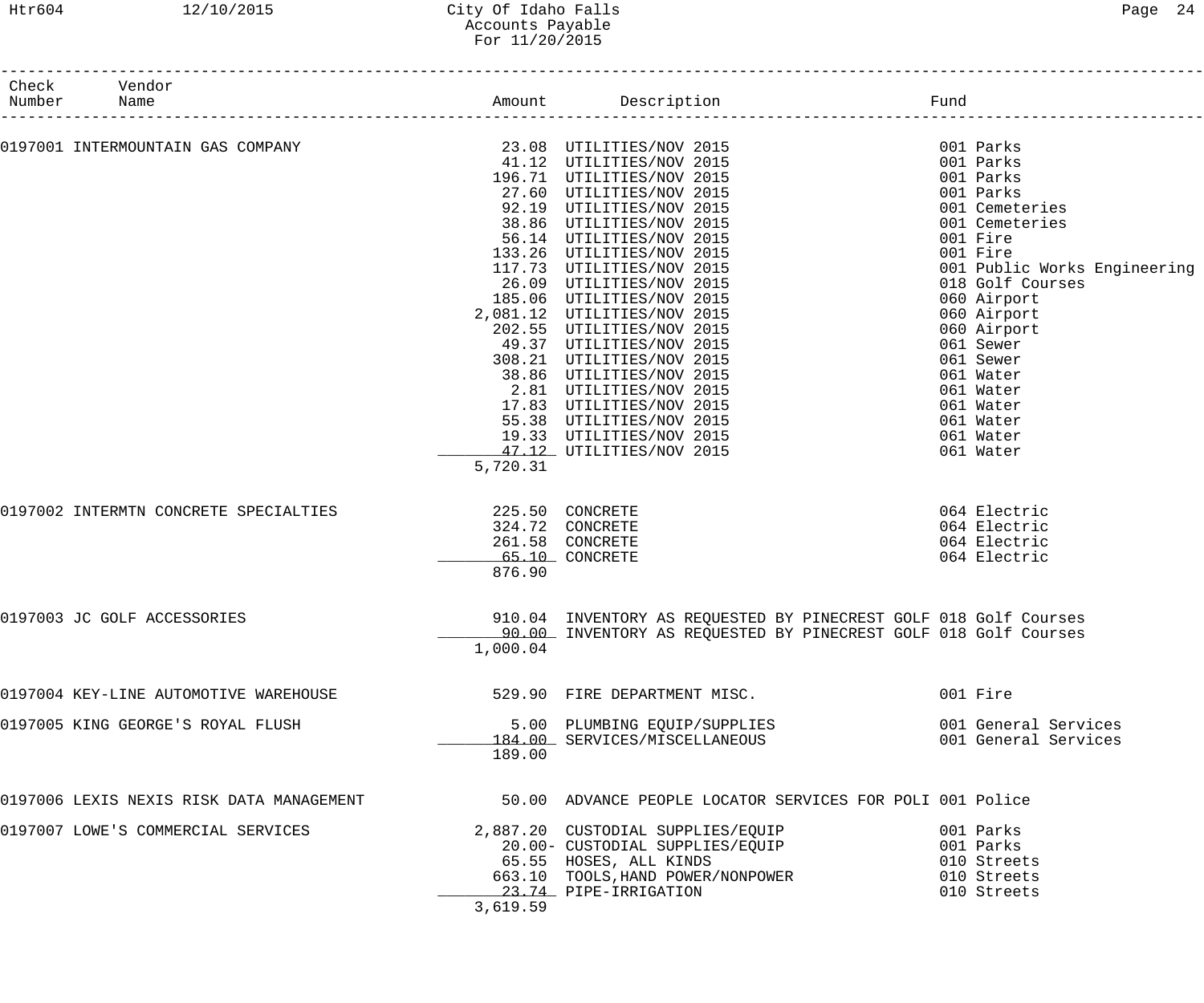| Check Vendor<br>Number Name                                                                           |        | Amount Description Description Fund                                                                                                                                                                                                                                                                                                                                                                                                                                                                         |                          |                                                                              |
|-------------------------------------------------------------------------------------------------------|--------|-------------------------------------------------------------------------------------------------------------------------------------------------------------------------------------------------------------------------------------------------------------------------------------------------------------------------------------------------------------------------------------------------------------------------------------------------------------------------------------------------------------|--------------------------|------------------------------------------------------------------------------|
|                                                                                                       |        |                                                                                                                                                                                                                                                                                                                                                                                                                                                                                                             |                          |                                                                              |
| 0197008 MCCULLOUGH, KERRY 102.35 REIMBURSEMENTS                                                       |        |                                                                                                                                                                                                                                                                                                                                                                                                                                                                                                             |                          | 001 Mayor                                                                    |
| 0197009 MIDLAND SCIENTIFIC, INC. 257.46 LABORATORY EQUIP/MATERIAL                                     |        |                                                                                                                                                                                                                                                                                                                                                                                                                                                                                                             |                          | 061 Sewer                                                                    |
| 0197010 MIICOR CONSULTING, INC. 447.00 PRINTER RIBBONS                                                |        |                                                                                                                                                                                                                                                                                                                                                                                                                                                                                                             |                          | 001 Data Processing                                                          |
| 0197011 MOUNTAIN FRESH WATER CO. INC. 10.00 OFFICE SUPPLIES, GENERAL                                  |        |                                                                                                                                                                                                                                                                                                                                                                                                                                                                                                             |                          | 001 Mayor                                                                    |
| 0197012 MOUNTAIN RIVER VET HOSPITAL (115.00 SPAY/NEUTER/RABIES SERV<br>170.00 SPAY/NEUTER/RABIES SERV | 495.00 | 105.00 SPAY/NEUTER/RABIES SERV<br>105.00 SPAY/NEUTER/RABIES SERV                                                                                                                                                                                                                                                                                                                                                                                                                                            | 001<br>001<br>001<br>001 |                                                                              |
| 0197013 MOUNTAIN VALLEY FLOOR MATS LLC 16.80 CLEANING AND RENTAL FLOOR MATS FOR ANIMA 001 Police      | 35.20  | 18.40 LAUNDRY SERVICE/MATS FOR STREET DEPARTME 010 Streets                                                                                                                                                                                                                                                                                                                                                                                                                                                  |                          |                                                                              |
| 0197014 NAPA AUTO PARTS                                                                               | 964.88 | 17.45 PARTS AS REQUESTED BY CITY OF IDAHO FALL 001 General Services<br>.15 PARTS AS REQUESTED BY CITY OF IDAHO FALL 001 General Services<br>2.64- PARTS AS REQUESTED BY CITY OF IDAHO FALL 001 General Services<br>2.49 PARTS AS REQUESTED BY CITY OF IDAHO FALL 001 General Services<br>844.71 PARTS AS REQUESTED BY CITY OF IDAHO FALL 001 General Services<br>28.40 PARTS AS REQUESTED BY CITY OF IDAHO FALL 001 General Services<br>74.32 PARTS AS REQUESTED BY CITY OF IDAHO FALL 001 General Services |                          |                                                                              |
| 0197015 NEW IMAGE CAR WASH                                                                            |        | 72.00 DETAIL & CLEANING OF CITY OF IDAHO FALLS 001 General Services                                                                                                                                                                                                                                                                                                                                                                                                                                         |                          |                                                                              |
|                                                                                                       |        |                                                                                                                                                                                                                                                                                                                                                                                                                                                                                                             |                          | 001 Fire                                                                     |
| 0197017 OCLC, INC.                                                                                    |        | 289.82 SUBSCRIPTIONS                                                                                                                                                                                                                                                                                                                                                                                                                                                                                        |                          | 012 Library                                                                  |
|                                                                                                       |        |                                                                                                                                                                                                                                                                                                                                                                                                                                                                                                             |                          | 064 Electric                                                                 |
| 0197019 PEARPOINT, INC.                                                                               |        | 786.00 REPAIRS AND PARTS AS REQUESTED BY SEWER 061 Sewer                                                                                                                                                                                                                                                                                                                                                                                                                                                    |                          |                                                                              |
| 0197020 PERFECT LIGHT, LLC                                                                            |        | 427.80 PHOTOGRAPHIC EQ/SUPPLIES                                                                                                                                                                                                                                                                                                                                                                                                                                                                             |                          | 001 Fire                                                                     |
| 0197021 PLATT ELECTRIC / REXEL, INC.                                                                  |        | 6.27 MISCELLANEOUS ELECTRICAL SUPPLIES FOR BL 001 General Services<br>6.14 MISCELLANEOUS ELECTRICAL SUPPLIES FOR BL 001 General Services<br>2.27 MISCELLANEOUS ELECTRICAL SUPPLIES FOR BL 001 General Services<br>93.98 HARDWARE MISCELLANEOUS<br>53.61 HARDWARE MISCELLANEOUS<br>135.28 HARDWARE MISCELLANEOUS<br>135.28 HARDWARE MISCELLANEOUS<br>37.36 TOOLS,HAND POWER/NONPOWER                                                                                                                         |                          | 064 Electric<br>064 Electric<br>064 Electric<br>064 Electric<br>064 Electric |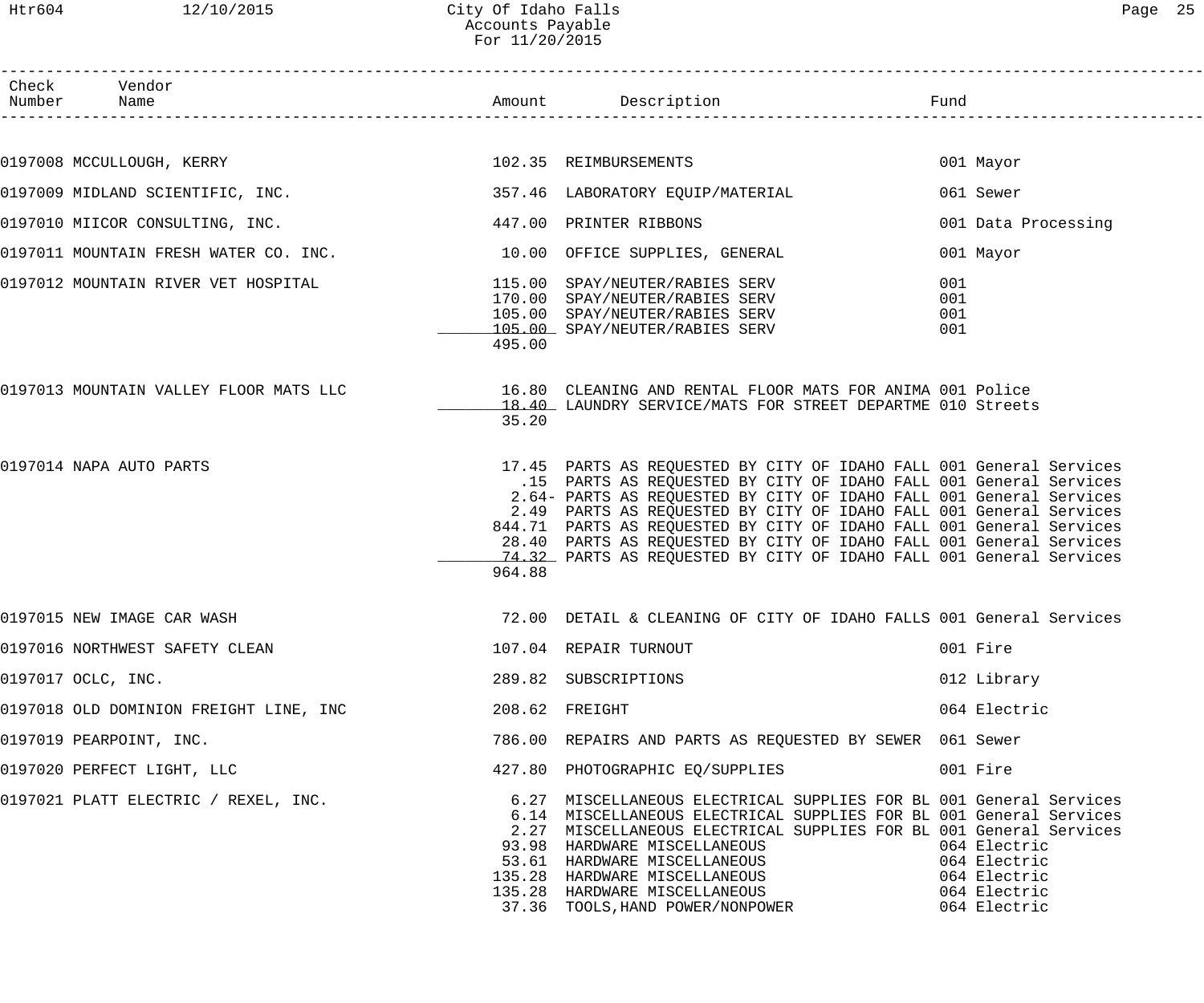# Htr604 12/10/2015 City Of Idaho Falls 26 Accounts Payable For 11/20/2015

| Number Name     | Check Vendor                         |                           |                                                                                                                                                                                                                                              |                                                          |
|-----------------|--------------------------------------|---------------------------|----------------------------------------------------------------------------------------------------------------------------------------------------------------------------------------------------------------------------------------------|----------------------------------------------------------|
|                 |                                      |                           |                                                                                                                                                                                                                                              |                                                          |
|                 |                                      |                           | 0197021 PLATT ELECTRIC / REXEL, INC.<br>114.15 HARDWARE MISCELLANEOUS 1064 Electric<br>159.48 ELECTRICAL EQUIP/SUPPLIES 064 Electric<br>159.48 ELECTRICAL EQUIP/SUPPLIES 064 Electric                                                        |                                                          |
|                 |                                      | 9.60 HARDWARE<br>1,905.95 | 159.48 ELECTRICAL EQUIP/SUPPLIES<br>19.48 ELECTRICAL EQUIP/SUPPLIES<br>19.48 ELECTRICAL EQUIP/SUPPLIES<br>19.40 HARDWARE MISCELLANEOUS<br>20.81 HARDWARE MISCELLANEOUS<br>26.89 HARDWARE MISCELLANEOUS<br>26.89 HARDWARE MISCELLANEOUS<br>26 | 064 Electric                                             |
|                 |                                      |                           | 0197022 PRO RENTALS/PRO EQUIP, LLC <b>1996 - 1997 - 1998 - 1998 - 1998 - 1998</b> - 1998 - 1998 - 1998 - 1<br>53.76 PARTS AND MINOR SUBLET REPAIRS AS REQUES 001 General Services                                                            |                                                          |
|                 |                                      |                           | 0197023 PROFORCE LAW ENFORCEMENT (2008) S8.23 POLICE EQUIP & SUPPLIES (2008) 001 Police                                                                                                                                                      |                                                          |
|                 | 0197024 R & S DISTRIBUTING           |                           | 399.25 JANITORIAL ITEMS FOR THE ACTIVITY CENTER 001 Parks                                                                                                                                                                                    |                                                          |
| 0197025 R S & I |                                      |                           | 124.00 BUILDING SUP/REPR/MAINT.                                                                                                                                                                                                              | 001 Police                                               |
|                 | 0197026 RAPCO INDUSTRIES, INC.       |                           | 83.81 REPAIR CHAINS                                                                                                                                                                                                                          | 001 Fire                                                 |
|                 | 0197027 ROCKNAKS HARDWARE PLUS, INC. |                           | 29.98 ANTIFREEZE                                                                                                                                                                                                                             | 061 Sewer                                                |
|                 | 0197028 ROCKY MOUNTAIN POWER         |                           | 142.88 UTILITIES/NOV 2015                                                                                                                                                                                                                    | 001 Parks                                                |
|                 | 0197029 ROCKY MOUNTAIN SECTION PGA   | 60.00                     | 30.00 TRAINING-PERSONNEL<br>15.00 TRAINING-PERSONNEL<br>15.00 TRAINING-PERSONNEL                                                                                                                                                             | 018 Golf Courses<br>018 Golf Courses<br>018 Golf Courses |

0197030 RON SAYER DODGE, INC. 310.82 PARTS AND MINOR SUBLET REPAIRS AS REQUES 001 General Services 12.00 PARTS AND MINOR SUBLET REPAIRS AS REQUES 001 General Services 322.82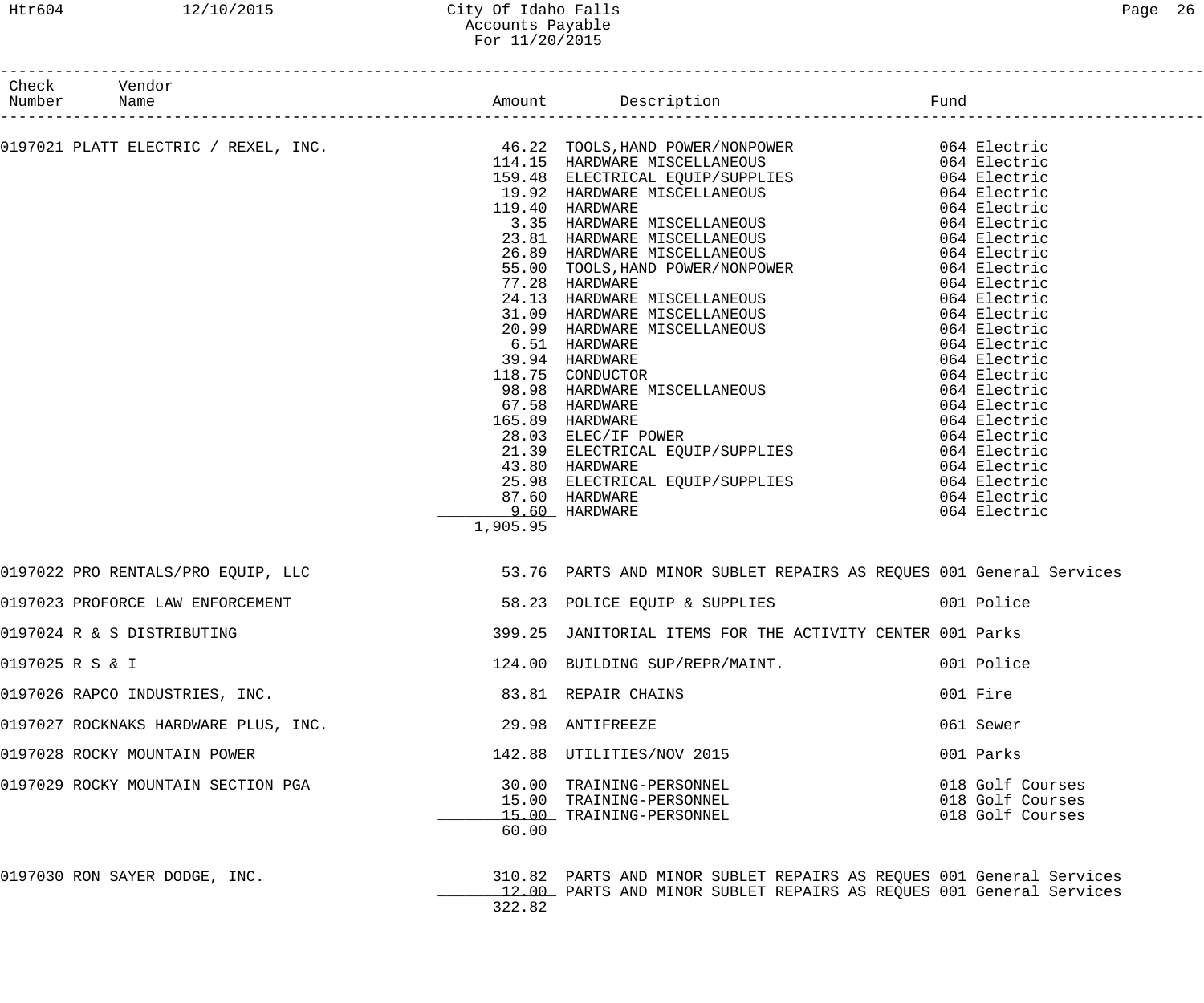#### Htr604 12/10/2015 City Of Idaho Falls Page 27 Accounts Payable For 11/20/2015

| Check Vendor<br>Number Name           |          |                                                                                                                                                                                                                                                                                          |                              |
|---------------------------------------|----------|------------------------------------------------------------------------------------------------------------------------------------------------------------------------------------------------------------------------------------------------------------------------------------------|------------------------------|
| 0197031 RON'S TIRE INC.               | 266.36   | 102.45 REPAIRS AND SUPPLIES AS REQUESTED BY HOR 001 Parks<br>86.45 REPAIRS AND SUPPLIES AS REQUESTED BY HOR 001 Parks<br>17.46 REPAIRS AND SUPPLIES AS REQUESTED BY HOR 001 Parks                                                                                                        |                              |
| 0197032 RUDD & COMPANY PLLC           |          | 5,000.00 PROFESSIONAL/PERSONAL SRV 001 Finance                                                                                                                                                                                                                                           |                              |
| 0197033 RUSH TRUCK CENTERS, INC.      |          | 6,040.75 VEHICLE AND EQUIP. MAINT.                                                                                                                                                                                                                                                       | 001 General Services         |
| 0197034 RUSSELL NASH                  |          | 373.48 REIMBURSE MOVING EXPENSE                                                                                                                                                                                                                                                          | 012 Library                  |
| 0197035 SAM'S CLUB                    |          | 45.00 MEMBERSHIPS                                                                                                                                                                                                                                                                        | 001 General Services         |
| 0197036 SAWTOOTH EMERGENCY VEHICLES   | 148.44   | 24.29 PARTS AS REQUESTED BY CITY OF IDAHO FALL 001 General Services<br>12.74 PARTS AS REQUESTED BY CITY OF IDAHO FALL 001 General Services<br>99.94 PARTS AS REQUESTED BY CITY OF IDAHO FALL 001 General Services<br>11.47 PARTS AS REQUESTED BY CITY OF IDAHO FALL 001 General Services |                              |
| 0197037 SIRSIDYNIX                    |          | 20,186.23 SERVICES/MISCELLANEOUS                                                                                                                                                                                                                                                         | 012 Library                  |
| 0197038 SLOAN PINTAR                  |          | 92.00 RFND EXAM FEES                                                                                                                                                                                                                                                                     | 061 Water                    |
| 0197039 SMITH POWER PRODUCTS, INC.    |          | 658.11 EQ REPAIR AND MAINT                                                                                                                                                                                                                                                               | 001 General Services         |
| 0197040 SOUTH FORK ANIMAL CLINIC, LLC |          | 430.00 SPAY/NEUTER/RABIES SERV                                                                                                                                                                                                                                                           | 001                          |
| 0197041 STONE'S TOWN & COUNTRY MOTORS | 1,344.50 | 204.00 PARTS AS REQUESTED BY CITY OF IDAHO FALL 001 General Services<br>1,140.50 PARTS AS REQUESTED BY CITY OF IDAHO FALL 001 General Services                                                                                                                                           |                              |
| 0197042 SWAGIT PRODUCTIONS, LLC       |          | 935.00 COMPUTERS, DP/WORD PROC.                                                                                                                                                                                                                                                          | 001 Data Processing          |
| 0197043 TETON MICROBIOLOGY LAB        |          | 270.00 LABORATORY ANALYSIS FOR WATER SAMPLES                                                                                                                                                                                                                                             | 061 Water                    |
| 0197044 TIDYMAN, JOHN                 |          | 700.00 RENTAL                                                                                                                                                                                                                                                                            | 001 General Services         |
| 0197045 TRANSUNION                    |          | 17.75 PEOPLE LOCATING AS REQUESTED BY THE POLI 001 Police                                                                                                                                                                                                                                |                              |
| 0197046 UPS STORE #2271               |          | 65.86 SHIPPING SERVICES FOR IDAHO FALLS POLICE 001 Police                                                                                                                                                                                                                                |                              |
| 0197047 VALLEY OFFICE SYSTEMS         |          | 9,419.00 OFFICE MACHINES & ACCESS.                                                                                                                                                                                                                                                       | 001 Public Works Engineering |
| 0197048 VERIZON WIRELESS              |          | 200.05 BILLING 10/2/15-11/1/15                                                                                                                                                                                                                                                           | 063 Ambulance                |
| 0197049 VERIZON WIRELESS              |          | 12,316.68 BILLING 9/29/15-10/28/15                                                                                                                                                                                                                                                       | 001                          |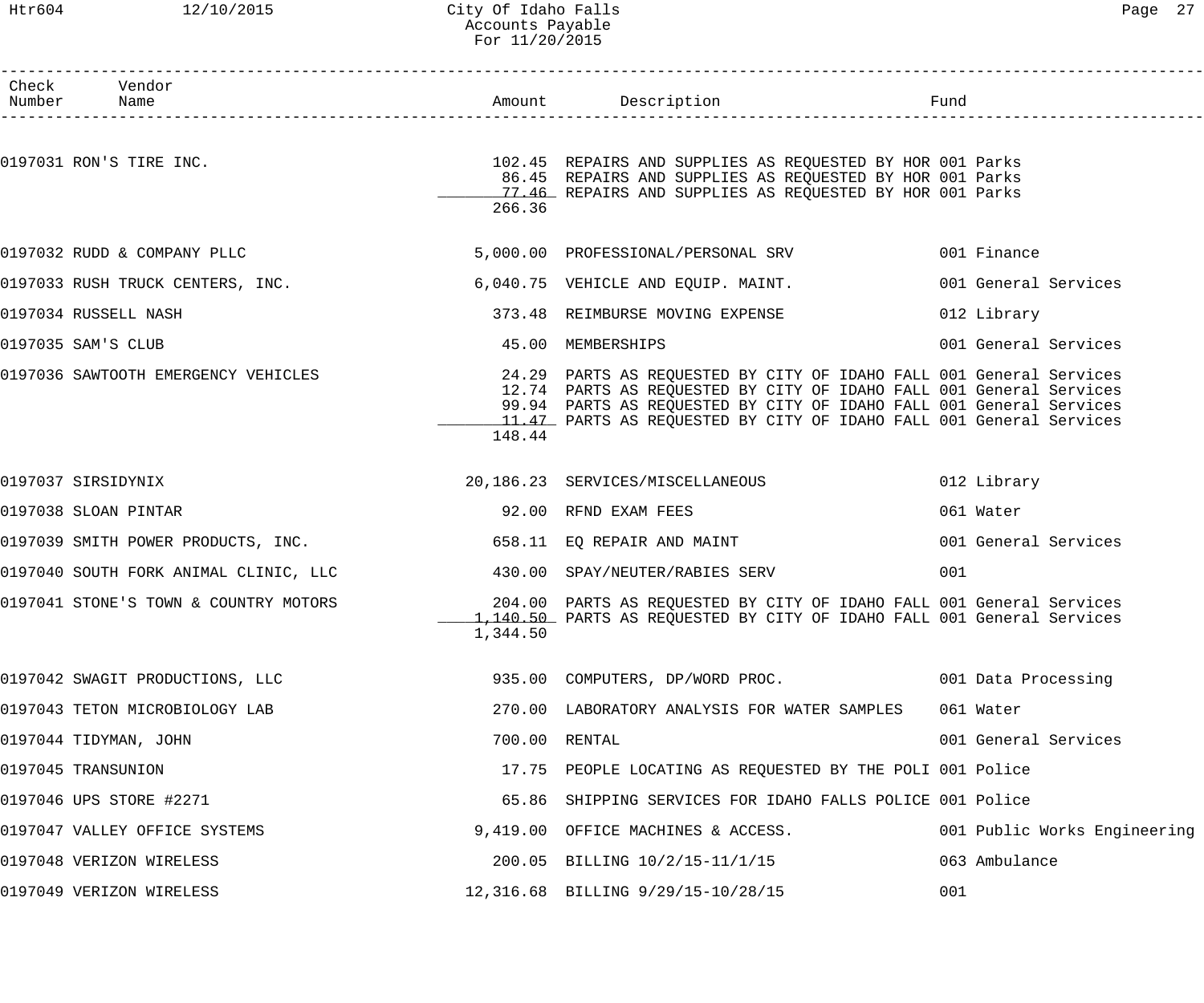| Check<br>Number | Vendor<br>Name                     | Amount | Description                      | Fund                 |
|-----------------|------------------------------------|--------|----------------------------------|----------------------|
|                 | 0197050 VIKING-CIVES MIDWEST, INC. |        | 151.71 EQ REPAIR AND MAINT       | 001 General Services |
|                 | 0197051 WILKIE, CRAIG              |        | 165.00 SEAT REPAIR FOR # 6814    | 001 General Services |
|                 | 0197052 WOLVERINE RUBBER MULCH     |        | 101.25 EAGLE SCOUT PROJECT-ROCKS | 012 Library          |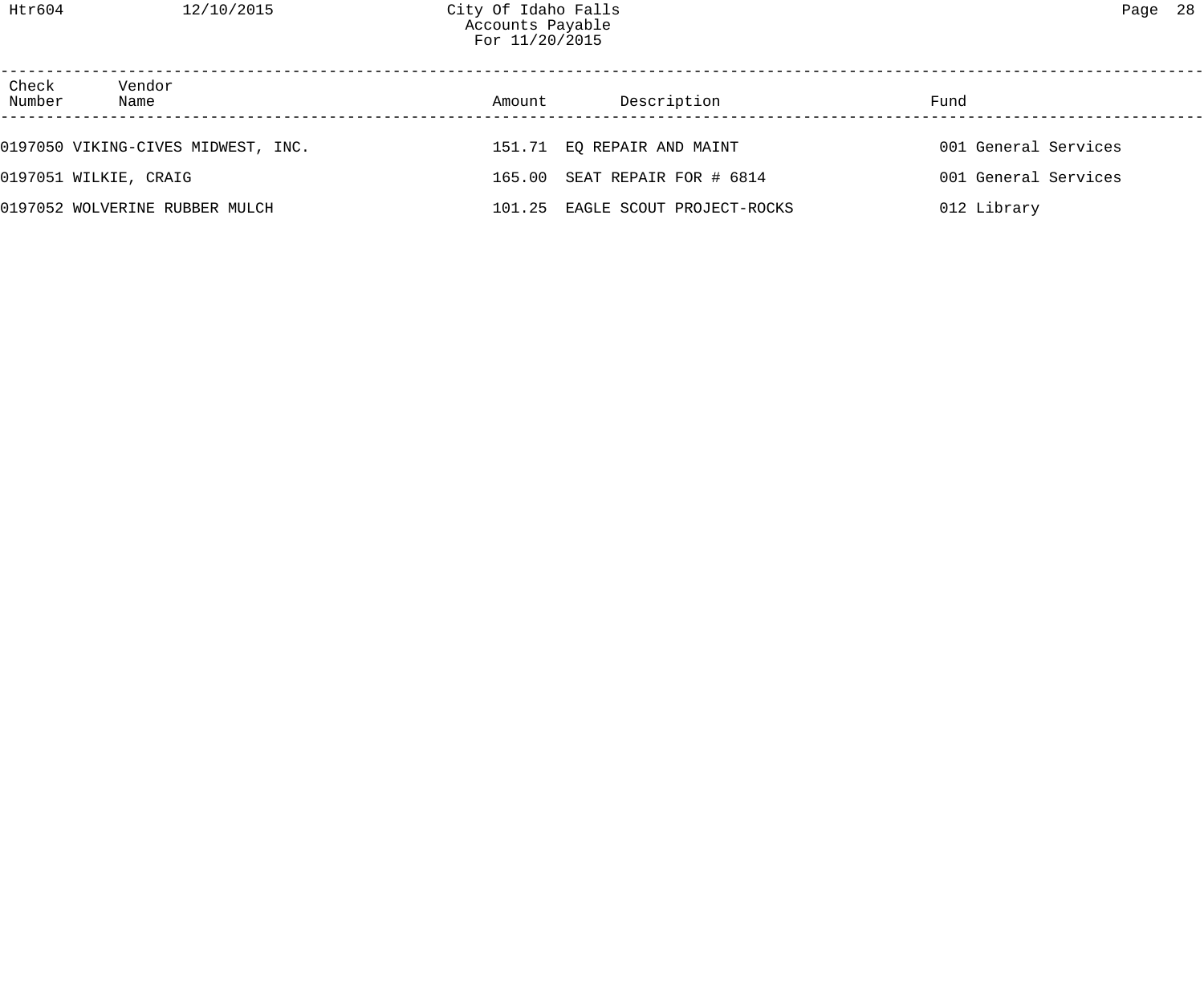#### City Of Idaho Falls Summary of Accounts Payable By Fund From 11/01/2015 To 11/30/2015 ------------------------------------------------------------------------------------------------------------------------------------

| 001 | General Fund            | 711, 179.33  |
|-----|-------------------------|--------------|
| 010 | Street Fund             | 21,650.27    |
| 011 | Recreation Fund         | 22,752.92    |
| 012 | Library Fund            | 38,979.76    |
| 014 | MERF Fund               | 46,992.80    |
| 015 | EL Public Purpose Fund  | 123, 229.94  |
| 018 | Golf Fund               | 30,758.50    |
| 019 | Self-Insurance Fund     | 4,800.00     |
| 042 | Street Capital Imp Fund | 13,723.34    |
| 060 | Airport Fund            | 7,733.66     |
| 061 | Water & Sewer Fund      | 60,901.34    |
| 062 | Sanitation Fund         | 1,117.63     |
| 063 | Ambulance Fund          | 16, 421.51   |
| 064 | Electric Light Fund     | 395, 396.14  |
|     |                         | 1,495,637.14 |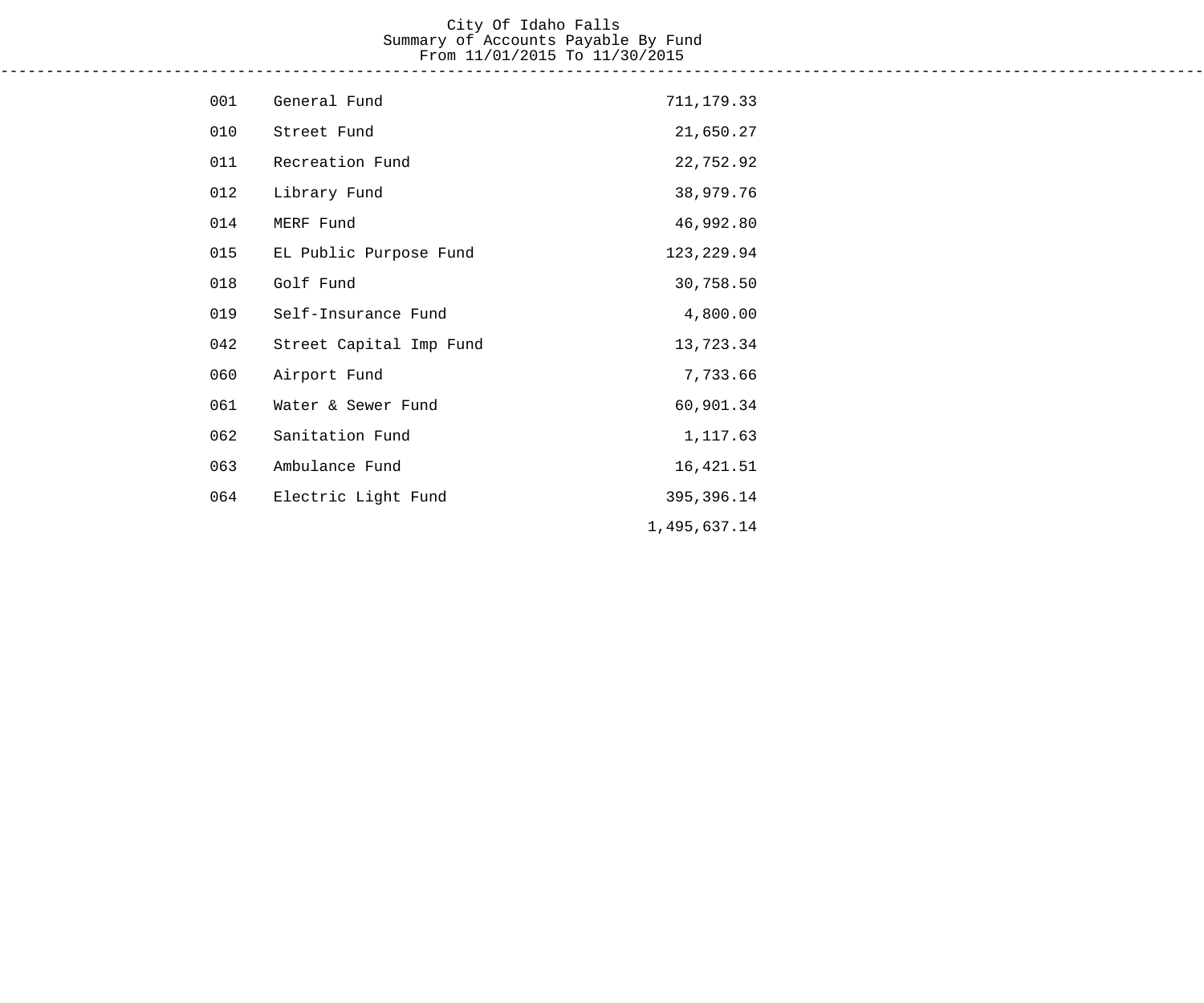Htr607 12/10/2015 City Of Idaho Falls Page 1 E-Payables For 11/06/2015

| Check Vendor<br>Number Name            |                           | Amount Description <b>Example 1</b> Fund                                                                                                                                                                                                                                                                                                                                                                                                                                                                       |                                                                                                     |
|----------------------------------------|---------------------------|----------------------------------------------------------------------------------------------------------------------------------------------------------------------------------------------------------------------------------------------------------------------------------------------------------------------------------------------------------------------------------------------------------------------------------------------------------------------------------------------------------------|-----------------------------------------------------------------------------------------------------|
| 0000389 ALL AMERICAN SPORTS            | 551.99                    | 52.00 SHIRTS FOR EVENT RACERS<br>499.99 BASKETBALL RIMS                                                                                                                                                                                                                                                                                                                                                                                                                                                        | 011 Recreation<br>011 Recreation                                                                    |
|                                        | 904.10                    | 0000390 ALSCO (AMERICAN LINEN DIV) 170.14 LAUNDRY/CLOTHING REPAIRS FOR IDAHO FALLS 001 General Services<br>172.55 LAUNDRY/CLOTHING REPAIRS FOR IDAHO FALLS 001 General Services<br>189.41 LAUNDRY/CLOTHING REPAIRS FOR IDAHO FALLS 001 General Services<br>160.51 LAUNDRY/CLOTHING REPAIRS FOR IDAHO FALLS 001 General Services<br>100.07 WEEKLY DELIVERY AND CHANGE OUT OF ENTRAN 060 Airport<br>49.08 LAUNDRY SERVICE FOR SEWER DEPARTMENT 061 Sewer<br>62.34 LAUNDRY SERVICE FOR SEWER DEPARTMENT 061 Sewer |                                                                                                     |
| 0000391 AMAZON.COM - CITY PURCHASES    | 37.23 FREIGHT<br>1,016.11 | 978.88 SPORTING & ATHLETIC EQ                                                                                                                                                                                                                                                                                                                                                                                                                                                                                  | 011 Recreation<br>011 Recreation                                                                    |
| 0000392 AMERICAN DIVERSITY BUSINESS    |                           | 496.50 TREASURERS RECEIPTS                                                                                                                                                                                                                                                                                                                                                                                                                                                                                     | 001 Treasurer                                                                                       |
| 0000393 AUTO TRIM DESIGN / TRIM LINE   | 450.00                    | 225.00 PARTS AND MINOR SUBLET REPAIRS AS REQUES 001 General Services<br>225.00 PARTS AND MINOR SUBLET REPAIRS AS REQUES 001 General Services                                                                                                                                                                                                                                                                                                                                                                   |                                                                                                     |
| 0000394 BATTERIES PLUS                 | 198.42                    | 23.67 PARTS AS REQUESTED BY CITY OF IDAHO FALL 001 General Services<br>174.75 BATTERIES 3V LITHIUM DL12                                                                                                                                                                                                                                                                                                                                                                                                        | 001 Fire                                                                                            |
| 0000395 BEARING & INDUSTRIAL SALES INC | 37.14 ELEC/IF POWER       |                                                                                                                                                                                                                                                                                                                                                                                                                                                                                                                | 064 Electric                                                                                        |
| 0000396 BMC WEST BUILDING MATERIALS    |                           | 81.13 GUN NAIL, HANGER FACEMOUN                                                                                                                                                                                                                                                                                                                                                                                                                                                                                | 011 Recreation                                                                                      |
| 0000397 BONNEVILLE INDUSTRIAL SUPPLY   | 474.94                    | 10.89 YELLOW CAUTION TAPE<br>198.74 BAND-IT CLAMPING TOOL<br>74.88 MULTI-TOOL PLIERS<br>139.12 BAND-IT CLAMPING TOOL<br>19.42 COPPER LENS EYEWEAR<br>19.42 COPPER LENS EYEWEAR<br>21.26 DEERSKIN GLOVES (2EA) (SM<br>10.63 DEERSKIN GLOVES (MED)                                                                                                                                                                                                                                                               | 001 Parks<br>060 Airport<br>060 Airport<br>060 Airport<br>060 Airport<br>060 Airport<br>060 Airport |
| 0000398 CAL RANCH STORES               |                           | 17.98 MISCELLANEOUS SUPPLIES AS REQUESTED BY P 001 Parks<br>28.00 BELTMAN JOURNEYMAN BLACK<br>74.99 MENS VEST<br>104.97 MENS WRANGLER JEANS<br>59.97 MENS PREWASHED JEANS                                                                                                                                                                                                                                                                                                                                      | 060 Airport<br>060 Airport<br>060 Airport<br>060 Airport                                            |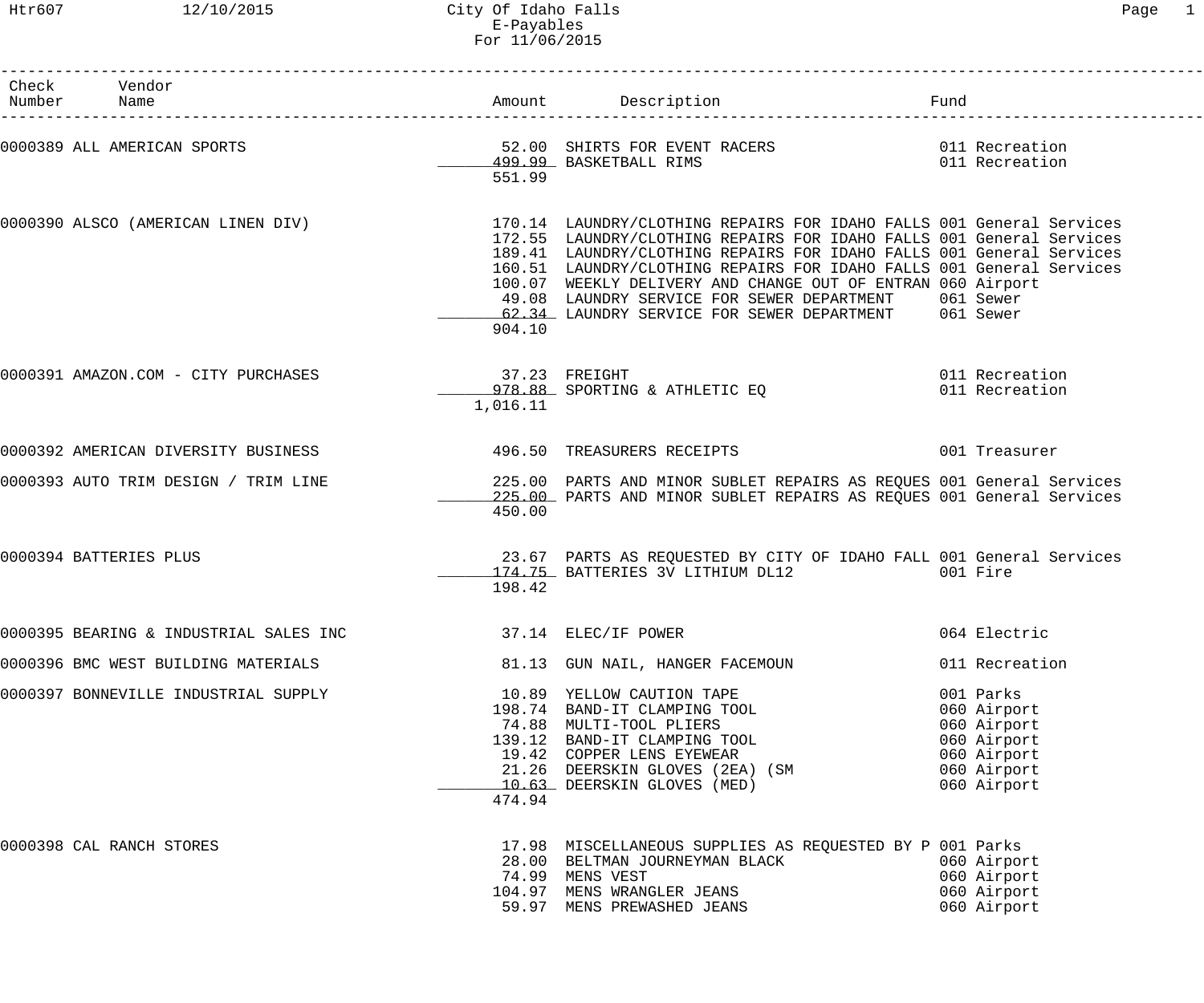#### Htr607 12/10/2015 City Of Idaho Falls Page 2 E-Payables For 11/06/2015

| Check Vendor<br>Number Name               |                            |                                                                                                                                                                                                                | Fund                                                   |
|-------------------------------------------|----------------------------|----------------------------------------------------------------------------------------------------------------------------------------------------------------------------------------------------------------|--------------------------------------------------------|
| 0000398 CAL RANCH STORES                  | 373.77                     | 18.78 MENS GLOVES<br>4.99 PVC GLOVES<br>54.40 CHALK, TOOL BOX TRAY, 12 GA<br>9.69 HILLMAN FASTENERS & PROPA                                                                                                    | 060 Airport<br>060 Airport<br>060 Airport<br>061 Water |
|                                           | 135.00                     | 115.00 SPAY/NEUTER SERVICES                                                                                                                                                                                    | 001<br>001                                             |
| 0000400 DYNA SYSTEMS                      | 407.97                     | 389.97 GARAGE SHOP SUPPLIES<br>18.00 GARAGE SHOP SUPPLIES                                                                                                                                                      | 001 General Services<br>001 General Services           |
| 0000401 EDGE CONSTRUCTION SUPPLY, INC.    | 51.81 MISC TOOLS<br>581.15 | 73.14 SAFETY HATS<br>216.80 PFERD CUT OFF WHEEL 14 X<br>239.40 KRYLON BLUE UPSIDE DOWN P                                                                                                                       | 061 Water<br>061 Water<br>061 Water<br>061 Water       |
|                                           |                            |                                                                                                                                                                                                                |                                                        |
| 0000403 FLIGHTVIEW, INC.                  |                            | 140.00 PROFESSIONAL/PERSONAL SRV                                                                                                                                                                               | 060 Airport                                            |
| 0000404 GEM STATE PAPER SUPPLY COMPANY    |                            | 142.84 TNT FOAMING DISINF CLEANE                                                                                                                                                                               | 061 Sewer                                              |
| 0000405 HD FOWLER COMPANY                 |                            | 221.12 FORD FB1100-7G-NL 2" MIP                                                                                                                                                                                | 061 Water                                              |
| 0000406 HONNEN EQUIPMENT COMPANY          |                            | 16.68 PARTS AND MINOR SUBLET REPAIRS AS REQUES 001 General Services                                                                                                                                            |                                                        |
| 0000407 IDAHO BUSINESS SYSTEMS, INC.      | 790.00                     | 110.00 TONER FOR PRINTER<br>110.00 MLT-P206A SAMSUNG 5935FN<br>570.00 OFFICE SUPPLIES, GENERAL                                                                                                                 | 001 Parks<br>001 Finance<br>061 Sewer                  |
| 0000408 JOHNSTONE SUPPLY, IDAHO FALLS DBA | 137.15                     | 3.05 MISCELLANEOUS REPAIR PARTS REQUESTED BY 001 General Services<br>31.05 MISCELLANEOUS REPAIR PARTS REQUESTED BY 001 General Services<br>103.05 MISCELLANEOUS REPAIR PARTS REQUESTED BY 001 General Services |                                                        |
| 0000409 METROQUIP, INC.                   | 2,919.41                   | 2,659.59 EQ REPAIR AND MAINT<br>259.82 EQ REPAIR AND MAINT                                                                                                                                                     | 001<br>001                                             |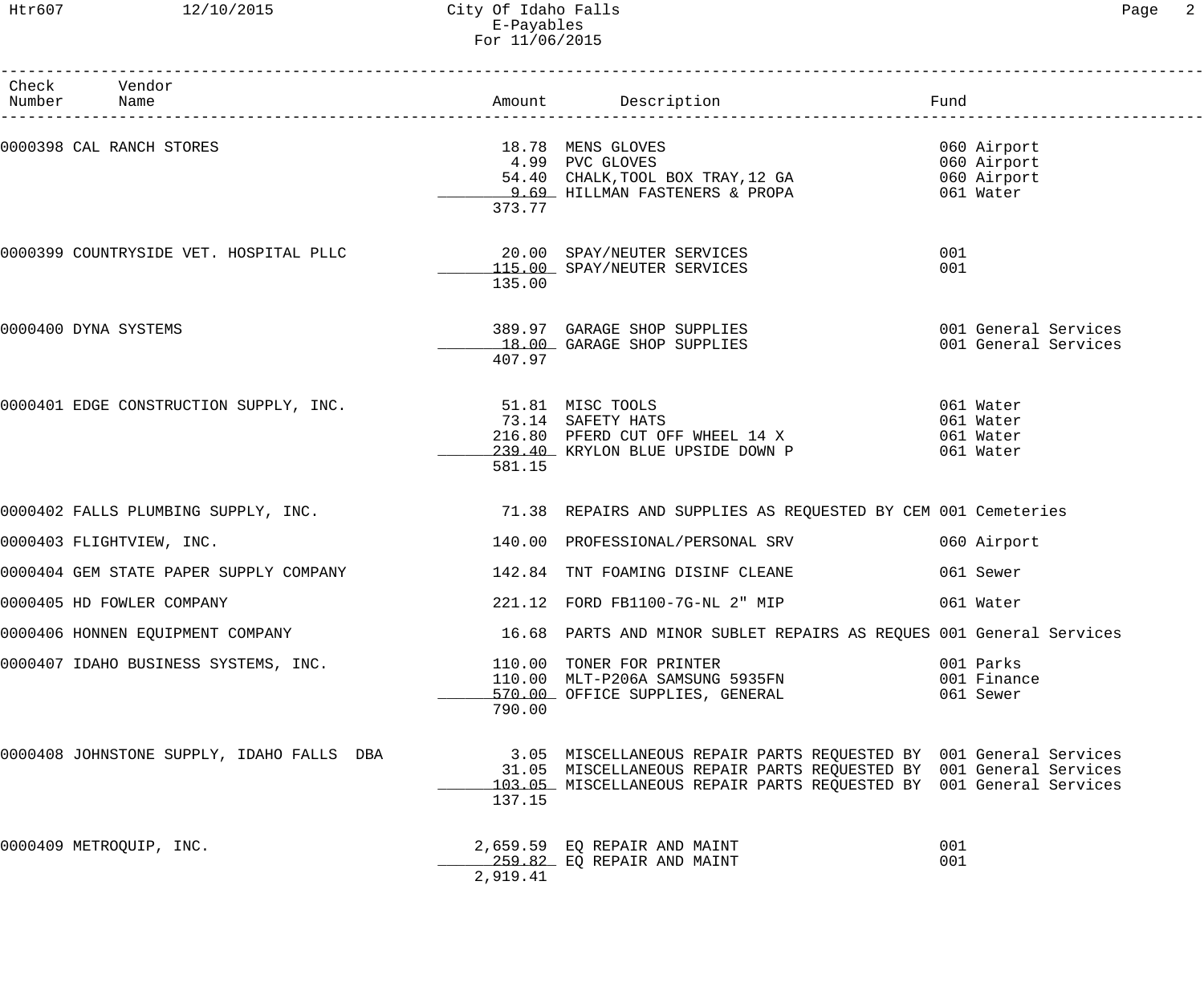Htr607 12/10/2015 City Of Idaho Falls Page 3 E-Payables For 11/06/2015

| Check Vendor<br>Number Name                              |                                            |                                                                                                                                                                                                                                                                                                                                                                                                                                     |                                                                                   |
|----------------------------------------------------------|--------------------------------------------|-------------------------------------------------------------------------------------------------------------------------------------------------------------------------------------------------------------------------------------------------------------------------------------------------------------------------------------------------------------------------------------------------------------------------------------|-----------------------------------------------------------------------------------|
| 0000410 MWI VETERINARY SUPPLY COMPANY 1999 19.85 ANIMALS | 132.48 ANIMALS<br>158.66 ANIMALS<br>610.99 |                                                                                                                                                                                                                                                                                                                                                                                                                                     | 001 Police<br>001 Police<br>001 Police                                            |
| 0000411 OVERDRIVE, INC.                                  | 9,574.69                                   | 9,561.70 PURCHASE OF MATERIALS FOR THE I.F. PUBLI 012 Library<br>12.99 PURCHASE OF MATERIALS FOR THE I.F. PUBLI 012 Library                                                                                                                                                                                                                                                                                                         |                                                                                   |
|                                                          | 17.56 GASKETS<br>43.84                     | 0000412 PARAMOUNT SUPPLY COMPANY, INC. 26.28 GASKETS & NEO RING W/ BOL 361 Mater                                                                                                                                                                                                                                                                                                                                                    | 061 Water                                                                         |
| 0000413 PAYPAL, INC.                                     |                                            | 795.80 SERVICES TO PROCESS CREDIT CARD PAYMENTS 001 Treasurer                                                                                                                                                                                                                                                                                                                                                                       |                                                                                   |
| 0000414 PEST CONTROL SERVICES, INC.                      | 182.50                                     | 52.50 MONTHLY PEST CONTROL SERVICES FOR AQUATI 011 Recreation<br>130.00 SERVICES/MISCELLANEOUS 064 Electric                                                                                                                                                                                                                                                                                                                         |                                                                                   |
| 0000415 PORTER'S OFFICE PRODUCTS                         | 5,496.21                                   | 2,712.78 OFFICE SUPPLIES, GENERAL 001 Public Works Engineering<br>200.93 OFFICE SUPPLIES, GENERAL 001 Public Works Engineering<br>77.40 OFFICE SUPPLIES, GENERAL 001 Public Works Engineering<br>375.87 OFFICE SUPPLIES, GENERAL 001<br>61.50 INK CARTRIDGES<br>61.50 INK CARTRIDGES<br>685.07 OFFICE SUPPLIES, GENERAL<br>33.50 OFFICE SUPPLIES CENERAL<br>33.50 OFFICE SUPPLIES, GENERAL<br>73.56 INK CARTIDGES                   | 001 Parks<br>001 Planning & Building<br>001 Planning & Building<br>011 Recreation |
| 0000416 PROTECTIVE EQUIPMENT TESTING                     |                                            | 1,831.95 SAFETY EQUIPMENT                                                                                                                                                                                                                                                                                                                                                                                                           | 064 Electric                                                                      |
| 0000417 R.C. WORST & COMPANY, INC                        |                                            | 47.05 LABOR FOR CHECKING PUMP                                                                                                                                                                                                                                                                                                                                                                                                       | 001 Cemeteries                                                                    |
| 0000418 STAPLES ADVANTAGE                                |                                            | 53.59 OFFICE SUPPLIES                                                                                                                                                                                                                                                                                                                                                                                                               | 001 Human Resources                                                               |
| 0000419 TACOMA SCREW PRODUCTS, INC.                      | 87.40                                      | 18.35 PARTS AS REQUESTED BY BUILDING MAINTENAN 001 General Services<br>6.12 PARTS AS REQUESTED BY BUILDING MAINTENAN 001 General Services<br>9.84 PARTS AS REQUESTED BY BUILDING MAINTENAN 001 General Services<br>30.62 PARTS AS REQUESTED BY BUILDING MAINTENAN 001 General Services<br>18.78 PARTS AS REQUESTED BY BUILDING MAINTENAN 001 General Services<br>3.69 PARTS AS REQUESTED BY BUILDING MAINTENAN 001 General Services |                                                                                   |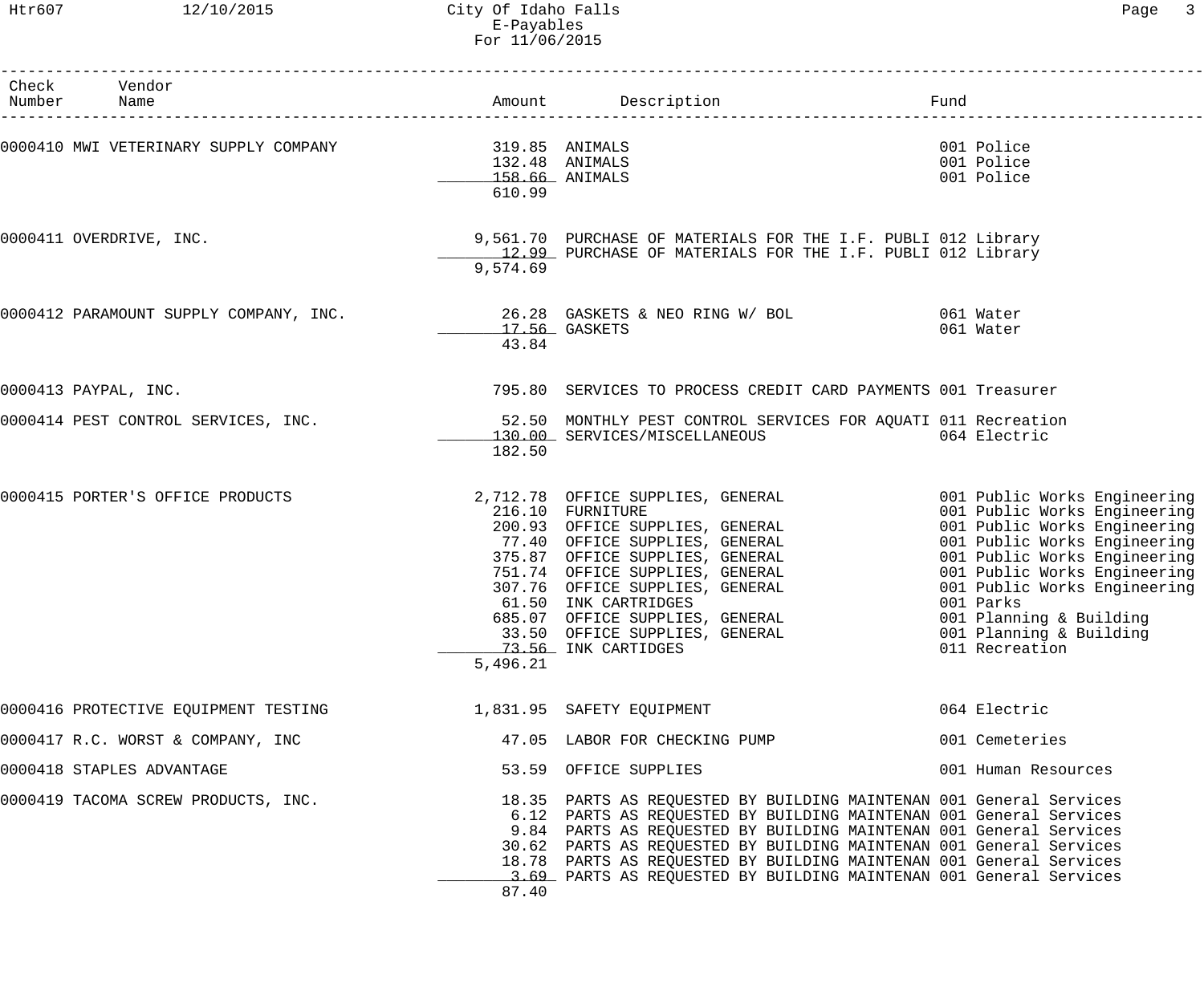Htr607 12/10/2015 City Of Idaho Falls Page 4 E-Payables For 11/06/2015

| Number | Check Vendor<br>Name<br>________________________________ |          | Amount Description                                                       | Fund                                                   |
|--------|----------------------------------------------------------|----------|--------------------------------------------------------------------------|--------------------------------------------------------|
|        | 0000420 VALLEY GLASS CORPORATION                         | 8,338.50 | 3,681.00 CONSTRUCTION JOB/CONTRACT<br>4,657.50 WEATHERIZATION PRGM/SMITH | 001 Planning & Building<br>015 Elect Light Public Purp |
|        | 0000421 WILBUR-ELLIS COMPANY                             | 3,280.00 | 1,905.00 FERTILIZER/SOIL CONDITION<br>1,375.00 SEED, SOD, SOIL, ETC.     | 018 Golf Courses<br>018 Golf Courses                   |
|        | 0000422 WINFIELD SOLUTIONS, LLC                          | 1,076.30 | 376.30 FERTILIZER/SOIL CONDITION<br>700.00 SEED, SOD, SOIL, ETC.         | 018 Golf Courses<br>018 Golf Courses                   |
|        | 0000423 WORK WEARHOUSE                                   | .00      | 299.25 BOOTS, PANTS, SOCKS<br>299.25- BOOTS, PANTS, SOCKS                | 060 Airport<br>060 Airport                             |
|        | 0000424 ZEE MEDICAL, INC.                                |          | 55.28 REFILLS-EYEDROPS, WIPES, A                                         | 001 Parks                                              |
|        | 0000425 4IMPRINT, INC.                                   | 843.56   | 83.56 FREIGHT<br>760.00 PROMOTION ITEMS                                  | 012 Library<br>012 Library                             |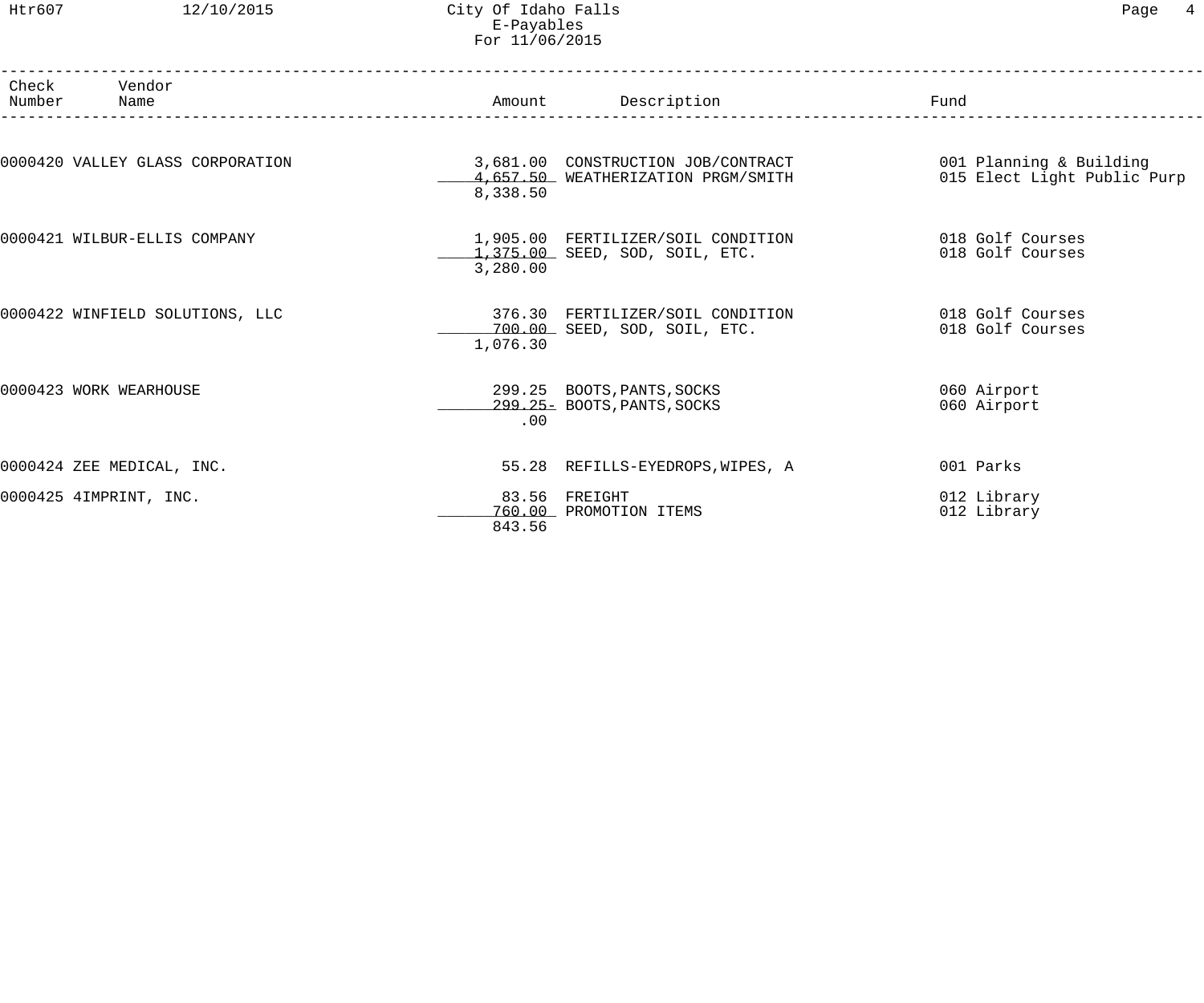| Check Vendor<br>Number Name                                 |          |                                                                                                                                                                                                                                                                                                                                                                 |                                                                                           |
|-------------------------------------------------------------|----------|-----------------------------------------------------------------------------------------------------------------------------------------------------------------------------------------------------------------------------------------------------------------------------------------------------------------------------------------------------------------|-------------------------------------------------------------------------------------------|
|                                                             |          | 0000426 ADVANCED INDUSTRIAL SUPPLY 64.26 BADGE LOGISTICS OFFICER 001 Fire                                                                                                                                                                                                                                                                                       |                                                                                           |
|                                                             | 227.79   | 0000427 ALSCO (AMERICAN LINEN DIV) 36.57 WEEKLY DELIVERY AND CHANGE OUT OF ENTRAN 060 Airport<br>49.29 LAUNDRY SERVICE FOR SEWER DEPARTMENT 061 Sewer<br>66.97 LAUNDRY SERVICE FOR SEWER DEPARTMENT 061 Sewer<br>72.00- SAFETY CLOTHING AS REQUEST BY THE SEWER 061 Sewer<br>80.00 SAFETY CLOTHING AS REQUEST BY THE SEWER 061 Sewer<br>6.96 CLOTHING & APPAREL | 064 Electric                                                                              |
| 0000428 AMERICAN ASSOC OF AIRPORT EXEC 2,500.00 MEMBERSHIPS |          | 060 Airport                                                                                                                                                                                                                                                                                                                                                     |                                                                                           |
|                                                             |          | 0000429 AUTO TRIM DESIGN / TRIM LINE $_{225.00}$ PARTS AND MINOR SUBLET REPAIRS AS REQUES 001 General Services                                                                                                                                                                                                                                                  |                                                                                           |
| 0000430 BATTERIES PLUS                                      | 385.32   | 73.44 ELECTRONIC EQUIPMENT 001 Police<br>311.88 ELECTRONIC EQUIPMENT 001 Police                                                                                                                                                                                                                                                                                 |                                                                                           |
|                                                             | 254.17   | 0000431 BEARING & INDUSTRIAL SALES INC 183.99 WASTE WATER TREATMENT 661 Sewer<br>1.46 – WASTE WATER TREATMENT 661 Sewer<br>21.64 FHP BELTS, V-BELT                                                                                                                                                                                                              |                                                                                           |
|                                                             |          | 0000432 BMC WEST BUILDING MATERIALS 258.19 PLYWOOD 25 EAC AND WOOD S                                                                                                                                                                                                                                                                                            |                                                                                           |
|                                                             | 171.95   | 0000433 BONNEVILLE INDUSTRIAL SUPPLY 144.60 30 PAIR SAFETY GLASSE<br>27.35 MISCELLANEOUS PURCHASES AS REQUIRED BY S 061 Sewer                                                                                                                                                                                                                                   | 010 Streets                                                                               |
| 0000434 CAL RANCH STORES                                    | 546.32   | 349.99 ROUND POLY STOCK TANK 9'<br>91.40 MISC SALT BRINE PARTS<br>104.93 ANTIFREEZE                                                                                                                                                                                                                                                                             | 010 Streets<br>010 Streets<br>061 Sewer                                                   |
| 0000435 CROP PRODUCTION SERVICES                            | 5,400.00 | 30.00 PROZAP ZINC PHOS RODENT P<br>1,380.00 FERTILIZER/SOIL CONDITION<br>440.00 FERTILIZER/SOIL CONDITION<br>1,420.00 FERTILIZER/SOIL CONDITION<br>2,130.00 FERTILIZER/SOIL CONDITION                                                                                                                                                                           | 001 Parks<br>018 Golf Courses<br>018 Golf Courses<br>018 Golf Courses<br>018 Golf Courses |
| 0000436 CULLIGAN WATER CONDITIONING                         |          | 44.00 WATER SOFTENER RENTAL FOR CEMETERY DEPAR 001 Cemeteries<br>42.00 WATER SOFTENER RENTAL AT THE RECREATION 011 Recreation<br>20.00 WATER SOFTENER RENTAL FOR SAND CREEK GOL 018 Golf Courses<br>182.00 RENTAL OF REVERSE OSMOSIS AND SOFTENER S 061 Sewer                                                                                                   |                                                                                           |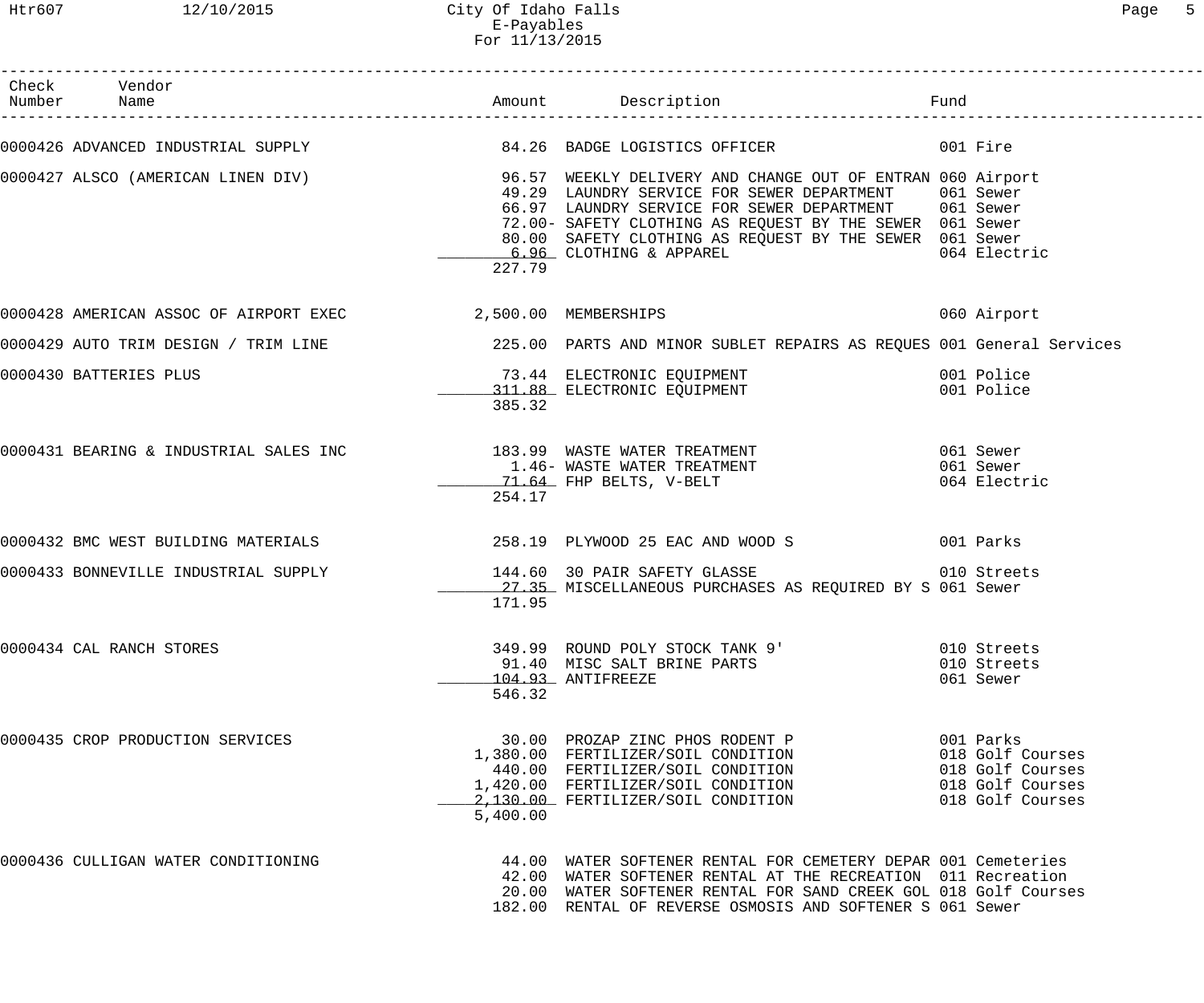#### Htr607 12/10/2015 City Of Idaho Falls Page 6 E-Payables For 11/13/2015

| Check<br>Number      | Vendor<br>Name                                                                   | _____________________________ |                                                                                                                                      | Fund |                          |
|----------------------|----------------------------------------------------------------------------------|-------------------------------|--------------------------------------------------------------------------------------------------------------------------------------|------|--------------------------|
|                      |                                                                                  | 288.00                        |                                                                                                                                      |      |                          |
| 0000437 DYNA SYSTEMS |                                                                                  |                               | 134.31 HARDWARE MISCELLANEOUS                                                                                                        |      | 064 Electric             |
|                      |                                                                                  |                               |                                                                                                                                      |      | 064 Electric             |
|                      |                                                                                  |                               | 43.92  HARDWARE<br>762.69  HARDWARE MISCELLANEOUS                                                                                    |      | 064 Electric             |
|                      |                                                                                  |                               | 11.75 HARDWARE MISCELLANEOUS                                                                                                         |      | 064 Electric             |
|                      |                                                                                  |                               | 187.54 HARDWARE MISCELLANEOUS                                                                                                        |      | 064 Electric             |
|                      |                                                                                  | 189.86                        | HARDWARE MISCELLANEOUS                                                                                                               |      | 064 Electric             |
|                      |                                                                                  |                               | 144.80 HARDWARE MISCELLANEOUS                                                                                                        |      | 064 Electric             |
|                      |                                                                                  |                               | 29.53 HARDWARE MISCELLANEOUS                                                                                                         |      | 064 Electric             |
|                      |                                                                                  |                               | 282.96 HARDWARE MISCELLANEOUS                                                                                                        |      | 064 Electric             |
|                      |                                                                                  |                               |                                                                                                                                      |      | 064 Electric             |
|                      |                                                                                  |                               | 333.88 HARDWARE MISCELLANEOUS<br>14.36 HARDWARE<br><u>8.73</u> HARDWARE MISCELLANEOUS                                                |      | 064 Electric             |
|                      |                                                                                  | 2, 144.33                     |                                                                                                                                      |      | 064 Electric             |
|                      |                                                                                  |                               |                                                                                                                                      |      |                          |
|                      | 0000438 EDGE CONSTRUCTION SUPPLY, INC. 477.62 HARDWARE MISCELLANEOUS 64 Electric |                               |                                                                                                                                      |      |                          |
|                      | 0000439 EVCO HOUSE OF HOSE - IDAHO                                               |                               | 21.29 PARTS AS REQUESTED BY CITY OF IDAHO FALL 001 General Services                                                                  |      |                          |
|                      |                                                                                  |                               | 157.53 PARTS AS REQUESTED BY CITY OF IDAHO FALL 001 General Services                                                                 |      |                          |
|                      |                                                                                  |                               | 29.89 PARTS AS REQUESTED BY CITY OF IDAHO FALL 001 General Services                                                                  |      |                          |
|                      |                                                                                  | 94.67                         | PARTS AS REQUESTED BY CITY OF IDAHO FALL 001 General Services                                                                        |      |                          |
|                      |                                                                                  | 24.09                         | PARTS AS REQUESTED BY CITY OF IDAHO FALL 001 General Services                                                                        |      |                          |
|                      |                                                                                  | 7.06                          | PARTS AS REQUESTED BY CITY OF IDAHO FALL 001 General Services                                                                        |      |                          |
|                      |                                                                                  | 245.09                        | PARTS AS REQUESTED BY CITY OF IDAHO FALL 001 General Services                                                                        |      |                          |
|                      |                                                                                  | 5.38                          | PARTS AS REQUESTED BY CITY OF IDAHO FALL 001 General Services                                                                        |      |                          |
|                      |                                                                                  |                               | 113.63 PARTS AS REQUESTED BY CITY OF IDAHO FALL 001 General Services                                                                 |      |                          |
|                      |                                                                                  | 26.23                         | PARTS AS REQUESTED BY CITY OF IDAHO FALL 001 General Services<br>11.04 PARTS AS REQUESTED BY CITY OF IDAHO FALL 001 General Services |      |                          |
|                      |                                                                                  |                               | 36.23 PARTS AS REQUESTED BY CITY OF IDAHO FALL 001 General Services                                                                  |      |                          |
|                      |                                                                                  |                               | 997.29 PARTS AS REQUESTED BY CITY OF IDAHO FALL 001 General Services                                                                 |      |                          |
|                      |                                                                                  |                               | 15.85 PARTS AS REQUESTED BY CITY OF IDAHO FALL 001 General Services                                                                  |      |                          |
|                      |                                                                                  | 1,785.27                      |                                                                                                                                      |      |                          |
|                      |                                                                                  |                               |                                                                                                                                      |      |                          |
|                      | 0000440 FALLS PLUMBING SUPPLY, INC.                                              |                               | 14.38 REPAIRS AND SUPPLIES AS REQUESTED BY FOR 001 Parks                                                                             |      |                          |
|                      |                                                                                  |                               | 888.80 PLUMBING EQUIP/SUPPLIES<br>23.00 1" 100# NSF POLY PIPE                                                                        |      | 010 Streets<br>061 Water |
|                      |                                                                                  |                               | 16.00 3/4" 100# NSF POLY PIPE                                                                                                        |      | 061 Water                |
|                      |                                                                                  | 942.18                        |                                                                                                                                      |      |                          |
|                      |                                                                                  |                               |                                                                                                                                      |      |                          |
|                      | 0000441 FLIGHTVIEW, INC.                                                         |                               | 1,100.00 PROFESSIONAL/PERSONAL SRV                                                                                                   |      | 060 Airport              |
|                      | 0000442 HANSON JANITORIAL SUPPLY, INC.                                           |                               | 404.43 CUSTODIAL SUPPLIES/EQUIP                                                                                                      |      | 001 Parks                |
|                      | 0000443 HENRY SCHEIN, INC.                                                       |                               | 685.08 PURCHASE OF DRUGS AND SUPPLIES FOR CITY 063 Ambulance                                                                         |      |                          |
|                      |                                                                                  |                               | 85.99 PURCHASE OF DRUGS AND SUPPLIES FOR CITY 063 Ambulance                                                                          |      |                          |
|                      |                                                                                  |                               | 18.80 PURCHASE OF DRUGS AND SUPPLIES FOR CITY 063 Ambulance                                                                          |      |                          |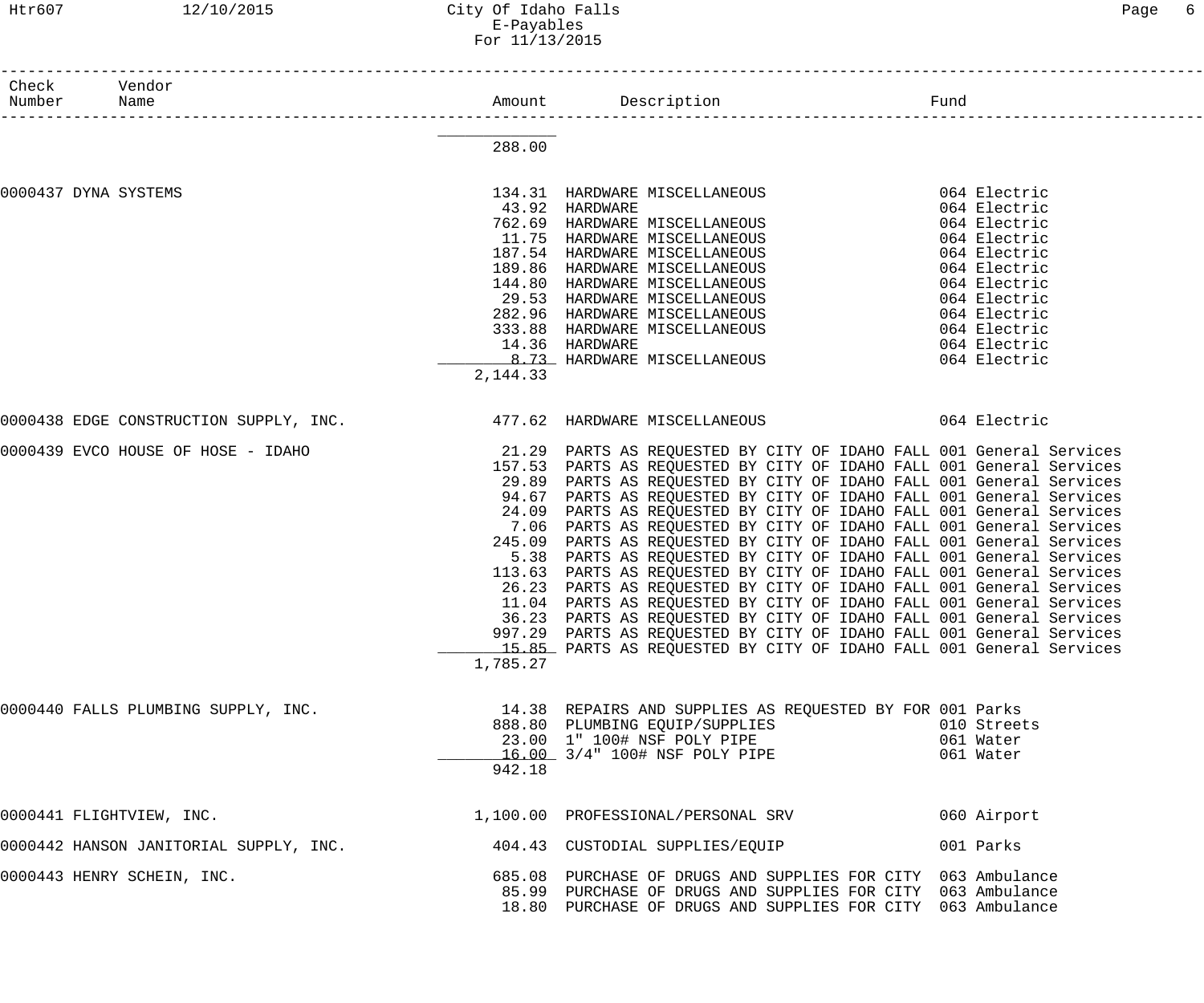## Htr607 12/10/2015 City Of Idaho Falls Page 7 E-Payables For 11/13/2015

| Check<br>Number | Vendor                                                                                                       |          |                                                                                                                                                                                                                                                                                                                                                                                                                                                                                                                                                                                                                                                                                                                                                                                                                                                                                                                                                                                                 | Fund |                                                                                                                                                                                                                                                                                                                                                                  |
|-----------------|--------------------------------------------------------------------------------------------------------------|----------|-------------------------------------------------------------------------------------------------------------------------------------------------------------------------------------------------------------------------------------------------------------------------------------------------------------------------------------------------------------------------------------------------------------------------------------------------------------------------------------------------------------------------------------------------------------------------------------------------------------------------------------------------------------------------------------------------------------------------------------------------------------------------------------------------------------------------------------------------------------------------------------------------------------------------------------------------------------------------------------------------|------|------------------------------------------------------------------------------------------------------------------------------------------------------------------------------------------------------------------------------------------------------------------------------------------------------------------------------------------------------------------|
|                 | 0000443 HENRY SCHEIN, INC. THE SAME SERVICE SERVICE SERVICES OF DRUGS AND SUPPLIES FOR CITY 063 Ambulance    | 9,069.95 | 657.44 PURCHASE OF DRUGS AND SUPPLIES FOR CITY 063 Ambulance<br>142.21 PURCHASE OF DRUGS AND SUPPLIES FOR CITY 063 Ambulance<br>18.57 PURCHASE OF DRUGS AND SUPPLIES FOR CITY 063 Ambulance<br>2,055.80 PURCHASE OF DRUGS AND SUPPLIES FOR CITY 063 Ambulance<br>131.25 PURCHASE OF DRUGS AND SUPPLIES FOR CITY 063 Ambulance<br>47.49 PURCHASE OF DRUGS AND SUPPLIES FOR CITY 063 Ambulance<br>1,955.04 PURCHASE OF DRUGS AND SUPPLIES FOR CITY 063 Ambulance<br>1,133.15 PURCHASE OF DRUGS AND SUPPLIES FOR CITY 063 Ambulance<br>85.99- PURCHASE OF DRUGS AND SUPPLIES FOR CITY 063 Ambulance<br>12.38 PURCHASE OF DRUGS AND SUPPLIES FOR CITY 063 Ambulance<br>292.64 PURCHASE OF DRUGS AND SUPPLIES FOR CITY 063 Ambulance<br>1,185.60 PURCHASE OF DRUGS AND SUPPLIES FOR CITY 063 Ambulance<br>123.49 PURCHASE OF DRUGS AND SUPPLIES FOR CITY 063 Ambulance<br>525.00 PURCHASE OF DRUGS AND SUPPLIES FOR CITY 063 Ambulance<br>8.35 PURCHASE OF DRUGS AND SUPPLIES FOR CITY 063 Ambulance |      |                                                                                                                                                                                                                                                                                                                                                                  |
|                 | 0000444 HONNEN EQUIPMENT COMPANY                                                                             | 379.33   |                                                                                                                                                                                                                                                                                                                                                                                                                                                                                                                                                                                                                                                                                                                                                                                                                                                                                                                                                                                                 |      | 30.08 PARTS AND MINOR SUBLET REPAIRS AS REQUES 001 General Services<br>40.53 PARTS AND MINOR SUBLET REPAIRS AS REQUES 001 General Services<br>308.72 PARTS AND MINOR SUBLET REPAIRS AS REQUES 001 General Services                                                                                                                                               |
|                 | 0000445 JOHNSTONE SUPPLY, IDAHO FALLS DBA 34.90 MISCELLANEOUS REPAIR PARTS REQUESTED BY 001 General Services | 197.64   |                                                                                                                                                                                                                                                                                                                                                                                                                                                                                                                                                                                                                                                                                                                                                                                                                                                                                                                                                                                                 |      | 162.74 MISCELLANEOUS REPAIR PARTS REQUESTED BY 001 General Services                                                                                                                                                                                                                                                                                              |
|                 | 0000446 KENWORTH SALES COMPANY, INC.                                                                         | 861.49   |                                                                                                                                                                                                                                                                                                                                                                                                                                                                                                                                                                                                                                                                                                                                                                                                                                                                                                                                                                                                 |      | 140.78 PARTS AS REQUESTED BY CITY OF IDAHO FALL 001 General Services<br>20.25 PARTS AS REQUESTED BY CITY OF IDAHO FALL 001 General Services<br>617.96 PARTS AS REQUESTED BY CITY OF IDAHO FALL 001 General Services<br>73.50 PARTS AS REQUESTED BY CITY OF IDAHO FALL 001 General Services<br>9.00 PARTS AS REQUESTED BY CITY OF IDAHO FALL 001 General Services |
|                 | 0000447 MATERIALS TESTING & INSPECTION                                                                       |          | 1,070.71 PROFESSIONAL/PERSONAL SRV                                                                                                                                                                                                                                                                                                                                                                                                                                                                                                                                                                                                                                                                                                                                                                                                                                                                                                                                                              |      | 001 Parks                                                                                                                                                                                                                                                                                                                                                        |
|                 | 0000448 METROQUIP, INC.                                                                                      | 2,534.78 |                                                                                                                                                                                                                                                                                                                                                                                                                                                                                                                                                                                                                                                                                                                                                                                                                                                                                                                                                                                                 |      | 1,504.77 PARTS AS REQUESTED BY CITY OF IDAHO FALL 001 General Services<br>61.00 PARTS AS REQUESTED BY CITY OF IDAHO FALL 001 General Services<br>946.16 PARTS AS REQUESTED BY CITY OF IDAHO FALL 001 General Services<br>22.85 PARTS AS REQUESTED BY CITY OF IDAHO FALL 001 General Services                                                                     |
|                 | 0000449 NATIONAL FIRE PROTECTION ASSOC                                                                       |          | 1,395.00 SUBSCRIPTIONS                                                                                                                                                                                                                                                                                                                                                                                                                                                                                                                                                                                                                                                                                                                                                                                                                                                                                                                                                                          |      | 001 Fire                                                                                                                                                                                                                                                                                                                                                         |
|                 | 0000450 PARAMOUNT SUPPLY COMPANY, INC.                                                                       |          | 710.00 EQ REPAIR AND MAINT                                                                                                                                                                                                                                                                                                                                                                                                                                                                                                                                                                                                                                                                                                                                                                                                                                                                                                                                                                      |      | 001 General Services                                                                                                                                                                                                                                                                                                                                             |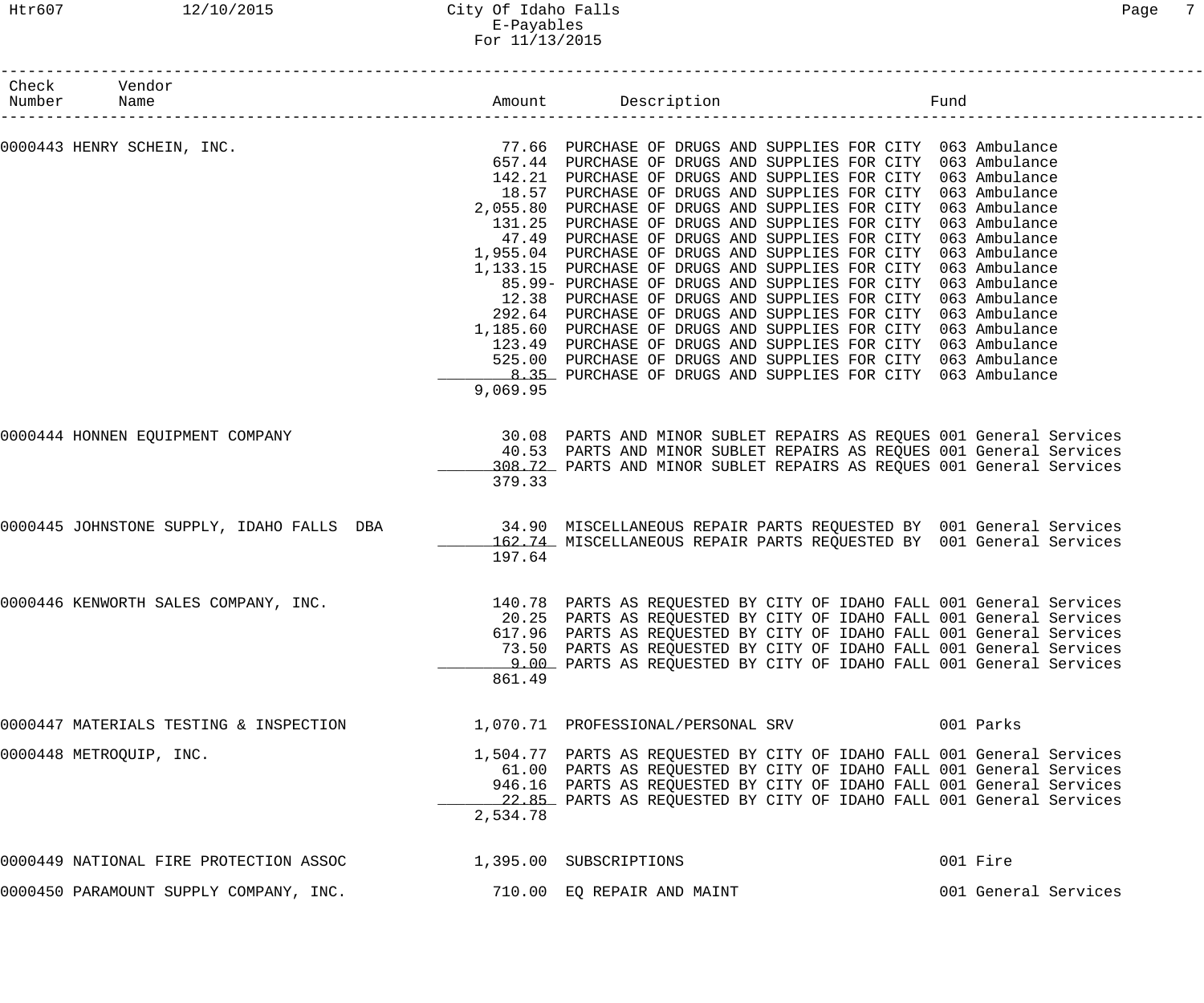# Htr607 12/10/2015 City Of Idaho Falls Page 8 E-Payables For 11/13/2015

| Check Vendor<br>Number Name                           |                              |                                                                                                                                                                                                                                                                                                                                                                                                                                                                        |     |                                         |
|-------------------------------------------------------|------------------------------|------------------------------------------------------------------------------------------------------------------------------------------------------------------------------------------------------------------------------------------------------------------------------------------------------------------------------------------------------------------------------------------------------------------------------------------------------------------------|-----|-----------------------------------------|
|                                                       |                              | 0000451 PEST CONTROL SERVICES, INC. 40 195.00 PEST CONTROL SERVICE AS REQUESTED BY BLD 001 General Services                                                                                                                                                                                                                                                                                                                                                            |     |                                         |
|                                                       |                              | 0000452 PIONEER EQUIPMENT COMPANY 155.00 PARTS AND MINOR SUBLET REPAIRS AS REQUES 001 General Services                                                                                                                                                                                                                                                                                                                                                                 |     |                                         |
| 0000453 PORTER'S OFFICE PRODUCTS                      | 239.66 FURNITURE<br>2,720.73 | 419.00 FURNITURE<br>419.00 FURNITURE<br>82.51 OFFICE SUPPLIES, GENERAL                               001 Public Works Engineering<br>82.51 UPPICE SUFFILED, SINDER<br>44.66 FOLDERS, PENS, BINDER CLIPS<br>48.41 FOLDERS<br>48.41 FOLDERS<br>158.63 INK CRG, ALL COLORS 001 Parks<br>2010 Parks<br>144.81 CALENDAR, PENS, PENCILS, 2010 Streets<br>31.76 DIARY, CALCULATOR 644.00 FURNITURE 644.00 PURNITURE 239.66 FURNITURE 65.19 (10 Streets)<br>1,544.00 FURNITURE |     | 001 Finance<br>001 Fire<br>064 Electric |
|                                                       | 608.11                       | 0000454 RESPOND FIRST AID SYSTEMS <b>159.39</b> SAFETY EQUIPMENT <b>159.39</b> SAFETY EQUIPMENT<br>139.39 SAFETY EQUIPMENT<br>82.13 SAFETY EQUIPMENT<br>312.49 SAFETY EQUIPMENT<br>2.70 SAFETY EQUIPMENT<br>2.70 SAFETY EQUIPMENT<br>312.49 SAFETY EQUIPMENT<br>3.70 SAFETY EQUIPMENT<br>3.70 SAFETY EQUIPMENT                                                                                                                                                         |     |                                         |
| 0000455 SAFETY SUPPLY & SIGN CO., INC. 1,096.26 SIGNS | 1,441.30                     | 345.04 TRAFFIC CONTROL                                                                                                                                                                                                                                                                                                                                                                                                                                                 | 001 | 001 Public Works Engineering            |
|                                                       |                              | 0000456 SPRAGUE PEST SOLUTIONS 165.00 PARKS & RECREATION MISC. 001 Parks                                                                                                                                                                                                                                                                                                                                                                                               |     |                                         |
| 0000457 STAN'S PAINT CLINIC, INC.                     | 142.54                       | 112.14 MISCELLANEOUS PAINT SUPPLIES FOR BLDG MA 001 General Services<br>16.36 MISCELLANEOUS PAINT SUPPLIES FOR BLDG MA 001 General Services<br>7.02 MISCELLANEOUS PAINT SUPPLIES FOR BLDG MA 001 General Services<br>7.02 MISCELLANEOUS PAINT SUPPLIES FOR BLDG MA 001 General Services                                                                                                                                                                                |     |                                         |
| 0000458 SUNRISE ENVIRONMENTAL                         |                              | 480.24 MISCELLANEOUS PRODUCTS                                                                                                                                                                                                                                                                                                                                                                                                                                          |     | 001 General Services                    |
| 0000459 TACOMA SCREW PRODUCTS, INC.                   | 38.13                        | 43.87 WASTE WATER TREATMENT<br>14.54 WASTE WATER TREATMENT<br>20.28- WASTE WATER TREATMENT                                                                                                                                                                                                                                                                                                                                                                             |     | 061 Sewer<br>061 Sewer<br>061 Sewer     |
| 0000460 TASER INTERNATIONAL                           | 1,197.79                     | 1,181.25 ELECTRONIC EQUIPMENT<br>$16.54$ FREIGHT                                                                                                                                                                                                                                                                                                                                                                                                                       |     | 001 Police<br>001 Police                |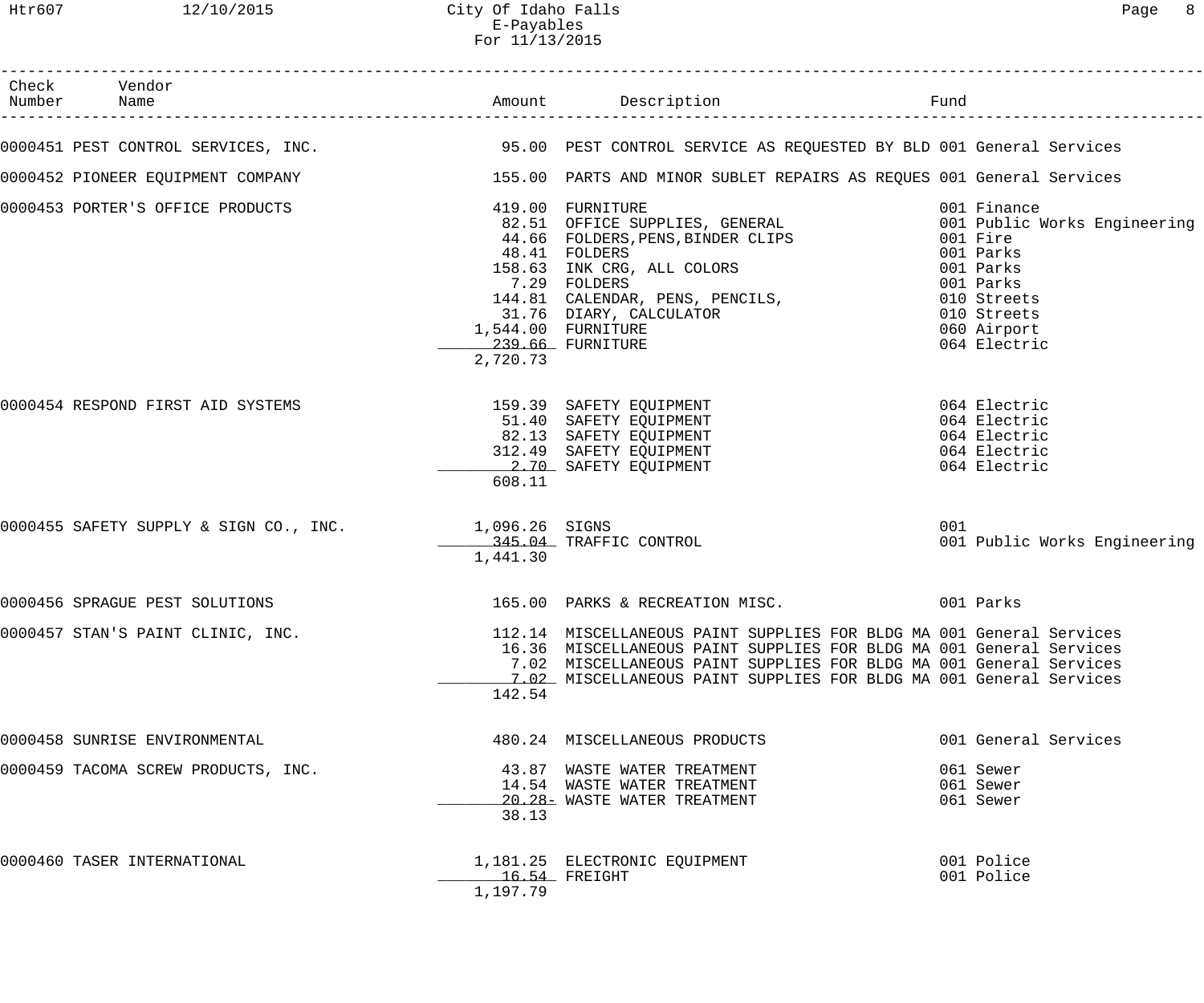Htr607 12/10/2015 City Of Idaho Falls Page 9 E-Payables For 11/13/2015

| Check Vendor<br>Number Name                                                                                   |          | Amount Description<br>)tion<br>.-------------------------                                                                                                                                                                                                                                                                                                         | Fund                 |
|---------------------------------------------------------------------------------------------------------------|----------|-------------------------------------------------------------------------------------------------------------------------------------------------------------------------------------------------------------------------------------------------------------------------------------------------------------------------------------------------------------------|----------------------|
|                                                                                                               |          |                                                                                                                                                                                                                                                                                                                                                                   |                      |
| 0000461 TETON CLINICAL PHARMACY, INC. 2,146.53 PURCHASE OF DRUGS AND SUPPLIES FOR CITY 063 Ambulance          |          |                                                                                                                                                                                                                                                                                                                                                                   |                      |
| 0000462 TYNDALE COMPANY, INC. THE SALE SERVICE SERVICE OF THE SERVICE SERVICE SERVICE SERVICE SERVICE SERVICE | 382.40   | 89.60 CLOTHING & APPAREL 064 Electric<br>498.60 CLOTHING & APPAREL<br>134.20 = CLOTHING & APPAREL (1994) 064 Electric                                                                                                                                                                                                                                             |                      |
| 0000463 UTILITY TRAILER/TRUCK SALES 63.14 PARTS AS REQUESTED BY CITY OF IDAHO FALL 001 General Services       |          |                                                                                                                                                                                                                                                                                                                                                                   |                      |
|                                                                                                               | 5,007.68 |                                                                                                                                                                                                                                                                                                                                                                   |                      |
| 0000465 WESTERN STATES RENTAL STORE                                                                           | 932.70   | 13.79 PARTS AS REQUESTED BY CITY OF IDAHO FALL 001 General Services<br>15.80 PARTS AS REQUESTED BY CITY OF IDAHO FALL 001 General Services<br>318.50 PARTS AS REQUESTED BY CITY OF IDAHO FALL 001 General Services<br>557.98 PARTS AS REQUESTED BY CITY OF IDAHO FALL 001 General Services<br>26.63 PARTS AS REQUESTED BY CITY OF IDAHO FALL 001 General Services |                      |
| 0000466 WOVO IDENTITY SOLUTIONS, LLC <a> 48.00 AIRPORT MAINTENANCE</a>                                        |          |                                                                                                                                                                                                                                                                                                                                                                   | 060 Airport          |
| 0000467 ZEE MEDICAL, INC.                                                                                     |          | 62.80 FIRST AID SUPPLIES                                                                                                                                                                                                                                                                                                                                          | 001 General Services |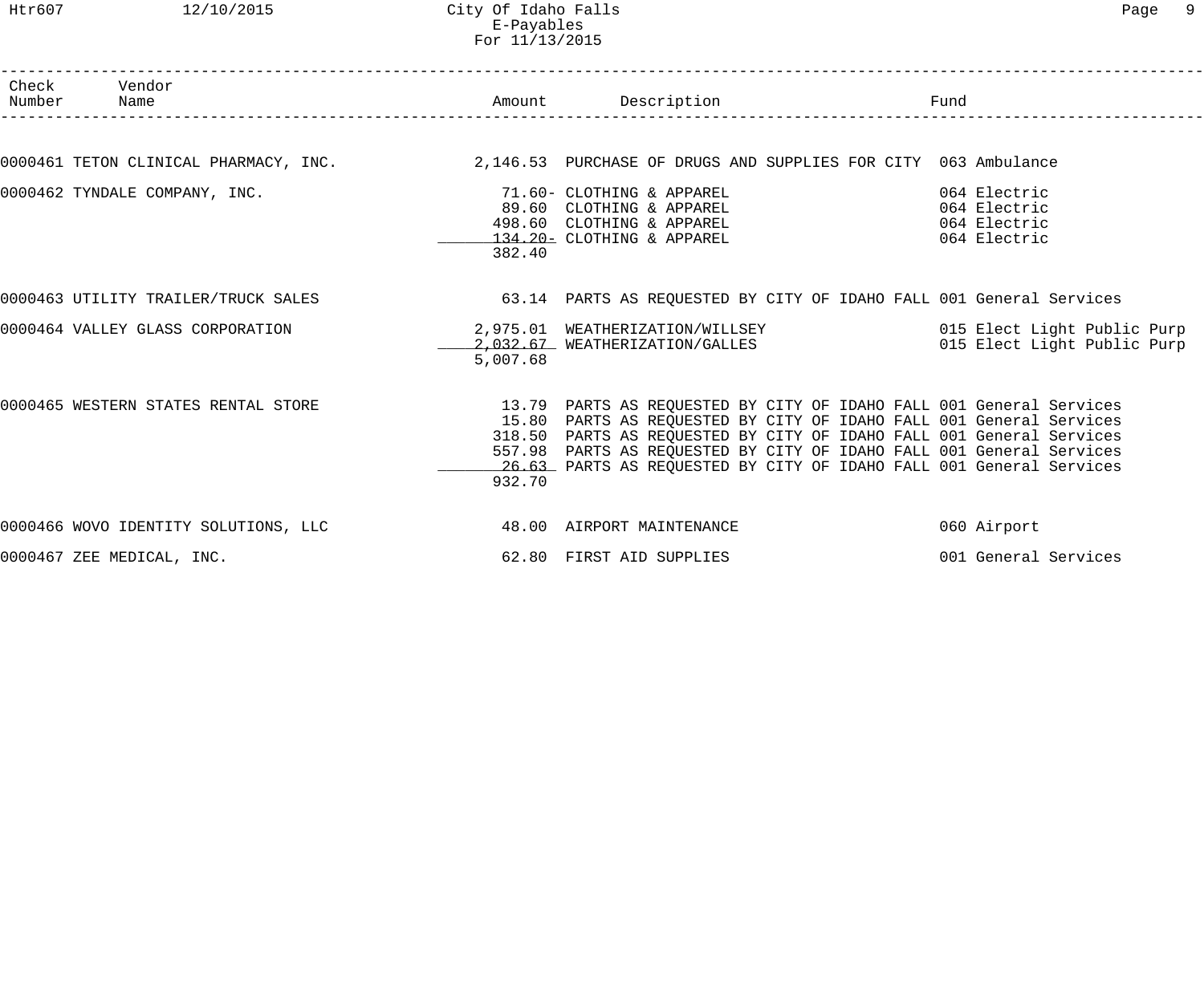# Htr607 12/10/2015 City Of Idaho Falls Page 10 E-Payables For 11/20/2015

| Check Vendor                           |          |                                                                                                                                                                                                                                          |                                              |
|----------------------------------------|----------|------------------------------------------------------------------------------------------------------------------------------------------------------------------------------------------------------------------------------------------|----------------------------------------------|
|                                        | 713.95   | 69.50 RENTAL<br>69.50 RENTAL<br>95.00 RENTAL<br>319.95 TOOLS, HAND POWER/NONPOWER 064 Electric<br>319.95 TOOLS, HAND POWER/NONPOWER 064 Electric                                                                                         |                                              |
| 0000469 AAA SEWER SERVICE              |          | 517.50 MISCELLANEOUS SERVICES AS REQUESTED BY B 001 General Services                                                                                                                                                                     |                                              |
|                                        |          | 0000470 ADVANCED INDUSTRIAL SUPPLY 136.74 VEHICLE AND EQUIP. MAINT.                                                                                                                                                                      |                                              |
|                                        |          | 0000471 ALSCO (AMERICAN LINEN DIV) 36.57 WEEKLY DELIVERY AND CHANGE OUT OF ENTRAN 060 Airport                                                                                                                                            |                                              |
|                                        |          |                                                                                                                                                                                                                                          | 061 Water                                    |
|                                        | 1,226.58 | 0000473 BONNEVILLE INDUSTRIAL SUPPLY<br>0000473 BONNEVILLE INDUSTRIAL SUPPLY<br>0000473 BONNEVILLE INDUSTRIAL SUPPLY<br>001 Public Works Engineering<br>001 Public Works Engineering<br>001 Public Works Engineering<br>001 Public Works |                                              |
| 0000474 CHEMSEARCH                     |          | 9,358.73 AIRPORT MAINTENANCE                                                                                                                                                                                                             | 060 Airport                                  |
| 0000475 CROP PRODUCTION SERVICES       |          | 2,937.00 FERTILIZER/SOIL CONDITION                                                                                                                                                                                                       | 018 Golf Courses                             |
| 0000476 DAVEY TREE SURGERY COMPANY     |          | 23,713.47 CONSTRUCTION JOB/CONTRACT                                                                                                                                                                                                      | 064 Electric                                 |
| 0000477 ELECTRIC MOTOR SERVICE COMPANY | 109.63   | 24.63 AIR CONDITIONING/HEATING<br>85.00 AIR CONDITIONING/HEATING                                                                                                                                                                         | 001 General Services<br>001 General Services |
| 0000478 ENVATO PTY LTD                 |          | 61.00 COMPUTERS, DP/WORD PROC.                                                                                                                                                                                                           | 012 Library                                  |
| 0000479 EVCO HOUSE OF HOSE - IDAHO     | 267.68   | 223.59 SALT BRINE SUPPLIES<br>44.09 SALT BRINE SUPPLIES                                                                                                                                                                                  | 010 Streets<br>010 Streets                   |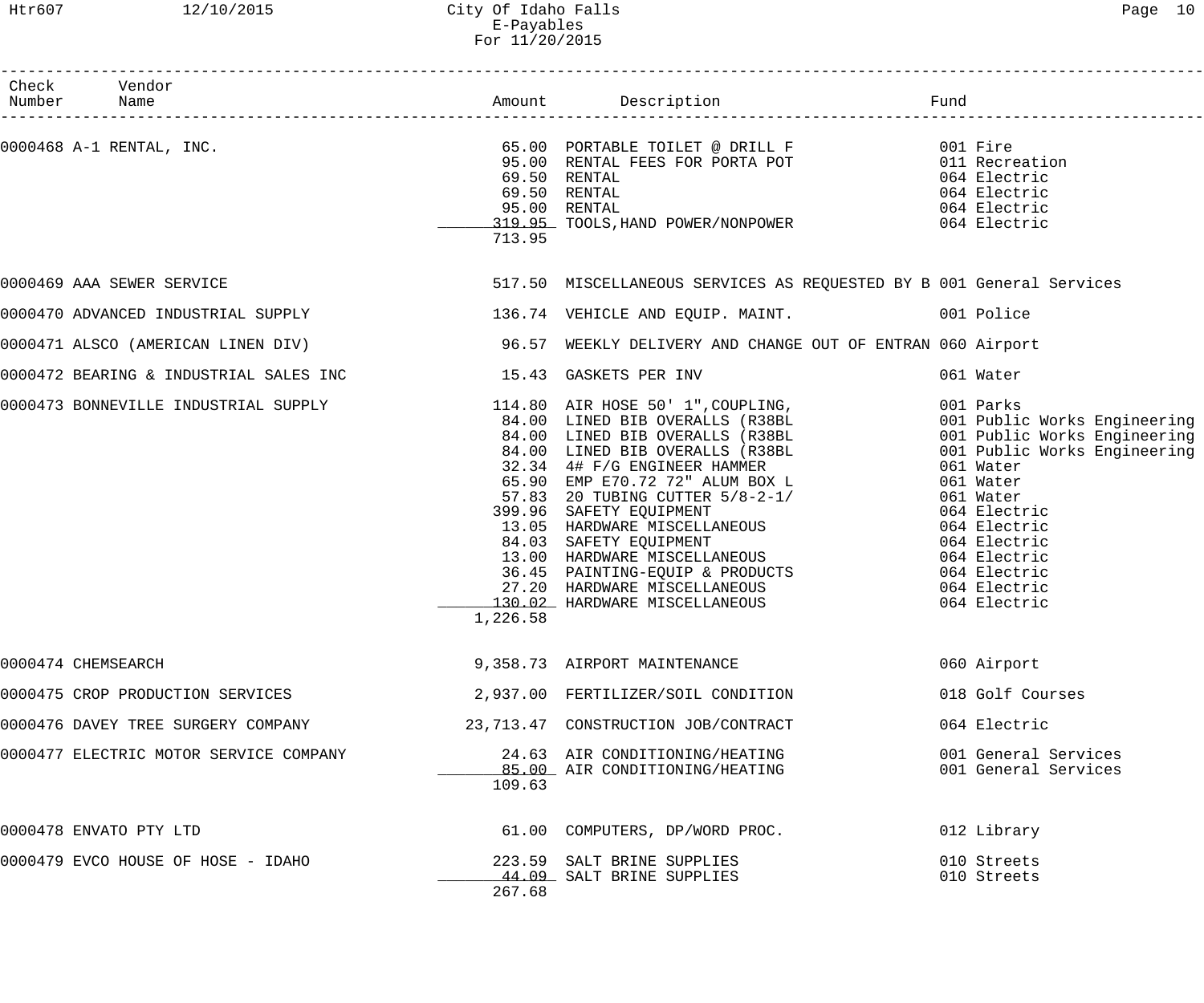#### Htr607 12/10/2015 City Of Idaho Falls Page 11 E-Payables For 11/20/2015

| Number | Check Vendor                                                 |          | Amount Description                                                                                                                            | Fund |              |
|--------|--------------------------------------------------------------|----------|-----------------------------------------------------------------------------------------------------------------------------------------------|------|--------------|
|        | Name<br>___________________________________                  |          |                                                                                                                                               |      |              |
|        | 0000480 FALLS PLUMBING SUPPLY, INC.                          |          | 13.35 MISCELLANEOUS PLUMBING SUPPLIES FOR BLDG 001 General Services                                                                           |      |              |
|        |                                                              |          | 3.45 MISCELLANEOUS PLUMBING SUPPLIES FOR BLDG 001 General Services                                                                            |      |              |
|        |                                                              |          | 29.62 MISCELLANEOUS PLUMBING SUPPLIES FOR BLDG 001 General Services                                                                           |      |              |
|        |                                                              |          | 19.90 MISCELLANEOUS PLUMBING SUPPLIES FOR BLDG 001 General Services                                                                           |      |              |
|        |                                                              |          | 13.18 MISCELLANEOUS PLUMBING SUPPLIES FOR BLDG 001 General Services                                                                           |      |              |
|        |                                                              |          | 15.54 MISCELLANEOUS PLUMBING SUPPLIES FOR BLDG 001 General Services                                                                           |      |              |
|        |                                                              |          | 59.13 MISCELLANEOUS PLUMBING SUPPLIES FOR BLDG 001 General Services                                                                           |      |              |
|        |                                                              |          | 41.92 MISCELLANEOUS PLUMBING SUPPLIES FOR BLDG 001 General Services                                                                           |      |              |
|        |                                                              |          | 107.57 MISCELLANEOUS PLUMBING SUPPLIES FOR BLDG 001 General Services                                                                          |      |              |
|        |                                                              |          | 30.00 MISCELLANEOUS PLUMBING SUPPLIES FOR BLDG 001 General Services                                                                           |      |              |
|        |                                                              |          | 2.05 MISCELLANEOUS PLUMBING SUPPLIES FOR BLDG 001 General Services                                                                            |      |              |
|        |                                                              |          | 100.00 MISCELLANEOUS PLUMBING SUPPLIES FOR BLDG 001 General Services                                                                          |      |              |
|        |                                                              |          | 1,100.00 MISCELLANEOUS PLUMBING SUPPLIES FOR BLDG 001 General Services<br>24.42 MISCELLANEOUS PLUMBING SUPPLIES FOR BLDG 001 General Services |      |              |
|        |                                                              |          | 37.55 REPAIRS AND SUPPLIES AS REQUESTED BY PAR 001 Parks                                                                                      |      |              |
|        |                                                              |          | 4.82 REPAIRS AND SUPPLIES AS REQUESTED BY PAR 001 Parks                                                                                       |      |              |
|        |                                                              |          | 14.38 REPAIRS AND SUPPLIES AS REQUESTED BY FOR 001 Parks                                                                                      |      |              |
|        |                                                              |          | 10.38 REPAIRS AND SUPPLIES AS REQUESTED BY FOR 001 Parks                                                                                      |      |              |
|        |                                                              |          | 150.00 FREIGHT                                                                                                                                |      | 064 Electric |
|        |                                                              |          | 36.48 PLUMBING EQUIP/SUPPLIES 064 Electric                                                                                                    |      |              |
|        |                                                              |          | 152.96 PLUMBING EQUIP/SUPPLIES 064 Electric                                                                                                   |      |              |
|        |                                                              |          | 101.81 PLUMBING EQUIP/SUPPLIES 064 Electric                                                                                                   |      |              |
|        |                                                              |          | 785.05 PUMPS & ACCESSORIES                                                                                                                    |      | 064 Electric |
|        |                                                              | 2,853.56 |                                                                                                                                               |      |              |
|        | 0000481 IDAHO BUSINESS SYSTEMS, INC.                         |          | 36.00 MAINTENANCE CONTRACT-EQ                                                                                                                 |      | 001 Police   |
|        |                                                              |          | 140.29 MAINTENANCE CONTRACT-EQ 001 Non Departmental                                                                                           |      |              |
|        |                                                              |          | 139.78 MAINTENANCE CONTRACT-EQ                                                                                                                |      | 001 Fire     |
|        |                                                              | 261.14   | MAINTENANCE CONTRACT-EQ                                                                                                                       |      | 001 Parks    |
|        |                                                              |          | 140.33 MAINTENANCE CONTRACT-EQ                                                                                                                |      | 061 Sewer    |
|        |                                                              |          | 84.85 MAINTENANCE CONTRACT-EQ                                                                                                                 |      | 061 Water    |
|        |                                                              | 802.39   |                                                                                                                                               |      |              |
|        |                                                              |          |                                                                                                                                               |      | 061 Sewer    |
|        |                                                              |          | 30.59 DUST-PLUG                                                                                                                               |      | 061 Sewer    |
|        |                                                              | 129.98   |                                                                                                                                               |      |              |
|        | 0000483 JOHNSTONE SUPPLY, IDAHO FALLS DBA 190.54 FLOW SWITCH |          |                                                                                                                                               |      | 061 Sewer    |
|        | 0000484 KENWORTH SALES COMPANY, INC.                         |          | 8.60 EQ REPAIR AND MAINT                                                                                                                      | 001  |              |
|        | 0000485 MWI VETERINARY SUPPLY COMPANY                        |          | 430.98   VETERINARY SUPPLIES FOR TAUTPHAUS PARK Z 001 Parks                                                                                   |      |              |
|        |                                                              |          | 107.91 VETERINARY SUPPLIES FOR TAUTPHAUS PARK Z 001 Parks                                                                                     |      |              |
|        |                                                              |          | 71.61 VETERINARY SUPPLIES FOR TAUTPHAUS PARK Z 001 Parks                                                                                      |      |              |
|        |                                                              |          | 22.42 VETERINARY SUPPLIES FOR TAUTPHAUS PARK Z 001 Parks                                                                                      |      |              |
|        |                                                              |          | 20.60 VETERINARY SUPPLIES FOR TAUTPHAUS PARK Z 001 Parks                                                                                      |      |              |
|        |                                                              |          | 10.54 VETERINARY SUPPLIES FOR TAUTPHAUS PARK Z 001 Parks                                                                                      |      |              |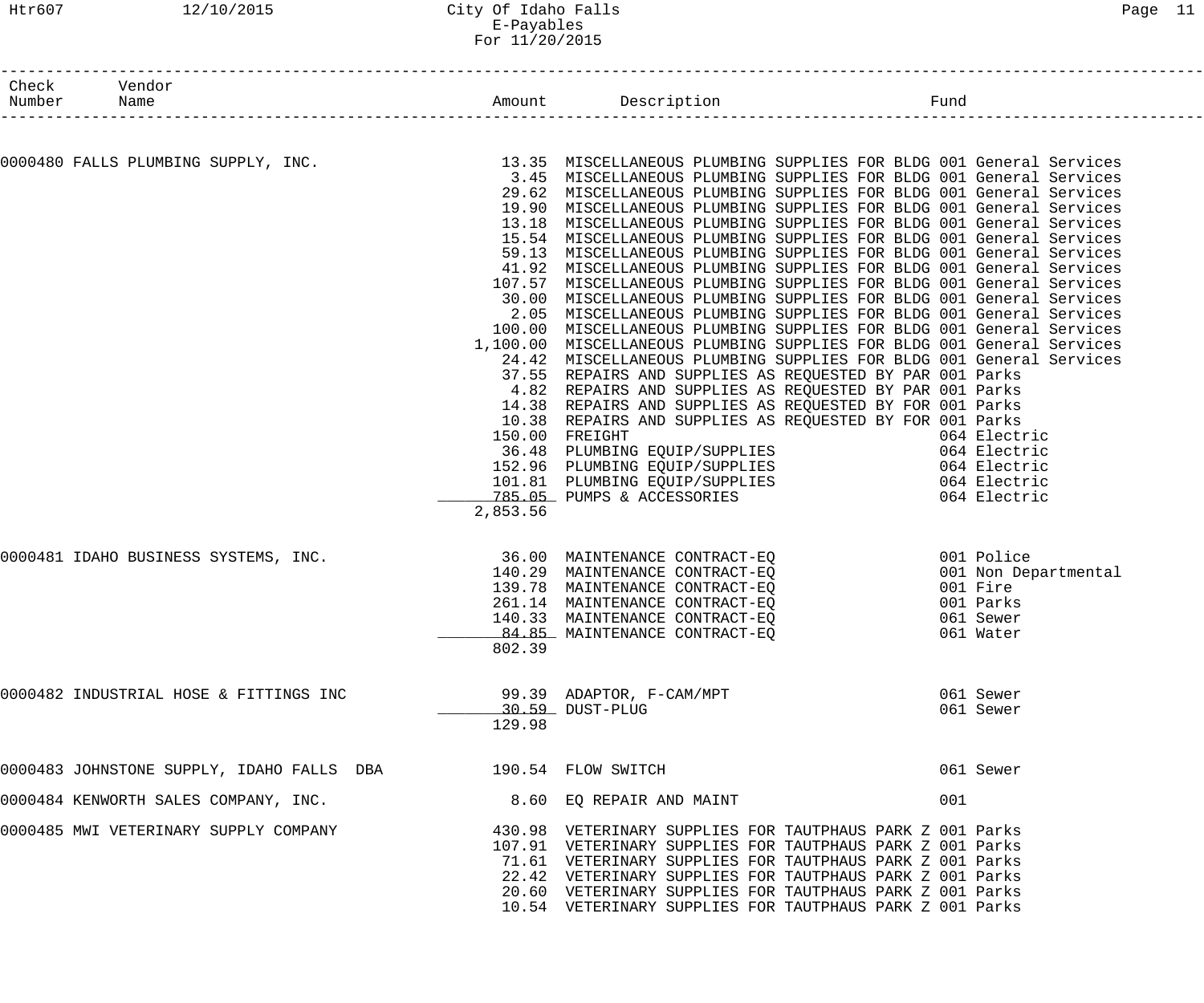Htr607 12/10/2015 City Of Idaho Falls Content Content of Page 12 E-Payables

|                 |                                                                                                   | For 11/20/2015              |                                                                                                                                                                                                                                                                                                                                                                 |           |                                                                                                                      |
|-----------------|---------------------------------------------------------------------------------------------------|-----------------------------|-----------------------------------------------------------------------------------------------------------------------------------------------------------------------------------------------------------------------------------------------------------------------------------------------------------------------------------------------------------------|-----------|----------------------------------------------------------------------------------------------------------------------|
| Check<br>Number | Vendor<br>Name                                                                                    |                             | Amount Description                                                                                                                                                                                                                                                                                                                                              | Fund      |                                                                                                                      |
|                 |                                                                                                   | 664.06                      |                                                                                                                                                                                                                                                                                                                                                                 |           |                                                                                                                      |
|                 | 0000486 PARAMOUNT SUPPLY COMPANY, INC. 77.50 GASKET                                               |                             |                                                                                                                                                                                                                                                                                                                                                                 |           | 061 Sewer                                                                                                            |
|                 | 0000487 PEST CONTROL SERVICES, INC. 48.00 INTERIOR RODENT CONTROL AT TAUTPHAUS PAR 011 Recreation |                             |                                                                                                                                                                                                                                                                                                                                                                 |           |                                                                                                                      |
|                 | 0000488 PORTER'S OFFICE PRODUCTS                                                                  | 467.26                      | 8.28 NOTEBOOKS<br>8.28 NOTEBOOKS<br>8.28 NOTEBOOKS<br>8.28 NOTEBOOKS<br>24.47 TAPE FOR LABELER<br>24.47 TAPE FOR LABELER<br>44.48 OFFICE SUPPLICE - PAPER P 001 Parks<br>349.00 FURNITURE                                                                                                                                                                       | 001 Parks | 001 Cemeteries<br>001 Parks<br>001 Parks<br>001 Parks<br>064 Electric                                                |
|                 | 0000489 SHRED-IT USA LLC                                                                          |                             | 58.63 SHREDDING SERVICES FOR THE IDAHO FALLS P 001 Police                                                                                                                                                                                                                                                                                                       |           |                                                                                                                      |
|                 | 0000490 STAPLES ADVANTAGE                                                                         | 795.81                      | 138.94 OFFICE SUPPLIES, GENERAL 601 Police<br>109.96 OFFICE SUPPLIES, GENERAL 6001 Police<br>389.99 OFFICE SUPPLIES, GENERAL<br>92.97 OFFICE SUPPLIES, GENERAL<br>63.95 OFFICE SUPPLIES, GENERAL                                                                                                                                                                |           | 001 Police<br>001 Police<br>061 Sewer                                                                                |
|                 | 0000491 TACOMA SCREW PRODUCTS, INC.                                                               | 497.88                      | 219.60 HEAVY DUTY THREAD SETTER<br>76.81 MISC SCREWS<br>89.12 UNIBIT 3 PC DRILL SET<br>10.08 ELECTRICAL TAPE<br>19.46 PVC BOOTS SIZE 10<br>33.80 HAZARD TAP<br>36.13 GREASE GUN, HOSE 18<br>12.88 MASTER DRIVER BIT 100 PC                                                                                                                                      |           | 060 Airport<br>060 Airport<br>060 Airport<br>060 Airport<br>060 Airport<br>060 Airport<br>060 Airport<br>060 Airport |
|                 | 0000492 VALLEY GLASS CORPORATION                                                                  |                             | 4, 394.22 WEATHERIZATION/HAGGAR                                                                                                                                                                                                                                                                                                                                 |           | 015 Elect Light Public Purp                                                                                          |
|                 | 0000493 WACKERLI AUTO CENTER                                                                      | 384.93                      | 196.35 PARTS AS REQUESTED BY CITY OF IDAHO FALL 001 General Services<br>60.45 PARTS AS REQUESTED BY CITY OF IDAHO FALL 001 General Services<br>68.77 PARTS AS REQUESTED BY CITY OF IDAHO FALL 001 General Services<br>54.76 PARTS AS REQUESTED BY CITY OF IDAHO FALL 001 General Services<br>4.60 PARTS AS REQUESTED BY CITY OF IDAHO FALL 001 General Services |           |                                                                                                                      |
|                 | 0000494 WESTERN STATES RENTAL STORE                                                               | 1,544.00 RENTAL<br>2,357.24 | 813.24 EQ REPAIR AND MAINT                                                                                                                                                                                                                                                                                                                                      | 001       | 064 Electric                                                                                                         |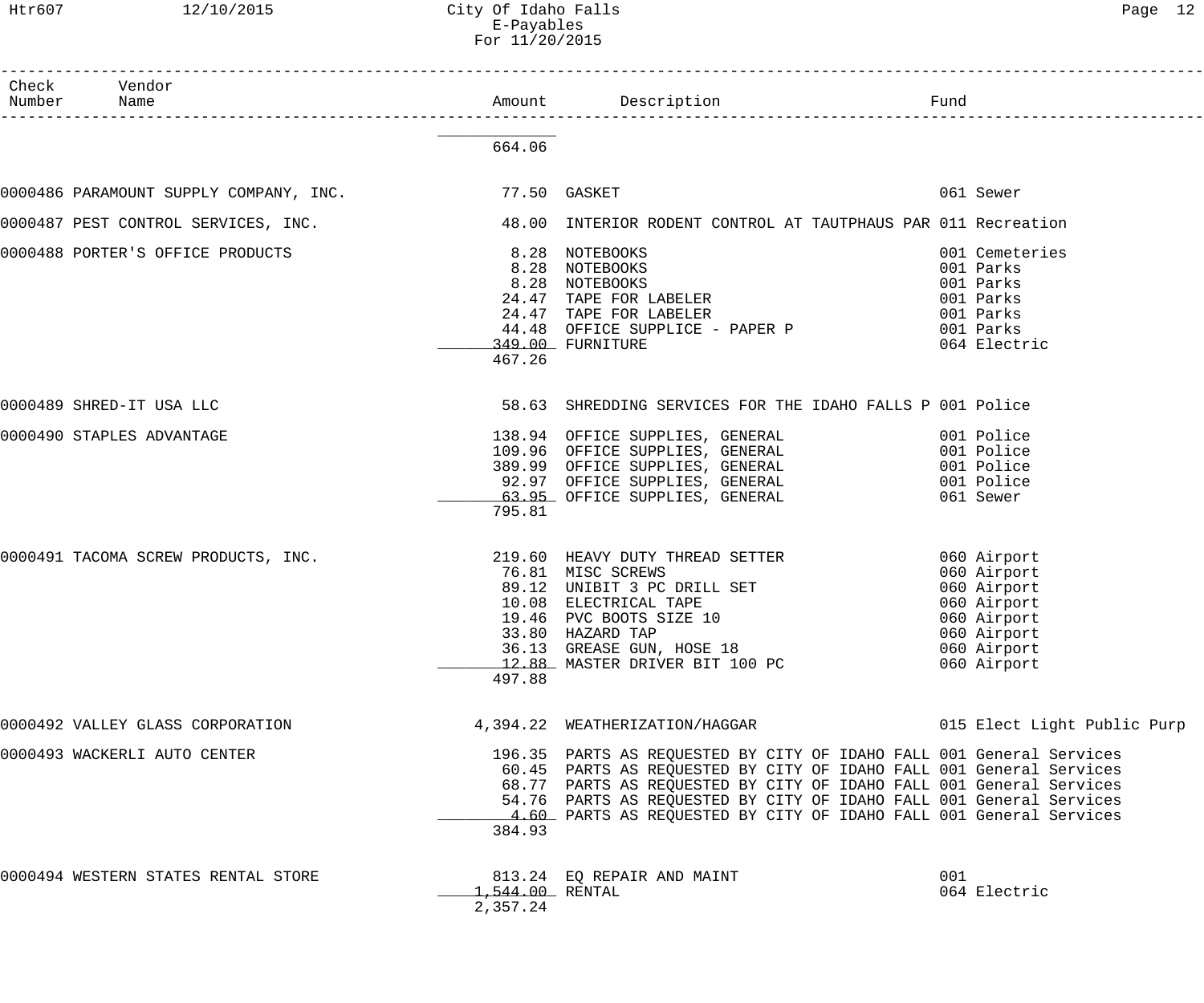| Check<br>Number   | Vendor<br>Name               | Amount         | Description                                                              | Fund             |
|-------------------|------------------------------|----------------|--------------------------------------------------------------------------|------------------|
|                   |                              |                |                                                                          |                  |
|                   | 0000495 WILBUR-ELLIS COMPANY |                | 426.40 FERTILIZER/SOIL CONDITION                                         | 018 Golf Courses |
| 0000496 ZIP PRINT |                              | 12.50<br>17.10 | PRINTING<br>4.60 PHOTOCOPIES AND POSTERS AS NEEDED BY AQU 011 Recreation | 001 Mayor        |
|                   | 0000497 2M COMPANY, INC.     |                | 31.32 REPAIRS AND SUPPLIES AS REQUESTED BY PAR 001 Parks                 |                  |